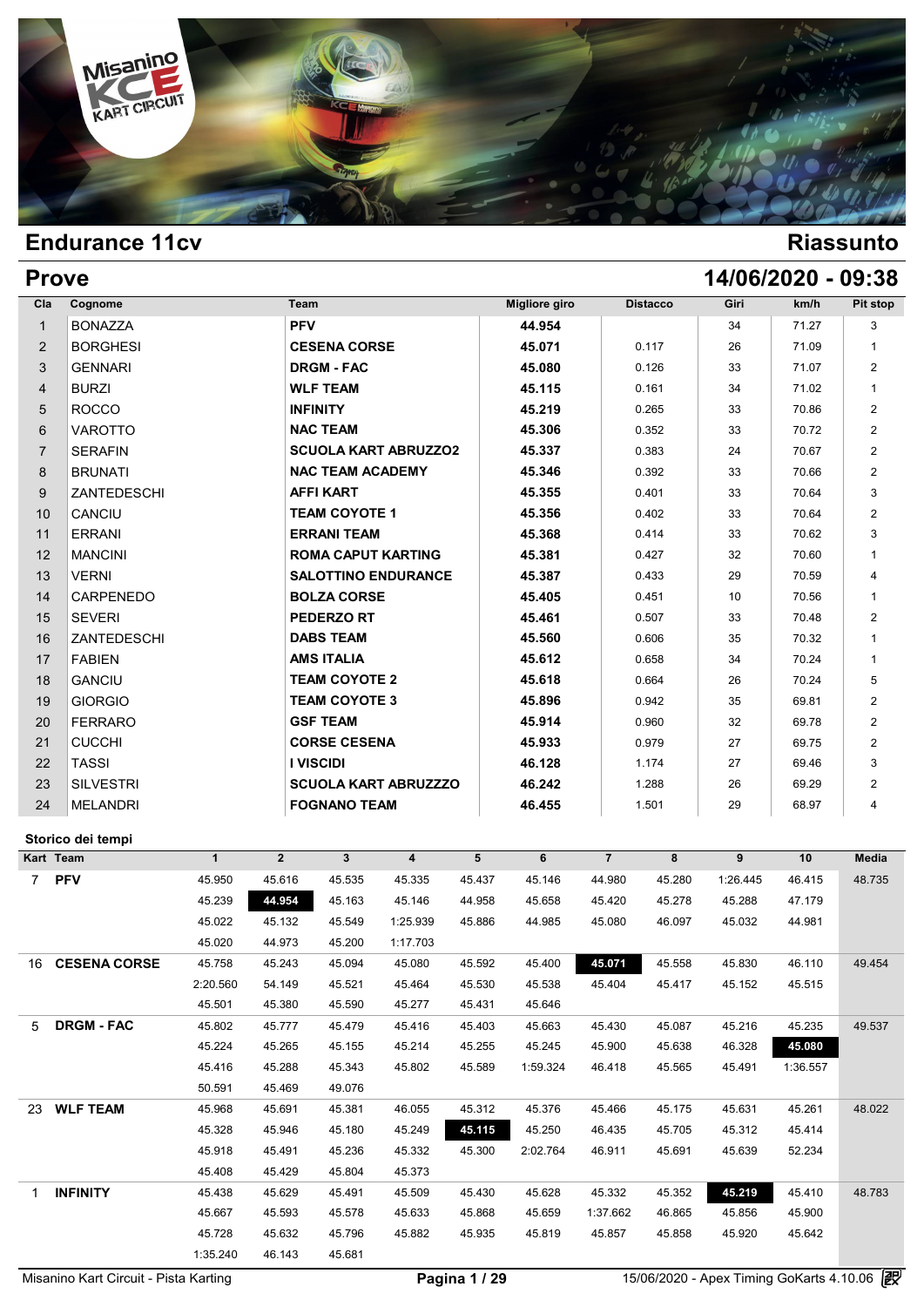

|    | <b>Endurance 11cv</b>     |                  |                  |              |          |           |          |                |          |          |          | <b>Riassunto</b> |
|----|---------------------------|------------------|------------------|--------------|----------|-----------|----------|----------------|----------|----------|----------|------------------|
|    | Kart Team                 | $\mathbf{1}$     | $\mathbf 2$      | $\mathbf{3}$ | 4        | 5         | 6        | $\overline{7}$ | 8        | 9        | 10       | Media            |
| 2  | <b>NAC TEAM</b>           | 46.015           | 45.791           | 45.422       | 45.306   | 45.713    | 47.249   | 47.500         | 45.679   | 45.557   | 45.638   | 50.441           |
|    |                           | 45.509           | 45.392           | 46.009       | 1:14.763 | 46.977    | 45.644   | 45.529         | 45.536   | 45.885   | 45.675   |                  |
|    |                           | 45.725           | 46.263           | 46.833       | 45.649   | 45.571    | 45.627   | 45.852         | 45.583   | 45.927   | 45.644   |                  |
|    |                           | 2:21.429         | 1:11.379         | 46.303       |          |           |          |                |          |          |          |                  |
| 21 | SCUOLA KART ABRI 1:04.045 |                  | 46.028           | 45.462       | 45.701   | 46.060    | 46.249   | 3:02.494       | 47.670   | 46.029   | 45.833   | 54.668           |
|    |                           | 46.406           | 45.973           | 45.676       | 45.769   | 45.483    | 45.810   | 46.782         | 45.567   | 45.732   | 45.337   |                  |
|    |                           | 45.451           | 1:28.383         | 58.772       | 45.338   |           |          |                |          |          |          |                  |
| 18 | <b>NAC TEAM ACADEM</b>    | 46.435           | 45.806           | 45.366       | 45.416   | 45.563    | 45.556   | 45.546         | 45.717   | 45.346   | 45.519   | 50.452           |
|    |                           | 45.499           | 1:55.348         | 46.814       | 45.790   | 45.659    | 45.413   | 45.594         | 45.737   | 46.178   | 45.532   |                  |
|    |                           | 46.416           | 48.754           | 45.790       | 45.950   | 45.615    | 45.864   | 46.348         | 46.027   | 45.858   | 45.706   |                  |
|    |                           | 2:01.872         | 50.584           | 46.317       |          |           |          |                |          |          |          |                  |
| 26 | <b>AFFI KART</b>          | 46.532           | 46.749           | 46.388       | 46.286   | 46.137    | 46.170   | 45.870         | 46.103   | 46.428   | 45.828   | 48.702           |
|    |                           | 45.812           | 45.644           | 45.355       | 45.835   | 46.234    | 45.927   | 45.605         | 45.895   | 1:13.618 | 47.424   |                  |
|    |                           | 1:42.096         | 47.907           | 46.324       | 46.104   | 46.234    | 46.488   | 45.749         | 45.745   | 45.890   | 45.951   |                  |
|    |                           | 46.041           | 45.627           | 47.190       |          |           |          |                |          |          |          |                  |
| 24 | <b>TEAM COYOTE 1</b>      | 46.425           | 46.316           | 46.216       | 45.894   | 46.758    | 46.074   | 45.722         | 46.346   | 46.074   | 1:49.262 | 49.798           |
|    |                           | 49.404           | 48.376           | 45.951       | 46.465   | 1:30.092  | 47.701   | 46.369         | 45.823   | 45.630   | 46.097   |                  |
|    |                           | 45.694           | 45.722           | 45.356       | 45.658   | 45.878    | 45.666   | 45.819         | 46.015   | 45.527   | 45.505   |                  |
|    |                           | 48.493           | 52.225           | 48.807       |          |           |          |                |          |          |          |                  |
| 9  | <b>ERRANI TEAM</b>        | 46.266           | 46.000           | 45.830       | 45.680   | 46.371    | 45.714   | 1:31.185       | 47.106   | 45.660   | 45.568   | 50.785           |
|    |                           | 45.642           | 46.091           | 45.664       | 45.884   | 45.636    | 45.430   | 45.882         | 45.650   | 1:39.862 | 46.818   |                  |
|    |                           | 45.479           | 45.661           | 45.868       | 45.986   | 45.694    | 46.601   | 45.675         | 45.368   | 45.534   | 45.982   |                  |
|    |                           | 45.662           | 1:48.071         | 46.407       |          |           |          |                |          |          |          |                  |
| 22 | <b>ROMA CAPUT KART</b>    | 47.466           | 47.466           | 46.535       | 46.635   | 47.201    | 47.284   | 45.632         | 45.681   | 46.175   | 46.145   | 52.056           |
|    |                           | 46.056           | 46.137           | 45.991       | 46.146   | 45.961    | 47.330   | 45.979         | 46.063   | 3:42.529 | 47.349   |                  |
|    |                           |                  |                  |              |          |           |          |                |          | 45.381   |          |                  |
|    |                           | 46.475<br>50.385 | 45.815<br>51.995 | 46.218       | 45.840   | 45.822    | 45.425   | 45.642         | 45.627   |          | 45.434   |                  |
|    | <b>SALOTTINO ENDUR.</b>   |                  |                  |              |          |           |          |                |          |          |          |                  |
| 3  |                           | 47.204           | 46.665           | 46.602       | 46.660   | 46.658    | 47.544   | 2:07.553       | 47.066   | 45.671   | 45.425   | 56.452           |
|    |                           | 45.387           | 46.004           | 45.623       | 45.428   | 45.476    | 45.744   | 1:39.923       | 48.556   | 46.244   | 46.274   |                  |
|    |                           | 46.819           | 2:08.915         | 46.988       | 46.216   | 45.806    | 2:02.661 | 46.875         | 45.614   | 45.530   |          |                  |
|    | 27 BOLZA CORSE            | 47.927           | 45.977           | 46.691       | 45.850   | 20:30.703 | 46.601   | 46.209         | 45.405   | 45.849   | 45.825   | 2:44.703         |
| 6  | <b>PEDERZO RT</b>         | 45.921           | 45.714           | 45.988       | 45.609   | 46.005    | 45.745   | 45.685         | 45.674   | 45.617   | 45.771   | 50.339           |
|    |                           | 45.461           | 45.616           | 45.483       | 1:46.551 | 47.439    | 46.631   | 47.591         | 45.723   | 45.836   | 45.655   |                  |
|    |                           | 46.112           | 45.807           | 45.974       | 45.848   | 46.415    | 2:03.415 | 46.506         | 45.683   | 46.454   | 45.661   |                  |
|    |                           | 46.218           | 49.624           | 47.766       |          |           |          |                |          |          |          |                  |
| 8  | <b>DABS TEAM</b>          | 48.819           | 48.776           | 47.140       | 47.091   | 46.751    | 46.445   | 46.919         | 46.729   | 46.745   | 46.829   | 47.851           |
|    |                           | 46.210           | 46.956           | 47.240       | 48.267   | 47.272    | 46.498   | 46.471         | 47.583   | 46.731   | 1:25.567 |                  |
|    |                           | 49.446           | 46.195           | 46.797       | 45.946   | 45.937    | 46.104   | 46.089         | 46.815   | 46.301   | 45.740   |                  |
|    |                           | 45.872           | 45.666           | 45.682       | 45.620   | 45.560    |          |                |          |          |          |                  |
| 25 | <b>AMS ITALIA</b>         | 46.226           | 46.633           | 46.412       | 46.374   | 46.121    | 46.116   | 45.686         | 45.701   | 46.245   | 45.802   | 48.669           |
|    |                           | 46.045           | 46.049           | 45.621       | 45.642   | 46.162    | 45.941   | 46.038         | 2:13.679 | 47.584   | 46.138   |                  |
|    |                           | 45.980           | 46.055           | 46.054       | 45.887   | 45.905    | 47.920   | 46.045         | 45.612   | 45.815   | 45.810   |                  |
|    |                           | 45.613           | 46.272           | 45.743       | 45.842   |           |          |                |          |          |          |                  |
|    | 19 TEAM COYOTE 2          | 45.963           | 45.700           | 45.965       | 45.849   | 45.942    | 45.618   | 46.043         | 46.108   | 46.673   | 46.170   | 48.463           |
|    |                           | 1:20.012         | 47.488           | 46.073       | 46.145   | 45.775    | 46.115   | 46.064         | 45.800   | 46.039   | 46.425   |                  |
|    |                           | 46.344           | 1:10.081         | 48.380       | 46.727   | 46.368    | 46.172   |                |          |          |          |                  |
|    | 14 TEAM COYOTE 3          | 47.572           | 47.575           | 50.535       | 46.584   | 46.568    | 47.317   | 46.366         | 48.118   | 46.341   | 46.126   | 48.011           |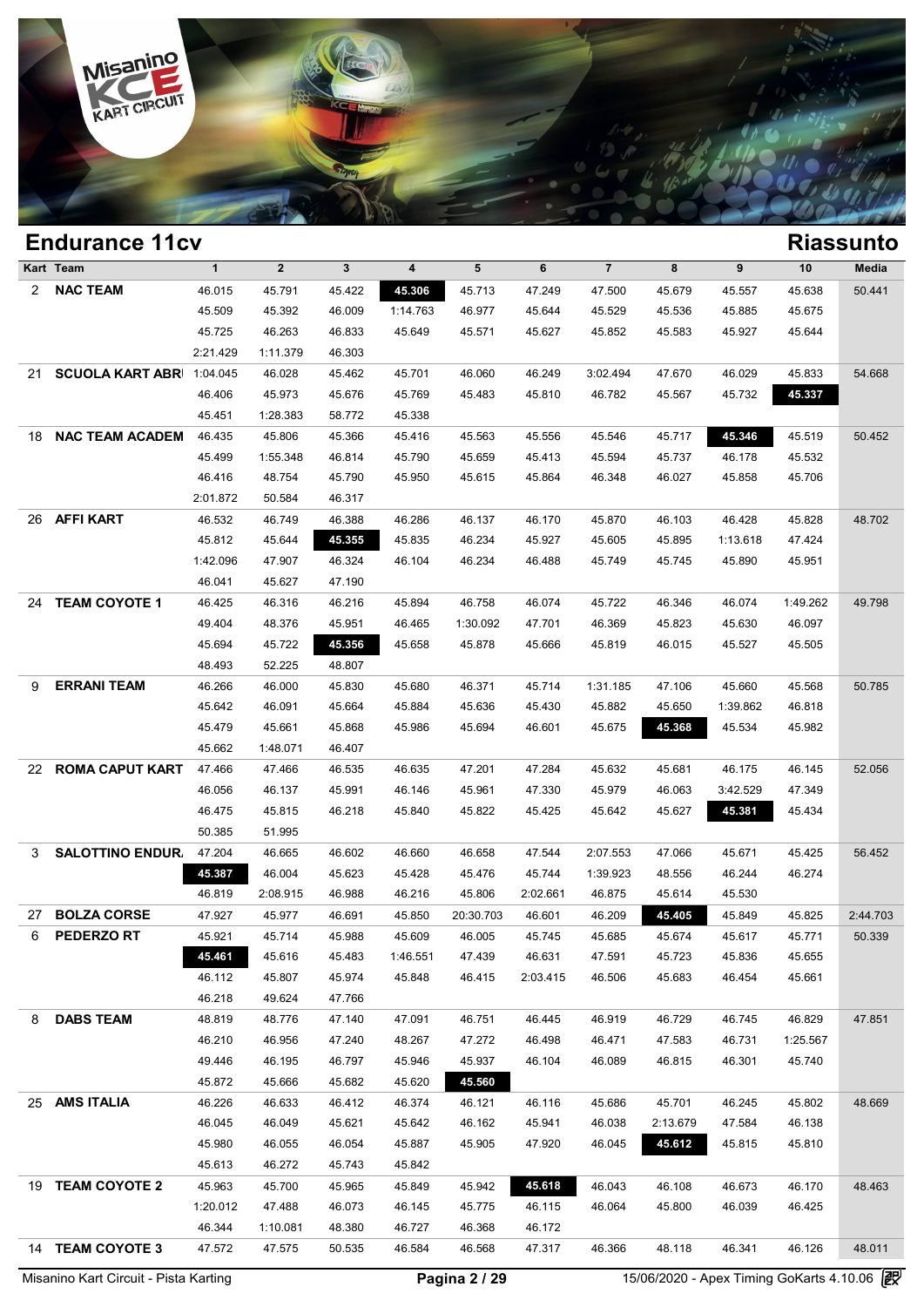

|                   | <b>Endurance 11cv</b>   |              |                |          |          |        |          |                |          |          |        | <b>Riassunto</b> |
|-------------------|-------------------------|--------------|----------------|----------|----------|--------|----------|----------------|----------|----------|--------|------------------|
|                   | <b>Kart Team</b>        | $\mathbf{1}$ | $\overline{2}$ | 3        | 4        | 5      | 6        | $\overline{7}$ | 8        | 9        | 10     | <b>Media</b>     |
|                   |                         | 46.026       | 46.061         | 46.765   | 46.396   | 46.046 | 45.896   | 46.653         | 47.105   | 46.052   | 46.559 |                  |
|                   |                         | 46.214       | 46.017         | 46.493   | 1:30.744 | 47.957 | 46.526   | 47.679         | 46.155   | 46.118   | 46.173 |                  |
|                   |                         | 46.111       | 47.639         | 46.993   | 46.777   | 46.156 |          |                |          |          |        |                  |
| 10                | <b>GSF TEAM</b>         | 48.039       | 48.115         | 47.974   | 47.085   | 46.975 | 47.164   | 47.856         | 47.306   | 2:39.774 | 49.567 | 51.766           |
|                   |                         | 46.895       | 46.682         | 46.729   | 46.720   | 47.287 | 50.056   | 49.657         | 46.517   | 46.411   | 46.153 |                  |
|                   |                         | 46.488       | 46.422         | 1:19.402 | 50.107   | 46.531 | 47.178   | 46.755         | 46.044   | 46.147   | 46.058 |                  |
|                   |                         | 46.524       | 45.914         |          |          |        |          |                |          |          |        |                  |
| $12 \overline{ }$ | <b>CORSE CESENA</b>     | 46.108       | 46.006         | 46.106   | 1:15.945 | 48.040 | 46.403   | 46.147         | 46.420   | 46.415   | 46.241 | 48.867           |
|                   |                         | 46.468       | 46.371         | 46.178   | 46.219   | 46.086 | 1:24.182 | 47.017         | 46.024   | 46.412   | 46.679 |                  |
|                   |                         | 46.321       | 45.933         | 46.733   | 46.313   | 46.241 | 46.220   | 46.198         |          |          |        |                  |
| 11                | <b>I VISCIDI</b>        | 48.182       | 47.840         | 47.436   | 48.416   | 47.079 | 2:36.970 | 48.771         | 47.158   | 46.714   | 46.582 | 56.712           |
|                   |                         | 46.446       | 46.263         | 46.198   | 46.493   | 46.394 | 2:03.995 | 48.100         | 46.762   | 47.099   | 46.550 |                  |
|                   |                         | 46.501       | 46.670         | 46.693   | 46.483   | 47.242 | 46.128   | 2:02.062       |          |          |        |                  |
| 20                | <b>SCUOLA KART ABRI</b> | 46.730       | 46.588         | 46.512   | 46.566   | 47.456 | 47.095   | 1:22.390       | 48.779   | 47.513   | 46.961 | 52.607           |
|                   |                         | 47.455       | 46.502         | 46.882   | 47.548   | 47.338 | 46.242   | 47.301         | 47.012   | 47.242   | 46.909 |                  |
|                   |                         | 47.126       | 47.185         | 48.862   | 46.720   | 47.381 | 2:33.495 |                |          |          |        |                  |
| 13                | <b>FOGNANO TEAM</b>     | 1:01.639     | 1:01.306       | 1:00.170 | 59.413   | 58.544 | 58.308   | 57.223         | 1:42.204 | 55.737   | 49.182 | 56.406           |
|                   |                         | 49.593       | 49.101         | 49.483   | 48.132   | 48.479 | 1:30.479 | 48.847         | 47.170   | 46.853   | 47.327 |                  |
|                   |                         | 46.455       | 1:15.229       | 52.170   | 48.205   | 46.994 | 46.769   | 47.918         | 46.973   | 1:15.898 |        |                  |
|                   |                         |              |                |          |          |        |          |                |          |          |        |                  |

# **Qualifiche 14/06/2020 - 10:08**

| Cla            | Cognome          | Team                        | Migliore giro | <b>Distacco</b> | Giri | km/h  | Pit stop     |
|----------------|------------------|-----------------------------|---------------|-----------------|------|-------|--------------|
| $\mathbf{1}$   | <b>BORGHESI</b>  | <b>CESENA CORSE</b>         | 45.037        |                 | 13   | 71.14 |              |
| $\overline{2}$ | <b>BONAZZA</b>   | <b>PFV</b>                  | 45.111        | 0.074           | 13   | 71.02 |              |
| 3              | <b>BURZI</b>     | <b>WLF TEAM</b>             | 45.227        | 0.190           | 13   | 70.84 |              |
| $\overline{4}$ | ZANTEDESCHI      | <b>AFFI KART</b>            | 45.257        | 0.220           | 13   | 70.80 |              |
| 5              | <b>SERAFIN</b>   | <b>SCUOLA KART ABRUZZO2</b> | 45.289        | 0.252           | 13   | 70.75 |              |
| 6              | <b>VERNI</b>     | <b>SALOTTINO ENDURANCE</b>  | 45.299        | 0.262           | 14   | 70.73 |              |
| $\overline{7}$ | <b>GENNARI</b>   | <b>DRGM - FAC</b>           | 45.330        | 0.293           | 13   | 70.68 |              |
| 8              | <b>MANCINI</b>   | <b>ROMA CAPUT KARTING</b>   | 45.340        | 0.303           | 13   | 70.67 |              |
| 9              | CANCIU           | <b>TEAM COYOTE 1</b>        | 45.347        | 0.310           | 13   | 70.66 |              |
| 10             | CARPENEDO        | <b>BOLZA CORSE</b>          | 45.460        | 0.423           | 13   | 70.48 |              |
| 11             | <b>SEVERI</b>    | <b>PEDERZORT</b>            | 45.493        | 0.456           | 13   | 70.43 |              |
| 12             | <b>VAROTTO</b>   | <b>NAC TEAM</b>             | 45.502        | 0.465           | 13   | 70.41 |              |
| 13             | ZANTEDESCHI      | <b>DABS TEAM</b>            | 45.550        | 0.513           | 13   | 70.34 |              |
| 14             | <b>ROCCO</b>     | <b>INFINITY</b>             | 45.575        | 0.538           | 13   | 70.30 |              |
| 15             | <b>GANCIU</b>    | <b>TEAM COYOTE 2</b>        | 45.595        | 0.558           | 13   | 70.27 |              |
| 16             | <b>BRUNATI</b>   | <b>NAC TEAM ACADEMY</b>     | 45.613        | 0.576           | 13   | 70.24 |              |
| 17             | <b>ERRANI</b>    | <b>ERRANI TEAM</b>          | 45.651        | 0.614           | 13   | 70.18 |              |
| 18             | <b>FABIEN</b>    | <b>AMS ITALIA</b>           | 45.668        | 0.631           | 13   | 70.16 |              |
| 19             | <b>TASSI</b>     | <b>I VISCIDI</b>            | 45.816        | 0.779           | 13   | 69.93 |              |
| 20             | <b>MELANDRI</b>  | <b>FOGNANO TEAM</b>         | 45.872        | 0.835           | 13   | 69.85 |              |
| 21             | <b>GIORGIO</b>   | <b>TEAM COYOTE 3</b>        | 45.956        | 0.919           | 13   | 69.72 |              |
| 22             | <b>CUCCHI</b>    | <b>CORSE CESENA</b>         | 46.006        | 0.969           | 13   | 69.64 |              |
| 23             | <b>FERRARO</b>   | <b>GSF TEAM</b>             | 46.017        | 0.980           | 10   | 69.63 | $\mathbf{1}$ |
| 24             | <b>SILVESTRI</b> | <b>SCUOLA KART ABRUZZZO</b> | 46.787        | 1.750           | 12   | 68.48 |              |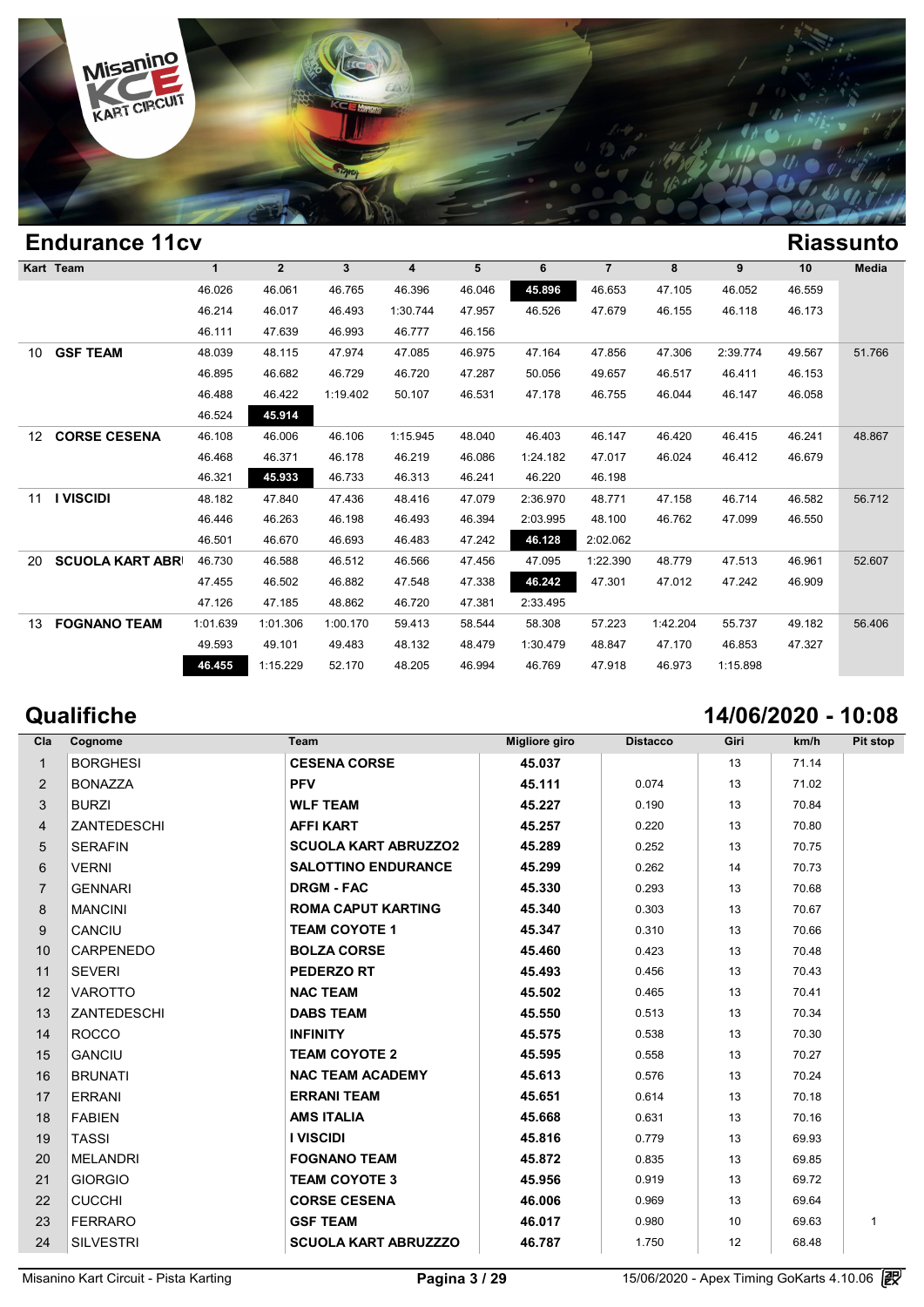

|                | LIIUUI AIIU II IUV      |              |                |          |        |        |        |                |        |        |        | Niassulllu |
|----------------|-------------------------|--------------|----------------|----------|--------|--------|--------|----------------|--------|--------|--------|------------|
|                | Storico dei tempi       |              |                |          |        |        |        |                |        |        |        |            |
|                | Kart Team               | $\mathbf{1}$ | $\overline{2}$ | 3        | 4      | 5      | 6      | $\overline{7}$ | 8      | 9      | 10     | Media      |
| 16             | <b>CESENA CORSE</b>     | 46.511       | 45.986         | 45.499   | 45.381 | 45.319 | 45.189 | 45.288         | 45.037 | 45.445 | 45.885 | 45.533     |
|                |                         | 45.592       | 45.395         | 45.413   |        |        |        |                |        |        |        |            |
| $7\phantom{.}$ | <b>PFV</b>              | 45.141       | 45.867         | 45.302   | 45.292 | 45.264 | 46.636 | 45.210         | 45.202 | 45.224 | 45.170 | 45.408     |
|                |                         | 45.111       | 45.128         | 45.767   |        |        |        |                |        |        |        |            |
| 23             | <b>WLF TEAM</b>         | 45.298       | 45.227         | 45.332   | 45.744 | 45.520 | 45.243 | 45.498         | 46.599 | 45.339 | 45.398 | 45.559     |
|                |                         | 45.664       | 45.453         | 45.962   |        |        |        |                |        |        |        |            |
| 26             | <b>AFFI KART</b>        | 46.869       | 47.618         | 45.960   | 45.993 | 46.312 | 45.806 | 45.931         | 45.715 | 45.670 | 45.409 | 46.005     |
|                |                         | 46.030       | 45.500         | 45.257   |        |        |        |                |        |        |        |            |
| 21             | <b>SCUOLA KART ABRI</b> | 45.643       | 45.645         | 1:18.179 | 50.827 | 45.469 | 45.986 | 45.454         | 45.418 | 45.368 | 45.289 | 48.483     |
|                |                         | 45.792       | 45.575         | 45.635   |        |        |        |                |        |        |        |            |
| 3              | <b>SALOTTINO ENDUR.</b> | 45.572       | 45.647         | 45.480   | 46.252 | 45.655 | 46.053 | 45.371         | 46.453 | 46.232 | 45.589 | 45.838     |
|                |                         | 46.605       | 45.299         | 45.612   | 45.919 |        |        |                |        |        |        |            |
| 5              | <b>DRGM - FAC</b>       | 45.439       | 45.330         | 45.479   | 45.412 | 45.382 | 45.758 | 45.503         | 45.369 | 45.413 | 45.381 | 45.512     |
|                |                         | 46.278       | 45.413         | 45.509   |        |        |        |                |        |        |        |            |
| 22             | <b>ROMA CAPUT KART</b>  | 45.618       | 45.482         | 45.585   | 45.895 | 45.373 | 45.587 | 45.509         | 48.736 | 45.526 | 45.340 | 46.200     |
|                |                         | 46.775       | 45.514         | 49.663   |        |        |        |                |        |        |        |            |
| 24             | <b>TEAM COYOTE 1</b>    | 45.555       | 45.457         | 45.583   | 45.528 | 45.505 | 45.665 | 46.044         | 45.450 | 45.347 | 45.797 | 45.566     |
|                |                         | 45.584       | 45.366         | 45.486   |        |        |        |                |        |        |        |            |
| 27             | <b>BOLZA CORSE</b>      | 46.163       | 45.555         | 45.540   | 45.599 | 45.460 | 45.739 | 45.686         | 45.522 | 45.564 | 45.665 | 45.641     |
|                |                         | 45.570       | 45.606         | 45.675   |        |        |        |                |        |        |        |            |
| 6              | <b>PEDERZORT</b>        | 46.977       | 46.667         | 45.720   | 45.803 | 45.914 | 45.493 | 45.723         | 45.818 | 45.630 | 45.749 | 45.965     |
|                |                         | 45.793       | 46.132         | 46.129   |        |        |        |                |        |        |        |            |
|                | <b>NAC TEAM</b>         |              |                |          |        |        |        |                |        |        | 45.502 |            |
| 2              |                         | 48.926       | 45.890         | 49.659   | 45.712 | 45.706 | 45.808 | 45.803         | 45.833 | 45.731 |        | 46.290     |
|                |                         | 45.774       | 45.750         | 45.678   |        |        |        |                |        |        |        |            |
| 8              | <b>DABS TEAM</b>        | 47.216       | 45.907         | 45.758   | 45.871 | 45.902 | 46.208 | 45.791         | 45.928 | 47.778 | 45.620 | 46.140     |
|                |                         | 46.332       | 45.550         | 45.967   |        |        |        |                |        |        |        |            |
| 1              | <b>INFINITY</b>         | 45.633       | 45.654         | 45.875   | 46.672 | 45.623 | 45.848 | 45.605         | 45.978 | 45.575 | 45.638 | 45.799     |
|                |                         | 45.754       | 45.767         | 45.773   |        |        |        |                |        |        |        |            |
| 19             | <b>TEAM COYOTE 2</b>    | 46.170       | 45.951         | 45.825   | 46.162 | 46.022 | 45.794 | 46.007         | 45.895 | 45.595 | 45.984 | 46.038     |
|                |                         | 46.256       | 46.551         | 46.284   |        |        |        |                |        |        |        |            |
|                | 18 NAC TEAM ACADEM      | 48.902       | 45.856         | 49.728   | 45.748 | 45.645 | 45.813 | 45.858         | 45.842 | 45.613 | 45.618 | 46.294     |
|                |                         | 45.717       | 45.731         | 45.757   |        |        |        |                |        |        |        |            |
| 9              | <b>ERRANI TEAM</b>      | 45.878       | 46.237         | 45.897   | 46.055 | 45.775 | 45.714 | 45.827         | 45.835 | 45.882 | 45.690 | 45.863     |
|                |                         | 45.993       | 45.786         | 45.651   |        |        |        |                |        |        |        |            |
|                | 25 AMS ITALIA           | 48.282       | 46.439         | 45.897   | 45.772 | 45.850 | 45.902 | 45.668         | 45.981 | 45.772 | 45.868 | 46.131     |
|                |                         | 46.131       | 46.266         | 45.884   |        |        |        |                |        |        |        |            |
|                | 11 I VISCIDI            | 46.891       | 48.228         | 46.320   | 46.262 | 46.133 | 46.147 | 46.174         | 45.877 | 45.920 | 45.816 | 46.520     |
|                |                         | 48.790       | 46.013         | 46.196   |        |        |        |                |        |        |        |            |
|                | 13 FOGNANO TEAM         | 46.491       | 46.067         | 46.064   | 46.221 | 52.959 | 46.492 | 46.153         | 46.260 | 45.872 | 46.316 | 46.934     |
|                |                         | 48.902       | 46.107         | 46.244   |        |        |        |                |        |        |        |            |
|                | 14 TEAM COYOTE 3        | 46.043       | 46.683         | 46.272   | 45.956 | 46.098 | 46.244 | 46.288         | 46.259 | 46.238 | 46.321 | 46.369     |
|                |                         | 47.080       | 47.149         | 46.168   |        |        |        |                |        |        |        |            |
|                | 12 CORSE CESENA         | 46.411       | 46.090         | 46.440   | 46.260 | 46.006 | 46.085 | 46.256         | 46.131 | 46.371 | 46.071 | 46.187     |
|                |                         | 46.011       | 46.205         | 46.096   |        |        |        |                |        |        |        |            |
| 10             | <b>GSF TEAM</b>         | 3:17.888     | 51.577         | 46.023   | 46.017 | 46.036 | 46.047 | 46.293         | 46.562 | 46.706 | 46.398 | 1:01.954   |
|                | 20 SCUOLA KART ABRI     | 47.881       | 46.787         | 47.246   | 47.552 | 47.266 | 47.194 | 47.722         | 46.984 | 47.062 | 47.154 | 47.275     |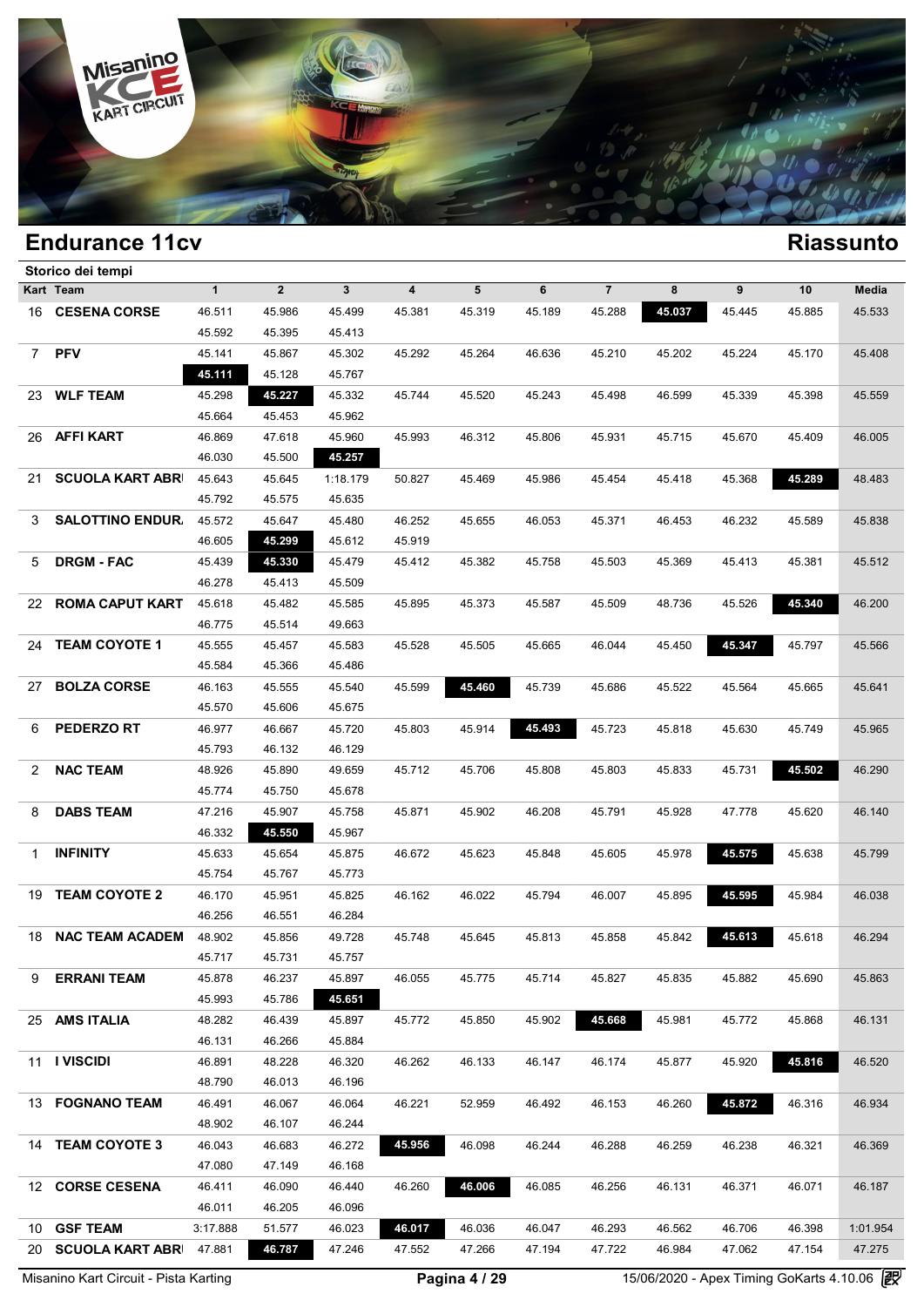

| <b>Endurance 11cv</b><br><b>Riassunto</b> |        |        |  |   |  |  |  |   |  |    |              |  |  |
|-------------------------------------------|--------|--------|--|---|--|--|--|---|--|----|--------------|--|--|
| Kart Team                                 |        |        |  | 4 |  |  |  | 8 |  | 10 | <b>Media</b> |  |  |
|                                           | 47.012 | 47.447 |  |   |  |  |  |   |  |    |              |  |  |

| <b>Finale</b>  |                             |      |              |                 |         |       | 14/06/2020 - 10:45     |    |        |
|----------------|-----------------------------|------|--------------|-----------------|---------|-------|------------------------|----|--------|
| Cla            | <b>Team</b>                 | Giri | <b>Tempo</b> | <b>Distacco</b> | Interv. | km/h  | Migliore giro Pit stop |    | Pena   |
| $\mathbf{1}$   | <b>PFV</b>                  | 301  | 4:00:47.867  |                 |         | 66.75 | 45.137                 | 9  |        |
| 2              | <b>DRGM - FAC</b>           | 301  | 4:01:23.498  | 35.631          | 35.631  | 66.59 | 45.045                 | 9  |        |
| 3              | <b>INFINITY</b>             | 300  | 4:00:48.763  | 1 Giro          | 1 Giro  | 66.52 | 45.284                 | 9  |        |
| 4              | <b>NAC TEAM</b>             | 300  | 4:00:56.855  | 1 Giro          | 8.092   | 66.49 | 45.338                 | 9  |        |
| 5              | <b>NAC TEAM ACADEMY</b>     | 300  | 4:01:08.534  | 1 Giro          | 11.679  | 66.43 | 45.192                 | 9  |        |
| 6              | <b>PEDERZORT</b>            | 300  | 4:01:19.322  | 1 Giro          | 10.788  | 66.38 | 45.070                 | 9  |        |
| $\overline{7}$ | <b>WLF TEAM</b>             | 300  | 4:01:29.163  | 1 Giro          | 9.841   | 66.34 | 45.190                 | 9  |        |
| 8              | <b>ERRANI TEAM</b>          | 300  | 4:01:31.066  | 1 Giro          | 1.903   | 66.33 | 45.174                 | 9  | 1 G.   |
| 9              | <b>BOLZA CORSE</b>          | 299  | 4:01:28.340  | 2 Giri          | 1 Giro  | 66.12 | 45.376                 | 9  |        |
| 10             | <b>CESENA CORSE</b>         | 298  | 4:01:13.806  | 3 Giri          | 1 Giro  | 65.97 | 45.465                 | 9  |        |
| 11             | <b>SCUOLA KART ABRUZZZO</b> | 298  | 4:01:04.688  | 3 Giri          | 0.882   | 65.96 | 45.216                 | 9  | 10.000 |
| 12             | <b>AFFI KART</b>            | 297  | 4:00:49.248  | 4 Giri          | 1 Giro  | 65.86 | 45.299                 | 9  |        |
| 13             | <b>SALOTTINO ENDURANCE</b>  | 297  | 4:00:52.850  | 4 Giri          | 3.602   | 65.84 | 45.328                 | 9  |        |
| 14             | <b>TEAM COYOTE 1</b>        | 297  | 4:01:04.911  | 4 Giri          | 12.061  | 65.79 | 45.318                 | 9  |        |
| 15             | <b>ROMA CAPUT KARTING</b>   | 297  | 4:01:18.229  | 4 Giri          | 13.318  | 65.73 | 45.268                 | 9  |        |
| 16             | <b>AMS ITALIA</b>           | 297  | 4:01:27.369  | 4 Giri          | 9.140   | 65.68 | 45.406                 | 9  |        |
| 17             | <b>SCUOLA KART ABRUZZO2</b> | 296  | 4:00:49.799  | 5 Giri          | 1 Giro  | 65.63 | 45.477                 | 9  |        |
| 18             | <b>CORSE CESENA</b>         | 295  | 4:00:52.464  | 6 Giri          | 1 Giro  | 65.40 | 45.221                 | 10 |        |
| 19             | <b>DABS TEAM</b>            | 294  | 4:00:58.948  | 7 Giri          | 1 Giro  | 65.15 | 45.520                 | 9  |        |
| 20             | <b>I VISCIDI</b>            | 293  | 4:00:50.945  | 8 Giri          | 1 Giro  | 64.96 | 45.675                 | 9  |        |
| 21             | <b>TEAM COYOTE 2</b>        | 293  | 4:01:06.092  | 8 Giri          | 15.147  | 64.89 | 45.544                 | 9  |        |
| 22             | <b>TEAM COYOTE 3</b>        | 293  | 4:01:11.502  | 8 Giri          | 5.410   | 64.87 | 45.936                 | 9  |        |
| 23             | <b>GSF TEAM</b>             | 291  | 4:01:24.268  | 10 Giri         | 2 Giri  | 64.37 | 45.448                 | 9  |        |
| 24             | <b>FOGNANO TEAM</b>         | 288  | 4:00:53.812  | 13 Giri         | 3 Giri  | 63.84 | 45.833                 | 9  |        |

### **Penalità**

| Ora   | Team                      | Penalità     | <b>Motivo</b>                         |
|-------|---------------------------|--------------|---------------------------------------|
| 01:02 | <b>DRGM - FAC</b>         | Avvertimento | Tempo di staffetta : 31:10 (Giro 79)  |
| 01:10 | <b>PEDERZO RT</b>         | Avvertimento | Tempo di staffetta: 30:06 (Giro 87)   |
| 01:30 | <b>TEAM COYOTE 3</b>      | Avvertimento | Tempo di staffetta : 30:18 (Giro 110) |
| 02:29 | <b>DRGM - FAC</b>         | Avvertimento | Tempo di staffetta : 30:01 (Giro 188) |
| 03:25 | <b>ROMA CAPUT KARTING</b> | Avvertimento | Tempo in pit 01:13 (Giro 252)         |

### **Storico dei tempi**

| Storico dei tempi |        |                |        |        |        |        |        |          |          |        |        |
|-------------------|--------|----------------|--------|--------|--------|--------|--------|----------|----------|--------|--------|
| Kart Team         |        | $\overline{2}$ | 3      | 4      | 5      | 6      |        | 8        | 9        | 10     | Media  |
| <b>PFV</b><br>7   | 45.952 | 45.552         | 45.436 | 45.305 | 45.313 | 45.295 | 45.444 | 45.242   | 45.385   | 45.243 | 47.999 |
|                   | 45.326 | 45.137         | 45.230 | 45.390 | 45.296 | 45.217 | 45.250 | 45.799   | 45.933   | 45.763 |        |
|                   | 45.317 | 45.257         | 45.201 | 45.284 | 45.280 | 45.283 | 45.733 | 45.367   | 45.355   | 45.215 |        |
|                   | 45.496 | 45.414         | 45.386 | 45.438 | 45.391 | 45.324 | 45.380 | 45.380   | 2:01.066 | 46.320 |        |
|                   | 45.649 | 45.347         | 45.406 | 45.909 | 45.564 | 45.504 | 45.476 | 45.546   | 45.672   | 45.598 |        |
|                   | 45.456 | 45.629         | 45.579 | 45.811 | 45.367 | 45.423 | 45.604 | 45.374   | 45.417   | 45.525 |        |
|                   | 45.557 | 45.625         | 45.605 | 45.519 | 45.730 | 45.632 | 45.512 | 45.551   | 46.351   | 45.442 |        |
|                   | 45.386 | 45.495         | 45.508 | 45.374 | 45.718 | 45.434 | 45.529 | 2:01.459 | 46.625   | 45.907 |        |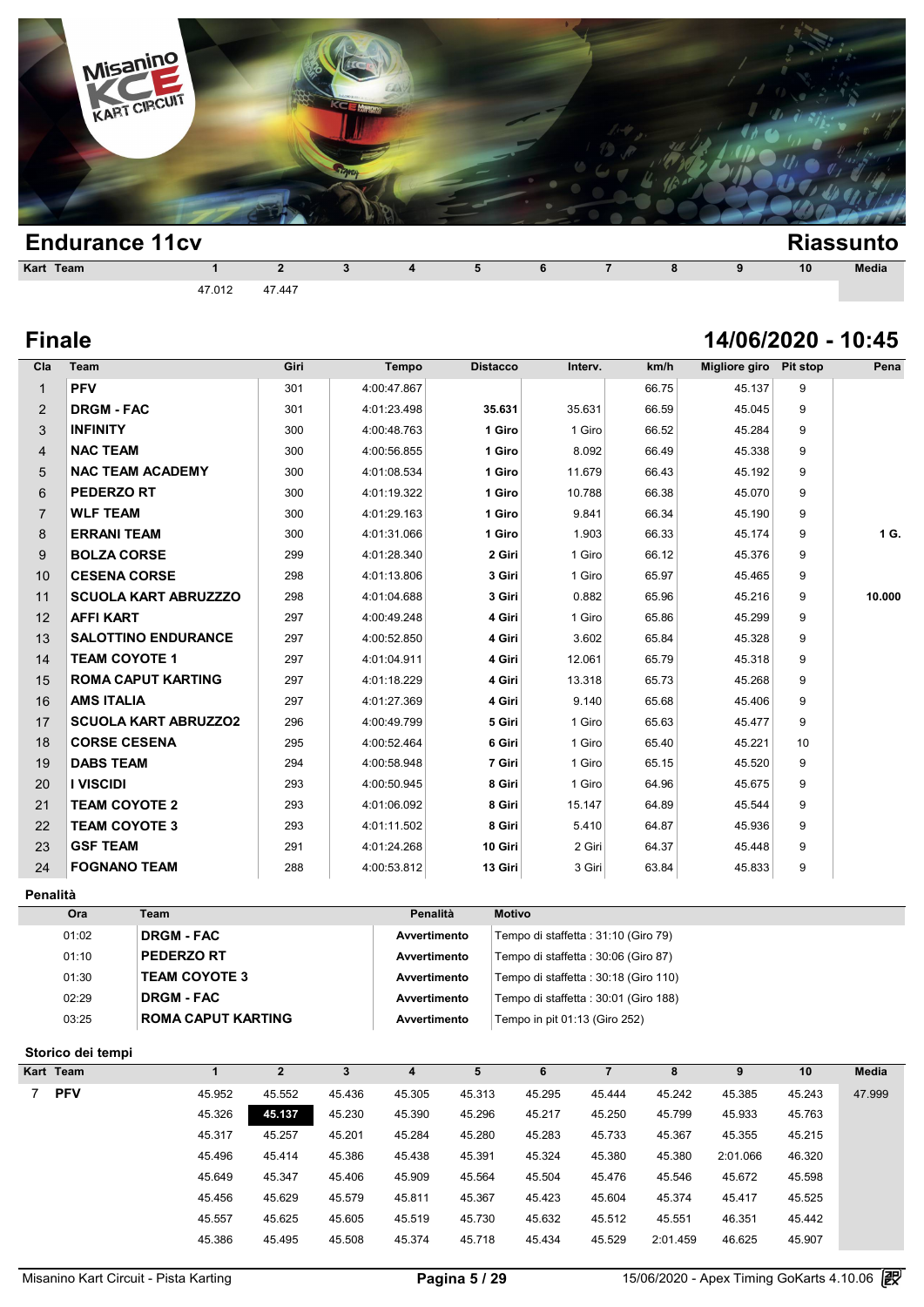

| <b>Endurance 11cv</b>  |              |              |              |                         |           |          |                |          |          |          | <b>Riassunto</b> |
|------------------------|--------------|--------------|--------------|-------------------------|-----------|----------|----------------|----------|----------|----------|------------------|
| Kart Team              | $\mathbf{1}$ | $\mathbf{2}$ | $\mathbf{3}$ | $\overline{\mathbf{4}}$ | ${\bf 5}$ | 6        | $\overline{7}$ | 8        | 9        | $10$     | Media            |
|                        | 45.844       | 45.740       | 45.875       | 46.484                  | 45.765    | 45.903   | 45.796         | 45.867   | 45.869   | 45.731   |                  |
|                        | 46.031       | 46.153       | 45.889       | 45.762                  | 45.737    | 46.175   | 45.804         | 45.903   | 46.021   | 46.006   |                  |
|                        | 45.788       | 45.790       | 45.853       | 45.904                  | 45.814    | 45.771   | 45.917         | 45.929   | 46.034   | 45.854   |                  |
|                        | 45.863       | 46.020       | 46.215       | 45.909                  | 45.845    | 2:01.121 | 46.354         | 45.616   | 45.590   | 45.471   |                  |
|                        | 45.504       | 45.548       | 46.884       | 45.574                  | 45.518    | 45.471   | 45.581         | 45.446   | 45.387   | 45.384   |                  |
|                        | 45.540       | 45.780       | 45.620       | 45.741                  | 45.641    | 45.547   | 45.546         | 45.934   | 45.705   | 45.530   |                  |
|                        | 45.405       | 45.561       | 45.806       | 46.024                  | 45.602    | 45.996   | 46.452         | 45.744   | 45.775   | 46.111   |                  |
|                        | 45.949       | 46.108       | 2:00.585     | 46.776                  | 46.059    | 45.926   | 45.930         | 46.018   | 45.805   | 45.961   |                  |
|                        | 45.985       | 45.871       | 45.726       | 45.950                  | 45.682    | 46.409   | 45.836         | 45.770   | 45.624   | 45.922   |                  |
|                        | 45.795       | 45.701       | 45.721       | 45.705                  | 46.155    | 45.740   | 45.587         | 45.726   | 45.822   | 45.631   |                  |
|                        | 45.867       | 45.834       | 45.842       | 45.741                  | 46.206    | 48.407   | 48.455         | 51.112   | 52.412   | 2:03.968 |                  |
|                        | 46.314       | 45.782       | 45.651       | 46.279                  | 45.878    | 45.750   | 45.560         | 45.580   | 45.688   | 45.566   |                  |
|                        | 45.424       | 45.491       | 45.329       | 45.337                  | 45.439    | 45.593   | 45.446         | 45.337   | 45.559   | 45.439   |                  |
|                        | 45.467       | 45.345       | 45.490       | 45.371                  | 45.475    | 45.543   | 46.248         | 45.547   | 45.492   | 45.745   |                  |
|                        | 45.499       | 45.867       | 45.619       | 45.474                  | 45.697    | 45.966   | 45.473         | 45.566   | 2:01.573 | 46.747   |                  |
|                        | 45.506       | 45.491       | 46.367       | 45.587                  | 45.523    | 45.506   | 45.442         | 45.549   | 45.271   | 45.401   |                  |
|                        | 45.424       | 45.534       | 45.478       | 45.302                  | 45.456    | 45.509   | 45.451         | 45.443   | 45.424   | 45.510   |                  |
|                        | 45.478       | 45.669       | 45.443       | 45.633                  | 45.447    | 45.445   | 45.377         | 45.377   | 45.590   | 45.590   |                  |
|                        | 45.504       | 45.491       | 45.511       | 45.310                  | 45.366    | 45.342   | 45.355         | 2:01.578 | 46.093   | 45.342   |                  |
|                        | 45.959       | 45.612       | 45.552       | 45.703                  | 45.331    | 45.906   | 45.345         | 45.418   | 45.387   | 45.364   |                  |
|                        | 45.956       | 45.688       | 45.685       | 45.525                  | 45.551    | 45.371   | 45.587         | 45.420   | 45.455   | 45.437   |                  |
|                        | 2:00.750     | 2:03.120     | 46.378       | 46.195                  | 45.567    | 46.035   | 46.069         | 45.739   | 45.446   | 45.654   |                  |
|                        | 48.002       |              |              |                         |           |          |                |          |          |          |                  |
| <b>DRGM - FAC</b><br>5 | 46.251       | 45.749       | 45.604       | 45.543                  | 45.263    | 45.462   | 45.376         | 45.607   | 45.559   | 45.301   | 48.110           |
|                        | 45.324       | 45.400       | 45.477       | 45.641                  | 45.618    | 45.382   | 45.636         | 45.477   | 45.389   | 45.441   |                  |
|                        | 45.426       | 45.627       | 45.527       | 46.119                  | 45.532    | 45.574   | 45.512         | 45.458   | 45.497   | 45.432   |                  |
|                        | 45.583       | 45.466       | 45.471       | 45.882                  | 45.670    | 45.817   | 45.503         | 45.439   | 2:00.845 | 46.601   |                  |
|                        | 45.765       | 45.545       | 46.066       | 45.249                  | 45.348    | 45.788   | 45.725         | 45.648   | 45.718   | 45.418   |                  |
|                        | 45.805       | 45.805       | 45.782       | 45.536                  | 45.771    | 45.494   | 45.460         | 46.000   | 45.585   | 45.646   |                  |
|                        | 45.424       | 45.585       | 46.003       | 45.799                  | 45.520    | 45.767   | 45.509         | 45.936   | 46.798   | 45.700   |                  |
|                        | 45.496       | 45.440       | 46.416       | 46.262                  | 45.600    | 45.760   | 45.698         | 45.758   | 45.763   | 2:01.167 |                  |
|                        | 46.909       | 46.283       | 46.113       | 46.092                  | 45.909    | 46.222   | 46.092         | 46.150   | 46.256   | 45.974   |                  |
|                        | 46.088       | 46.217       | 46.356       | 46.015                  | 46.462    | 45.885   | 45.842         | 45.964   | 45.926   | 46.304   |                  |
|                        | 46.194       | 46.397       | 46.262       | 46.123                  | 46.352    | 46.217   | 46.749         | 46.215   | 46.307   | 46.182   |                  |
|                        | 2:11.637     | 46.321       | 45.568       | 45.776                  | 45.424    | 45.790   | 45.782         | 45.419   | 45.724   | 45.377   |                  |
|                        | 45.374       | 45.712       | 45.603       | 45.702                  | 45.208    | 45.546   | 45.530         | 45.304   | 45.565   | 45.607   |                  |
|                        | 45.974       | 45.451       | 45.409       | 45.961                  | 46.020    | 45.659   | 46.212         | 45.565   | 45.917   | 45.710   |                  |
|                        | 45.981       | 45.676       | 45.396       | 46.063                  | 45.665    | 45.512   | 46.166         | 45.722   | 45.667   | 2:01.375 |                  |
|                        | 46.967       | 46.072       | 45.830       | 45.873                  | 45.924    | 45.589   | 45.699         | 45.724   | 46.139   | 45.803   |                  |
|                        | 45.783       | 45.909       | 45.557       | 46.491                  | 45.509    | 45.971   | 45.607         | 45.401   | 45.484   | 45.976   |                  |
|                        | 45.784       | 45.862       | 45.538       | 45.954                  | 45.837    | 45.527   | 45.765         | 45.672   | 45.858   | 45.790   |                  |
|                        | 45.847       | 45.843       | 45.760       | 46.041                  | 47.067    | 48.468   | 51.783         | 50.962   | 2:04.684 | 46.716   |                  |
|                        | 46.030       | 46.329       | 45.541       | 45.594                  | 45.689    | 45.654   | 45.441         | 45.512   | 45.458   | 45.747   |                  |
|                        | 45.390       | 45.646       | 45.505       | 45.351                  | 45.655    | 45.330   | 45.512         | 45.455   | 45.385   | 45.439   |                  |
|                        | 45.945       | 45.609       | 45.678       | 45.447                  | 45.420    | 45.320   | 45.306         | 45.506   | 46.008   | 45.787   |                  |
|                        | 45.636       | 45.624       | 45.754       | 45.589                  | 45.453    | 45.967   | 2:00.669       | 46.830   | 46.128   | 45.547   |                  |
|                        | 45.910       | 45.655       | 45.642       | 45.568                  | 45.321    | 45.555   | 45.600         | 45.549   | 45.843   | 46.293   |                  |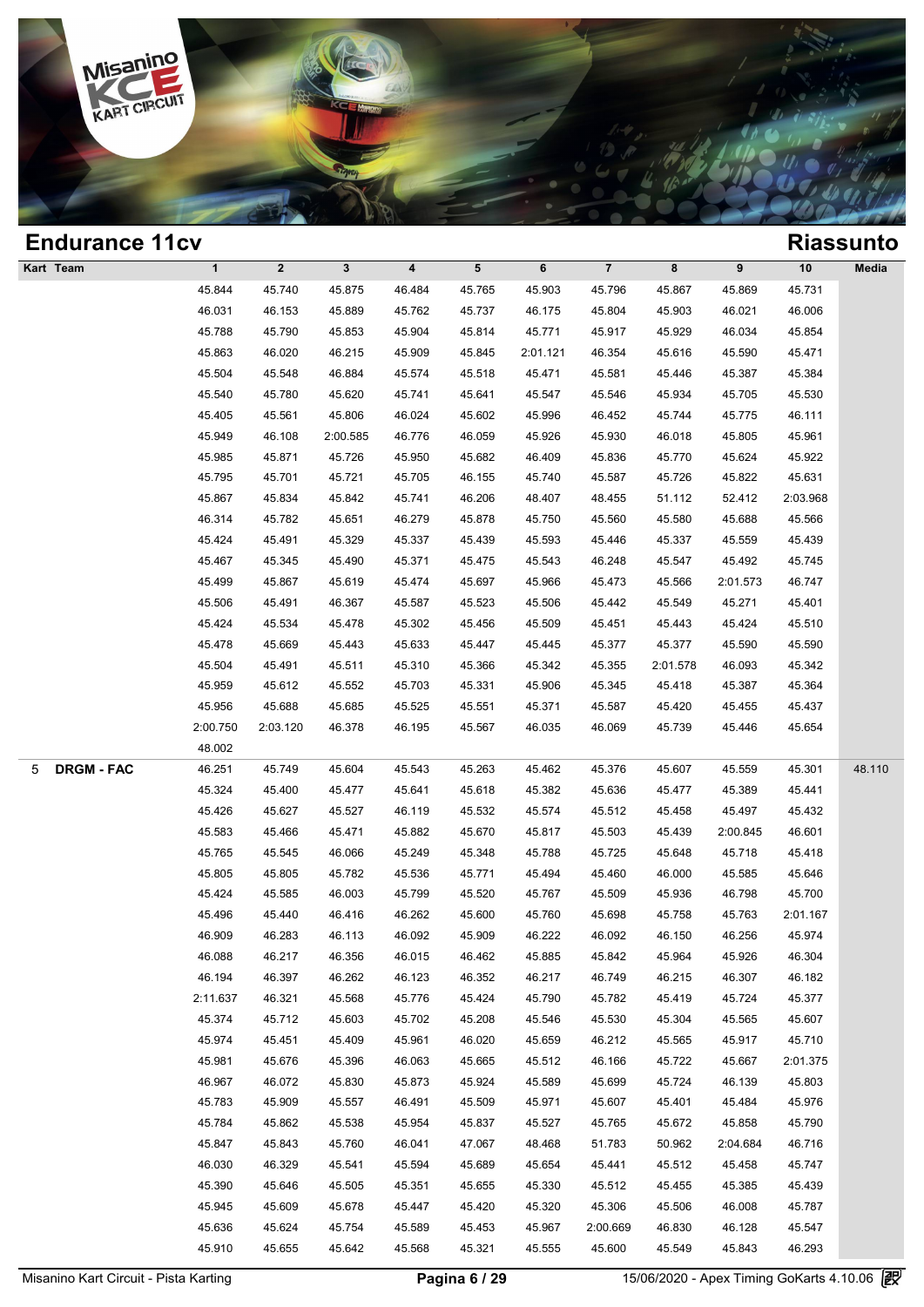

| <b>Endurance 11cv</b> |              |              |              |          |                 |          |                |          |          |        | <b>Riassunto</b> |
|-----------------------|--------------|--------------|--------------|----------|-----------------|----------|----------------|----------|----------|--------|------------------|
| Kart Team             | $\mathbf{1}$ | $\mathbf{2}$ | $\mathbf{3}$ | 4        | $5\phantom{.0}$ | 6        | $\overline{7}$ | 8        | 9        | 10     | Media            |
|                       | 45.952       | 45.482       | 45.595       | 45.538   | 45.508          | 45.628   | 45.501         | 45.511   | 45.370   | 45.513 |                  |
|                       | 47.269       | 46.131       | 45.445       | 45.633   | 45.305          | 45.725   | 45.454         | 45.368   | 45.702   | 45.700 |                  |
|                       | 45.540       | 45.627       | 45.604       | 45.604   | 45.596          | 2:00.601 | 45.795         | 45.547   | 45.241   | 45.357 |                  |
|                       | 46.169       | 45.344       | 45.730       | 45.243   | 45.594          | 45.490   | 45.103         | 45.213   | 45.371   | 45.641 |                  |
|                       | 45.255       | 45.353       | 46.052       | 45.045   | 45.534          | 45.295   | 45.509         | 45.521   | 45.591   | 45.445 |                  |
|                       | 2:01.397     | 2:11.042     | 46.473       | 45.627   | 45.547          | 45.813   | 45.564         | 45.559   | 45.399   | 45.526 |                  |
|                       | 45.963       |              |              |          |                 |          |                |          |          |        |                  |
| <b>INFINITY</b><br>-1 | 46.160       | 45.842       | 45.755       | 46.347   | 45.687          | 45.825   | 45.614         | 45.604   | 45.961   | 45.996 | 48.145           |
|                       | 45.676       | 45.822       | 45.746       | 45.712   | 45.836          | 45.782   | 45.778         | 45.782   | 45.670   | 45.700 |                  |
|                       | 45.881       | 45.725       | 45.826       | 45.702   | 45.817          | 45.810   | 46.046         | 45.971   | 45.893   | 45.781 |                  |
|                       | 45.890       | 45.976       | 2:02.103     | 46.269   | 45.717          | 45.660   | 45.959         | 45.622   | 45.651   | 45.582 |                  |
|                       | 45.490       | 45.629       | 45.423       | 46.252   | 45.624          | 45.602   | 45.648         | 45.593   | 46.155   | 45.671 |                  |
|                       | 45.459       | 45.828       | 45.475       | 45.567   | 45.530          | 45.653   | 45.766         | 45.662   | 45.560   | 45.601 |                  |
|                       | 45.570       | 45.407       | 45.599       | 45.412   | 45.503          | 45.610   | 45.702         | 45.585   | 45.814   | 45.659 |                  |
|                       | 2:02.836     | 46.397       | 45.603       | 45.782   | 45.927          | 45.946   | 46.134         | 45.579   | 45.479   | 45.582 |                  |
|                       | 45.772       | 45.443       | 45.484       | 45.494   | 45.641          | 45.947   | 46.013         | 46.018   | 45.812   | 45.604 |                  |
|                       | 45.612       | 45.713       | 45.680       | 45.545   | 46.192          | 45.694   | 45.549         | 45.631   | 45.552   | 45.805 |                  |
|                       | 45.637       | 45.763       | 45.668       | 45.562   | 45.671          | 45.617   | 45.554         | 45.748   | 2:02.977 | 46.757 |                  |
|                       | 46.033       | 46.009       | 46.150       | 45.894   | 45.914          | 45.983   | 45.967         | 46.006   | 45.970   | 45.885 |                  |
|                       | 45.557       | 45.811       | 45.836       | 45.846   | 45.923          | 45.840   | 46.255         | 45.871   | 45.995   | 45.894 |                  |
|                       | 45.743       | 45.924       | 2:01.984     | 46.833   | 46.231          | 46.517   | 2:02.717       | 46.827   | 45.664   | 45.593 |                  |
|                       | 45.678       | 45.628       | 45.927       | 45.703   | 45.843          | 45.738   | 45.718         | 45.732   | 45.692   | 45.918 |                  |
|                       | 45.713       | 45.770       | 45.900       | 45.854   | 45.733          | 45.996   | 45.779         | 45.878   | 45.663   | 45.925 |                  |
|                       | 45.658       | 45.610       | 45.681       | 45.706   | 45.910          | 45.870   | 45.547         | 45.587   | 45.741   | 45.734 |                  |
|                       | 45.570       | 45.627       | 45.759       | 45.958   | 45.973          | 2:02.454 | 47.036         | 46.322   | 45.953   | 45.648 |                  |
|                       | 46.165       | 48.477       | 48.905       | 51.696   | 51.925          | 50.157   | 46.829         | 45.915   | 45.989   | 45.774 |                  |
|                       | 45.707       | 45.743       | 45.773       | 45.798   | 45.742          | 45.729   | 45.765         | 45.658   | 47.047   | 46.352 |                  |
|                       | 45.572       | 46.208       | 45.631       | 45.747   | 45.628          | 45.800   | 45.581         | 46.441   | 45.745   | 45.998 |                  |
|                       | 45.646       | 45.663       | 45.731       | 2:01.510 | 46.380          | 45.902   | 45.818         | 45.675   | 45.535   | 45.586 |                  |
|                       | 45.754       | 45.812       | 45.606       | 45.678   | 45.857          | 46.011   | 46.455         | 45.551   | 45.901   | 45.676 |                  |
|                       | 45.644       | 45.458       | 45.383       | 45.568   | 45.599          | 45.567   | 46.495         | 46.198   | 45.953   | 45.938 |                  |
|                       | 45.384       | 45.341       | 45.284       | 45.569   | 45.566          | 45.461   | 45.492         | 45.502   | 46.217   | 45.842 |                  |
|                       | 45.583       | 45.647       | 2:02.281     | 47.361   | 45.921          | 45.817   | 45.815         | 45.690   | 45.776   | 45.814 |                  |
|                       | 45.739       | 45.544       | 45.726       | 45.526   | 2:01.812        | 46.423   | 45.523         | 45.584   | 45.444   | 45.384 |                  |
|                       | 45.493       | 45.608       | 45.358       | 45.535   | 46.163          | 45.694   | 45.624         | 45.450   | 45.467   | 45.398 |                  |
|                       | 45.377       | 45.736       | 45.591       | 45.408   | 45.301          | 45.512   | 45.523         | 45.589   | 45.534   | 45.401 |                  |
|                       | 45.361       | 45.465       | 45.465       | 45.332   | 45.416          | 45.317   | 45.507         | 45.410   | 45.937   | 46.171 |                  |
| <b>NAC TEAM</b><br>2  | 46.150       | 45.716       | 45.896       | 46.312   | 45.662          | 45.879   | 45.529         | 45.764   | 45.923   | 46.419 | 48.173           |
|                       | 45.697       | 45.754       | 45.751       | 45.725   | 45.830          | 45.819   | 45.696         | 45.820   | 45.722   | 45.778 |                  |
|                       | 45.823       | 45.870       | 45.668       | 45.842   | 45.842          | 45.659   | 46.121         | 46.988   | 46.200   | 45.541 |                  |
|                       | 45.590       | 45.840       | 45.728       | 45.920   | 45.985          | 46.019   | 45.852         | 2:01.454 | 46.722   | 45.752 |                  |
|                       | 45.538       | 46.114       | 45.617       | 45.603   | 45.460          | 45.515   | 45.552         | 45.485   | 45.423   | 45.440 |                  |
|                       | 45.604       | 45.525       | 45.609       | 45.498   | 45.402          | 45.611   | 45.873         | 45.626   | 45.831   | 45.418 |                  |
|                       | 45.595       | 45.465       | 45.755       | 45.839   | 45.443          | 45.497   | 45.553         | 45.677   | 45.723   | 45.553 |                  |
|                       | 45.627       | 2:04.692     | 46.841       | 46.341   | 46.269          | 46.360   | 2:01.648       | 46.656   | 45.738   | 45.551 |                  |
|                       | 45.551       | 45.777       | 45.820       | 45.762   | 45.554          | 45.759   | 45.580         | 45.464   | 45.700   | 45.537 |                  |
|                       |              |              |              |          |                 |          |                |          |          |        |                  |
|                       | 45.562       | 45.749       | 45.475       | 45.369   | 45.572          | 45.721   | 46.024         | 45.715   | 45.624   | 45.810 |                  |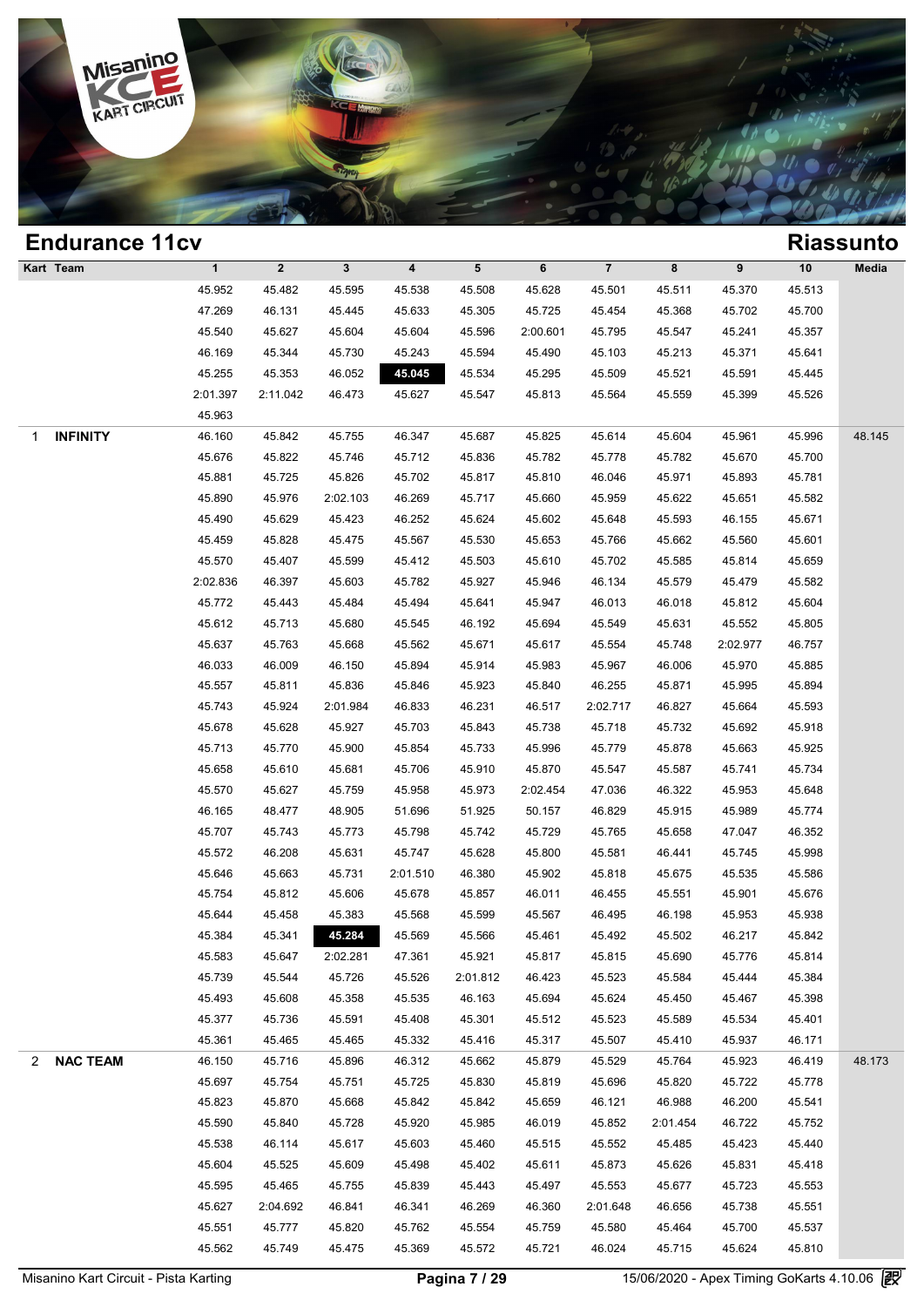

| <b>Endurance 11cv</b>        |              |                  |              |                         |          |          |                |          |          |          | <b>Riassunto</b> |
|------------------------------|--------------|------------------|--------------|-------------------------|----------|----------|----------------|----------|----------|----------|------------------|
| Kart Team                    | $\mathbf{1}$ | $\boldsymbol{2}$ | $\mathbf{3}$ | $\overline{\mathbf{4}}$ | 5        | 6        | $\overline{7}$ | 8        | 9        | 10       | Media            |
|                              | 45.903       | 45.448           | 45.487       | 45.783                  | 45.974   | 45.679   | 45.474         | 46.175   | 45.724   | 45.528   |                  |
|                              | 2:01.742     | 47.128           | 45.981       | 46.095                  | 46.421   | 46.041   | 45.823         | 45.832   | 45.834   | 45.861   |                  |
|                              | 45.739       | 45.769           | 46.044       | 46.281                  | 45.802   | 45.711   | 45.673         | 45.757   | 45.695   | 45.741   |                  |
|                              | 45.788       | 45.656           | 45.796       | 45.693                  | 45.454   | 45.954   | 45.723         | 45.664   | 45.725   | 46.002   |                  |
|                              | 45.696       | 45.795           | 45.626       | 45.671                  | 45.823   | 46.091   | 45.958         | 2:01.365 | 47.383   | 46.459   |                  |
|                              | 46.096       | 46.210           | 46.135       | 46.011                  | 46.090   | 46.313   | 46.499         | 45.922   | 46.176   | 45.990   |                  |
|                              | 46.119       | 46.141           | 46.018       | 46.078                  | 2:02.023 | 46.708   | 45.767         | 45.862   | 45.641   | 45.768   |                  |
|                              | 45.991       | 45.967           | 45.850       | 46.080                  | 45.695   | 45.854   | 45.793         | 45.980   | 45.956   | 45.923   |                  |
|                              | 46.083       | 47.618           | 47.427       | 51.263                  | 51.096   | 49.848   | 46.858         | 46.733   | 46.216   | 45.815   |                  |
|                              | 45.573       | 45.656           | 45.503       | 45.559                  | 45.651   | 45.598   | 45.699         | 45.338   | 46.297   | 46.115   |                  |
|                              | 45.645       | 45.807           | 2:01.446     | 46.698                  | 46.126   | 45.825   | 45.748         | 45.960   | 45.937   | 45.848   |                  |
|                              | 45.792       | 45.788           | 45.862       | 45.779                  | 45.807   | 45.838   | 45.820         | 45.771   | 45.721   | 45.685   |                  |
|                              | 45.710       | 45.693           | 45.955       | 45.708                  | 45.759   | 45.874   | 45.654         | 45.663   | 45.839   | 45.642   |                  |
|                              | 45.585       | 45.601           | 45.512       | 45.631                  | 45.543   | 45.729   | 45.892         | 46.313   | 46.096   | 45.804   |                  |
|                              | 2:00.753     | 46.640           | 45.796       | 45.880                  | 46.007   | 45.817   | 46.097         | 45.890   | 46.113   | 45.889   |                  |
|                              | 46.030       | 45.878           | 45.707       | 45.676                  | 45.622   | 46.355   | 45.579         | 45.757   | 45.613   | 45.590   |                  |
|                              | 45.632       | 45.682           | 45.533       | 45.819                  | 2:01.870 | 46.240   | 45.624         | 46.147   | 45.611   | 45.926   |                  |
|                              | 45.589       | 45.710           | 45.786       | 45.755                  | 45.644   | 45.734   | 45.951         | 45.708   | 45.680   | 45.719   |                  |
|                              | 45.791       | 45.724           | 45.602       | 45.550                  | 45.485   | 45.686   | 45.620         | 45.952   | 45.778   | 45.675   |                  |
|                              | 45.472       | 45.844           | 45.674       | 45.733                  | 45.807   | 45.935   | 45.561         | 45.662   | 45.598   | 45.774   |                  |
| <b>NAC TEAM ACADEM</b><br>18 | 46.059       | 46.115           | 45.778       | 45.701                  | 45.502   | 45.826   | 45.704         | 45.488   | 45.820   | 45.760   | 48.215           |
|                              | 45.611       | 45.786           | 45.718       | 45.657                  | 45.673   | 46.458   | 46.218         | 45.851   | 46.033   | 45.599   |                  |
|                              | 46.005       | 45.577           | 46.041       | 45.697                  | 45.799   | 45.531   | 46.085         | 46.119   | 45.858   | 45.660   |                  |
|                              | 45.613       | 45.951           | 45.928       | 46.424                  | 45.743   | 2:02.007 | 47.914         | 45.995   | 45.729   | 45.650   |                  |
|                              | 45.615       | 45.887           | 45.475       | 45.762                  | 46.026   | 45.508   | 45.846         | 45.520   | 45.399   | 46.439   |                  |
|                              | 45.767       | 45.493           | 45.287       | 45.772                  | 45.375   | 45.870   | 45.486         | 45.226   | 45.737   | 45.514   |                  |
|                              | 45.399       | 45.438           | 45.717       | 45.829                  | 45.426   | 45.582   | 45.569         | 45.898   | 45.629   | 45.403   |                  |
|                              | 45.640       | 2:02.702         | 46.244       | 45.623                  | 45.621   | 45.691   | 45.728         | 45.602   | 45.428   | 45.493   |                  |
|                              | 45.908       | 45.339           | 45.423       | 45.628                  | 45.626   | 45.613   | 45.862         | 45.788   | 45.693   | 45.572   |                  |
|                              | 45.689       | 45.668           | 45.706       | 45.672                  | 45.830   | 45.573   | 45.684         | 45.569   | 45.569   | 45.720   |                  |
|                              | 45.418       | 45.854           | 45.543       | 45.656                  | 46.756   | 45.856   | 45.494         | 45.872   | 45.609   | 2:02.293 |                  |
|                              | 47.410       | 46.616           | 46.917       | 45.931                  | 45.925   | 46.073   | 45.831         | 45.796   | 46.169   | 46.059   |                  |
|                              | 46.586       | 45.999           | 45.895       | 46.033                  | 46.493   | 45.802   | 45.800         | 45.809   | 45.850   | 45.901   |                  |
|                              | 45.990       | 45.732           | 46.213       | 46.449                  | 46.047   | 46.416   | 45.771         | 45.994   | 45.841   | 46.048   |                  |
|                              | 45.788       | 2:02.370         | 46.761       | 45.768                  | 45.755   | 45.681   | 45.699         | 45.962   | 46.165   | 45.882   |                  |
|                              | 45.588       | 45.998           | 45.625       | 45.709                  | 45.571   | 45.586   | 45.602         | 45.917   | 46.358   | 45.677   |                  |
|                              | 45.993       | 46.244           | 45.635       | 45.702                  | 45.561   | 45.806   | 45.686         | 45.557   | 45.523   | 45.941   |                  |
|                              | 45.733       | 46.030           | 46.279       | 45.669                  | 45.482   | 46.034   | 45.775         | 2:02.153 | 47.498   | 46.320   |                  |
|                              | 46.385       | 46.707           | 47.567       | 48.225                  | 50.038   | 52.391   | 49.785         | 48.223   | 46.551   | 46.255   |                  |
|                              |              |                  |              |                         |          |          |                |          |          |          |                  |
|                              | 46.199       | 46.278           | 46.245       | 46.212                  | 46.241   | 46.212   | 46.871         | 46.633   | 2:02.538 | 46.537   |                  |
|                              | 45.842       | 45.743           | 45.894       | 45.892                  | 45.726   | 46.399   | 45.951         | 45.798   | 45.877   | 45.793   |                  |
|                              | 45.609       | 46.133           | 45.890       | 45.642                  | 46.168   | 2:02.182 | 47.289         | 45.757   | 46.032   | 45.582   |                  |
|                              | 45.736       | 45.640           | 45.681       | 45.377                  | 45.410   | 45.581   | 45.487         | 45.736   | 45.476   | 45.299   |                  |
|                              | 45.516       | 45.476           | 45.608       | 45.584                  | 45.286   | 45.810   | 45.431         | 45.365   | 45.503   | 45.192   |                  |
|                              | 45.218       | 45.192           | 45.705       | 46.565                  | 45.995   | 45.518   | 45.766         | 45.750   | 45.598   | 45.530   |                  |
|                              | 45.517       | 45.480           | 45.442       | 2:01.000                | 46.959   | 47.050   | 46.016         | 45.811   | 46.260   | 45.766   |                  |
|                              | 45.899       | 45.817           | 45.788       | 45.748                  | 45.898   | 45.912   | 2:02.412       | 46.590   | 45.911   | 45.797   |                  |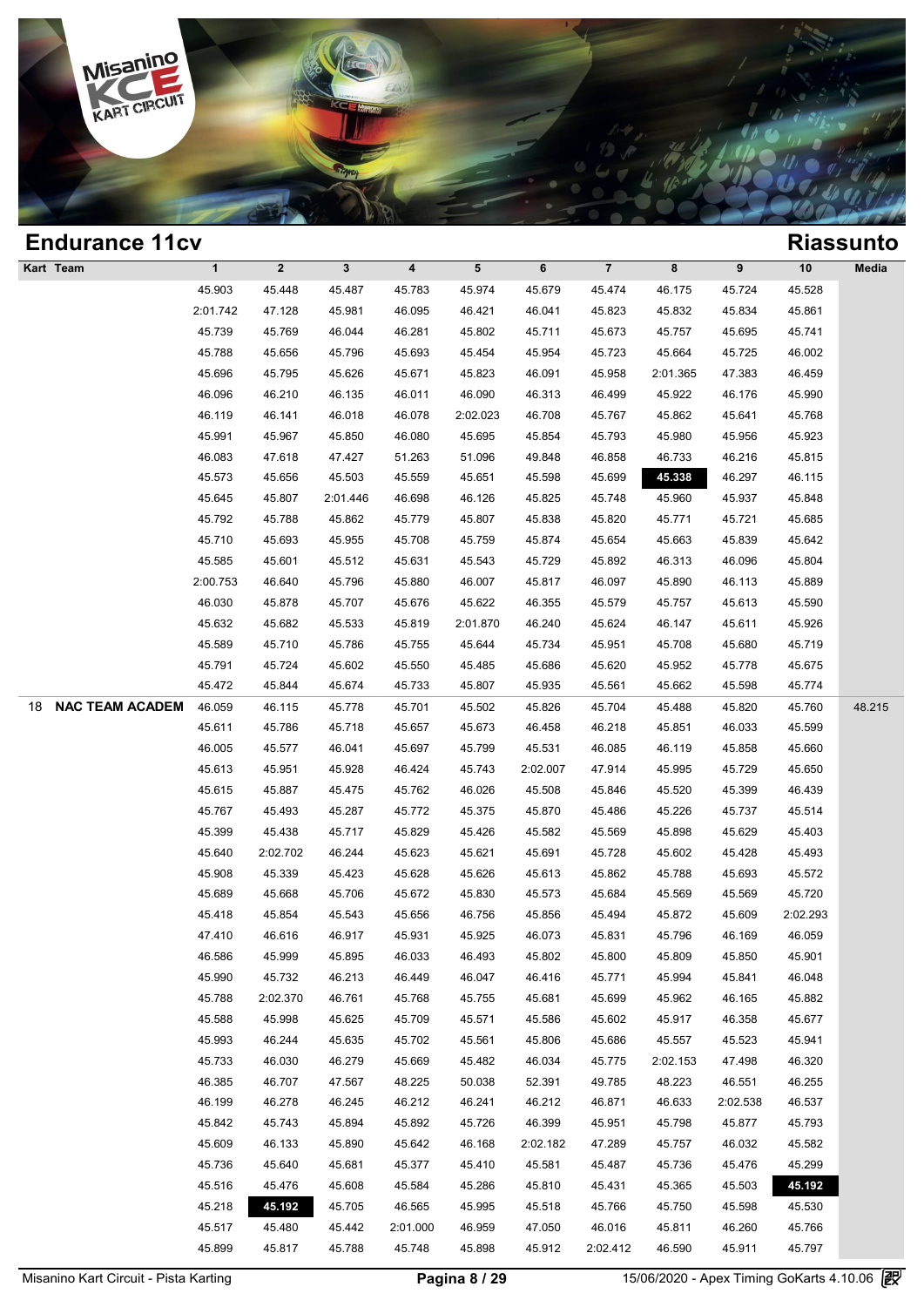

|   | <b>Endurance 11cv</b> |              |              |              |        |        |          |                |          |          |          | <b>Riassunto</b> |
|---|-----------------------|--------------|--------------|--------------|--------|--------|----------|----------------|----------|----------|----------|------------------|
|   | Kart Team             | $\mathbf{1}$ | $\mathbf{2}$ | $\mathbf{3}$ | 4      | 5      | 6        | $\overline{7}$ | 8        | 9        | 10       | Media            |
|   |                       | 46.292       | 45.722       | 45.832       | 45.770 | 45.644 | 45.746   | 46.895         | 46.124   | 45.784   | 45.485   |                  |
|   |                       | 45.805       | 45.699       | 45.574       | 46.216 | 46.799 | 46.695   | 45.600         | 45.762   | 45.829   | 45.708   |                  |
|   |                       | 45.652       | 45.634       | 45.746       | 45.681 | 45.587 | 45.709   | 46.059         | 45.762   | 45.675   | 45.562   |                  |
| 6 | PEDERZO RT            | 46.407       | 45.911       | 45.837       | 45.894 | 45.692 | 45.960   | 45.700         | 47.109   | 45.997   | 46.052   | 48.245           |
|   |                       | 2:04.491     | 47.218       | 45.664       | 45.714 | 45.335 | 45.288   | 45.265         | 45.411   | 45.630   | 45.201   |                  |
|   |                       | 45.291       | 45.293       | 45.382       | 45.317 | 45.094 | 45.184   | 45.285         | 45.205   | 45.284   | 45.070   |                  |
|   |                       | 45.492       | 45.286       | 45.264       | 45.238 | 45.167 | 45.375   | 45.226         | 45.298   | 45.386   | 45.497   |                  |
|   |                       | 45.217       | 45.540       | 45.362       | 45.223 | 45.354 | 45.302   | 45.399         | 45.946   | 45.274   | 2:02.934 |                  |
|   |                       | 46.484       | 45.601       | 45.489       | 45.354 | 45.579 | 45.450   | 45.345         | 46.148   | 45.457   | 45.435   |                  |
|   |                       | 45.587       | 45.442       | 45.703       | 45.472 | 45.512 | 45.577   | 45.855         | 45.506   | 45.395   | 45.521   |                  |
|   |                       | 45.487       | 45.352       | 45.488       | 45.711 | 45.452 | 45.580   | 45.642         | 45.536   | 45.749   | 45.638   |                  |
|   |                       | 45.490       | 45.446       | 45.463       | 45.424 | 45.470 | 45.692   | 45.515         | 2:00.870 | 46.713   | 46.197   |                  |
|   |                       | 46.178       | 46.336       | 47.267       | 46.177 | 46.114 | 46.026   | 46.749         | 46.236   | 46.120   | 46.123   |                  |
|   |                       | 2:01.642     | 46.302       | 46.388       | 46.457 | 45.777 | 45.742   | 46.006         | 45.637   | 45.900   | 45.680   |                  |
|   |                       | 45.717       | 45.635       | 45.733       | 45.779 | 45.565 | 45.965   | 45.544         | 45.613   | 45.507   | 45.738   |                  |
|   |                       | 45.828       | 45.579       | 45.632       | 45.509 | 45.688 | 45.523   | 45.596         | 45.540   | 45.615   | 45.599   |                  |
|   |                       | 45.633       | 45.699       | 45.710       | 45.736 | 45.687 | 45.751   | 45.627         | 45.680   | 45.604   | 2:01.926 |                  |
|   |                       | 47.314       | 46.246       | 46.190       | 46.239 | 46.280 | 46.135   | 45.988         | 46.412   | 46.294   | 46.219   |                  |
|   |                       | 45.913       | 46.050       | 46.677       | 46.174 | 46.232 | 46.160   | 47.002         | 46.343   | 46.143   | 46.162   |                  |
|   |                       | 46.116       | 46.359       | 46.072       | 46.254 | 46.113 | 46.235   | 46.523         | 46.538   | 46.215   | 46.240   |                  |
|   |                       | 46.426       | 46.166       | 46.016       | 46.289 | 45.896 | 45.889   | 46.210         | 2:02.560 | 46.482   | 45.634   |                  |
|   |                       | 46.175       | 47.924       | 48.954       | 51.214 | 53.284 | 51.238   | 46.764         | 46.290   | 45.748   | 45.646   |                  |
|   |                       | 45.537       | 45.524       | 45.496       | 45.575 | 45.852 | 45.511   | 45.565         | 45.524   | 46.977   | 46.519   |                  |
|   |                       | 46.552       | 45.442       | 45.299       | 45.703 | 45.639 | 45.783   | 45.646         | 46.384   | 45.741   | 45.450   |                  |
|   |                       | 45.712       | 45.553       | 45.367       | 45.368 | 45.580 | 2:02.142 | 46.421         | 45.857   | 45.868   | 45.725   |                  |
|   |                       | 45.837       | 46.277       | 45.608       | 45.648 | 45.778 | 46.168   | 45.722         | 45.783   | 45.890   | 45.698   |                  |
|   |                       | 45.459       | 45.469       | 45.526       | 45.397 | 45.734 | 45.508   | 46.006         | 46.440   | 45.891   | 45.468   |                  |
|   |                       | 45.632       | 45.560       | 45.503       | 45.610 | 46.219 | 45.569   | 45.779         | 45.782   | 46.274   | 46.062   |                  |
|   |                       | 2:01.740     | 47.084       | 46.062       | 46.074 | 45.938 | 45.924   | 45.759         | 46.013   | 46.122   | 45.680   |                  |
|   |                       | 45.766       | 45.619       | 45.731       | 45.721 | 45.660 | 45.770   | 45.871         | 46.035   | 45.950   | 46.025   |                  |
|   |                       | 46.240       | 45.965       | 45.929       | 45.894 | 45.950 | 45.882   | 2:02.490       | 47.181   | 46.754   | 46.472   |                  |
|   |                       | 46.686       | 46.594       | 46.415       | 46.474 | 46.737 | 47.597   | 46.320         | 46.300   | 46.251   | 46.625   |                  |
|   |                       | 46.346       | 46.274       | 46.326       | 46.669 | 46.445 | 46.489   | 46.254         | 46.626   | 46.627   | 46.448   |                  |
|   | 23 WLF TEAM           | 45.825       | 45.651       | 45.468       | 45.554 | 45.524 | 45.743   | 45.591         | 45.371   | 45.486   | 45.525   | 48.292           |
|   |                       | 45.660       | 45.651       | 45.896       | 45.575 | 45.657 | 45.415   | 45.691         | 45.455   | 45.360   | 45.482   |                  |
|   |                       | 45.581       | 46.604       | 45.874       | 45.855 | 45.744 | 45.675   | 45.608         | 45.633   | 45.728   | 45.724   |                  |
|   |                       | 45.601       | 45.526       | 45.667       | 45.676 | 45.560 | 45.844   | 45.925         | 45.687   | 2:01.800 | 47.169   |                  |
|   |                       | 46.392       | 45.715       | 46.382       | 45.433 | 45.810 | 45.615   | 45.410         | 45.814   | 45.654   | 45.790   |                  |
|   |                       | 46.037       | 45.792       | 45.779       | 46.461 | 45.682 | 46.737   | 46.393         | 46.687   | 46.275   | 46.290   |                  |
|   |                       | 46.068       | 45.723       | 45.758       | 45.811 | 45.879 | 46.177   | 45.665         | 45.749   | 45.588   | 45.678   |                  |
|   |                       | 45.594       | 45.630       | 45.534       | 45.663 | 45.776 | 46.073   | 46.356         | 2:01.605 | 46.509   | 46.332   |                  |
|   |                       | 45.714       | 45.664       | 45.649       | 45.660 | 45.393 | 45.678   | 46.257         | 46.601   | 46.859   | 46.214   |                  |
|   |                       | 45.845       | 45.770       | 45.684       | 45.769 | 45.794 | 45.762   | 45.885         | 45.677   | 45.613   | 46.026   |                  |
|   |                       | 46.096       | 45.762       | 45.672       | 45.652 | 45.711 | 45.813   | 45.944         | 46.427   | 45.962   | 45.811   |                  |
|   |                       | 45.714       | 45.655       | 45.725       | 45.662 | 45.798 | 45.834   | 2:01.283       | 47.287   | 46.851   | 46.485   |                  |
|   |                       | 46.845       | 46.916       | 2:01.793     | 47.281 | 46.146 | 45.908   | 45.964         | 46.021   | 45.919   | 45.846   |                  |
|   |                       | 45.887       | 46.079       | 45.868       | 45.926 | 45.763 | 46.255   | 46.506         | 45.717   | 45.860   | 46.214   |                  |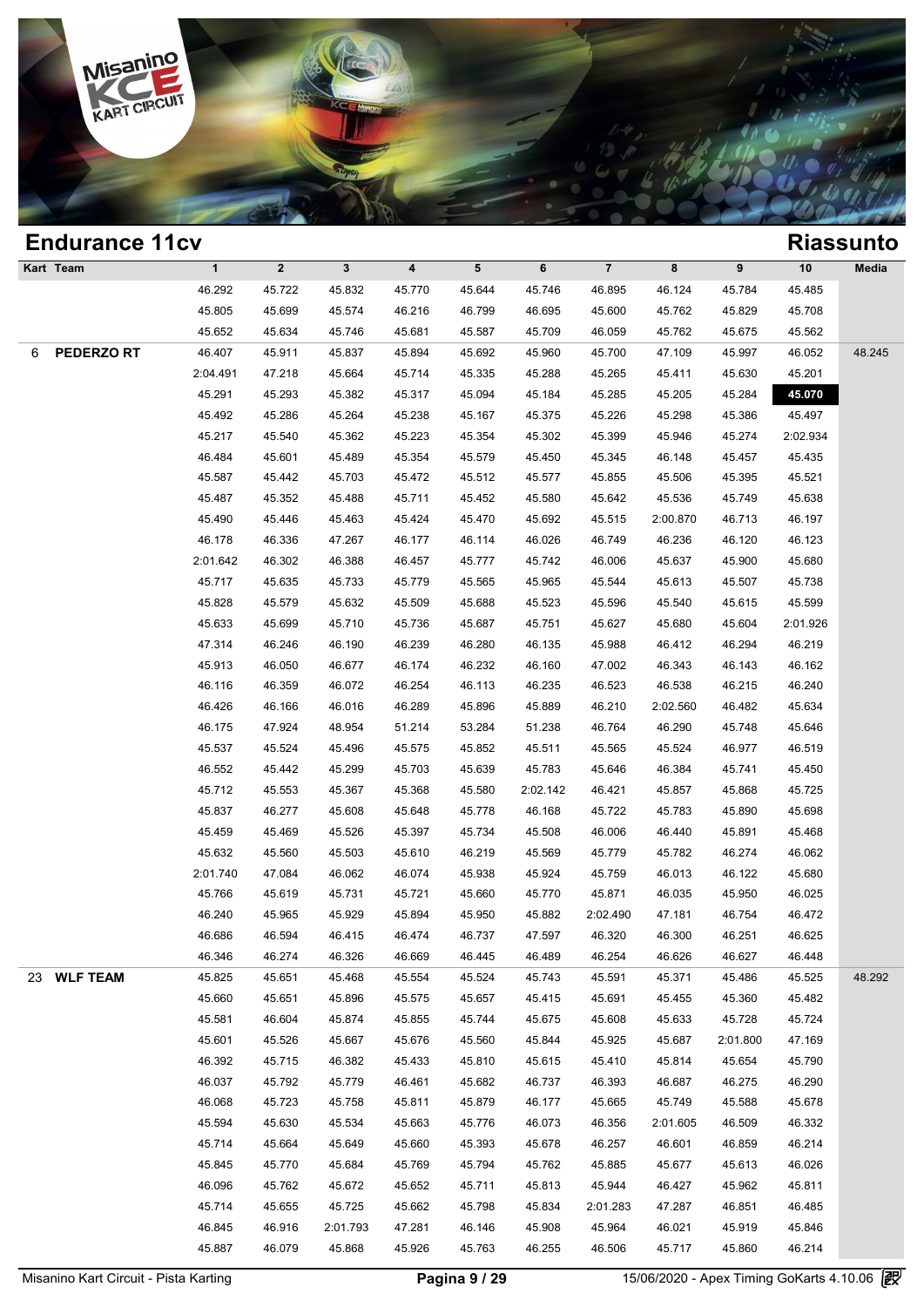

### **Endurance 11cv Riassunto Kart Team 1 2 3 4 5 6 7 8 9 10 Media 1**<br>
47.251 45.949 46.426 45.752 45.781 45.791 45.645 45.793 45.709 45.671<br>
46.424 45.699 45.992 45.992 45.945 45.945 45.952 45.932 45.691 45.749 1 2 3 4 5 6 7 8 9 10 Med<br>47.251 45.949 46.426 45.752 45.781 45.791 45.645 45.793 45.709 45.671<br>46.184 45.699 45.988 45.982 45.946 45.845 45.832 45.832 45.681 45.748<br>45.831 3:01.833 47.580 46.373 46.853 46.834 46.845 46.832 1 2 3 4 5 6 7 8 9 10 Med<br>47.251 45.949 46.426 45.752 45.781 45.791 45.645 45.793 45.709 45.671<br>46.184 45.699 45.988 45.982 45.946 45.845 45.853 45.832 45.681 45.748<br>45.831 2:01.823 47.589 46.373 46.353 46.586 46.242 46.630 46.184 45.949 46.426 45.752 45.781 45.791 45.645 45.793 45.709 45.671<br>46.184 45.699 45.988 45.982 45.946 45.845 45.853 45.832 45.681 45.748<br>45.831 2:01.823 47.589 46.373 46.353 46.586 46.242 46.630 46.255 46.093<br>46.204 46. 46.184 45.699 45.988 45.982 45.946 45.845 45.853 45.832 45.681 45.748<br>45.831 2:01.823 47.589 46.373 46.353 46.586 46.242 46.630 46.255 46.093<br>46.204 46.020 46.764 46.216 46.376 46.110 46.191 46.556 46.199 46.130<br>46.459 46. 46.204 46.020 47.589 46.373 46.353 46.586 46.242 46.630 46.255 46.093<br>46.204 46.020 46.764 46.216 46.376 46.110 46.191 46.556 46.199 46.130<br>46.459 46.209 47.523 48.867 51.758 52.033 51.966 48.777 46.883 46.148<br>46.325 47.01 46.204 46.020 46.764 46.216 46.376 46.110 46.191 46.556 46.199 46.130<br>46.459 46.209 47.523 48.867 51.758 52.033 51.966 48.777 46.883 46.148<br>46.325 47.012 46.432 46.500 2:00.946 48.186 47.316 48.381 2:01.945 46.790<br>46.121 4 46.459 46.209 47.523 48.867 51.758 52.033 51.966 48.777 46.883 46.148<br>46.325 47.012 46.432 46.500 2:00.946 48.186 47.316 48.381 2:01.945 46.790<br>46.121 45.677 45.963 45.950 45.929 45.926 45.886 45.630 45.627 46.045<br>46.162 4 46.325 47.012 46.432 46.500 2:00.946 48.186 47.316 48.381 2:01.945 46.790<br>46.121 45.677 45.963 45.950 45.929 45.926 45.886 45.630 45.627 46.045<br>46.162 45.710 45.991 46.492 46.361 46.167 45.932 46.348 45.860 45.815<br>46.272 45 46.121 45.677 45.963 45.950 45.929 45.926 45.886 45.630 45.627 46.045<br>46.162 45.710 45.991 46.492 46.361 46.167 45.932 46.348 45.860 45.815<br>46.272 45.895 45.628 45.799 45.938 45.741 45.872 46.038 46.158 46.556<br>46.600 46.15 46.162 45.710 45.991 46.492 46.361 46.167 45.932 46.348 45.860 45.815<br>46.272 45.895 45.628 45.799 45.938 45.741 45.872 46.038 46.158 46.556<br>46.600 46.151 46.340 46.057 45.637 2:01.249 46.350 45.923 45.767 45.988<br>46.107 45. 46.272 45.895 45.628 45.799 45.938 45.741 45.872 46.038 46.158 46.556<br>46.600 46.151 46.340 46.057 45.637 2:01.249 46.350 45.923 45.767 45.988<br>46.107 45.869 45.620 45.615 45.877 45.806 45.634 45.646 45.618 45.517<br>45.725 45. 46.600 46.151 46.340 46.057 45.637 2:01.249 46.350 45.923 45.767 45.988<br>46.107 45.869 45.620 45.615 45.877 45.806 45.634 45.646 45.618 45.517<br>45.725 45.676 45.597 45.498 45.375 45.502 45.533 45.869 45.837 46.111<br>45.640 45. 45.676 46.689 46.620 45.615 45.877 45.806 45.634 45.646 45.618 45.517<br>45.725 45.676 45.597 45.498 45.375 45.502 45.533 45.869 45.837 46.111<br>45.640 45.565 45.671 45.714 45.623 45.517 45.674 45.657 45.712 45.883<br>45.680 45.552 45.725 45.676 45.597 45.498 45.375 45.502 45.533 45.869 45.837 46.111<br>45.640 45.565 45.671 45.714 45.623 45.517 45.674 45.657 45.712 45.883<br>45.680 45.552 45.618 45.641 2:02.209 47.418 45.798 45.605 45.565 45.244<br>45.493 46. 45.640 45.565 45.671 45.714 45.623 45.517 45.674 45.657 45.712 45.883<br>45.680 45.552 45.618 45.641 2:02.209 47.418 45.798 45.605 45.565 45.244<br>45.493 46.117 45.497 45.474 45.446 45.121 45.329 45.561 45.420 45.309<br>45.728 45.5 9 **ERRANI TEAM** 46.522 45.796 45.899 46.293 45.738 45.873 45.536 45.705 46.534 46.209 48.129 45.493 46.117 45.497 45.474 45.446 45.190 45.329 45.561 45.420 45.309<br>45.728 45.561 45.883 46.072 45.412 45.914 45.522 45.353 45.386 45.260<br>46.522 45.796 45.899 46.293 45.738 45.873 45.536 45.705 46.534 46.209 48.1<br>45.931 4 46.728 45.561 45.883 46.072 45.412 45.914 45.522 45.353 45.386 45.260<br>46.522 45.796 45.899 46.293 45.738 45.873 45.536 45.705 46.534 46.209 48.<br>45.931 45.576 45.882 45.692 45.765 45.871 45.755 45.872 45.638 45.907<br>45.814 4 46.522 45.796 45.899 46.293 45.738 45.873 45.536 45.705 46.534 46.209 48.1<br>45.931 45.576 45.882 45.692 45.765 45.871 45.755 45.872 45.638 45.907<br>45.814 45.697 46.085 45.826 46.126 45.609 45.841 46.874 45.810 2:26.405<br>48.04 45.931 45.576 45.882 45.692 45.765 45.871 45.755 45.872 45.638 45.907<br>45.814 45.697 46.085 45.826 46.126 45.609 45.841 46.874 45.810 2:26.405<br>48.045 47.248 47.404 46.781 47.714 46.807 46.697 1:43.562 46.518 45.822<br>45.796 4 45.814 45.697 46.085 45.826 46.126 45.609 45.841 46.874 45.810 2:26.405<br>48.045 47.248 47.404 46.781 47.714 46.807 46.697 1:43.562 46.518 45.822<br>45.796 45.545 45.390 45.656 45.633 45.466 45.287 45.535 45.326 45.459<br>45.338 4 46.658 46.872 46.48 46.487 46.697 46.697 46.697 46.697 46.518 45.822<br>45.796 45.545 45.390 45.656 45.633 45.466 45.287 45.535 45.326 45.459<br>45.338 45.715 45.448 45.916 45.354 45.174 46.692 45.690 45.310 45.501<br>45.658 45.872 45.796 45.545 45.390 45.656 45.633 45.466 45.287 45.535 45.326 45.459<br>45.338 45.715 45.448 45.916 45.354 45.174 45.692 45.690 45.310 45.501<br>45.658 45.872 45.494 45.476 45.694 45.900 45.437 45.452 45.659 45.662<br>45.331 45.558 45.338 45.715 45.448 45.916 45.354 45.174 45.692 45.690 45.310 45.501<br>45.658 45.872 45.494 45.476 45.694 45.900 45.437 45.452 45.659 45.662<br>45.331 45.558 45.796 1:42.143 46.925 46.442 47.123 46.099 46.280 46.186<br>45.994 45.8 45.658 45.872 45.494 45.476 45.694 45.900 45.437 45.452 45.659 45.662<br>45.331 45.558 45.796 1:42.143 46.925 46.442 47.123 46.099 46.280 46.186<br>45.994 45.887 45.813 45.955 46.002 45.847 45.782 45.742 45.910 45.832<br>45.739 45. 45.331 45.558 45.796 1:42.143 46.925 46.442 47.123 46.099 46.280 46.186<br>45.994 45.887 45.813 45.955 46.002 45.847 45.782 45.742 45.910 45.832<br>45.739 45.646 45.656 45.859 46.318 46.440 45.642 45.910 45.820 46.235<br>45.846 45. 45.994 45.887 45.813 45.955 46.002 45.847 45.782 45.742 45.910 45.832<br>45.739 45.646 45.656 45.859 46.318 46.440 45.642 45.910 45.820 46.235<br>45.846 45.707 46.010 45.727 46.092 45.807 45.867 46.113 46.269 45.668<br>45.690 1:43. 46.272 46.036 46.889 46.328 46.328 46.328 46.328 46.328 46.328 46.328 46.328 46.328 46.328 46.328 46.328 46.328 46.328 46.328 46.328 46.328 46.328 46.328 46.328 46.328 46.328 46.328 46.328 46.328 46.328 46.328 46.328 46.328 46.846 45.707 46.010 45.727 46.092 45.807 45.867 46.113 46.269 45.668<br>45.690 1:43.227 47.774 47.197 46.521 46.724 46.738 2:01.934 47.112 46.069<br>46.272 45.898 46.689 46.033 46.334 46.481 46.369 46.328 46.346 46.197<br>46.608 46 46.838 46.889 46.889 46.928 46.821 46.824 46.738 2:01.934 47.112 46.069<br>46.272 45.898 46.689 46.033 46.334 46.481 46.369 46.328 46.346 46.197<br>46.608 46.371 46.367 46.420 2:02.386 46.898 46.210 46.582 46.121 46.256<br>45.838 4 46.272 45.898 46.689 46.033 46.334 46.481 46.369 46.328 46.346 46.197<br>46.608 46.371 46.367 46.420 2:02.386 46.898 46.210 46.582 46.121 46.256<br>45.838 45.788 45.926 45.820 45.874 45.904 46.016 46.165 46.526 46.082<br>45.849 45. 46.608 46.371 46.367 46.420 2:02.386 46.898 46.210 46.582 46.121 46.256<br>45.838 45.788 45.926 45.820 45.874 45.904 46.016 46.165 46.526 46.082<br>45.849 45.990 45.987 45.938 45.955 45.905 45.926 45.825 46.185 46.127<br>46.254 45. 46.079 46.622 45.922 46.436 46.072 46.657 46.657 46.666 46.976 46.623 46.079 46.623 46.082 46.079 46.776 2:01.571 46.436 45.657 45.643 45.695 45.987 45.987 46.072 45.884 45.775 45.764 45.768 46.725 46.079 45.776 2:01.571 46 45.849 45.990 45.987 45.938 45.955 45.905 45.926 45.825 46.185 46.127<br>46.254 45.969 45.887 45.965 46.072 45.884 45.775 45.764 45.768 45.796<br>46.079 45.776 2:01.571 46.436 45.657 45.643 45.607 45.666 45.976 46.725<br>47.232 50. 46.254 45.969 45.887 45.965 46.072 45.884 45.775 45.764 45.768 45.796<br>46.079 45.776 2:01.571 46.436 45.657 45.643 45.607 45.666 45.976 46.725<br>47.232 50.622 50.408 49.073 47.333 45.974 45.855 45.902 45.684 45.539<br>45.641 45. 46.079 45.776 2:01.571 46.436 45.657 45.643 45.607 45.666 45.976 46.725<br>47.232 50.622 50.408 49.073 47.333 45.974 45.855 45.902 45.684 45.539<br>45.641 45.706 45.519 45.623 45.745 45.600 45.623 45.578 45.707 45.575<br>45.547 45. 47.232 50.622 50.408 49.073 47.333 45.974 45.855 45.902 45.684 45.539<br>45.641 45.706 45.519 45.623 45.745 45.600 45.623 45.578 45.707 45.575<br>45.547 46.648 45.581 45.442 45.676 45.722 45.623 45.411 45.524 45.664<br>2:02.697 46. 45.641 45.706 45.519 45.623 45.745 45.600 45.623 45.578 45.707 45.575<br>45.547 45.648 45.581 45.442 45.676 45.722 45.623 45.411 45.524 45.654<br>1:02.697 46.611 45.927 45.810 45.618 45.767 45.845 45.483 45.679 45.502<br>45.477 45.6 45.547 45.648 45.581 45.442 45.676 45.722 45.623 45.411 45.524 45.654<br>
202.697 46.611 45.927 45.810 45.618 45.767 45.845 45.483 45.679 45.502<br>
45.477 45.692 45.539 45.533 45.881 45.967 45.596 45.583 46.344 45.562<br>
45.976 4 45.477 46.611 45.927 45.810 45.618 45.767 45.845 45.483 45.679 45.502<br>45.477 45.692 45.539 45.533 45.881 45.967 45.596 45.583 46.344 45.562<br>45.976 45.563 45.389 45.436 45.294 45.538 45.364 45.452 45.562 45.290<br>45.394 45.5 46.477 46.692 45.539 45.533 45.881 45.967 45.596 45.583 46.344 45.562<br>45.976 45.563 45.389 45.436 45.294 45.538 45.364 45.452 45.562 45.290<br>45.394 45.583 45.377 45.593 45.300 45.494 45.832 45.396 2:01.058 46.642<br>46.183 46. 45.976 45.563 45.389 45.436 45.294 45.538 45.364 45.452 45.562 45.290<br>45.394 45.583 45.377 45.593 45.300 45.494 45.832 45.396 2:01.058 46.642<br>46.183 46.204 45.580 45.749 45.923 45.682 45.758 45.669 45.916 46.019<br>45.979 45. 45.394 45.583 45.377 45.593 45.300 45.494 45.832 45.396 2:01.058 46.642<br>46.183 46.204 45.580 45.749 45.923 45.682 45.758 45.669 45.916 46.019<br>45.979 45.832 45.971 45.974 45.880 45.935 46.013 45.997 46.463 45.638<br>45.712 45. 46.183 46.204 45.580 45.749 45.923 45.682 45.758 45.669 45.916 46.019<br>45.979 45.832 45.971 45.974 45.880 45.935 46.013 45.997 46.463 45.638<br>45.712 45.948 45.670 45.744 45.663 45.874 45.912 46.009 46.206 45.928<br>45.924 45.90 45.979 45.832 45.971 45.974 45.880 45.935 46.013 45.997 46.463 45.638<br>45.712 45.948 45.670 45.744 45.663 45.874 45.912 46.009 46.206 45.928<br>45.924 45.905 45.809 45.824 45.731 45.721 45.847 45.711 45.702 45.869<br>45.939 45.65

46.062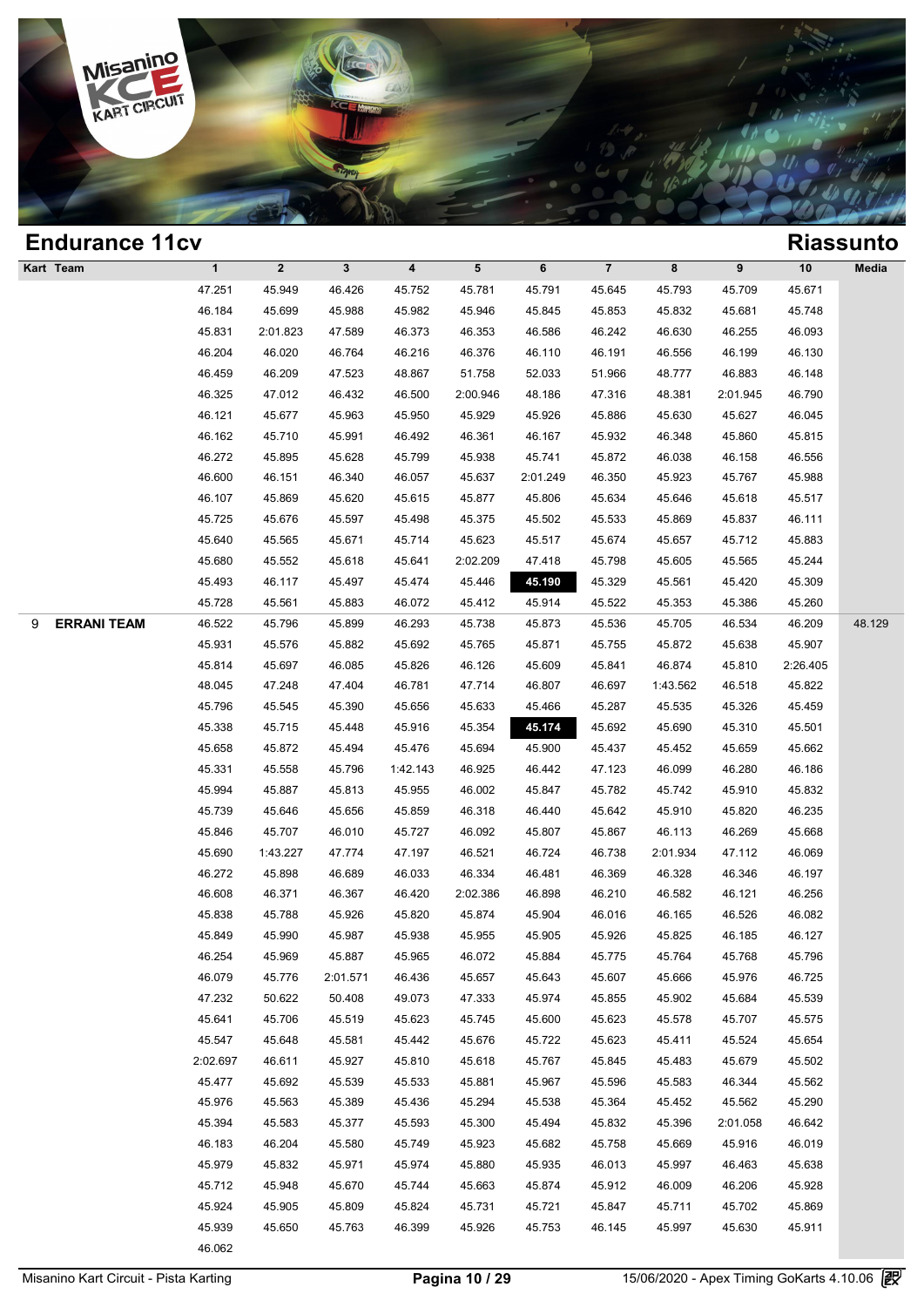

| <b>Eliuulalice Ticy</b>  |              |              |                |                         |          |          |                |          |          |          | NIASSUIILU |
|--------------------------|--------------|--------------|----------------|-------------------------|----------|----------|----------------|----------|----------|----------|------------|
| Kart Team                | $\mathbf{1}$ | $\mathbf{2}$ | 3 <sup>1</sup> | $\overline{\mathbf{4}}$ | 5        | 6        | $\overline{7}$ | 8        | 9        | 10       | Media      |
| <b>BOLZA CORSE</b><br>27 | 46.321       | 45.497       | 45.731         | 45.555                  | 45.493   | 45.466   | 45.413         | 45.547   | 45.582   | 45.437   | 48.444     |
|                          | 45.466       | 45.552       | 45.764         | 45.470                  | 46.280   | 45.594   | 45.664         | 45.727   | 45.592   | 45.767   |            |
|                          | 45.651       | 45.700       | 45.685         | 45.855                  | 45.796   | 45.699   | 45.723         | 45.802   | 45.878   | 45.717   |            |
|                          | 45.968       | 45.733       | 45.668         | 45.812                  | 45.982   | 46.025   | 2:02.221       | 46.836   | 45.784   | 45.878   |            |
|                          | 45.851       | 45.608       | 45.623         | 45.646                  | 45.702   | 46.571   | 46.263         | 45.972   | 45.763   | 45.792   |            |
|                          | 45.837       | 45.804       | 45.883         | 46.027                  | 45.896   | 45.784   | 45.886         | 45.657   | 45.808   | 45.813   |            |
|                          | 2:01.967     | 46.881       | 47.363         | 46.354                  | 46.013   | 45.956   | 45.876         | 45.983   | 46.508   | 45.956   |            |
|                          | 45.908       | 46.371       | 47.775         | 46.457                  | 46.570   | 46.364   | 46.347         | 46.409   | 46.123   | 46.330   |            |
|                          | 46.144       | 2:01.317     | 47.209         | 46.459                  | 46.699   | 46.770   | 47.387         | 46.615   | 46.251   | 46.479   |            |
|                          | 45.965       | 46.172       | 46.278         | 46.120                  | 46.168   | 46.277   | 46.184         | 45.978   | 46.053   | 2:01.771 |            |
|                          | 46.647       | 45.992       | 45.820         | 46.504                  | 45.816   | 46.010   | 45.699         | 45.565   | 46.457   | 45.552   |            |
|                          | 45.705       | 45.376       | 45.520         | 45.479                  | 45.548   | 45.544   | 45.474         | 45.562   | 45.689   | 45.405   |            |
|                          | 45.755       | 45.466       | 45.613         | 45.619                  | 45.593   | 45.653   | 45.712         | 46.283   | 45.847   | 45.956   |            |
|                          | 45.694       | 45.867       | 46.244         | 45.701                  | 45.692   | 45.576   | 45.802         | 2:01.059 | 47.463   | 46.545   |            |
|                          | 47.100       | 46.423       | 46.219         | 46.259                  | 46.359   | 46.891   | 46.184         | 47.006   | 46.291   | 46.350   |            |
|                          | 46.333       | 46.252       | 46.232         | 46.228                  | 46.335   | 46.319   | 46.172         | 46.713   | 47.285   | 46.334   |            |
|                          | 46.593       | 46.382       | 46.761         | 46.039                  | 46.019   | 46.272   | 46.050         | 46.161   | 46.390   | 46.160   |            |
|                          | 46.193       | 46.037       | 46.674         | 2:01.304                | 46.668   | 46.088   | 46.266         | 45.965   | 46.197   | 46.237   |            |
|                          | 47.087       | 50.274       | 53.259         | 54.519                  | 52.617   | 47.800   | 46.330         | 45.931   | 46.103   | 45.932   |            |
|                          | 45.857       | 45.808       | 46.229         | 46.085                  | 46.203   | 46.605   | 45.999         | 46.245   | 46.204   | 46.280   |            |
|                          | 46.433       | 45.722       | 46.144         | 45.797                  | 45.925   | 46.021   | 46.400         | 46.233   | 45.779   | 45.825   |            |
|                          | 2:01.550     | 47.141       | 46.305         | 46.089                  | 46.079   | 46.079   | 46.274         | 46.150   | 46.229   | 46.468   |            |
|                          | 45.872       | 45.940       | 46.044         | 46.146                  | 46.097   | 46.147   | 46.239         | 45.902   | 45.988   | 46.030   |            |
|                          | 46.181       | 46.121       | 46.169         | 45.994                  | 46.287   | 46.052   | 45.787         | 45.937   | 46.067   | 46.208   |            |
|                          | 46.132       | 46.588       | 46.099         | 46.006                  | 46.020   | 46.177   | 2:02.231       | 46.663   | 45.850   | 45.837   |            |
|                          | 45.664       | 45.754       | 45.909         | 46.005                  | 45.916   | 46.296   | 46.402         | 45.831   | 45.787   | 45.753   |            |
|                          | 45.769       | 45.738       | 45.517         | 45.954                  | 45.694   | 45.896   | 45.714         | 45.686   | 45.644   | 46.007   |            |
|                          | 45.804       | 45.975       | 45.642         | 45.838                  | 45.826   | 45.799   | 45.838         | 46.197   | 46.113   | 45.975   |            |
|                          | 46.030       | 46.538       | 46.295         | 45.705                  | 2:02.273 | 47.222   | 46.633         | 46.248   | 46.061   | 46.038   |            |
|                          | 46.077       | 46.104       | 46.516         | 46.732                  | 46.303   | 46.058   | 46.404         | 47.163   | 46.256   |          |            |
| 16 CESENA CORSE          | 46.101       | 46.710       | 45.552         | 45.875                  | 45.633   | 46.209   | 45.918         | 46.119   | 45.964   | 45.796   | 48.568     |
|                          | 46.300       | 45.572       | 45.676         | 45.885                  | 45.669   | 47.243   | 45.737         | 45.752   | 2:40.562 | 47.999   |            |
|                          | 46.463       | 46.400       | 46.391         | 46.325                  | 46.232   | 46.247   | 46.201         | 46.223   | 46.177   | 46.453   |            |
|                          | 45.929       | 46.265       | 46.385         | 46.285                  | 46.547   | 46.573   | 46.537         | 46.271   | 45.988   | 46.212   |            |
|                          | 46.233       | 46.181       | 1:32.935       | 47.226                  | 45.939   | 46.040   | 46.448         | 46.184   | 46.030   | 46.185   |            |
|                          | 46.264       | 45.899       | 45.685         | 45.831                  | 46.206   | 46.203   | 46.124         | 46.377   | 46.236   | 46.259   |            |
|                          | 46.004       | 46.401       | 46.778         | 46.028                  | 46.223   | 46.023   | 46.069         | 46.031   | 45.952   | 46.056   |            |
|                          | 45.999       | 46.704       | 46.827         | 46.027                  | 45.971   | 46.022   | 45.973         | 46.275   | 45.712   | 2:02.751 |            |
|                          | 46.985       | 46.389       | 45.831         | 45.947                  | 46.317   | 45.899   | 46.056         | 46.300   | 45.981   | 45.772   |            |
|                          | 46.064       | 46.160       | 46.198         | 46.375                  | 47.113   | 46.178   | 46.043         | 45.793   | 46.178   | 45.963   |            |
|                          | 45.914       | 46.553       | 45.933         | 46.117                  | 46.966   | 46.167   | 46.247         | 45.989   | 46.004   | 46.228   |            |
|                          | 2:08.968     | 47.430       | 46.151         | 46.208                  | 45.835   | 46.138   | 45.809         | 46.349   | 45.940   | 45.768   |            |
|                          | 45.841       | 45.862       | 45.940         | 45.873                  | 45.783   | 45.716   | 46.066         | 45.849   | 45.806   | 45.928   |            |
|                          | 46.050       | 45.816       | 45.966         | 45.769                  | 45.948   | 45.949   | 45.931         | 45.806   | 45.912   | 46.203   |            |
|                          | 45.851       | 45.830       | 45.949         | 46.168                  | 46.042   | 2:02.443 | 47.159         | 46.708   | 46.285   | 45.895   |            |
|                          | 46.075       | 46.046       | 45.925         | 46.198                  | 46.187   | 47.212   | 46.108         | 46.183   | 46.262   | 46.279   |            |
|                          | 46.425       | 46.187       | 46.443         | 46.331                  | 46.099   | 46.212   | 46.433         | 46.256   | 46.048   | 46.246   |            |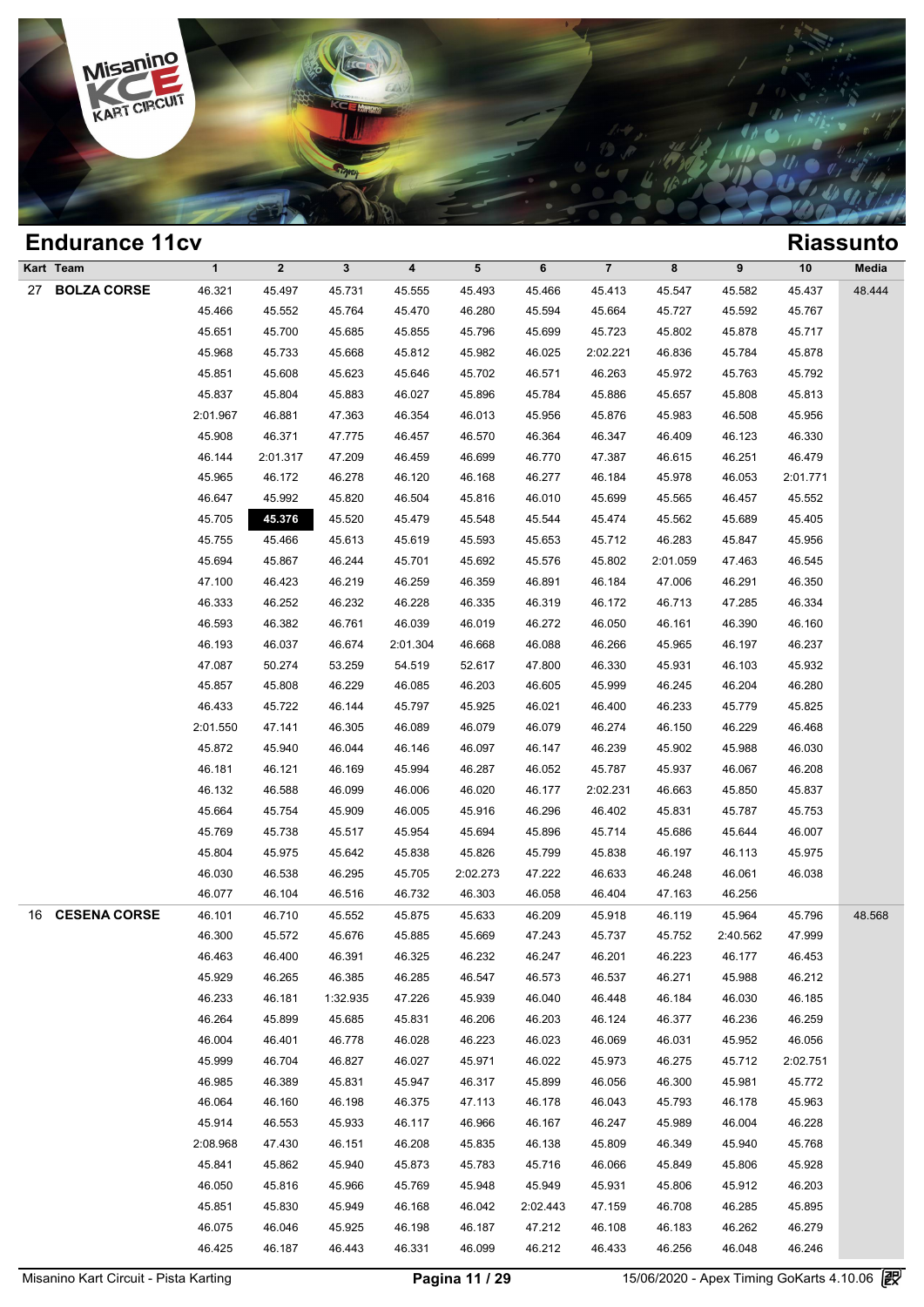

| <b>Endurance 11cv</b>         |                    |                  |                  |                         |                  |                  |                         |                  |                  |                  | <b>Riassunto</b> |
|-------------------------------|--------------------|------------------|------------------|-------------------------|------------------|------------------|-------------------------|------------------|------------------|------------------|------------------|
| Kart Team                     | $\mathbf{1}$       | $\overline{2}$   | $\mathbf{3}$     | $\overline{\mathbf{4}}$ | $5\phantom{.0}$  | 6                | $\overline{\mathbf{7}}$ | 8                | 9                | 10               | Media            |
|                               | 46.201             | 46.164           | 46.059           | 46.011                  | 46.740           | 46.189           | 2:00.572                | 46.869           | 46.690           | 47.354           |                  |
|                               | 48.341             | 51.649           | 51.363           | 49.397                  | 48.749           | 46.292           | 46.301                  | 46.474           | 45.881           | 47.050           |                  |
|                               | 46.001             | 46.057           | 46.103           | 45.913                  | 46.265           | 45.894           | 45.878                  | 46.391           | 46.523           | 46.420           |                  |
|                               | 46.348             | 46.024           | 46.073           | 2:02.409                | 47.109           | 45.852           | 45.827                  | 46.186           | 45.934           | 45.783           |                  |
|                               | 47.379             | 45.599           | 45.516           | 46.031                  | 46.268           | 45.696           | 45.714                  | 45.684           | 45.633           | 46.663           |                  |
|                               | 46.775             | 45.838           | 45.588           | 45.715                  | 45.689           | 46.156           | 46.060                  | 45.880           | 46.214           | 46.115           |                  |
|                               | 46.274             | 46.366           | 46.229           | 45.572                  | 45.717           | 46.085           | 45.945                  | 45.560           | 45.619           | 45.465           |                  |
|                               | 45.645             | 1:59.315         | 47.259           | 46.542                  | 46.571           | 46.551           | 46.365                  | 46.877           | 46.477           | 46.665           |                  |
|                               | 46.618             | 47.438           | 46.370           | 47.446                  | 46.368           | 46.850           | 46.270                  | 46.399           | 46.981           | 2:01.341         |                  |
|                               | 46.836             | 45.908           | 45.834           | 45.927                  | 46.030           | 46.243           | 46.102                  | 45.707           | 45.730           | 46.226           |                  |
|                               | 46.374             | 46.060           | 45.963           | 45.979                  | 45.940           | 47.404           | 46.806                  | 45.799           | 45.929           | 45.914           |                  |
|                               | 45.901             | 46.543           | 46.059           | 45.747                  | 45.781           | 45.771           | 46.137                  | 45.976           | 45.968           | 45.926           |                  |
|                               | 45.828             | 45.826           | 45.764           | 46.035                  | 45.909           | 45.957           | 46.093                  | 46.224           |                  |                  |                  |
| <b>SCUOLA KART ABRI</b><br>21 | 46.079             | 45.726           | 45.479           | 45.505                  | 45.505           | 45.864           | 46.101                  | 45.684           | 45.592           | 45.788           | 48.536           |
|                               | 45.571             | 45.815           | 45.796           | 45.894                  | 46.862           | 45.786           | 45.766                  | 45.697           | 45.531           | 45.721           |                  |
|                               | 45.636             | 45.724           | 45.731           | 45.866                  | 46.653           | 46.163           | 45.897                  | 46.491           | 46.390           | 46.349           |                  |
|                               | 46.221             | 46.709           | 46.130           | 46.185                  | 45.699           | 2:04.534         | 47.157                  | 46.113           | 45.775           | 45.929           |                  |
|                               | 46.000             | 45.910           | 45.657           | 47.148                  | 46.004           | 46.336           | 45.717                  | 45.726           | 46.299           | 46.014           |                  |
|                               | 46.623             | 45.805           | 45.911           | 45.957                  | 45.797           | 45.825           | 45.957                  | 45.806           | 46.007           | 45.870           |                  |
|                               | 45.714             | 45.919           | 45.757           | 46.241                  | 45.923           | 45.775           | 46.062                  | 45.831           | 45.978           | 2:05.658         |                  |
|                               | 48.012             | 47.480           | 47.061           | 47.165                  | 46.517           | 46.912           | 47.058                  | 47.101           | 46.941           | 46.963           |                  |
|                               | 46.802             | 46.751           | 46.815           | 2:04.634                | 48.131           | 46.915           | 46.257                  | 46.256           | 46.131           | 46.025           |                  |
|                               | 46.022             | 46.158           | 45.742           | 45.868                  | 45.999           | 45.942           | 45.829                  | 46.147           | 46.581           | 45.998           |                  |
|                               | 46.092             | 46.146           | 46.124           | 46.096                  | 46.172           | 46.059           | 46.130                  | 45.990           | 46.318           | 46.101           |                  |
|                               | 45.914             | 45.739           | 45.707           | 46.069                  | 45.938           | 45.965           | 45.841                  | 2:04.278         | 47.140           | 45.991           |                  |
|                               | 45.857<br>46.152   | 46.058           | 45.948           | 46.036                  | 45.838           | 46.081           | 45.830                  | 46.027<br>46.176 | 46.059           | 45.767           |                  |
|                               | 46.180             | 46.060<br>45.986 | 45.906           | 45.775<br>45.886        | 45.906<br>45.801 | 46.427           | 46.324                  | 46.503           | 46.410<br>46.471 | 46.165           |                  |
|                               |                    | 47.433           | 46.027           |                         | 46.384           | 45.759           | 46.066                  | 45.987           |                  | 46.244           |                  |
|                               | 2:03.303<br>45.973 | 46.168           | 46.123<br>46.128 | 46.394<br>45.925        | 45.820           | 46.104<br>46.221 | 46.282<br>45.996        | 46.941           | 46.182<br>47.327 | 46.821<br>46.201 |                  |
|                               | 46.020             | 45.864           | 45.829           | 46.657                  | 46.180           | 46.052           | 45.885                  | 45.839           | 45.784           | 45.940           |                  |
|                               | 45.938             | 47.139           | 2:04.199         | 54.457                  | 49.313           | 46.871           | 47.176                  | 46.699           | 46.444           | 46.377           |                  |
|                               | 46.605             | 46.046           | 45.884           | 46.008                  | 46.079           | 45.998           | 45.962                  | 45.867           | 46.102           | 45.976           |                  |
|                               | 45.899             | 46.038           | 46.211           | 46.220                  | 2:03.812         | 47.316           | 46.625                  | 46.634           | 46.898           | 46.119           |                  |
|                               | 46.343             | 45.959           | 46.419           | 46.395                  | 46.348           | 47.530           | 46.229                  | 46.096           | 46.653           | 47.077           |                  |
|                               | 46.497             | 46.925           | 2:09.997         | 46.406                  | 45.880           | 45.838           | 45.767                  | 45.814           | 45.650           | 45.703           |                  |
|                               | 45.693             | 45.880           | 45.697           | 45.696                  | 45.796           | 45.738           | 45.721                  | 45.975           | 45.695           | 45.562           |                  |
|                               | 45.625             | 45.661           | 45.716           | 45.367                  | 45.425           | 46.097           | 45.542                  | 45.932           | 45.634           | 45.431           |                  |
|                               | 45.410             | 45.566           | 45.574           | 45.558                  | 45.446           | 45.600           | 45.565                  | 45.504           | 45.596           | 45.459           |                  |
|                               | 45.216             | 46.166           | 2:08.994         | 46.857                  | 46.022           | 46.912           | 45.892                  | 45.844           | 45.822           | 45.900           |                  |
|                               | 45.673             | 45.757           | 45.951           | 46.218                  | 46.090           | 45.956           | 45.800                  | 45.778           | 45.868           | 46.005           |                  |
|                               | 45.760             | 45.645           | 46.246           | 45.819                  | 45.976           | 45.911           | 45.856                  | 45.917           | 46.259           | 46.151           |                  |
|                               | 46.013             | 45.940           | 46.334           | 46.171                  | 45.931           | 46.051           | 45.709                  | 45.950           |                  |                  |                  |
| 26 AFFI KART                  | 46.155             | 46.627           | 46.436           | 45.900                  | 45.461           | 45.578           | 45.920                  | 45.452           | 45.534           | 45.705           | 48.643           |
|                               | 46.072             | 45.674           | 45.631           | 45.878                  | 45.564           | 46.555           | 45.955                  | 45.657           | 45.725           | 45.873           |                  |
|                               | 46.025             | 45.832           | 46.283           | 45.548                  | 45.869           | 46.031           | 46.235                  | 45.964           | 45.995           | 45.612           |                  |
|                               | 45.663             | 46.266           | 46.340           | 45.861                  | 46.014           | 45.597           | 45.770                  | 45.960           | 2:01.195         | 47.413           |                  |
|                               |                    |                  |                  |                         |                  |                  |                         |                  |                  |                  |                  |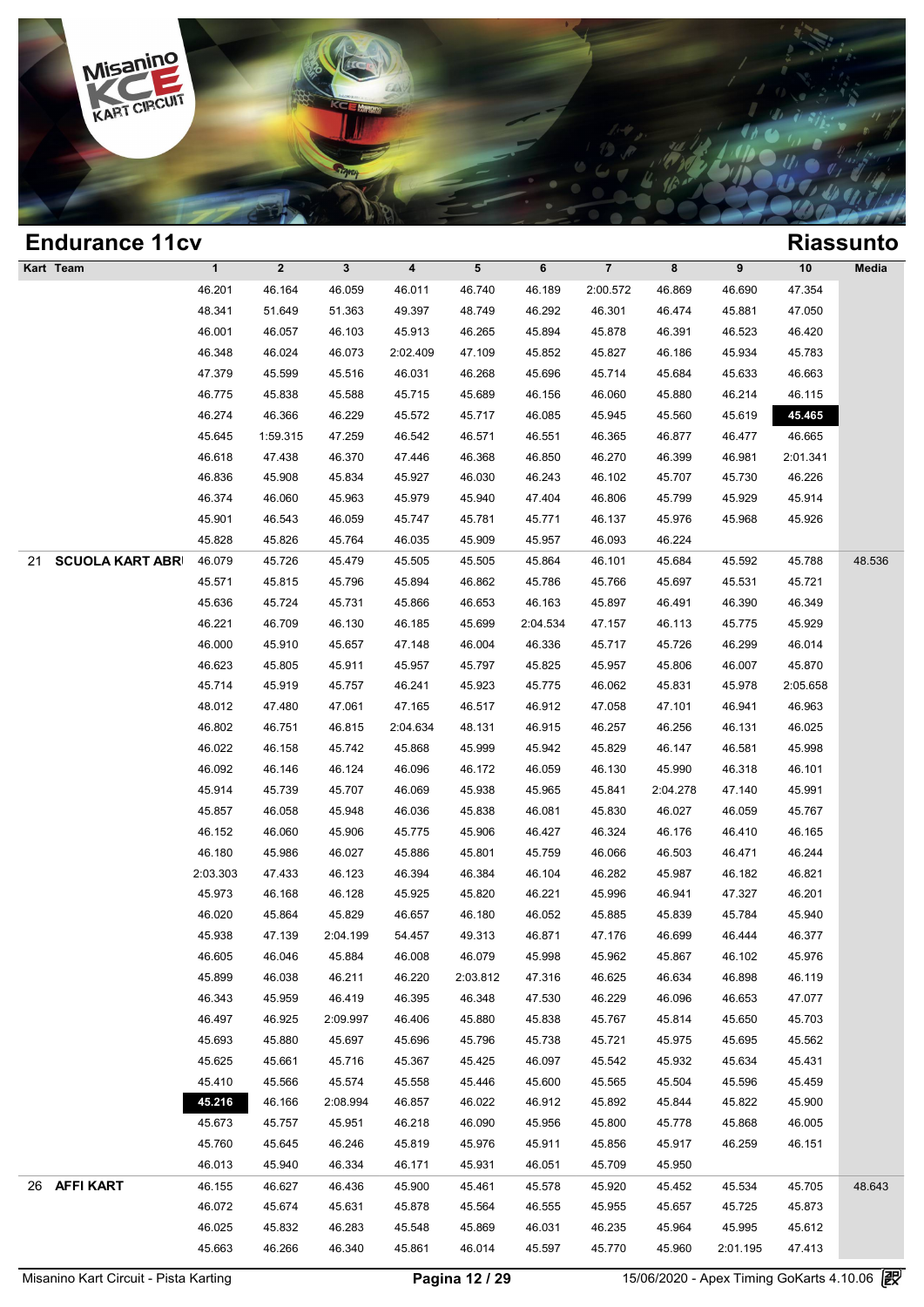

| <b>Endurance 11cv</b>        |             |                  |              |                         |          |          |                |          |        |          | <b>Riassunto</b> |
|------------------------------|-------------|------------------|--------------|-------------------------|----------|----------|----------------|----------|--------|----------|------------------|
| Kart Team                    | $\mathbf 1$ | $\boldsymbol{2}$ | $\mathbf{3}$ | $\overline{\mathbf{4}}$ | 5        | 6        | $\overline{7}$ | 8        | 9      | 10       | Media            |
|                              | 46.064      | 46.553           | 46.070       | 45.649                  | 45.599   | 46.276   | 46.250         | 45.699   | 45.852 | 46.164   |                  |
|                              | 46.098      | 46.163           | 46.005       | 45.926                  | 45.915   | 46.236   | 46.687         | 45.756   | 45.915 | 46.019   |                  |
|                              | 46.019      | 46.069           | 46.212       | 45.945                  | 46.143   | 46.165   | 46.332         | 46.039   | 45.986 | 46.072   |                  |
|                              | 45.964      | 45.738           | 46.307       | 46.009                  | 46.250   | 46.574   | 2:02.737       | 48.184   | 46.390 | 45.912   |                  |
|                              | 46.506      | 45.915           | 48.058       | 46.192                  | 46.307   | 45.877   | 46.621         | 45.907   | 46.156 | 46.406   |                  |
|                              | 46.131      | 45.954           | 45.722       | 46.071                  | 45.847   | 45.852   | 46.217         | 45.859   | 45.961 | 45.900   |                  |
|                              | 45.833      | 46.049           | 46.525       | 45.783                  | 45.781   | 46.241   | 46.101         | 45.995   | 45.910 | 46.251   |                  |
|                              | 45.891      | 45.980           | 46.122       | 45.897                  | 2:02.485 | 47.800   | 46.859         | 46.402   | 46.580 | 46.737   |                  |
|                              | 46.275      | 46.436           | 46.198       | 46.073                  | 46.275   | 46.274   | 2:02.298       | 47.802   | 46.593 | 46.576   |                  |
|                              | 46.271      | 46.525           | 46.297       | 46.417                  | 46.389   | 46.379   | 46.154         | 46.278   | 46.983 | 46.235   |                  |
|                              | 46.108      | 46.186           | 46.047       | 46.142                  | 46.183   | 46.830   | 46.036         | 47.197   | 46.547 | 46.517   |                  |
|                              | 46.753      | 46.181           | 46.166       | 46.377                  | 46.118   | 46.169   | 46.442         | 46.286   | 46.482 | 46.568   |                  |
|                              | 46.224      | 46.296           | 46.854       | 2:02.721                | 48.164   | 46.678   | 47.054         | 47.811   | 47.062 | 47.350   |                  |
|                              | 47.158      | 46.876           | 46.609       | 46.676                  | 46.901   | 46.828   | 46.832         | 46.564   | 47.447 | 46.933   |                  |
|                              | 46.823      | 48.964           | 49.117       | 51.811                  | 52.319   | 49.869   | 47.172         | 46.728   | 47.158 | 47.059   |                  |
|                              | 46.489      | 46.555           | 46.276       | 46.468                  | 46.717   | 46.810   | 46.465         | 46.490   | 46.636 | 46.475   |                  |
|                              | 2:01.578    | 47.486           | 46.774       | 46.996                  | 46.701   | 47.294   | 47.041         | 46.558   | 46.918 | 46.842   |                  |
|                              | 46.716      | 2:02.824         | 47.472       | 46.855                  | 46.492   | 46.360   | 46.772         | 46.414   | 45.882 | 46.331   |                  |
|                              | 46.135      | 46.274           | 46.270       | 46.053                  | 46.445   | 47.205   | 46.410         | 46.796   | 46.277 | 46.191   |                  |
|                              | 46.018      | 46.452           | 45.960       | 46.307                  | 46.395   | 46.169   | 46.234         | 46.391   | 46.335 | 46.033   |                  |
|                              | 45.842      | 46.351           | 46.173       | 46.175                  | 46.159   | 45.914   | 46.686         | 46.424   | 46.066 | 2:03.146 |                  |
|                              | 46.704      | 45.993           | 45.969       | 45.670                  | 45.881   | 45.752   | 45.790         | 45.910   | 45.851 | 45.658   |                  |
|                              | 45.892      | 46.306           | 45.811       | 45.701                  | 46.593   | 45.669   | 46.545         | 45.780   | 45.807 | 45.702   |                  |
|                              | 45.774      | 45.825           | 45.779       | 45.757                  | 45.651   | 46.355   | 45.767         | 45.769   | 45.971 | 45.879   |                  |
|                              | 45.896      | 46.045           | 45.724       | 45.714                  | 45.906   | 2:02.717 | 46.938         | 45.920   | 46.743 | 45.790   |                  |
|                              | 45.299      | 45.854           | 45.839       | 46.311                  | 45.708   | 46.137   | 46.600         |          |        |          |                  |
| <b>SALOTTINO ENDUR.</b><br>3 | 46.381      | 46.222           | 45.725       | 45.552                  | 45.864   | 45.463   | 45.540         | 45.651   | 45.955 | 45.858   | 48.654           |
|                              | 45.517      | 45.921           | 45.503       | 45.703                  | 45.799   | 45.727   | 45.745         | 45.571   | 45.555 | 45.630   |                  |
|                              | 45.461      | 45.547           | 45.718       | 45.852                  | 46.165   | 45.776   | 45.623         | 2:03.959 | 46.895 | 46.790   |                  |
|                              | 46.512      | 46.447           | 46.454       | 46.150                  | 46.210   | 45.931   | 47.156         | 46.619   | 46.613 | 46.048   |                  |
|                              | 46.440      | 46.227           | 46.279       | 46.361                  | 46.429   | 47.039   | 45.547         | 45.842   | 47.041 | 46.559   |                  |
|                              | 46.512      | 46.351           | 46.407       | 46.166                  | 46.079   | 46.096   | 46.355         | 46.433   | 46.681 | 2:05.700 |                  |
|                              | 46.579      | 45.917           | 45.487       | 45.745                  | 45.516   | 45.483   | 45.513         | 45.494   | 45.781 | 45.487   |                  |
|                              | 45.616      | 45.972           | 45.808       | 46.172                  | 45.679   | 45.747   | 45.689         | 45.529   | 45.595 | 45.384   |                  |
|                              | 45.446      | 46.547           | 45.818       | 45.641                  | 45.816   | 45.485   | 45.706         | 45.545   | 45.328 | 45.632   |                  |
|                              | 45.899      | 45.610           | 45.755       | 45.770                  | 45.873   | 45.420   | 45.610         | 2:01.671 | 47.408 | 46.809   |                  |
|                              | 46.472      | 46.548           | 46.749       | 46.780                  | 46.686   | 46.568   | 46.602         | 46.279   | 46.531 | 47.258   |                  |
|                              | 46.684      | 46.335           | 46.253       | 46.807                  | 47.050   | 46.880   | 46.392         | 46.490   | 46.517 | 46.276   |                  |
|                              | 46.734      | 46.466           | 46.573       | 47.440                  | 47.032   | 46.519   | 46.568         | 46.642   | 46.338 | 46.334   |                  |
|                              | 46.130      | 46.398           | 46.738       | 46.766                  | 2:04.217 | 47.811   | 46.382         | 46.088   | 46.401 | 45.967   |                  |
|                              | 46.976      | 46.167           | 46.044       | 45.689                  | 45.896   | 45.839   | 46.113         | 46.107   | 45.928 | 46.475   |                  |
|                              | 45.850      | 46.185           | 46.292       | 45.932                  | 46.002   | 46.014   | 45.882         | 46.019   | 45.972 | 45.966   |                  |
|                              | 45.872      | 46.137           | 45.937       | 45.976                  | 46.034   | 45.808   | 46.488         | 46.582   | 45.900 | 45.988   |                  |
|                              | 2:02.230    | 49.123           | 47.514       | 47.999                  | 47.990   | 47.510   | 47.668         | 47.547   | 47.970 | 47.227   |                  |
|                              | 48.749      | 48.567           | 48.793       | 52.277                  | 52.853   | 49.924   | 48.052         | 47.698   | 47.513 | 47.667   |                  |
|                              | 2:03.110    | 47.224           | 45.828       | 45.779                  | 45.501   | 45.642   | 45.479         | 45.505   | 45.771 | 45.764   |                  |
|                              | 45.770      | 45.652           | 45.596       | 45.985                  | 45.788   | 45.538   | 45.780         | 45.554   | 45.524 | 45.540   |                  |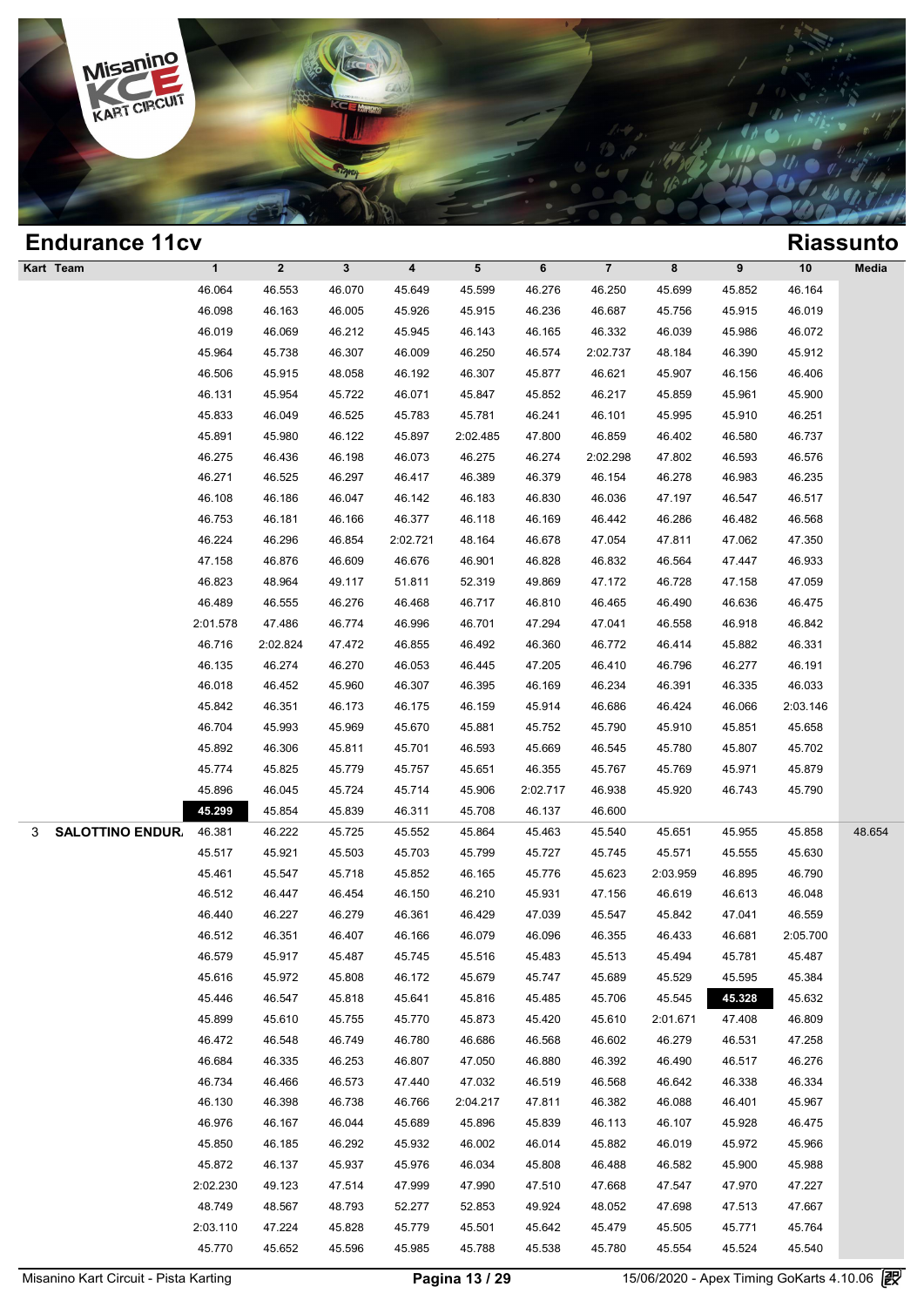

| <b>Endurance 11cv</b> |              |              |              |          |                 |          |                |          |          |        | <b>Riassunto</b> |
|-----------------------|--------------|--------------|--------------|----------|-----------------|----------|----------------|----------|----------|--------|------------------|
| Kart Team             | $\mathbf{1}$ | $\mathbf{2}$ | $\mathbf{3}$ | 4        | $5\phantom{.0}$ | 6        | $\overline{7}$ | 8        | 9        | 10     | Media            |
|                       | 45.753       | 45.551       | 45.661       | 45.617   | 46.060          | 45.889   | 45.689         | 45.800   | 45.500   | 45.584 |                  |
|                       | 45.858       | 45.689       | 45.669       | 45.620   | 2:01.564        | 47.072   | 46.671         | 47.188   | 47.080   | 46.187 |                  |
|                       | 46.142       | 46.226       | 45.949       | 46.987   | 46.410          | 47.012   | 46.762         | 46.326   | 46.634   | 46.081 |                  |
|                       | 45.908       | 46.269       | 46.470       | 46.096   | 46.970          | 46.635   | 46.191         | 46.134   | 46.244   | 46.850 |                  |
|                       | 46.335       | 2:03.580     | 46.785       | 45.756   | 46.276          | 46.412   | 45.801         | 45.666   | 46.264   | 45.975 |                  |
|                       | 45.971       | 46.312       | 46.084       | 46.049   | 45.860          | 46.117   | 2:02.644       | 47.813   | 46.867   | 46.314 |                  |
|                       | 46.996       | 46.301       | 46.193       | 46.284   | 46.524          | 46.440   | 46.317         | 46.509   | 46.544   | 47.072 |                  |
|                       | 46.305       | 46.674       | 46.238       | 46.039   | 46.369          | 45.968   | 46.100         | 46.860   | 46.261   | 47.546 |                  |
|                       | 46.177       | 46.777       | 46.426       | 47.033   | 46.754          | 46.806   | 46.789         |          |          |        |                  |
| 24 TEAM COYOTE 1      | 46.443       | 46.324       | 46.390       | 46.814   | 46.064          | 46.090   | 46.030         | 46.755   | 45.952   | 46.080 | 48.693           |
|                       | 45.868       | 45.839       | 45.799       | 45.824   | 45.959          | 45.943   | 45.876         | 46.365   | 45.838   | 45.957 |                  |
|                       | 46.525       | 46.267       | 46.171       | 47.368   | 46.305          | 45.769   | 46.359         | 46.015   | 46.082   | 45.817 |                  |
|                       | 45.979       | 46.374       | 46.452       | 46.652   | 46.295          | 46.328   | 46.156         | 2:06.557 | 48.192   | 46.613 |                  |
|                       | 46.401       | 46.413       | 46.163       | 46.056   | 46.104          | 46.010   | 45.846         | 46.329   | 45.858   | 45.809 |                  |
|                       | 45.730       | 46.089       | 45.985       | 45.956   | 45.796          | 46.091   | 46.131         | 46.142   | 46.262   | 46.604 |                  |
|                       | 46.623       | 46.478       | 46.165       | 46.555   | 46.591          | 46.193   | 45.978         | 47.091   | 45.955   | 45.828 |                  |
|                       | 45.731       | 45.823       | 46.033       | 46.438   | 45.844          | 2:05.100 | 47.483         | 46.414   | 46.373   | 46.506 |                  |
|                       | 46.381       | 46.440       | 46.551       | 46.086   | 46.175          | 46.509   | 46.653         | 47.540   | 48.458   | 47.131 |                  |
|                       | 46.401       | 46.504       | 46.082       | 46.050   | 46.013          | 46.071   | 46.414         | 46.113   | 46.263   | 46.055 |                  |
|                       | 46.590       | 46.246       | 46.251       | 46.338   | 46.122          | 46.362   | 46.079         | 46.085   | 46.185   | 46.114 |                  |
|                       | 46.265       | 46.410       | 46.335       | 2:39.076 | 50.664          | 46.674   | 46.344         | 46.184   | 46.306   | 45.951 |                  |
|                       | 46.114       | 46.108       | 45.784       | 45.880   | 46.259          | 46.506   | 45.820         | 45.757   | 45.978   | 46.696 |                  |
|                       | 45.827       | 46.041       | 46.035       | 46.234   | 46.677          | 46.169   | 46.092         | 46.653   | 45.933   | 45.800 |                  |
|                       | 45.930       | 46.024       | 45.781       | 46.095   | 46.146          | 46.002   | 2:02.556       | 46.819   | 46.075   | 46.235 |                  |
|                       | 46.794       | 46.526       | 45.818       | 46.146   | 45.892          | 46.448   | 46.365         | 46.025   | 46.208   | 46.211 |                  |
|                       | 46.285       | 46.153       | 46.018       | 46.007   | 46.561          | 46.489   | 46.572         | 46.151   | 46.247   | 46.291 |                  |
|                       | 46.003       | 46.271       | 46.099       | 45.722   | 46.043          | 46.038   | 46.387         | 46.718   | 45.949   | 45.919 |                  |
|                       | 46.109       | 47.490       | 48.661       | 49.035   | 2:08.573        | 50.045   | 46.629         | 46.455   | 46.673   | 46.551 |                  |
|                       | 46.344       | 46.181       | 46.058       | 46.178   | 45.827          | 46.206   | 45.854         | 47.302   | 46.213   | 46.246 |                  |
|                       | 46.161       | 45.870       | 46.066       | 45.803   | 45.924          | 45.709   | 46.162         | 46.541   | 46.039   | 46.047 |                  |
|                       | 45.789       | 45.887       | 45.975       | 45.905   | 45.816          | 45.817   | 45.686         | 45.794   | 45.924   | 45.920 |                  |
|                       | 45.565       | 2:01.809     | 47.046       | 46.637   | 46.494          | 46.120   | 2:02.995       | 46.566   | 46.052   | 45.749 |                  |
|                       | 45.951       | 46.194       | 45.671       | 45.657   | 45.632          | 45.890   | 46.129         | 45.758   | 46.559   | 45.583 |                  |
|                       | 46.079       | 46.020       | 45.819       | 46.290   | 46.174          | 47.723   | 46.120         | 46.198   | 45.985   | 46.188 |                  |
|                       | 46.221       | 45.952       | 46.281       | 45.983   | 46.039          | 45.940   | 46.689         | 45.787   | 2:03.184 | 47.582 |                  |
|                       | 46.405       | 45.954       | 46.009       | 45.895   | 45.613          | 45.926   | 45.543         | 45.695   | 45.924   | 45.807 |                  |
|                       | 45.617       | 45.656       | 45.610       | 45.512   | 45.602          | 45.599   | 45.639         | 45.318   | 45.999   | 46.026 |                  |
|                       | 45.990       | 45.674       | 45.571       | 46.747   | 46.332          | 2:01.524 | 46.663         | 45.975   | 45.857   | 45.745 |                  |
|                       | 45.824       | 46.018       | 45.656       | 45.583   | 45.812          | 45.652   | 45.817         |          |          |        |                  |
| 22 ROMA CAPUT KART    | 47.171       | 46.708       | 45.991       | 46.095   | 45.838          | 45.957   | 45.680         | 45.866   | 45.994   | 45.863 | 48.728           |
|                       | 45.848       | 45.752       | 45.677       | 45.966   | 45.894          | 45.858   | 46.054         | 45.779   | 46.243   | 46.006 |                  |
|                       | 46.084       | 46.048       | 46.006       | 46.452   | 46.371          | 45.884   | 47.316         | 46.598   | 45.841   | 45.949 |                  |
|                       | 45.914       | 45.926       | 46.279       | 2:03.390 | 46.423          | 45.864   | 45.415         | 45.737   | 45.518   | 45.419 |                  |
|                       | 45.460       | 45.406       | 45.427       | 45.424   | 45.284          | 45.699   | 45.351         | 45.330   | 45.456   | 45.511 |                  |
|                       | 45.811       | 45.304       | 45.268       | 45.344   | 45.500          | 45.468   | 45.481         | 45.393   | 45.298   | 45.653 |                  |
|                       | 45.481       | 45.522       | 45.495       | 45.680   | 45.625          | 45.562   | 45.635         | 45.788   | 45.569   | 45.685 |                  |
|                       | 2:02.116     | 47.869       | 47.259       | 49.045   | 46.670          | 46.814   | 46.864         | 46.411   | 46.931   | 46.542 |                  |
|                       |              |              |              |          |                 |          |                |          |          |        |                  |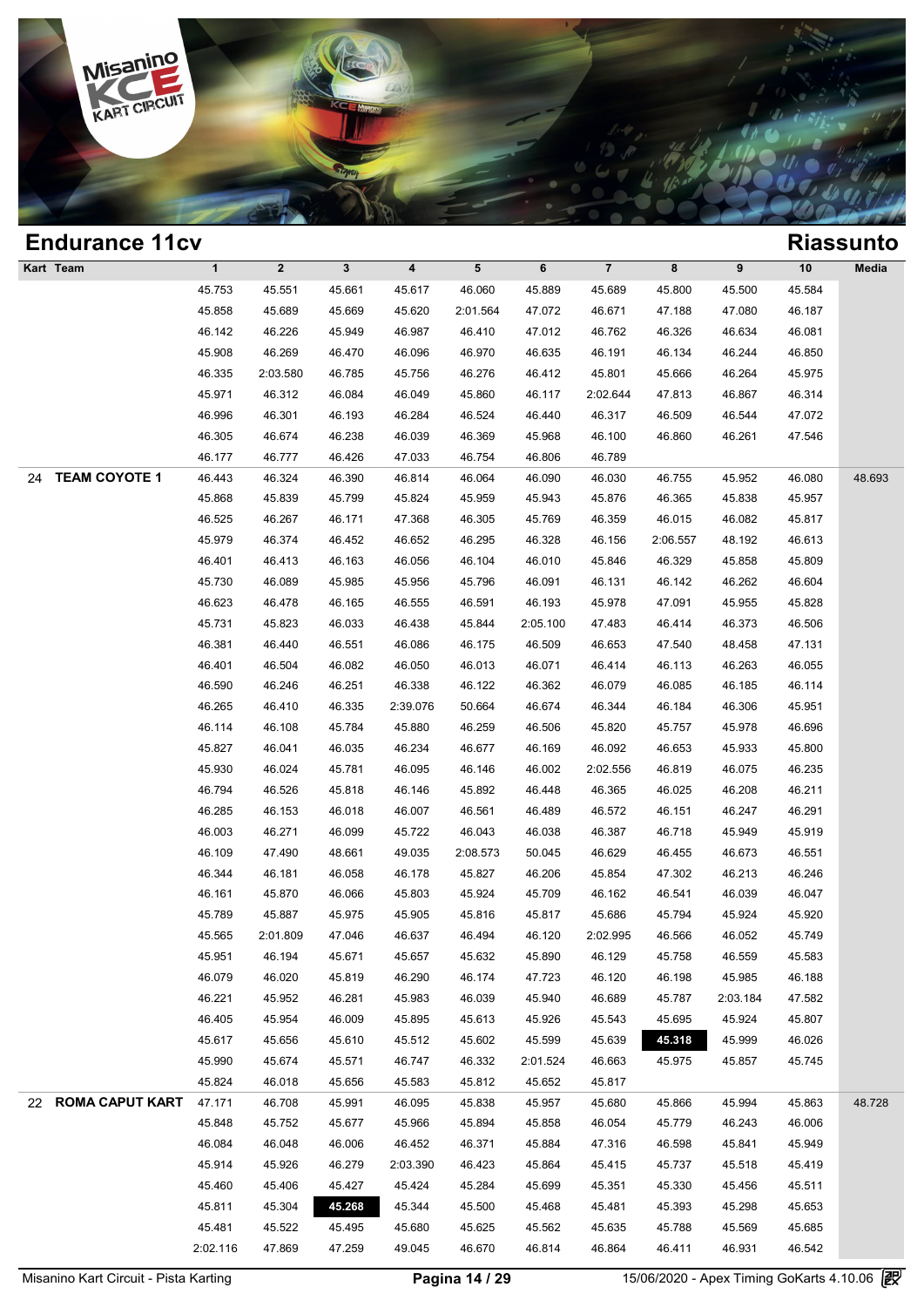

| <b>Endurance 11cv</b>   |              |              |              |        |                 |          |                |          |          |          | <b>Riassunto</b> |
|-------------------------|--------------|--------------|--------------|--------|-----------------|----------|----------------|----------|----------|----------|------------------|
| Kart Team               | $\mathbf{1}$ | $\mathbf{2}$ | $\mathbf{3}$ | 4      | $5\phantom{.0}$ | 6        | $\overline{7}$ | 8        | 9        | 10       | Media            |
|                         | 47.492       | 46.715       | 47.290       | 46.792 | 46.798          | 46.594   | 47.037         | 46.189   | 46.316   | 46.333   |                  |
|                         | 46.337       | 46.215       | 46.361       | 46.227 | 46.986          | 46.363   | 47.131         | 47.067   | 2:26.452 | 46.016   |                  |
|                         | 45.440       | 46.117       | 45.673       | 45.631 | 45.838          | 45.505   | 45.334         | 45.535   | 45.662   | 45.577   |                  |
|                         | 45.539       | 45.862       | 45.546       | 45.452 | 45.349          | 45.602   | 45.311         | 45.285   | 45.381   | 45.438   |                  |
|                         | 45.533       | 45.722       | 45.579       | 45.383 | 45.615          | 45.307   | 45.376         | 45.464   | 45.614   | 45.632   |                  |
|                         | 45.423       | 45.295       | 46.928       | 45.612 | 45.769          | 2:01.697 | 48.314         | 48.245   | 47.458   | 49.161   |                  |
|                         | 47.117       | 46.981       | 47.396       | 46.991 | 46.811          | 46.723   | 47.269         | 47.725   | 47.165   | 47.474   |                  |
|                         | 47.023       | 47.169       | 47.295       | 47.427 | 47.233          | 47.960   | 49.355         | 47.316   | 47.076   | 47.477   |                  |
|                         | 47.676       | 47.401       | 2:12.822     | 46.302 | 46.151          | 45.909   | 45.818         | 45.842   | 45.874   | 45.781   |                  |
|                         | 45.837       | 45.887       | 45.799       | 45.890 | 45.743          | 45.937   | 45.801         | 45.918   | 45.900   | 46.351   |                  |
|                         | 47.371       | 48.476       | 51.718       | 52.187 | 50.341          | 47.845   | 45.798         | 45.756   | 45.808   | 45.797   |                  |
|                         | 45.627       | 45.756       | 45.759       | 45.572 | 45.487          | 46.282   | 46.181         | 45.760   | 45.687   | 45.627   |                  |
|                         | 2:01.369     | 48.229       | 46.542       | 46.594 | 46.646          | 46.352   | 46.978         | 46.379   | 46.547   | 46.177   |                  |
|                         | 46.217       | 46.310       | 47.266       | 46.080 | 47.491          | 46.875   | 45.649         | 45.803   | 46.331   | 46.145   |                  |
|                         | 46.081       | 46.567       | 46.249       | 46.130 | 46.450          | 2:12.122 | 47.073         | 46.423   | 46.631   | 46.405   |                  |
|                         | 46.917       | 46.074       | 45.838       | 45.993 | 46.166          | 45.951   | 46.209         | 45.856   | 45.874   | 46.014   |                  |
|                         | 45.894       | 46.094       | 46.104       | 46.304 | 46.227          | 47.195   | 46.265         | 46.035   | 46.438   | 46.198   |                  |
|                         | 46.253       | 46.032       | 1:54.812     | 47.132 | 46.289          | 46.123   | 46.153         | 45.959   | 46.070   | 46.229   |                  |
|                         | 46.245       | 46.052       | 46.728       | 46.033 | 47.870          | 46.187   | 46.078         | 47.833   | 46.246   | 46.424   |                  |
|                         | 46.191       | 46.025       | 2:13.732     | 46.700 | 46.219          | 45.843   | 45.958         | 45.837   | 45.955   | 45.923   |                  |
|                         | 45.909       | 45.963       | 45.576       | 45.943 | 45.824          | 46.167   | 45.894         | 46.031   | 45.844   | 45.859   |                  |
|                         | 45.838       | 45.857       | 45.780       | 45.721 | 45.876          | 45.832   | 45.960         |          |          |          |                  |
| <b>AMS ITALIA</b><br>25 | 46.694       | 46.018       | 45.788       | 45.839 | 45.406          | 45.608   | 45.753         | 46.343   | 45.764   | 45.969   | 48.757           |
|                         | 45.895       | 45.997       | 45.873       | 45.713 | 46.013          | 45.977   | 46.060         | 45.871   | 45.929   | 46.339   |                  |
|                         | 46.555       | 46.031       | 46.314       | 46.671 | 46.417          | 45.765   | 46.198         | 46.343   | 46.062   | 2:07.748 |                  |
|                         | 48.134       | 46.602       | 46.725       | 46.266 | 46.424          | 46.475   | 46.761         | 46.486   | 46.310   | 46.491   |                  |
|                         | 46.102       | 46.343       | 46.816       | 45.998 | 46.367          | 46.114   | 46.439         | 46.422   | 46.299   | 46.246   |                  |
|                         | 46.063       | 46.388       | 46.244       | 46.519 | 46.407          | 46.699   | 46.158         | 46.372   | 46.313   | 46.636   |                  |
|                         | 2:11.858     | 47.315       | 46.431       | 45.718 | 45.983          | 46.607   | 45.756         | 45.837   | 45.905   | 45.949   |                  |
|                         | 46.363       | 45.997       | 45.616       | 45.676 | 46.403          | 46.126   | 45.886         | 45.986   | 45.870   | 45.835   |                  |
|                         | 46.104       | 45.854       | 45.689       | 46.136 | 46.020          | 45.904   | 45.792         | 47.024   | 2:04.249 | 47.319   |                  |
|                         | 47.198       | 47.155       | 46.395       | 46.122 | 46.545          | 46.164   | 46.512         | 46.669   | 46.109   | 46.076   |                  |
|                         | 46.132       | 46.592       | 46.443       | 46.639 | 46.127          | 46.419   | 47.248         | 46.239   | 46.129   | 46.990   |                  |
|                         | 46.179       | 45.978       | 46.424       | 46.313 | 46.533          | 46.476   | 46.570         | 46.044   | 2:17.229 | 47.344   |                  |
|                         | 46.380       | 46.217       | 45.985       | 46.004 | 46.007          | 46.099   | 46.330         | 46.634   | 46.627   | 46.072   |                  |
|                         | 46.388       | 46.240       | 46.235       | 46.097 | 46.788          | 46.468   | 46.333         | 46.178   | 46.104   | 46.898   |                  |
|                         | 46.294       | 45.941       | 46.275       | 45.820 | 45.753          | 45.775   | 45.831         | 46.084   | 2:05.624 | 48.154   |                  |
|                         | 46.231       | 46.132       | 45.987       | 45.976 | 46.071          | 46.407   | 46.169         | 46.340   | 45.959   | 46.200   |                  |
|                         | 45.669       | 45.716       | 45.697       | 45.607 | 45.708          | 46.173   | 46.662         | 46.226   | 46.849   | 45.952   |                  |
|                         | 45.911       | 45.604       | 46.996       | 46.141 | 46.466          | 45.943   | 45.936         | 2:04.756 | 50.533   | 49.174   |                  |
|                         | 52.807       | 52.140       | 48.978       | 49.999 | 46.586          | 46.333   | 45.948         | 46.168   | 46.163   | 46.332   |                  |
|                         | 46.461       | 46.155       | 45.978       | 45.992 | 46.033          | 45.840   | 46.020         | 46.030   | 45.913   | 46.040   |                  |
|                         | 45.896       | 45.868       | 45.956       | 45.936 | 45.963          | 46.042   | 2:05.679       | 46.587   | 45.948   | 45.959   |                  |
|                         | 46.024       | 45.849       | 45.971       | 45.891 | 46.461          | 45.900   | 45.884         | 45.948   | 45.755   | 45.884   |                  |
|                         | 46.158       | 45.890       | 45.920       | 46.002 | 46.386          | 45.843   | 46.617         | 46.558   | 45.837   | 45.842   |                  |
|                         | 45.756       | 45.851       | 46.703       | 46.459 | 47.320          | 46.637   | 46.459         | 2:06.455 | 47.931   | 46.853   |                  |
|                         |              |              |              |        |                 |          |                |          |          |          |                  |
|                         | 46.777       | 46.776       | 46.668       | 48.317 | 46.680          | 46.091   | 46.052         | 46.376   | 45.881   | 46.394   |                  |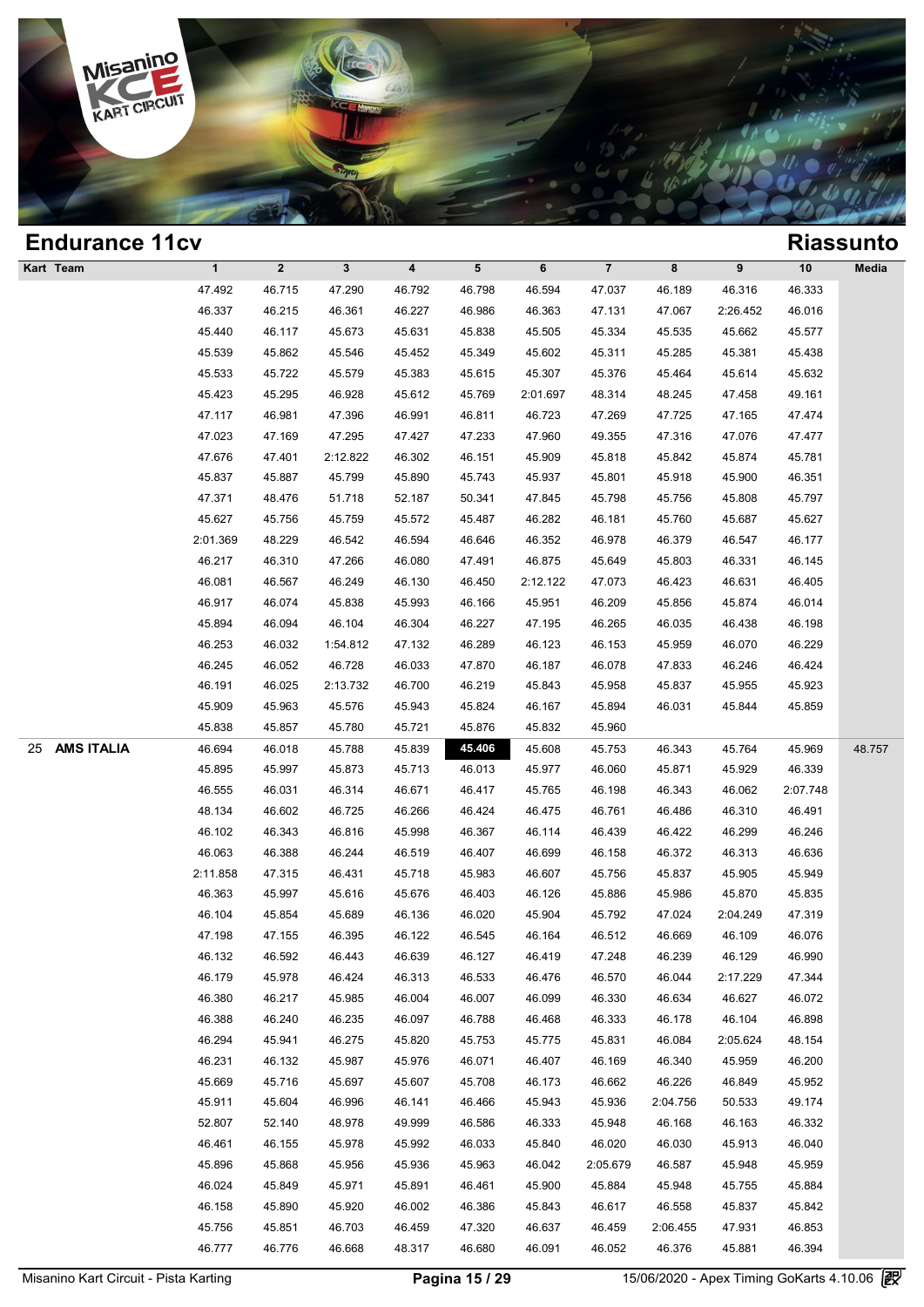

| <b>Endurance 11cv</b>         |              |              |              |                         |                 |          |                |          |          |          | <b>Riassunto</b> |
|-------------------------------|--------------|--------------|--------------|-------------------------|-----------------|----------|----------------|----------|----------|----------|------------------|
| Kart Team                     | $\mathbf{1}$ | $\mathbf{2}$ | $\mathbf{3}$ | $\overline{\mathbf{4}}$ | $5\phantom{.0}$ | 6        | $\overline{7}$ | 8        | 9        | 10       | Media            |
|                               | 46.147       | 46.107       | 45.875       | 46.396                  | 46.977          | 46.464   | 46.402         | 46.802   | 46.613   | 46.638   |                  |
|                               | 46.691       | 46.726       | 2:06.285     | 46.660                  | 45.880          | 45.526   | 45.593         | 46.004   | 45.484   | 45.749   |                  |
|                               | 45.704       | 45.705       | 45.587       | 45.554                  | 46.065          | 45.655   | 45.523         | 45.657   | 45.609   | 45.802   |                  |
|                               | 45.692       | 45.931       | 45.586       | 45.688                  | 45.503          | 45.675   | 45.680         | 46.507   | 45.942   | 45.835   |                  |
|                               | 46.000       | 45.610       | 45.466       | 45.789                  | 45.756          | 45.984   | 46.190         |          |          |          |                  |
| <b>SCUOLA KART ABRI</b><br>20 | 47.618       | 46.819       | 47.023       | 46.563                  | 47.170          | 46.887   | 47.179         | 47.226   | 1:38.884 | 49.072   | 48.787           |
|                               | 47.879       | 47.347       | 46.892       | 46.732                  | 46.734          | 46.979   | 46.897         | 46.799   | 46.699   | 46.362   |                  |
|                               | 46.590       | 46.846       | 46.609       | 46.494                  | 46.126          | 46.824   | 46.404         | 46.106   | 46.643   | 46.494   |                  |
|                               | 46.844       | 46.325       | 46.413       | 46.549                  | 46.280          | 46.693   | 46.212         | 45.937   | 46.386   | 2:31.367 |                  |
|                               | 47.440       | 46.581       | 46.617       | 46.085                  | 47.382          | 46.089   | 46.475         | 46.601   | 45.771   | 45.769   |                  |
|                               | 46.411       | 45.667       | 46.284       | 46.442                  | 46.667          | 46.180   | 46.878         | 46.159   | 45.994   | 46.377   |                  |
|                               | 46.829       | 45.871       | 46.270       | 2:08.556                | 47.406          | 46.285   | 46.706         | 47.140   | 46.426   | 46.596   |                  |
|                               | 45.903       | 46.396       | 46.029       | 46.304                  | 46.543          | 46.377   | 46.144         | 46.591   | 46.313   | 47.522   |                  |
|                               | 45.977       | 46.380       | 46.329       | 46.669                  | 45.949          | 46.127   | 46.450         | 46.811   | 46.101   | 46.028   |                  |
|                               | 47.131       | 46.254       | 46.414       | 46.981                  | 46.307          | 2:18.318 | 46.726         | 45.865   | 45.901   | 46.247   |                  |
|                               | 45.859       | 46.062       | 45.844       | 45.950                  | 46.211          | 45.830   | 45.715         | 45.878   | 45.822   | 45.630   |                  |
|                               | 45.868       | 45.925       | 45.998       | 46.000                  | 45.926          | 46.012   | 45.838         | 45.798   | 45.603   | 45.630   |                  |
|                               | 45.984       | 45.759       | 45.787       | 45.932                  | 45.787          | 45.924   | 45.956         | 45.828   | 45.638   | 2:02.726 |                  |
|                               | 47.651       | 46.908       | 47.062       | 46.585                  | 46.781          | 46.646   | 46.434         | 46.694   | 47.756   | 46.649   |                  |
|                               | 46.351       | 46.928       | 47.668       | 47.051                  | 47.067          | 47.649   | 47.499         | 2:03.935 | 46.803   | 46.348   |                  |
|                               | 46.312       | 46.424       | 45.861       | 45.897                  | 45.931          | 45.839   | 46.193         | 46.033   | 46.229   | 45.942   |                  |
|                               | 46.277       | 46.686       | 46.322       | 46.095                  | 45.930          | 46.170   | 46.218         | 46.151   | 46.375   | 46.140   |                  |
|                               | 46.385       | 46.011       | 46.259       | 45.812                  | 46.380          | 46.030   | 45.743         | 46.528   | 47.530   | 48.703   |                  |
|                               | 52.360       | 52.443       | 49.898       | 46.970                  | 47.195          | 46.643   | 46.272         | 45.851   | 46.086   | 2:03.550 |                  |
|                               | 47.498       | 46.127       | 46.212       | 46.102                  | 46.106          | 45.921   | 45.947         | 45.850   | 45.710   | 46.428   |                  |
|                               | 45.962       | 45.947       | 46.317       | 45.970                  | 46.319          | 46.011   | 45.658         | 45.939   | 45.868   | 45.944   |                  |
|                               | 45.968       | 45.999       | 46.120       | 46.406                  | 46.259          | 46.146   | 46.018         | 46.072   | 46.112   | 46.343   |                  |
|                               | 46.073       | 46.405       | 46.171       | 46.150                  | 46.517          | 45.992   | 2:02.359       | 46.513   | 45.559   | 45.647   |                  |
|                               | 45.759       | 45.744       | 45.588       | 45.726                  | 46.031          | 45.788   | 45.952         | 45.477   | 45.560   | 45.586   |                  |
|                               | 45.861       | 45.730       | 45.717       | 45.817                  | 45.762          | 45.774   | 45.725         | 45.744   | 45.954   | 45.744   |                  |
|                               | 46.031       | 45.851       | 46.254       | 45.826                  | 45.617          | 45.954   | 45.699         | 45.691   | 45.641   | 45.521   |                  |
|                               | 46.010       | 45.929       | 45.883       | 46.192                  | 45.501          | 46.182   | 2:04.717       | 47.821   | 46.549   | 46.048   |                  |
|                               | 46.416       | 46.395       | 46.225       | 46.044                  | 46.165          | 46.199   | 46.170         | 46.140   | 46.574   | 46.243   |                  |
|                               | 46.356       | 46.532       | 46.065       | 46.334                  | 45.867          | 47.526   | 46.164         | 46.133   | 47.148   | 45.859   |                  |
|                               | 46.000       | 46.138       | 45.808       | 46.382                  | 46.159          | 47.619   |                |          |          |          |                  |
| 12 CORSE CESENA               | 47.713       | 47.100       | 46.669       | 46.584                  | 47.873          | 50.297   | 2:11.752       | 47.101   | 45.857   | 45.923   | 48.946           |
|                               | 45.487       | 45.503       | 45.858       | 45.678                  | 45.640          | 45.650   | 45.720         | 45.829   | 45.730   | 45.726   |                  |
|                               | 45.672       | 45.800       | 46.218       | 45.885                  | 45.755          | 45.772   | 45.887         | 46.102   | 45.911   | 45.868   |                  |
|                               | 45.930       | 46.026       | 46.260       | 45.900                  | 46.131          | 46.069   | 46.032         | 45.932   | 46.169   | 45.920   |                  |
|                               | 2:03.561     | 48.026       | 46.762       | 46.679                  | 46.850          | 46.941   | 46.807         | 46.898   | 47.271   | 2:03.288 |                  |
|                               | 47.676       | 46.853       | 46.603       | 46.642                  | 47.526          | 46.447   | 46.341         | 46.553   | 46.863   | 46.406   |                  |
|                               | 46.548       | 46.788       | 46.684       | 46.855                  | 46.590          | 2:04.486 | 47.003         | 45.985   | 46.051   | 45.932   |                  |
|                               | 46.176       | 45.863       | 46.058       | 45.783                  | 45.933          | 45.695   | 45.764         | 45.736   | 45.657   | 46.894   |                  |
|                               | 46.345       | 45.868       | 45.565       | 45.563                  | 45.708          | 45.666   | 45.825         | 46.001   | 45.796   | 46.039   |                  |
|                               | 45.735       | 45.778       | 45.742       | 45.781                  | 45.929          | 45.795   | 45.795         | 45.932   | 46.016   | 45.714   |                  |
|                               | 45.606       | 45.708       | 2:21.048     | 47.630                  | 46.973          | 46.558   | 46.358         | 46.563   | 46.567   | 46.682   |                  |
|                               | 46.421       | 46.240       | 46.331       | 46.230                  | 46.365          | 46.426   | 47.848         | 46.814   | 46.709   | 46.422   |                  |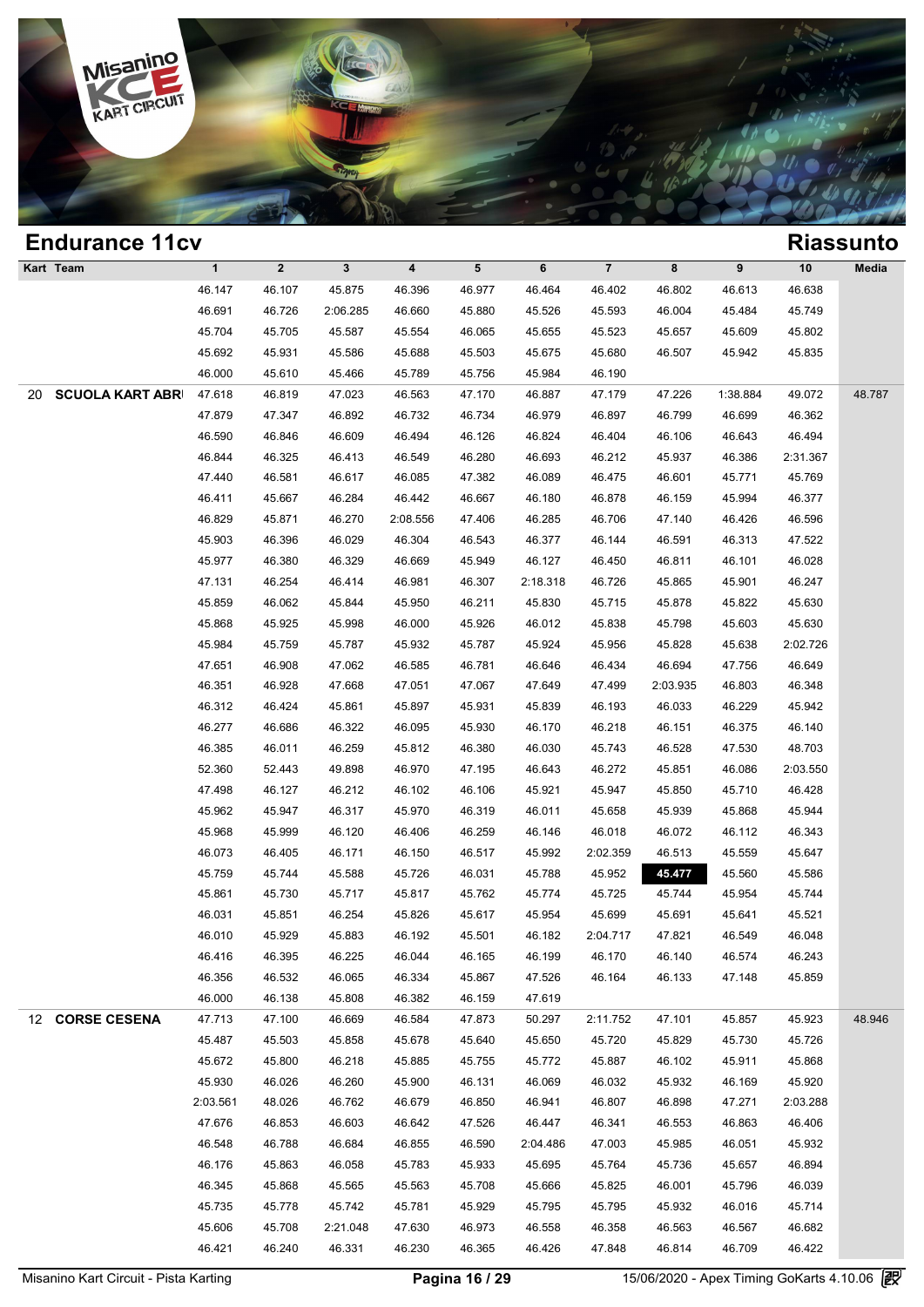

| <b>Endurance 11cv</b> |              |              |              |          |          |          |                |          |        |          | <b>Riassunto</b> |
|-----------------------|--------------|--------------|--------------|----------|----------|----------|----------------|----------|--------|----------|------------------|
| Kart Team             | $\mathbf{1}$ | $\mathbf{2}$ | $\mathbf{3}$ | 4        | 5        | 6        | $\overline{7}$ | 8        | 9      | $10$     | Media            |
|                       | 46.524       | 46.521       | 46.848       | 46.572   | 46.448   | 46.566   | 46.708         | 46.496   | 46.497 | 46.487   |                  |
|                       | 46.501       | 46.807       | 2:03.302     | 47.342   | 46.289   | 46.482   | 45.993         | 45.994   | 45.828 | 46.688   |                  |
|                       | 45.866       | 45.738       | 46.183       | 45.906   | 45.843   | 46.074   | 46.255         | 45.999   | 46.004 | 46.325   |                  |
|                       | 45.823       | 46.164       | 46.049       | 45.925   | 46.089   | 46.199   | 45.993         | 45.948   | 46.244 | 45.857   |                  |
|                       | 45.804       | 46.038       | 45.816       | 45.944   | 45.779   | 45.782   | 45.739         | 2:04.840 | 47.066 | 46.475   |                  |
|                       | 46.232       | 46.321       | 46.221       | 45.877   | 46.037   | 46.627   | 48.707         | 48.320   | 49.302 | 50.318   |                  |
|                       | 50.958       | 49.138       | 47.209       | 46.105   | 45.980   | 45.909   | 45.805         | 46.259   | 46.016 | 45.849   |                  |
|                       | 46.020       | 45.837       | 46.246       | 45.876   | 45.802   | 45.864   | 45.917         | 45.764   | 45.834 | 45.919   |                  |
|                       | 46.011       | 45.862       | 45.695       | 2:03.790 | 48.405   | 47.696   | 46.417         | 46.499   | 46.353 | 46.422   |                  |
|                       | 46.277       | 46.781       | 46.520       | 46.384   | 46.230   | 46.333   | 46.317         | 46.600   | 46.284 | 46.377   |                  |
|                       | 46.909       | 46.187       | 46.263       | 46.270   | 46.669   | 47.121   | 47.497         | 46.158   | 47.121 | 46.820   |                  |
|                       | 2:01.768     | 47.161       | 46.791       | 46.443   | 46.547   | 46.156   | 46.123         | 46.573   | 46.359 | 46.162   |                  |
|                       | 45.998       | 46.154       | 46.280       | 46.072   | 46.021   | 46.146   | 45.935         | 45.922   | 46.126 | 46.424   |                  |
|                       | 46.486       | 46.514       | 46.227       | 46.185   | 46.021   | 2:03.569 | 46.429         | 45.348   | 45.235 | 45.236   |                  |
|                       | 45.482       | 45.615       | 45.408       | 45.505   | 45.283   | 45.286   | 45.266         | 45.456   | 45.601 | 45.724   |                  |
|                       | 45.597       | 45.374       | 45.542       | 45.406   | 45.360   | 45.379   | 45.581         | 45.248   | 45.271 | 45.221   |                  |
|                       | 45.227       | 45.413       | 45.486       | 45.324   | 45.334   | 45.310   | 45.231         | 45.455   | 45.234 | 45.287   |                  |
|                       | 45.395       | 45.328       | 45.347       | 45.440   | 45.703   |          |                |          |        |          |                  |
| <b>DABS TEAM</b><br>8 | 47.553       | 47.283       | 46.671       | 46.455   | 46.143   | 46.971   | 47.334         | 47.747   | 47.375 | 46.392   | 49.134           |
|                       | 46.238       | 46.468       | 46.484       | 46.482   | 46.523   | 46.810   | 47.411         | 46.431   | 46.462 | 46.186   |                  |
|                       | 46.237       | 46.390       | 46.220       | 46.049   | 46.177   | 46.776   | 46.080         | 46.760   | 46.230 | 46.263   |                  |
|                       | 46.576       | 46.574       | 2:06.249     | 47.390   | 47.330   | 46.435   | 46.402         | 46.384   | 46.337 | 46.712   |                  |
|                       | 46.523       | 46.460       | 46.620       | 47.199   | 46.888   | 46.251   | 46.496         | 46.529   | 46.538 | 2:05.712 |                  |
|                       | 48.568       | 46.698       | 48.091       | 46.611   | 47.411   | 46.239   | 47.242         | 46.552   | 46.589 | 47.531   |                  |
|                       | 47.089       | 46.513       | 46.642       | 46.755   | 46.910   | 46.835   | 46.453         | 47.165   | 46.326 | 47.709   |                  |
|                       | 46.522       | 46.339       | 46.594       | 46.581   | 46.799   | 46.457   | 47.438         | 47.352   | 48.623 | 47.335   |                  |
|                       | 46.818       | 46.491       | 2:09.491     | 48.054   | 48.703   | 48.426   | 47.497         | 46.798   | 46.394 | 46.382   |                  |
|                       | 46.471       | 46.402       | 46.333       | 46.813   | 46.527   | 46.357   | 46.716         | 46.414   | 46.609 | 46.596   |                  |
|                       | 46.812       | 46.574       | 46.634       | 46.281   | 46.780   | 47.133   | 47.219         | 47.291   | 46.294 | 46.362   |                  |
|                       | 46.769       | 46.933       | 46.979       | 46.544   | 46.848   | 47.421   | 46.519         | 46.286   | 46.829 | 1:59.577 |                  |
|                       | 48.778       | 47.857       | 47.469       | 47.549   | 47.334   | 46.831   | 47.232         | 48.206   | 47.221 | 48.727   |                  |
|                       | 48.031       | 46.869       | 47.474       | 47.010   | 46.918   | 46.682   | 46.738         | 46.919   | 47.128 | 47.341   |                  |
|                       | 48.671       | 47.143       | 46.825       | 46.918   | 47.490   | 46.887   | 46.898         | 47.031   | 46.995 | 47.931   |                  |
|                       | 2:03.867     | 47.867       | 47.611       | 46.538   | 46.339   | 46.603   | 46.295         | 46.422   | 46.248 | 46.229   |                  |
|                       | 46.502       | 46.300       | 47.135       | 46.570   | 46.241   | 46.517   | 46.228         | 46.341   | 46.704 | 46.125   |                  |
|                       | 46.753       | 46.331       | 46.858       | 47.336   | 46.269   | 46.377   | 46.236         | 46.352   | 48.072 | 49.213   |                  |
|                       | 52.137       | 52.127       | 50.714       | 47.968   | 46.723   | 46.332   | 46.732         | 2:03.602 | 48.269 | 46.942   |                  |
|                       | 47.237       | 46.361       | 46.581       | 46.956   | 46.648   | 46.647   | 46.202         | 47.660   | 46.660 | 46.742   |                  |
|                       | 46.607       | 46.632       | 46.964       | 46.947   | 46.628   | 46.151   | 46.535         | 46.569   | 46.446 | 46.946   |                  |
|                       | 46.849       | 46.775       | 46.401       | 46.370   | 46.308   | 2:04.042 | 46.426         | 45.839   | 45.739 | 46.004   |                  |
|                       | 45.983       | 46.053       | 45.997       | 45.864   | 45.596   | 45.759   | 45.771         | 45.938   | 45.654 | 45.962   |                  |
|                       | 46.701       | 46.098       | 45.561       | 45.699   | 45.532   | 45.601   | 45.707         | 46.200   | 45.644 | 46.006   |                  |
|                       | 45.840       | 46.001       | 45.966       | 45.602   | 46.275   | 45.923   | 46.170         | 45.833   | 46.044 | 46.342   |                  |
|                       | 45.520       | 46.546       | 45.663       | 45.598   | 2:03.314 | 48.920   | 46.669         | 46.526   | 46.471 | 47.223   |                  |
|                       | 46.786       | 46.442       | 46.963       | 46.764   | 46.537   | 46.607   | 46.547         | 46.392   | 46.621 | 46.632   |                  |
|                       | 48.041       | 46.906       | 48.466       | 46.959   | 2:04.253 | 47.091   | 46.402         | 46.264   | 46.804 | 46.734   |                  |
|                       | 46.123       | 46.103       | 46.216       | 46.015   | 46.273   | 46.257   | 46.598         | 46.034   | 46.131 | 46.934   |                  |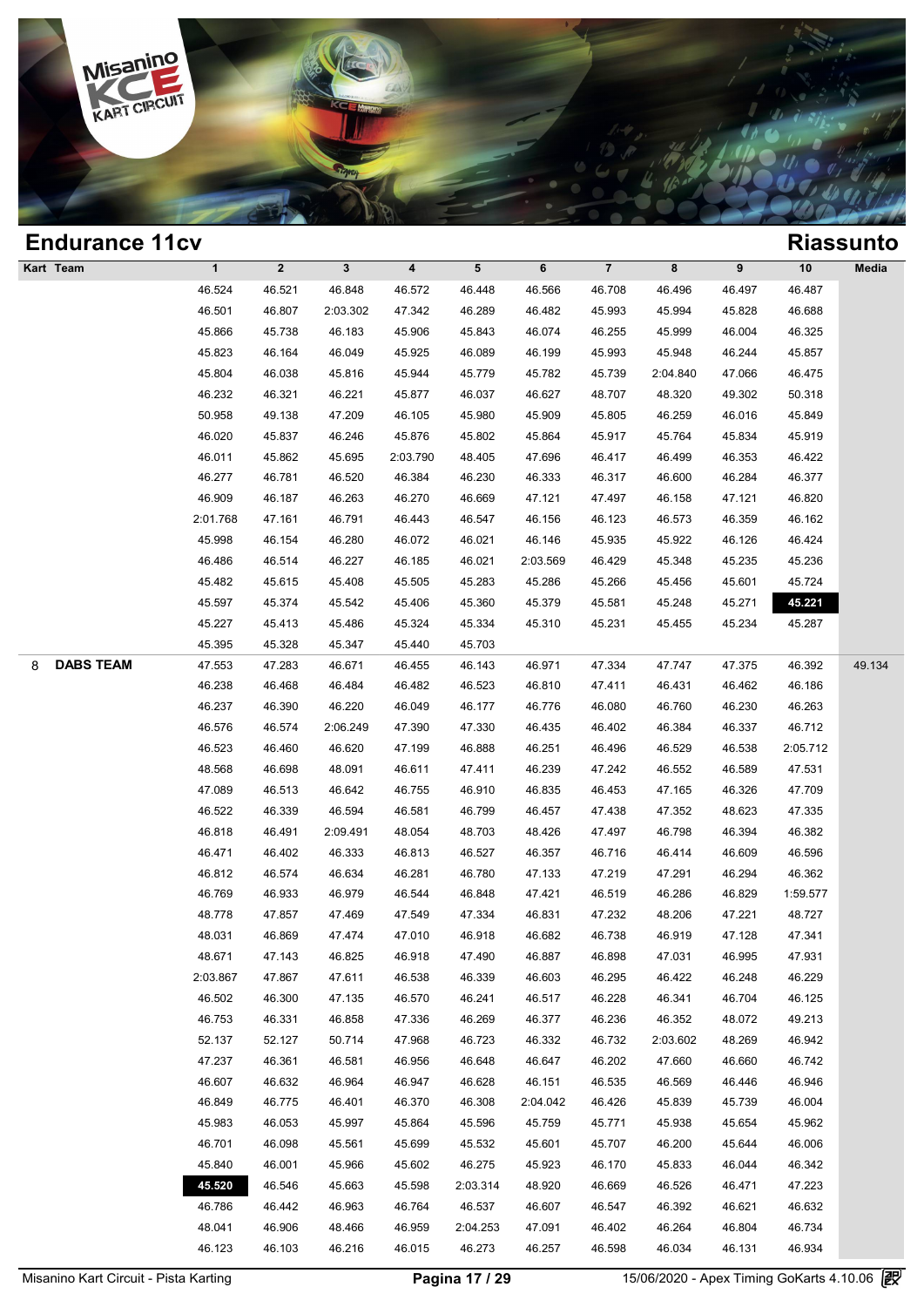

| <b>Endurance 11cv</b>      |              |                  |              |                         | <b>Riassunto</b> |        |                |          |        |          |        |
|----------------------------|--------------|------------------|--------------|-------------------------|------------------|--------|----------------|----------|--------|----------|--------|
| Kart Team                  | $\mathbf{1}$ | $\boldsymbol{2}$ | $\mathbf{3}$ | $\overline{\mathbf{4}}$ | 5                | 6      | $\overline{7}$ | 8        | 9      | 10       | Media  |
|                            | 45.983       | 45.875           | 46.039       | 46.313                  |                  |        |                |          |        |          |        |
| <b>I VISCIDI</b><br>11     | 47.538       | 46.828           | 46.940       | 46.307                  | 46.586           | 46.438 | 46.336         | 46.782   | 46.524 | 46.356   | 49.291 |
|                            | 46.710       | 46.567           | 46.284       | 46.365                  | 46.810           | 46.103 | 46.117         | 46.618   | 46.962 | 46.368   |        |
|                            | 46.747       | 46.229           | 46.662       | 46.258                  | 46.721           | 46.648 | 46.265         | 46.685   | 46.717 | 46.535   |        |
|                            | 46.504       | 47.220           | 2:05.649     | 47.103                  | 47.020           | 46.628 | 46.570         | 46.516   | 46.768 | 46.775   |        |
|                            | 46.674       | 46.314           | 46.391       | 46.442                  | 46.560           | 46.720 | 46.168         | 45.823   | 46.111 | 46.417   |        |
|                            | 46.646       | 46.520           | 46.558       | 46.145                  | 46.175           | 46.191 | 46.863         | 46.227   | 46.993 | 46.113   |        |
|                            | 46.884       | 46.187           | 46.372       | 47.022                  | 2:31.542         | 48.595 | 47.173         | 47.380   | 47.516 | 47.258   |        |
|                            | 48.207       | 47.712           | 47.845       | 47.621                  | 47.073           | 47.451 | 47.368         | 48.129   | 47.053 | 47.275   |        |
|                            | 48.085       | 47.433           | 47.025       | 2:05.387                | 48.010           | 47.625 | 48.400         | 46.701   | 47.463 | 49.363   |        |
|                            | 46.934       | 46.860           | 48.038       | 47.511                  | 47.232           | 47.555 | 46.985         | 47.225   | 47.398 | 47.171   |        |
|                            | 47.828       | 47.772           | 47.442       | 47.395                  | 47.157           | 47.534 | 47.387         | 47.745   | 47.209 | 47.952   |        |
|                            | 47.533       | 47.087           | 2:03.864     | 51.266                  | 46.418           | 46.802 | 46.958         | 46.568   | 46.608 | 46.680   |        |
|                            | 46.483       | 46.818           | 46.587       | 46.990                  | 46.508           | 46.939 | 46.579         | 46.814   | 46.428 | 46.679   |        |
|                            | 46.585       | 47.123           | 47.035       | 46.130                  | 45.895           | 46.174 | 47.910         | 46.659   | 46.179 | 46.248   |        |
|                            | 46.967       | 47.025           | 46.917       | 47.243                  | 46.344           | 47.099 | 47.394         | 46.146   | 46.963 | 2:05.189 |        |
|                            | 48.268       | 46.719           | 46.189       | 46.291                  | 46.587           | 46.232 | 46.672         | 46.082   | 47.271 | 46.022   |        |
|                            | 46.047       | 46.112           | 45.895       | 46.057                  | 46.154           | 46.235 | 46.174         | 46.053   | 46.414 | 46.282   |        |
|                            | 46.809       | 45.907           | 45.965       | 46.027                  | 45.914           | 46.169 | 46.306         | 46.253   | 47.299 | 47.548   |        |
|                            | 50.852       | 52.450           | 50.515       | 2:04.029                | 48.621           | 48.492 | 47.065         | 46.740   | 46.776 | 46.398   |        |
|                            | 46.280       | 47.842           | 47.088       | 46.387                  | 46.688           | 46.724 | 46.703         | 46.618   | 46.709 | 47.006   |        |
|                            | 46.945       | 47.399           | 46.152       | 47.451                  | 46.945           | 47.112 | 46.804         | 46.831   | 46.798 | 46.539   |        |
|                            | 46.859       | 46.837           | 2:04.420     | 47.750                  | 46.840           | 47.146 | 46.883         | 46.861   | 46.666 | 46.572   |        |
|                            | 46.356       | 46.528           | 46.387       | 46.933                  | 47.439           | 46.625 | 46.192         | 47.545   | 48.176 | 47.342   |        |
|                            | 47.669       | 47.287           | 45.959       | 47.339                  | 46.248           | 46.297 | 45.912         | 45.910   | 46.323 | 46.472   |        |
|                            | 47.202       | 2:03.668         | 48.107       | 46.296                  | 46.255           | 46.080 | 46.034         | 45.917   | 45.900 | 46.199   |        |
|                            | 46.735       | 45.867           | 45.677       | 45.745                  | 45.985           | 45.751 | 46.089         | 46.720   | 46.011 | 46.118   |        |
|                            | 45.790       | 45.982           | 45.862       | 45.851                  | 45.878           | 45.782 | 45.935         | 45.856   | 45.675 | 45.973   |        |
|                            | 45.777       | 46.176           | 2:02.869     | 48.268                  | 46.825           | 46.457 | 46.678         | 45.976   | 46.526 | 46.447   |        |
|                            | 46.394       | 46.761           | 46.351       | 47.215                  | 47.518           | 46.774 | 46.462         | 46.708   | 47.887 | 46.151   |        |
|                            | 46.913       | 47.867           | 46.774       |                         |                  |        |                |          |        |          |        |
| <b>TEAM COYOTE 2</b><br>19 | 46.852       | 46.722           | 46.215       | 46.229                  | 46.008           | 46.783 | 46.179         | 46.117   | 46.685 | 45.878   | 49.350 |
|                            | 46.053       | 46.123           | 46.566       | 46.469                  | 45.696           | 46.143 | 46.362         | 46.288   | 46.332 | 46.843   |        |
|                            | 46.429       | 46.289           | 45.974       | 46.525                  | 46.791           | 46.678 | 47.115         | 46.970   | 45.792 | 46.329   |        |
|                            | 46.141       | 46.227           | 2:01.858     | 48.361                  | 47.073           | 48.232 | 47.072         | 46.564   | 47.350 | 46.689   |        |
|                            | 46.464       | 46.509           | 46.300       | 46.283                  | 46.305           | 46.177 | 46.412         | 46.479   | 46.316 | 46.467   |        |
|                            | 46.920       | 46.387           | 47.655       | 46.389                  | 46.137           | 45.964 | 46.616         | 46.677   | 46.485 | 46.078   |        |
|                            | 2:54.935     | 50.172           | 48.054       | 48.945                  | 48.748           | 47.860 | 48.209         | 47.516   | 47.666 | 47.661   |        |
|                            | 47.944       | 47.443           | 48.710       | 48.342                  | 46.938           | 48.147 | 47.460         | 48.910   | 51.027 | 2:06.389 |        |
|                            | 47.159       | 47.101           | 46.927       | 47.839                  | 48.917           | 46.577 | 46.979         | 46.560   | 45.937 | 46.202   |        |
|                            | 46.759       | 46.391           | 46.897       | 46.664                  | 47.032           | 46.702 | 46.845         | 46.684   | 46.516 | 46.796   |        |
|                            | 46.669       | 46.570           | 46.317       | 46.673                  | 46.596           | 47.068 | 47.080         | 46.389   | 46.688 | 46.852   |        |
|                            | 46.985       | 46.276           | 46.940       | 46.993                  | 46.774           | 46.226 | 2:07.399       | 48.701   | 47.683 | 46.816   |        |
|                            | 46.669       | 47.263           | 47.340       | 47.525                  | 49.121           | 47.452 | 47.765         | 47.633   | 46.677 | 47.756   |        |
|                            | 47.518       | 47.501           | 47.778       | 46.909                  | 46.803           | 46.967 | 47.738         | 47.783   | 47.072 | 47.542   |        |
|                            | 47.621       | 46.999           | 47.047       | 47.225                  | 47.520           | 46.919 | 46.979         | 2:03.890 | 47.562 | 46.328   |        |
|                            | 46.646       |                  |              |                         |                  |        |                |          |        |          |        |
|                            |              | 46.693           | 46.488       | 46.346                  | 46.531           | 47.466 | 46.696         | 46.262   | 46.260 | 46.579   |        |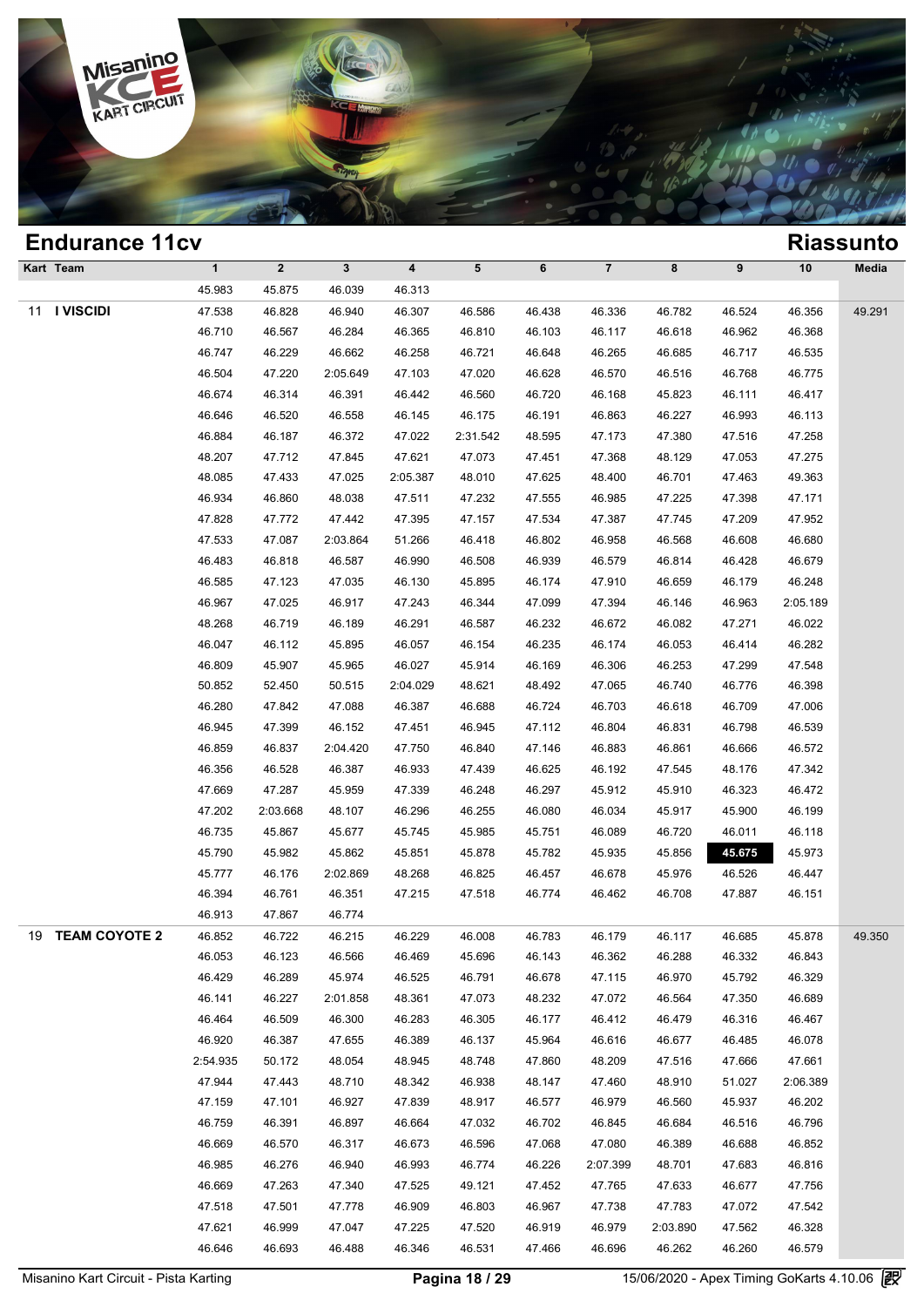

| <b>Endurance 11cv</b>      |              |              |              |          |        |          |                |          |        |          | <b>Riassunto</b> |
|----------------------------|--------------|--------------|--------------|----------|--------|----------|----------------|----------|--------|----------|------------------|
| Kart Team                  | $\mathbf{1}$ | $\mathbf{2}$ | $\mathbf{3}$ | 4        | 5      | 6        | $\overline{7}$ | 8        | 9      | 10       | Media            |
|                            | 46.040       | 46.288       | 46.509       | 46.163   | 46.155 | 46.556   | 46.054         | 45.873   | 46.186 | 46.515   |                  |
|                            | 46.971       | 46.321       | 46.090       | 46.336   | 46.070 | 46.345   | 47.075         | 48.377   | 50.090 | 53.170   |                  |
|                            | 56.286       | 52.579       | 47.744       | 2:05.718 | 48.936 | 46.145   | 46.463         | 47.309   | 46.146 | 46.080   |                  |
|                            | 45.978       | 46.569       | 47.433       | 46.209   | 47.440 | 46.668   | 46.498         | 46.273   | 45.822 | 45.997   |                  |
|                            | 46.451       | 45.944       | 46.287       | 46.820   | 46.390 | 46.619   | 46.174         | 45.904   | 46.538 | 46.745   |                  |
|                            | 46.043       | 46.766       | 46.063       | 46.084   | 46.228 | 2:03.641 | 46.909         | 46.935   | 46.450 | 47.019   |                  |
|                            | 46.902       | 46.498       | 46.437       | 46.302   | 46.343 | 46.450   | 46.260         | 46.302   | 46.478 | 46.512   |                  |
|                            | 46.414       | 46.505       | 45.976       | 46.233   | 46.275 | 46.962   | 45.824         | 46.380   | 46.429 | 46.291   |                  |
|                            | 46.548       | 2:03.619     | 47.617       | 46.198   | 45.909 | 46.316   | 46.083         | 45.921   | 46.052 | 46.084   |                  |
|                            | 45.948       | 45.931       | 45.871       | 46.114   | 46.336 | 45.949   | 46.558         | 45.782   | 45.751 | 45.845   |                  |
|                            | 46.299       | 47.069       | 45.833       | 46.306   | 46.191 | 46.727   | 46.438         | 46.350   | 46.073 | 46.810   |                  |
|                            | 46.363       | 46.187       | 46.453       | 2:04.188 | 47.497 | 46.137   | 46.210         | 46.209   | 46.014 | 45.884   |                  |
|                            | 46.311       | 46.494       | 45.988       | 45.942   | 45.935 | 45.564   | 46.317         | 46.057   | 45.879 | 45.544   |                  |
|                            | 45.661       | 45.781       | 46.051       |          |        |          |                |          |        |          |                  |
| <b>TEAM COYOTE 3</b><br>14 | 47.050       | 46.361       | 46.478       | 46.894   | 46.978 | 48.201   | 46.553         | 46.808   | 46.597 | 46.795   | 49.335           |
|                            | 46.213       | 46.047       | 46.259       | 46.309   | 46.279 | 46.707   | 46.607         | 46.250   | 46.368 | 46.007   |                  |
|                            | 46.307       | 46.350       | 45.956       | 46.180   | 46.371 | 46.760   | 46.573         | 46.591   | 45.936 | 46.318   |                  |
|                            | 46.888       | 46.560       | 46.899       | 46.415   | 46.701 | 46.871   | 2:04.536       | 47.214   | 47.331 | 46.688   |                  |
|                            | 46.569       | 46.263       | 47.594       | 47.210   | 47.485 | 46.892   | 46.841         | 46.354   | 47.068 | 47.031   |                  |
|                            | 46.423       | 46.241       | 46.273       | 46.438   | 46.539 | 46.590   | 46.741         | 46.464   | 46.540 | 46.405   |                  |
|                            | 46.618       | 46.566       | 47.723       | 46.462   | 46.527 | 46.232   | 46.724         | 46.631   | 46.545 | 46.673   |                  |
|                            | 46.115       | 46.394       | 46.386       | 2:09.740 | 48.477 | 46.851   | 47.979         | 47.582   | 48.960 | 47.416   |                  |
|                            | 46.955       | 46.395       | 47.222       | 47.011   | 46.172 | 46.469   | 46.472         | 46.375   | 48.089 | 47.094   |                  |
|                            | 46.804       | 46.823       | 46.618       | 46.701   | 46.951 | 48.352   | 47.415         | 46.852   | 46.512 | 46.808   |                  |
|                            | 47.060       | 46.623       | 46.699       | 46.544   | 46.827 | 46.401   | 48.005         | 47.038   | 47.267 | 46.923   |                  |
|                            | 2:03.281     | 48.150       | 47.519       | 47.471   | 47.020 | 46.811   | 48.328         | 46.803   | 47.005 | 46.831   |                  |
|                            | 47.314       | 47.550       | 47.371       | 47.054   | 46.865 | 47.040   | 46.637         | 46.599   | 46.691 | 47.072   |                  |
|                            | 47.456       | 46.861       | 46.625       | 47.087   | 47.286 | 46.873   | 46.605         | 46.923   | 46.649 | 46.820   |                  |
|                            | 46.669       | 46.774       | 46.649       | 46.636   | 47.606 | 2:03.626 | 48.042         | 47.529   | 47.653 | 47.252   |                  |
|                            | 47.881       | 46.905       | 46.847       | 46.572   | 47.561 | 47.414   | 46.736         | 47.170   | 46.962 | 46.819   |                  |
|                            | 46.280       | 46.837       | 47.464       | 48.010   | 47.385 | 46.303   | 46.450         | 46.306   | 46.717 | 47.019   |                  |
|                            | 46.216       | 46.481       | 46.602       | 47.267   | 47.229 | 47.375   | 47.195         | 2:02.853 | 48.713 | 49.307   |                  |
|                            | 52.288       | 54.138       | 52.026       | 48.669   | 46.408 | 46.308   | 47.179         | 46.055   | 46.088 | 46.373   |                  |
|                            | 46.614       | 46.221       | 46.099       | 46.225   | 46.492 | 46.115   | 46.520         | 46.198   | 46.247 | 46.247   |                  |
|                            | 46.277       | 45.955       | 46.767       | 46.546   | 46.259 | 2:03.582 | 48.927         | 47.242   | 47.055 | 46.810   |                  |
|                            | 47.583       | 46.873       | 46.665       | 46.955   | 46.891 | 47.070   | 46.799         | 46.648   | 47.647 | 46.889   |                  |
|                            | 46.521       | 46.484       | 46.774       | 46.973   | 47.076 | 46.524   | 46.795         | 2:03.472 | 47.580 | 47.260   |                  |
|                            | 46.924       | 46.423       | 46.507       | 46.647   | 46.460 | 46.330   | 46.625         | 46.494   | 46.832 | 46.500   |                  |
|                            | 46.300       | 46.740       | 46.459       | 46.786   | 46.342 | 46.614   | 46.735         | 46.477   | 46.154 | 2:03.486 |                  |
|                            | 49.425       | 48.852       | 48.583       | 47.588   | 47.208 | 47.442   | 47.356         | 49.206   | 48.555 | 47.557   |                  |
|                            | 48.068       | 47.786       | 2:04.291     | 47.771   | 48.151 | 46.569   | 46.706         | 46.819   | 46.387 | 46.977   |                  |
|                            | 46.717       | 46.960       | 46.642       | 46.554   | 46.748 | 47.021   | 46.607         | 46.467   | 46.926 | 47.251   |                  |
|                            | 46.325       | 46.866       | 46.868       | 47.614   | 46.331 | 46.494   | 46.592         | 47.214   | 46.771 | 46.544   |                  |
|                            | 47.102       | 46.531       | 46.502       |          |        |          |                |          |        |          |                  |
| 10 GSF TEAM                | 48.704       | 47.569       | 46.940       | 47.087   | 48.059 | 47.182   | 47.985         | 47.655   | 48.446 | 47.441   | 49.745           |
|                            | 47.277       | 47.436       | 48.311       | 47.639   | 46.714 | 46.818   | 47.572         | 46.981   | 47.061 | 46.621   |                  |
|                            | 47.304       | 46.920       | 47.014       | 47.732   | 46.683 | 47.160   | 47.292         | 2:21.374 | 48.462 | 48.188   |                  |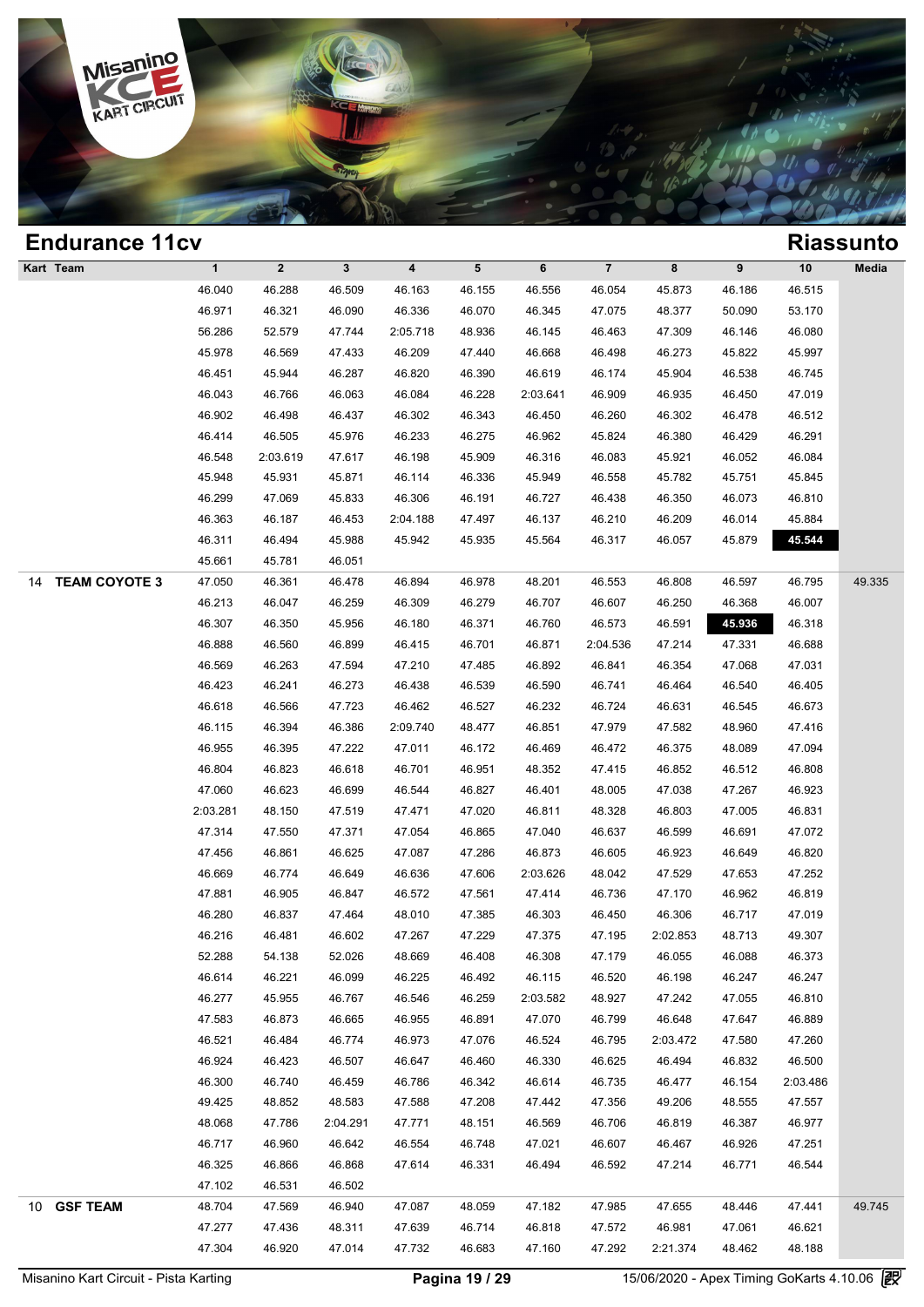

| <b>Endurance 11cv</b>     |              |              |              |                         |        |        |                |          |          |        | <b>Riassunto</b> |
|---------------------------|--------------|--------------|--------------|-------------------------|--------|--------|----------------|----------|----------|--------|------------------|
| Kart Team                 | $\mathbf{1}$ | $\mathbf{2}$ | $\mathbf{3}$ | $\overline{\mathbf{4}}$ | 5      | 6      | $\overline{7}$ | 8        | 9        | 10     | Media            |
|                           | 48.717       | 47.649       | 46.918       | 47.015                  | 46.788 | 46.691 | 47.302         | 46.792   | 47.109   | 46.678 |                  |
|                           | 47.128       | 46.753       | 47.655       | 46.575                  | 46.469 | 46.888 | 46.651         | 47.281   | 46.874   | 46.823 |                  |
|                           | 47.139       | 46.856       | 46.879       | 46.709                  | 47.645 | 47.455 | 47.022         | 47.214   | 2:30.357 | 48.920 |                  |
|                           | 47.061       | 46.026       | 45.756       | 45.930                  | 45.908 | 45.791 | 45.645         | 45.688   | 46.035   | 47.126 |                  |
|                           | 45.804       | 45.853       | 46.501       | 46.418                  | 46.058 | 46.389 | 45.961         | 45.922   | 45.675   | 46.878 |                  |
|                           | 46.037       | 45.975       | 2:12.222     | 48.882                  | 47.989 | 48.843 | 48.138         | 47.602   | 48.575   | 48.666 |                  |
|                           | 48.023       | 47.872       | 48.299       | 47.989                  | 48.002 | 48.451 | 47.375         | 47.961   | 47.923   | 48.489 |                  |
|                           | 48.445       | 48.008       | 48.199       | 48.586                  | 48.383 | 48.593 | 48.943         | 2:15.943 | 47.527   | 46.630 |                  |
|                           | 46.246       | 46.206       | 46.064       | 46.393                  | 46.508 | 46.126 | 46.373         | 46.171   | 46.149   | 47.129 |                  |
|                           | 46.504       | 46.536       | 46.310       | 46.604                  | 46.564 | 46.120 | 47.573         | 46.395   | 46.578   | 46.088 |                  |
|                           | 46.692       | 46.925       | 46.302       | 47.455                  | 46.007 | 46.532 | 46.688         | 46.935   | 46.423   | 46.916 |                  |
|                           | 46.396       | 46.527       | 46.234       | 2:11.446                | 48.121 | 48.047 | 46.851         | 46.346   | 46.522   | 46.499 |                  |
|                           | 46.285       | 46.260       | 46.297       | 46.630                  | 46.704 | 46.352 | 46.602         | 47.096   | 46.813   | 46.236 |                  |
|                           | 45.928       | 46.211       | 46.022       | 46.369                  | 46.343 | 46.183 | 46.621         | 46.316   | 46.318   | 46.724 |                  |
|                           | 46.569       | 46.366       | 46.354       | 2:10.935                | 49.710 | 49.905 | 51.122         | 54.984   | 53.776   | 52.242 |                  |
|                           | 48.224       | 47.209       | 46.801       | 47.250                  | 47.229 | 47.919 | 46.905         | 47.741   | 46.865   | 46.820 |                  |
|                           | 47.178       | 48.569       | 47.034       | 46.936                  | 46.287 | 46.597 | 47.006         | 47.170   | 46.955   | 46.802 |                  |
|                           | 47.328       | 48.282       | 48.130       | 46.369                  | 47.312 | 46.048 | 2:07.014       | 48.333   | 47.862   | 47.668 |                  |
|                           | 47.645       | 47.022       | 47.489       | 47.744                  | 47.693 | 47.247 | 46.984         | 47.427   | 47.623   | 47.628 |                  |
|                           | 47.971       | 47.455       | 47.529       | 47.202                  | 47.779 | 46.925 | 47.198         | 47.517   | 46.606   | 47.383 |                  |
|                           | 47.491       | 47.346       | 47.430       | 47.253                  | 47.177 | 47.466 | 47.077         | 47.217   | 46.852   | 48.649 |                  |
|                           | 48.450       | 47.529       | 2:05.710     | 48.561                  | 46.332 | 46.179 | 45.724         | 46.008   | 45.751   | 45.645 |                  |
|                           | 45.724       | 45.775       | 45.711       | 45.448                  | 45.801 | 45.931 | 46.925         | 45.842   | 47.982   | 46.050 |                  |
|                           | 46.164       | 47.105       | 45.819       | 45.759                  | 45.885 | 45.945 | 46.407         | 46.224   | 47.228   | 45.857 |                  |
|                           | 2:03.811     | 48.321       | 47.168       | 46.429                  | 46.981 | 47.298 | 46.757         | 46.464   | 46.387   | 46.699 |                  |
|                           | 46.682       | 47.163       | 46.412       | 46.219                  | 46.692 | 46.389 | 46.548         | 46.311   | 46.453   | 46.227 |                  |
|                           | 46.926       |              |              |                         |        |        |                |          |          |        |                  |
| <b>FOGNANO TEAM</b><br>13 | 47.362       | 47.204       | 46.860       | 46.898                  | 47.107 | 47.732 | 46.950         | 46.963   | 48.043   | 46.990 | 50.137           |
|                           | 47.008       | 47.208       | 46.905       | 46.977                  | 47.136 | 46.959 | 47.006         | 47.692   | 46.647   | 47.469 |                  |
|                           | 47.321       | 47.571       | 47.406       | 48.114                  | 46.884 | 47.198 | 48.036         | 47.044   | 47.050   | 46.768 |                  |
|                           | 47.083       | 2:06.156     | 47.568       | 46.468                  | 46.966 | 46.955 | 46.451         | 46.716   | 46.891   | 46.180 |                  |
|                           | 46.298       | 46.338       | 46.373       | 46.293                  | 46.253 | 46.052 | 46.776         | 47.015   | 46.284   | 46.386 |                  |
|                           | 46.183       | 46.506       | 46.280       | 46.015                  | 46.721 | 46.436 | 46.505         | 46.470   | 46.497   | 46.105 |                  |
|                           | 46.431       | 46.785       | 46.800       | 47.394                  | 46.781 | 46.393 | 2:03.915       | 49.512   | 49.171   | 48.789 |                  |
|                           | 48.737       | 51.212       | 48.322       | 48.417                  | 48.334 | 47.955 | 49.012         | 48.081   | 47.741   | 48.147 |                  |
|                           | 48.278       | 47.467       | 47.271       | 48.605                  | 47.604 | 48.998 | 49.050         | 48.998   | 47.585   | 47.628 |                  |
|                           | 48.023       | 47.379       | 47.485       | 47.594                  | 48.285 | 47.441 | 48.347         | 52.651   | 2:13.234 | 48.192 |                  |
|                           | 47.029       | 47.538       | 46.403       | 46.829                  | 46.812 | 47.058 | 47.402         | 46.985   | 46.322   | 46.792 |                  |
|                           | 47.042       | 47.010       | 47.905       | 47.076                  | 46.581 | 47.791 | 47.122         | 47.939   | 47.952   | 47.877 |                  |
|                           | 46.457       | 46.402       | 46.988       | 46.693                  | 46.785 | 47.109 | 47.624         | 46.590   | 46.382   | 46.873 |                  |
|                           | 46.596       | 46.723       | 47.046       | 2:05.227                | 57.950 | 54.190 | 52.803         | 51.695   | 51.004   | 50.304 |                  |
|                           | 49.722       | 49.695       | 50.739       | 49.527                  | 50.268 | 49.657 | 49.273         | 49.724   | 48.390   | 49.487 |                  |
|                           | 49.118       | 50.062       | 48.100       | 47.754                  | 47.769 | 48.653 | 48.698         | 48.347   | 48.188   | 47.682 |                  |
|                           | 48.926       | 2:03.897     | 48.927       | 49.404                  | 47.144 | 47.039 | 46.699         | 47.217   | 46.978   | 47.408 |                  |
|                           | 47.329       | 48.588       | 47.297       | 46.948                  | 47.146 | 48.943 | 49.122         | 1:00.853 | 54.077   | 51.648 |                  |
|                           | 49.765       | 48.056       | 47.787       | 46.274                  | 48.764 | 47.332 | 2:06.682       | 50.337   | 48.062   | 47.633 |                  |
|                           | 47.643       | 47.798       | 47.619       | 48.326                  | 48.091 | 48.149 | 47.714         | 48.230   | 49.152   | 47.341 |                  |
|                           |              |              |              |                         |        |        |                |          |          |        |                  |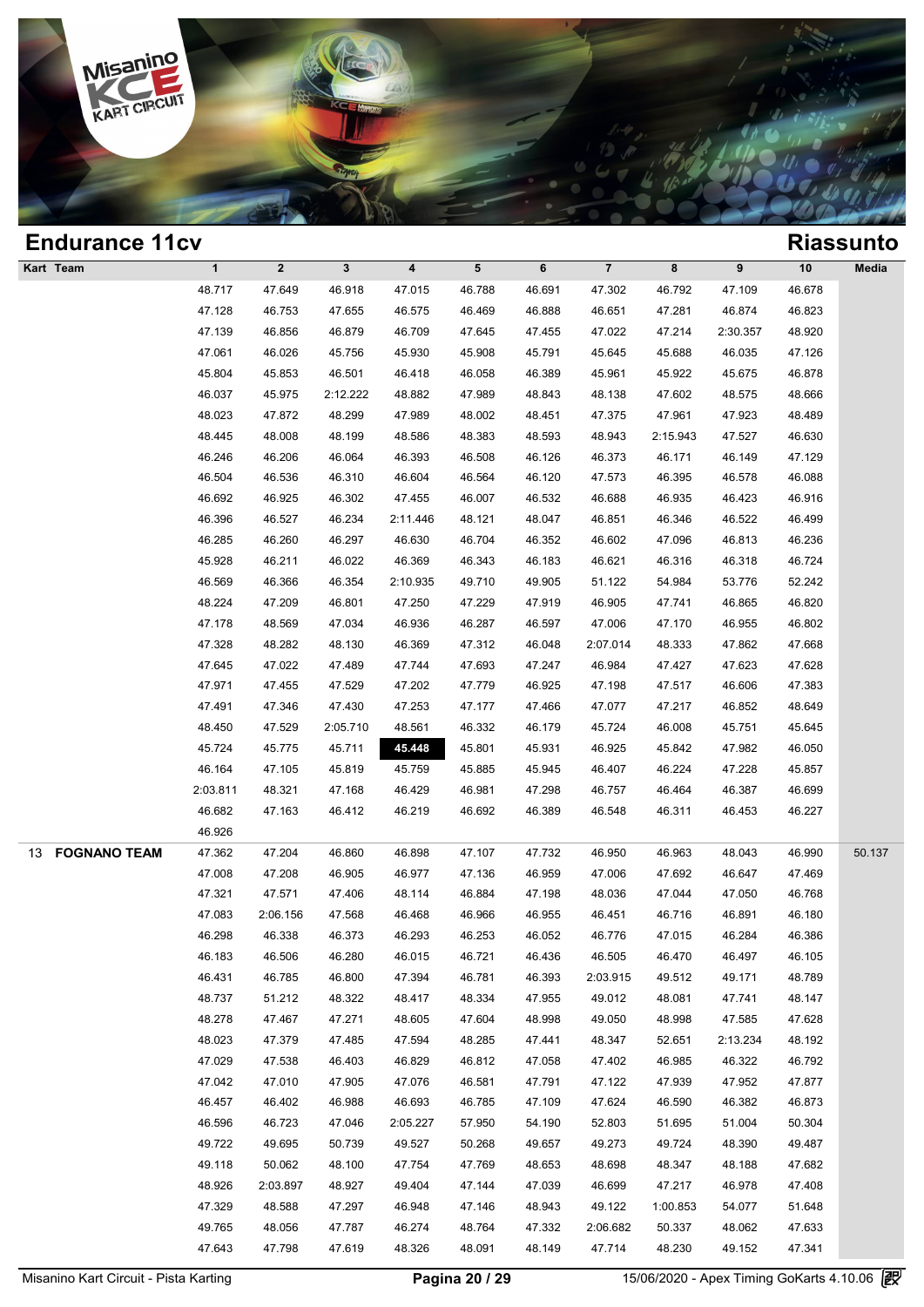

| <b>Endurance 11cv</b> |   |                     |                  |                  |               |                     |               |                  |                       |                       |                                |                       |                     |               |                  |                  |                  |            |                   |                  |             |                  | <b>Riassunto</b> |            |
|-----------------------|---|---------------------|------------------|------------------|---------------|---------------------|---------------|------------------|-----------------------|-----------------------|--------------------------------|-----------------------|---------------------|---------------|------------------|------------------|------------------|------------|-------------------|------------------|-------------|------------------|------------------|------------|
| Kart Team             |   |                     | $\mathbf{1}$     |                  |               | $\mathbf{2}$        |               | 3                |                       | 4                     |                                | 5                     | 6                   |               | $\overline{7}$   |                  | 8                |            |                   | 9                |             | 10               |                  | Media      |
|                       |   |                     | 47.894           |                  |               | 47.869              |               | 47.902           |                       | 47.968                |                                | 47.657                | 47.718              |               |                  | 47.665           | 47.821           |            | 47.898            |                  | 47.767      |                  |                  |            |
|                       |   |                     | 47.911<br>47.207 |                  |               | 2:03.676<br>46.990  |               | 48.041<br>46.505 |                       | 46.774                |                                | 46.547<br>48.242      | 46.406<br>47.066    |               | 46.486           | 46.277           | 46.942<br>46.717 |            | 46.505<br>46.981  |                  |             | 46.528           |                  |            |
|                       |   |                     | 47.346           |                  |               | 46.148              |               | 46.228           |                       | 46.477<br>46.768      |                                | 46.962                | 46.803              |               | 2:21.541         |                  | 46.952           |            | 46.525            |                  | 46.397      | 48.259           |                  |            |
|                       |   |                     | 46.995           |                  |               | 46.051              |               | 46.698           |                       | 46.463                |                                | 46.167                | 46.186              |               |                  | 46.182           | 45.958           |            | 45.946            |                  |             | 46.012           |                  |            |
|                       |   |                     | 45.958           |                  |               | 46.267              |               | 45.833           |                       | 46.046                |                                | 45.999                | 46.038              |               | 46.289           |                  | 45.989           |            | 45.985            |                  |             | 2:01.152         |                  |            |
|                       |   |                     | 48.397           |                  |               | 47.351              |               | 48.240           |                       | 54.459                |                                | 47.677                | 47.400              |               | 47.617           |                  | 47.583           |            | 47.021            |                  |             | 46.834           |                  |            |
|                       |   |                     | 46.740           |                  |               | 47.045              |               | 47.261           |                       | 47.919                |                                | 47.302                | 46.588              |               |                  | 46.866           | 47.119           |            | 47.661            |                  |             | 46.932           |                  |            |
|                       |   |                     | 47.750           |                  |               | 47.676              |               | 47.247           |                       | 46.986                |                                | 47.668                | 47.090              |               | 47.513           |                  | 47.183           |            |                   |                  |             |                  |                  |            |
| Tabella dei giri      |   |                     |                  |                  |               |                     |               |                  |                       |                       |                                |                       |                     |               |                  |                  |                  |            |                   |                  |             |                  |                  |            |
| Giro 1<br>Interv.     | 7 | 16<br>0.6           | 21<br>0.3        | 23<br>0.2        | 26<br>0.9     | 5<br>0.2            | 3<br>0.2      | 24<br>0.7        | 27<br>0.1             | 18<br>0.1             | 9<br>0.8                       | 2<br>0.2              | 1<br>0.3            | 6<br>0.8      | 25<br>0.8        | 22<br>0.2        | 19<br>0.1        | 11<br>2.6  | 20<br>0.3         | 10<br>0.6        | 12<br>4.0   | 8<br>0.1         | 13<br>0.5        | 14<br>1.6  |
| Giro 2                | 7 | 21<br>$1.1$         | 23<br>0.1        | 16<br>0.4        | 5<br>0.9      | 26<br>0.6           | 3<br>0.1      | 27<br>0.2        | 24<br>0.6             | 18<br>0.1             | 9<br>0.4                       | $\overline{2}$<br>0.1 | 1<br>0.4            | 6<br>0.9      | 25<br>0.9        | 22<br>0.9        | 19<br>0.1        | 11<br>2.7  | 20<br>0.3         | 10<br>1.3        | 12<br>3.5   | 8<br>0.3         | 13<br>0.4        | 14<br>0.7  |
| Giro 3                | 7 | 21<br>1.2           | 23<br>0.1        | 16<br>0.5        | 5<br>0.9      | 3<br>0.8            | 27<br>0.2     | 26<br>0.3        | 18<br>0.4             | 24<br>0.4             | 9<br>0.1                       | $\overline{2}$<br>0.1 | 1<br>0.2            | 6<br>1.0      | 25<br>0.9        | 22<br>1.1        | 19<br>0.4        | 11<br>3.4  | 20<br>0.4         | 10<br>1.2        | 12<br>3.2   | 8<br>0.3         | 13<br>0.6        | 14<br>0.3  |
| Giro 4                | 7 | 21<br>1.4           | 23<br>0.2        | 16<br>0.8        | 5<br>0.6      | 3<br>0.8            | 27<br>0.2     | 26<br>0.7        | 18<br>0.2             | 9<br>1.2              | 2<br>0.1                       | 24<br>0.1             | 1<br>0.1            | 6<br>0.5      | 25<br>0.8        | 22<br>1.3        | 19<br>0.5        | 11<br>3.5  | 20<br>0.7         | 10<br>1.8        | $12 \n2.7$  | 8<br>0.1         | 13<br>1.0        | 14<br>0.3  |
| Giro 5                | 7 | 21<br>1.6           | 23<br>0.2        | 16<br>0.9        | 5<br>0.2      | 27<br>1.3           | 3<br>0.1      | 26<br>0.5        | 18<br>0.3             | 9<br>1.4              | 2<br>0.1                       | 1<br>0.3              | 24<br>0.2           | 6<br>0.3      | 25<br>0.5        | 22<br>1.7        | 19<br>0.7        | 11<br>4.0  | 20<br>1.2         | 10<br>2.6        | 8<br>1.0    | 12<br>$1.5$      | 13<br>0.4        | 14<br>0.2  |
| Giro 6                | 7 | $21$ <sub>2.1</sub> | 23<br>0.1        | 5<br>0.9         | 16<br>0.4     | 27<br>0.8           | 3<br>0.1      | 26<br>0.6        | 18<br>0.5             | 9<br>1.4              | 2<br>0.1                       | 1<br>0.2              | 24<br>0.4           | 6<br>0.2      | 25<br>0.2        | 22<br>2.1        | 19<br>1.5        | 11<br>3.7  | 20<br>1.7         | 10<br>2.9        | 8<br>0.8    | $\frac{13}{2.7}$ | 14<br>0.7        | 12<br>1.3  |
| Giro 7                | 7 | 23<br>2.4           | 21<br>0.3        | 5<br>0.3         | 16<br>1.0     | 27<br>0.3           | 3<br>0.2      | 26<br>1.0        | 18<br>0.3             | 9<br>1.3              | $\overline{2}$<br>0.1          | 1<br>0.3              | 6<br>0.7            | 24<br>0.1     | 25<br>0.1        | 22<br>2.0        | 19<br>2.0        | 11<br>3.9  | 20<br>2.5         | 10<br>3.7        | 8<br>0.1    | 13<br>2.4        | 14<br>0.3        | 12<br>1:26 |
| Giro 8                | 7 | $^{23}_{2.5}$       | 21<br>0.6        | 5<br>0.2         | 27<br>1.3     | 16<br>0.2           | 3<br>0.1      | 26<br>0.8        | 18<br>0.3             | 9<br>1.5              | 2<br>0.1                       | 1<br>0.2              | 25<br>1.8           | 24<br>$0.2\,$ | 6<br>0.2         | 22<br>1.1        | 19<br>2.3        | 11<br>4.5  | 20<br>3.0         | 10<br>4.2        | 8<br>0.2    | 13<br>1.6        | 14<br>0.1        | 12<br>1:26 |
| Giro 9                | 7 | $^{23}_{2.6}$       | 21<br>0.8        | 5<br>0.1         | 27<br>1.3     | 16<br>0.6           | 3<br>0.1      | 26<br>0.4        | 18<br>0.6             | $\overline{2}$<br>1.8 | 1<br>0.2                       | 9<br>0.1              | 25<br>$1.4$         | 24<br>0.4     | 6<br>0.2         | 22<br>1.1        | 19<br>2.9        | 11<br>4.4  | 8<br>8.3          | 10<br>0.8        | 14<br>0.2   | $13 \atop 1.2$   | 20<br>44.7       | 12<br>40.1 |
| Giro 10               | 7 | 23<br>2.9           | 5<br>0.7         | 21<br>0.2        | 27<br>1.1     | 16<br>0.9           | 3<br>0.2      | 26<br>0.2        | 18<br>0.7             | 1<br>2.3              | $\overline{2}$<br>0.1          | 9<br>0.2              | 25<br>$1.2$         | 24<br>0.5     | 6<br>0.2         | 22<br>0.9        | 19<br>3.0        | 11<br>4.8  | 8<br>8.3          | 14<br>1.4        | 10<br>0.4   | 13<br>1.0        | 20<br>46.8       | 12<br>36.9 |
| Giro 11               | 7 | 23<br>3.3           | 5<br>0.4         | 21<br>0.5        | 27<br>1.0     | 3<br>$1.2$          | 16<br>0.5     | 26<br>0.2        | 18<br>0.2             | 1<br>2.3              | $\overline{2}$<br>0.1          | 9<br>0.4              | 25<br>$1.1$         | 24<br>0.5     | 22<br>1.1        | 19<br>3.2        | 11<br>5.5        | 8<br>7.9   | 14<br>1.4         | 10<br>1.5        | 13<br>0.7   | 20<br>47.6       | 6<br>9.6         | 12<br>24.8 |
| Giro 12               | 7 | 23<br>3.8           | 5<br>0.1         | 21<br>0.9        | 27<br>0.8     | 3<br>1.6            | 16<br>0.2     | 26<br>0.3        | 18<br>0.3             | 1<br>2.4              | $\overline{2}$<br>0.1          | 9<br>0.2              | 25<br>1.5           | 24<br>0.3     | 22<br>1.0        | 19<br>3.5        | 11<br>5.9        | 8<br>7.8   | 14<br>0.9         | 10<br>2.8        | 13<br>0.5   | 20<br>47.8       | 6<br>9.5         | 12<br>23.1 |
| Giro 13               | 7 | 5<br>4.2            | 23<br>0.2        | 21<br>1.0        | 27<br>0.7     | 3<br>1.3            | 16<br>0.3     | 26<br>0.2        | 18<br>0.4             | 1<br>2.4              | $\overline{2}$<br>0.1          | 9<br>0.4              | 25<br>1.5           | 24<br>0.2     | 22<br>0.9        | 19<br>4.4        | 11<br>5.7        | 8<br>8.0   | 14<br>0.7         | 13<br>4.0        | 10<br>0.8   | 20<br>46.9       | 6<br>8.3         | 12<br>23.3 |
| Giro 14               | 7 | 5<br>4.5            | 23<br>0.1        | 21<br>1.3        | 27<br>0.3     | 3<br>1.5            | 16<br>0.5     | 26<br>0.2        | 18<br>0.2             | 1<br>2.4              | 2<br>0.1                       | 9<br>0.3              | 25<br>1.6           | 24<br>0.3     | 22<br>1.0        | 19<br>4.9        | 11<br>5.6        | 8<br>8.1   | 14<br>0.5         | 13<br>4.7        | 10<br>1.5   | 20<br>46.0       | 6<br>7.3         | 12<br>23.3 |
| Giro 15               | 7 | 5<br>4.8            | 23<br>0.2        | 27<br>2.3        | 21<br>0.2     | 3<br>0.8            | 16<br>0.4     | 26<br>0.1        | 18<br>0.3             | 1<br>2.6              | 2<br>0.1                       | 9<br>0.3              | 25<br>1.8           | 24<br>0.3     | 22<br>1.0        | 19<br>4.7        | 11<br>6.7        | 8<br>7.8   | 14<br>0.3         | 13<br>5.5        | 10<br>1.1   | 20<br>46.0       | 6<br>5.9         | 12<br>23.6 |
| Giro 16               | 7 | 5<br>4.9            | 23<br>0.2        | 27<br>2.5        | 21<br>0.4     | 3<br>0.8            | 26<br>1.4     | 18<br>0.2        | 16<br>0.2             | 1<br>$1.7$            | $\overline{c}$<br>0.1          | 9<br>0.3              | $25$ <sub>1.9</sub> | 24<br>0.3     | 22<br>0.9        | 19<br>5.0        | 11<br>6.6        | 8<br>8.5   | 14<br>0.2         | 13<br>$5.8$      | 10<br>0.9   | 20<br>46.2       | 6<br>4.2         | 12<br>23.9 |
| Giro 17               | 7 | 5<br>5.3            | 23<br>0.2        | 27<br>2.5        | 21<br>0.5     | 3<br>0.7            | 26<br>1.6     | 16<br>0.2        | 18<br>0.2             | $\mathbf{1}$<br>$1.5$ | $\overline{c}$<br>$0.0\,$      | 9<br>0.4              | 25<br>2.2           | 24<br>0.1     | 22<br>1.1        | 19<br>5.3        | 11<br>6.4        | 14<br>9.2  | 8<br>0.5          | 13<br>5.6        | 10<br>$1.5$ | 20<br>45.5       | 6<br>2.5         | 12<br>24.4 |
| Giro 18               | 7 | 5<br>5.0            | 23<br>0.2        | 27<br>2.7        | $^{21}_{0.4}$ | 3<br>0.6            | 26<br>1.7     | 16<br>0.3        | 18<br>0.3             | $\mathbf{1}$<br>1.4   | $\overline{\mathbf{c}}$<br>0.1 | $^{9}_{0.4}$          | $25$ <sub>2.2</sub> | 24<br>$0.6\,$ | 22<br>0.5        | 19<br>5.8        | 11<br>6.7        | 14<br>8.9  | $8_{0.7}$         | $13 \n6.9$       | 10<br>0.8   | 20<br>45.3       | 6<br>1.1         | 12<br>24.8 |
| Giro 19               | 7 | 5<br>4.5            | 23<br>0.2        | 27<br>3.0        | $^{21}_{0.4}$ | 3<br>0.6            | 26<br>1.9     | $18 \atop 1.0$   | 1<br>1.1              | 2<br>0.1              | 9<br>0.3                       | $\frac{25}{2.5}$      | 24<br>0.5           | 22<br>0.9     | 19<br>5.9        | 11<br>7.3        | 14<br>8.3        | 8<br>0.8   | $13 \atop 7.1$    | 10<br>$1.2$      | 20<br>44.9  | 6<br>0.1         | 12<br>24.9       | 16<br>7.5  |
| Giro 20               | 7 | 5<br>4.1            | 23<br>0.2        | $27 \choose 3.2$ | $^{21}_{0.3}$ | 3<br>0.6            | 26<br>2.1     | $^{18}_{0.7}$    | $\mathbf{1}$<br>$1.2$ | $^{2}_{0.2}$          | $\underset{0.5}{9}$            | $\frac{25}{2.9}$      | 24<br>0.1           | 22<br>0.9     | 19<br>6.8        | 11<br>6.9        | $\frac{14}{7.9}$ | 8<br>$1.0$ | $\frac{13}{8.4}$  | 10<br>0.3        | 6<br>43.6   | 20<br>1.0        | 12<br>24.4       | 16<br>9.8  |
| Giro 21               | 7 | 5<br>$4.2\,$        | 23<br>0.4        | 27<br>3.3        | 21<br>0.3     | $\mathbf{3}$<br>0.4 | 26<br>2.7     | 18<br>0.7        | $\mathbf{1}$<br>$1.0$ | $\overline{2}$<br>0.1 | 9<br>$0.5\,$                   | 25<br>$3.7\,$         | 24<br>0.1           | 22<br>0.5     | 19<br>7.1        | 11<br>7.2        | 14<br>7.5        | 8<br>0.9   | 13<br>9.4         | 10<br>0.3        | 6<br>41.6   | 20<br>2.3        | 12<br>23.5       | 16<br>10.6 |
| Giro 22               | 7 | 5<br>4.6            | $^{23}_{1.4}$    | $^{27}_{2.4}$    | $^{21}_{0.3}$ | $3_{0.2}$           | $^{26}_{3.0}$ | $^{18}_{0.4}$    | 1<br>$1.2$            | $^{2}_{0.3}$          | 9<br>0.3                       | $^{25}_{4.0}$         | $^{24}_{0.3}$       | $^{22}_{0.3}$ | $\frac{19}{7.3}$ | $\frac{11}{7.1}$ | $\frac{14}{7.6}$ | 8<br>0.9   | $10\n10.4$        | $13_{0.2}$       | 6<br>39.7   | $^{20}_{3.8}$    | $12$<br>$22.4$   | 16<br>11.2 |
| Giro 23               | 7 | 5<br>4.9            | $^{23}_{1.7}$    | $27 \atop 2.2$   | $^{21}_{0.4}$ | $3_{0.2}$           | 26<br>3.5     | $18_{0.2}$       | 1<br>$1.0$            | $_{0.1}^{2}$          | 9<br>0.7                       | $25$ <sub>4.2</sub>   | $^{24}_{0.2}$       | $^{22}_{0.1}$ | 19<br>7.3        | 11<br>7.8        | 14<br>6.9        | $8_{1.2}$  | $\frac{10}{11.1}$ | $^{13}_{0.6}$    | 6<br>37.7   | $^{20}_{\,5.1}$  | 12<br>22.1       | 16<br>11.3 |
| Giro 24               | 7 | 5<br>5.8            | $^{23}_{1.4}$    | 27<br>2.2        | $^{21}_{0.4}$ | 3<br>$0.2\,$        | 26<br>3.2     | 18<br>0.3        | 1<br>1.0              | $\overline{2}$<br>0.3 | 9<br>0.7                       | $25$ <sub>5.1</sub>   | 22<br>0.1           | 24<br>0.7     | 19<br>6.6        | 11<br>7.6        | 14<br>6.8        | 8<br>1.1   | 10<br>12.8        | $13 \atop 1.0$   | 6<br>34.9   | 20<br>$6.2\,$    | 12<br>21.4       | 16<br>11.8 |
| Giro 25               | 7 | 5<br>6.0            | $^{23}_{1.7}$    | 27<br>2.3        | 3<br>1.0      | 21<br>0.2           | 26<br>2.7     | 18<br>0.2        | $\mathbf{1}$<br>1.0   | $\overline{2}$<br>0.3 | 9<br>1.0                       | $25$ <sub>5.4</sub>   | 22<br>0.1           | 24<br>0.6     | 19<br>7.1        | 11<br>7.5        | 14<br>6.5        | 8<br>0.9   | 10<br>13.3        | $13 \atop 1.2$   | 6<br>33.1   | 20<br>7.3        | 12<br>21.1       | 16<br>12.3 |
| Giro 26               | 7 | 5<br>6.3            | $^{23}_{1.8}$    | $^{27}_{2.3}$    | 3<br>1.1      | 21<br>0.6           | 18<br>2.3     | $^{26}_{0.2}$    | 1<br>1.1              | $^{2}_{0.1}$          | 9<br>0.9                       | $25$ <sub>5.5</sub>   | $^{22}_{0.2}$       | $^{24}_{0.5}$ | 19<br>8.0        | 11<br>7.5        | 14<br>6.6        | 8<br>0.9   | 10<br>13.7        | $13 \atop 1.2$   | 6<br>31.1   | $^{20}_{8.9}$    | 12<br>20.0       | 16<br>12.7 |
| Giro 27               | 7 | 5<br>6.1            | $^{23}_{1.9}$    | 27<br>2.4        | 3<br>$1.0\,$  | $^{21}_{0.9}$       | 18<br>$2.5\,$ | $^{26}_{0.3}$    | 1<br>0.9              | $^{2}_{0.2}$          | 9<br>$0.6\,$                   | $25$ <sub>5.9</sub>   | 24<br>0.9           | 22<br>$0.3\,$ | 19<br>8.4        | 11<br>6.6        | 14<br>6.9        | 8<br>0.4   | 10<br>14.9        | $\frac{13}{2.0}$ | 6<br>28.4   | 20<br>10.0       | 12<br>19.5       | 16<br>13.0 |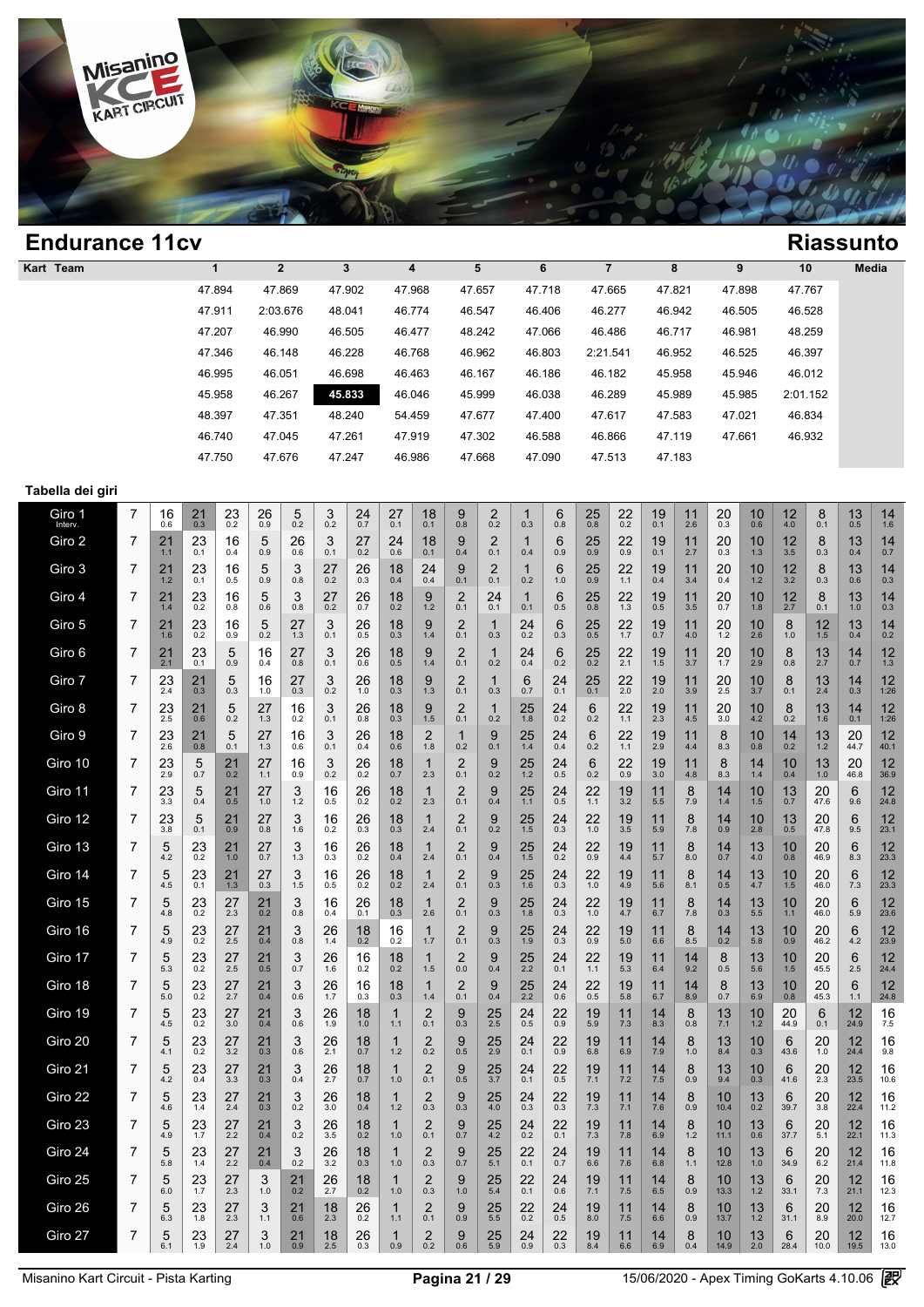

| Giro 28 | 7 | 5<br>6.2  | 23<br>2.0      | 27<br>2.6           | $^{21}_{2.6}$         | 18<br>2.1                      | 26<br>0.2     | 0.9                   | $^{2}_{1.2}$          | 9<br>0.5         | 25<br>5.4    | 24<br>0.6        | 22<br>0.9           | 19<br>8.8        | 11<br>6.3        | 14<br>6.8           | 8<br>0.6   | 13<br>17.2    | 3<br>24.4            | 6<br>2.1    | 20<br>10.9 | 12<br>19.5 | 16<br>13.2   | 10<br>21.9 |
|---------|---|-----------|----------------|---------------------|-----------------------|--------------------------------|---------------|-----------------------|-----------------------|------------------|--------------|------------------|---------------------|------------------|------------------|---------------------|------------|---------------|----------------------|-------------|------------|------------|--------------|------------|
| Giro 29 | 7 | 5<br>6.3  | 23<br>2.3      | 27<br>2.7           | 21<br>3.1             | 18<br>1.6                      | 26<br>0.3     | 1<br>0.8              | 2<br>1.5              | 9<br>0.1         | 25<br>5.6    | 24<br>0.6        | 22<br>0.7           | 19<br>8.7        | 11<br>7.2        | 14<br>6.0           | 8<br>0.9   | 13<br>18.1    | 3<br>24.2            | 6<br>0.5    | 20<br>12.3 | 12<br>18.8 | 16<br>13.4   | 10<br>24.2 |
| Giro 30 | 7 | 5<br>6.6  | 23<br>2.6      | 27<br>2.7           | 21<br>3.7             | 18<br>0.9                      | 26<br>0.2     | 1<br>1.0              | 2<br>1.3              | 24<br>6.7        | 22<br>0.8    | 19<br>9.1        | 11<br>7.4           | 14<br>5.8        | 8<br>0.8         | 13<br>18.6          | 6<br>23.1  | 3<br>1.1      | 20<br>12.5           | 25<br>1.5   | 9<br>13.0  | 12<br>3.5  | 16<br>14.0   | 10<br>26.0 |
| Giro 31 | 7 | 5<br>6.6  | 23<br>2.6      | 27<br>3.1           | 21<br>4.0             | 18<br>0.3                      | 26<br>0.3     | 1<br>$1.2$            | $\overline{2}$<br>1.0 | 24<br>7.1        | 22<br>0.7    | 19<br>9.3        | 11<br>7.8           | 14<br>6.2        | 8<br>0.5         | 13<br>19.1          | 6<br>21.5  | 3<br>2.2      | 20<br>12.9           | 25<br>2.8   | 9<br>12.9  | 12<br>1.4  | 16<br>14.0   | 10<br>28.7 |
| Giro 32 | 7 | 5<br>6.7  | 23<br>2.6      | 27<br>3.3           | 18<br>4.5             | $^{21}_{0.3}$                  | 26<br>0.2     | 1<br>0.9              | $\overline{2}$<br>0.9 | 24<br>7.6        | 22<br>0.3    | 19<br>9.6        | 11<br>8.8           | 14<br>5.5        | 8<br>0.5         | 6<br>39.3           | 3<br>3.3   | 20<br>12.7    | 25<br>3.1            | 9<br>13.5   | 12<br>0.2  | 16<br>14.2 | 13<br>11.9   | 10<br>18.2 |
| Giro 33 | 7 | 5<br>6.8  | $^{23}_{2.8}$  | $\frac{27}{3.3}$    | 18<br>4.8             | $^{21}_{0.5}$                  | $^{26}_{0.4}$ | $\overline{2}$<br>1.2 | $^{24}_{8.4}$         | 22<br>0.1        | 14<br>24.7   | 6<br>38.2        | -1<br>3.8           | 3<br>0.6         | 20<br>12.7       | 25<br>3.4           | 19<br>1.4  | 12<br>11.8    | 11<br>0.7            | 9<br>0.1    | 8<br>6.6   | 16<br>6.9  | 13<br>13.1   | 10<br>17.6 |
| Giro 34 | 7 | 5<br>7.2  | 23<br>2.6      | 27<br>3.4           | 18<br>5.4             | 21<br>0.3                      | 26<br>0.1     | $\overline{2}$<br>1.3 | 24<br>9.1             | 14<br>24.6       | 6<br>37.0    | 1<br>4.9         | 3<br>0.5            | 22<br>9.6        | 20<br>3.4        | 25<br>3.1           | 19<br>3.5  | 12<br>9.4     | 9<br>1.7             | 11<br>0.2   | 8<br>7.0   | 16<br>5.8  | 13<br>13.2   | 10<br>18.1 |
| Giro 35 | 7 | 5<br>7.5  | 23<br>2.5      | 27<br>3.9           | 18<br>5.2             | $^{21}_{0.3}$                  | 26<br>0.4     | 2<br>$1.2$            | 24<br>9.4             | 14<br>25.0       | 6<br>35.5    | $5.4$            | 3<br>1.0            | 22<br>9.9        | $^{20}_{3.3}$    | 25<br>3.3           | 19<br>4.2  | 12<br>8.4     | 11<br>2.8            | 9<br>0.4    | 8<br>6.8   | 16<br>5.0  | 13<br>13.7   | 10<br>17.9 |
| Giro 36 | 7 | 5<br>8.0  | $^{23}_{2.5}$  | 27<br>4.0           | 26<br>5.5             | 2<br>1.6                       | 24<br>9.7     | 14<br>25.5            | 6<br>34.0             | 18<br>4.5        | 1<br>$1.2$   | 3<br>1.3         | 21<br>0.2           | 22<br>9.5        | 20<br>4.1        | $25$ <sub>3.1</sub> | 19<br>5.9  | 12<br>6.2     | 11<br>3.4            | 9<br>0.6    | 8<br>6.4   | 16<br>5.1  | 13<br>14.0   | 10<br>17.7 |
| Giro 37 | 7 | 5<br>8.1  | 23<br>3.0      | 26<br>9.5           | $2$ <sub>1.7</sub>    | 24<br>10.0                     | 6<br>58.7     | 27<br>0.2             | 1<br>6.1              | 18<br>0.7        | 3<br>1.8     | $^{21}_{0.2}$    | 22<br>7.8           | 20<br>4.9        | $\frac{25}{3.6}$ | 19<br>6.3           | 12<br>5.2  | 11<br>3.9     | 9<br>0.7             | 14<br>3.2   | 8<br>2.9   | 16<br>5.3  | 13<br>14.0   | 10<br>18.5 |
| Giro 38 | 7 | 5<br>8.2  | 23<br>3.2      | 26<br>9.7           | 6<br>1:09             | 27<br>1.8                      | 4.9           | 2<br>0.5              | 18<br>0.5             | 21<br>2.2        | 3<br>0.2     | 22<br>7.2        | 24<br>4.9           | 20<br>0.1        | 25<br>4.2        | 19<br>6.3           | 12<br>4.6  | 11<br>4.5     | 14<br>4.7            | 8<br>2.1    | 16<br>5.1  | 13<br>14.4 | 10<br>18.6   | 9<br>12.7  |
| Giro 39 | 7 | 5<br>8.0  | 23<br>4.2      | 6<br>3.2            | 27<br>2.2             | 26<br>3.6                      | 1<br>1.1      | 18<br>1.1             | $\overline{c}$<br>0.4 | 21<br>1.7        | 3<br>1.0     | 22<br>6.1        | 20<br>6.0           | 24<br>1.6        | 25<br>2.4        | 19<br>7.4           | 12<br>3.4  | 11<br>5.1     | 14<br>5.2            | 8<br>1.1    | 16<br>4.8  | 13<br>15.3 | 10<br>18.8   | 9<br>12.1  |
| Giro 40 | 7 | 5<br>8.2  | 23<br>4.7      | 6<br>1.6            | 27<br>2.6             | 1<br>4.5                       | 26<br>0.6     | 18<br>0.5             | 2<br>0.5              | 21<br>1.9        | 3<br>1.1     | 22<br>5.4        | 24<br>8.8           | 25<br>2.3        | 19<br>7.6        | 12<br>2.6           | 11<br>6.0  | 14<br>$5.1$   | 8<br>1.1             | 16<br>4.3   | 13<br>15.3 | 10<br>19.3 | 9<br>11.2    | 20<br>27.8 |
| Giro 41 | 7 | 5<br>8.3  | 23<br>5.4      | 6<br>0.4            | 27<br>3.2             | 1<br>4.1                       | 26<br>1.2     | 18<br>0.1             | 2<br>0.4              | 21<br>2.4        | 3<br>1.6     | 22<br>4.5        | 24<br>9.7           | 25<br>2.0        | 19<br>7.9        | 11<br>8.8           | 14<br>5.0  | 8<br>1.0      | 16<br>4.0            | 13<br>15.3  | 10<br>20.1 | 9<br>9.9   | 12<br>15.1   | 20<br>14.3 |
| Giro 42 | 7 | 5<br>8.5  | 23<br>5.5      | 6<br>0.2            | 27<br>3.3             | 1<br>4.2                       | 18<br>1.6     | 26<br>0.5             | $^{2}_{0.1}$          | $^{21}_{2.2}$    | 3<br>1.9     | 22<br>3.6        | 24<br>10.8          | 25<br>1.9        | 19<br>8.1        | 11<br>8.6           | 14<br>5.0  | 8<br>1.2      | 16<br>3.7            | 13<br>15.5  | 10<br>20.6 | 9<br>8.7   | 12<br>17.6   | 20<br>12.8 |
| Giro 43 | 7 | 5<br>9.2  | 6<br>5.1       | 23<br>0.7           | 27<br>2.8             | 1<br>4.0                       | 18<br>1.6     | 2<br>0.8              | 26<br>0.2             | 21<br>1.9        | 3<br>2.5     | 22<br>2.8        | 24<br>11.5          | $\frac{25}{2.6}$ | 19<br>7.6        | 11<br>8.7           | 14<br>6.2  | 8<br>0.3      | 13<br>19.0           | 10<br>21.8  | 9<br>6.4   | 16<br>2.6  | 12<br>16.3   | 20<br>12.7 |
| Giro 44 | 7 | 5<br>8.5  | 6<br>5.1       | 23<br>0.9           | 27<br>3.0             | 1<br>4.6                       | 18<br>1.1     | $\overline{2}$<br>0.6 | 26<br>0.3             | 21<br>3.4        | 3<br>1.7     | 22<br>1.9        | 24<br>12.1          | $\frac{25}{2.5}$ | $\frac{19}{7.9}$ | 11<br>8.9           | 14<br>7.0  | 8<br>0.3      | 13<br>18.1           | 10<br>22.1  | 9<br>5.5   | 16<br>4.2  | 12<br>15.7   | 20<br>12.1 |
| Giro 45 | 7 | 5<br>8.3  | 6<br>5.1       | 23<br>1.4           | 27<br>2.9             | 1<br>4.5                       | 18<br>1.5     | $\overline{2}$<br>0.1 | 26<br>0.4             | 21<br>3.8        | 3<br>2.1     | 22<br>0.7        | 24<br>12.9          | 25<br>2.8        | 19<br>7.8        | 11<br>9.2           | 8<br>7.6   | 14<br>0.2     | 13<br>17.2           | 10<br>22.3  | 9<br>4.7   | 16<br>4.5  | 12<br>16.6   | 20<br>12.6 |
| Giro 46 | 7 | 5<br>8.6  | 6<br>4.6       | 23<br>1.7           | 27<br>3.8             | 1<br>3.5                       | 18<br>1.4     | $\overline{2}$<br>0.1 | 26<br>$1.2$           | 21<br>3.9        | 22<br>2.3    | 3<br>0.5         | 24<br>12.7          | 25<br>2.9        | $\frac{19}{7.9}$ | 11<br>9.7           | 8<br>7.1   | 14<br>0.9     | 13<br>16.4           | 10<br>23.2  | 9<br>3.2   | 16<br>5.1  | 12<br>17.5   | 20<br>11.8 |
| Giro 47 | 7 | 5<br>8.9  | 6<br>4.3       | $^{23}_{1.7}$       | 27<br>4.7             | 2.9                            | 2<br>1.5      | 18<br>0.1             | $^{26}_{1.7}$         | $\frac{21}{3.4}$ | 22<br>1.9    | 3<br>0.7         | 24<br>13.0          | $\frac{25}{3.5}$ | $\frac{19}{7.8}$ | 11<br>9.5           | 8<br>7.5   | 14<br>1.2     | $13 \n16.3$          | 10<br>23.0  | 9<br>1.9   | 16<br>6.2  | 12<br>17.9   | 20<br>11.4 |
| Giro 48 | 7 | 5<br>9.0  | 6<br>4.6       | 23<br>1.6           | 27<br>4.8             | 1<br>2.5                       | 2<br>1.4      | 18<br>0.2             | 26<br>1.9             | 21<br>3.4        | 22<br>1.5    | 3<br>1.2         | 24<br>13.5          | 25<br>3.6        | 19<br>7.9        | 11<br>8.8           | 8<br>8.2   | 14<br>1.0     | 13<br>16.9           | 10<br>23.3  | 9<br>0.1   | 16<br>6.9  | 12<br>18.6   | 20<br>11.1 |
| Giro 49 | 7 | 5<br>9.0  | 6<br>4.1       | 23<br>1.9           | 27<br>5.0             | 1<br>2.9                       | 2<br>0.6      | 18<br>0.1             | 26<br>2.3             | 21<br>3.8        | 22<br>0.7    | 3<br>2.8         | 24<br>12.3          | 25<br>4.0        | 19<br>7.9        | 11<br>8.6           | 8<br>8.6   | 14<br>1.6     | 13<br>16.2           | 9<br>22.5   | 10<br>1.3  | 16<br>6.2  | 12<br>19.8   | 20<br>9.6  |
| Giro 50 | 7 | 5<br>8.8  | 23<br>6.5      | 27<br>5.0           | 1<br>2.8              | 2<br>0.4                       | 18<br>1.1     | 26<br>2.1             | $\frac{21}{3.7}$      | 22<br>0.2        | 3<br>3.9     | 24<br>11.5       | 25<br>4.5           | 19<br>8.1        | 11<br>8.5        | 14<br>10.8          | 6<br>11.9  | 13<br>3.6     | 9<br>21.6            | 10<br>2.7   | 16<br>5.6  | 20<br>29.1 | 8<br>2.2     | 12<br>1:05 |
| Giro 51 | 7 | 5<br>9.2  | 23<br>6.7      | 27<br>4.8           | 1<br>2.4              | 2<br>0.5                       | 18<br>1.3     | 26<br>2.4             | 22<br>3.6             | 21<br>0.6        | 3<br>4.0     | 24<br>10.7       | 25<br>4.8           | 19<br>9.0        | 11<br>8.3        | 14<br>10.6          | 6<br>12.0  | 13<br>3.3     | 9<br>20.8            | 10<br>4.5   | 16<br>4.7  | 20<br>29.3 | 8<br>4.4     | 12<br>1:04 |
| Giro 52 | 7 | 5<br>9.4  | 23<br>6.7      | 27<br>4.8           | 1<br>2.4              | 2<br>0.2                       | 18<br>1.3     | 26<br>3.1             | 22<br>2.8             | 21<br>1.1        | 3<br>4.5     | 24<br>10.5       | 25<br>5.1           | 19<br>9.0        | 11<br>8.4        | 14<br>10.3          | 6<br>11.3  | 13<br>4.2     | 9<br>20.0            | 10<br>5.6   | 16<br>3.7  | 20<br>29.0 | 8<br>5.4     | 12<br>1:04 |
| Giro 53 | 7 | 5<br>9.6  | 23<br>6.7      | 27<br>4.9           | 2.0                   | 2<br>0.4                       | 18<br>0.9     | 26<br>3.8             | $^{22}_{2.0}$         | $21$<br>1.7      | 3<br>5.0     | 24<br>10.1       | $25$ <sub>5.4</sub> | 19<br>10.4       | 11<br>7.3        | 14<br>10.0          | 6<br>10.5  | 13<br>$5.0\,$ | 9<br>19.1            | 10<br>7.1   | 16<br>2.6  | 20<br>29.6 | 8<br>$7.2\,$ | 12<br>1:03 |
| Giro 54 | 7 | 5<br>9.3  | 23<br>7.6      | 27<br>4.4           | 1<br>1.6              | $\overline{2}$<br>0.3          | 18<br>1.2     | 26<br>3.9             | 22<br>1.4             | 21<br>2.3        | 3<br>5.2     | 24<br>9.8        | 25<br>5.9           | 19<br>10.3       | $\frac{11}{7.1}$ | 14<br>10.3          | 6<br>9.5   | 13<br>5.6     | 9<br>19.0            | 10<br>$7.8$ | 16<br>1.7  | 20<br>30.2 | 8,7.4        | 12<br>1:03 |
| Giro 55 | 7 | 5<br>9.7  | 23<br>7.5      | 27<br>4.6           | $\mathbf{1}$<br>$1.2$ | 2<br>0.2                       | 18<br>1.2     | 26<br>4.5             | 22<br>1.0             | 21<br>2.6        | 3<br>5.5     | 24<br>9.6        | 25<br>6.5           | 19<br>10.0       | 11<br>7.1        | 14<br>10.7          | 6<br>8.5   | 13<br>6.8     | 9<br>17.7            | 10<br>10.1  | 16<br>0.2  | 20<br>30.7 | 8<br>8.2     | 12<br>1:03 |
| Giro 56 | 7 | 5<br>9.8  | 23<br>8.8      | 27<br>3.7           | 1<br>1.1              | $\overline{\mathbf{c}}$<br>0.1 | 18<br>1.4     | 26<br>4.8             | $^{22}_{0.3}$         | 21<br>3.0        | 3<br>5.8     | 24<br>9.6        | $25 \atop 7.1$      | 19<br>9.3        | $\frac{11}{7.3}$ | 14<br>11.1          | 6<br>7.4   | 13<br>$7.8$   | 9<br>16.4            | 16<br>11.5  | 10<br>0.9  | 20<br>29.7 | 8<br>8.2     | 12<br>1:03 |
| Giro 57 | 7 | 5<br>9.6  | 23<br>9.7      | 27<br>3.2           | 1<br>1.0              | $^{2}_{0.2}$                   | 18<br>1.1     | 22<br>5.1             | 26<br>0.8             | 21<br>2.5        | 3<br>6.2     | $^{24}_{9.3}$    | $\frac{25}{7.2}$    | 19<br>9.7        | 11<br>7.6        | 14<br>11.0          | 6<br>6.0   | 13<br>8.9     | 9<br>15.6            | 16<br>11.9  | 10<br>1.8  | 20<br>29.6 | 8<br>8.6     | 12<br>1:02 |
| Giro 58 | 7 | 5<br>10.2 | 23<br>10.4     | 27<br>2.2           | 1<br>1.0              | $^{2}_{0.2}$                   | 18<br>0.7     | 22<br>5.3             | $^{26}_{1.2}$         | $^{21}_{2.6}$    | 3<br>6.8     | 24<br>9.0        | $^{25}_{7.4}$       | 19<br>10.0       | $\frac{11}{7.1}$ | 14<br>11.2          | 6<br>5.6   | 13<br>9.2     | 9<br>14.8            | 16<br>12.6  | $10^{2.7}$ | 20<br>28.5 | 8<br>9.0     | 12<br>1:02 |
| Giro 59 | 7 | 5<br>10.4 | 23<br>11.1     | 27<br>1.7           | 1<br>0.7              | $\overline{2}$<br>0.5          | 18<br>0.6     | 22<br>4.9             | 26<br>1.8             | 21<br>2.7        | 3<br>7.5     | 24<br>8.6        | $\frac{25}{7.4}$    | 19<br>10.2       | 11<br>7.6        | 14<br>10.8          | 6<br>4.6   | 13<br>10.3    | 9<br>13.6            | 16<br>13.5  | 20<br>31.0 | 8<br>9.6   | 12<br>1:03   | 10<br>3.1  |
| Giro 60 | 7 | 5<br>10.5 | $^{23}_{11.7}$ | $27 \atop 1.2$      | $\mathbf{1}$<br>0.5   | $^{2}_{0.3}$                   | 18<br>0.7     | 22<br>5.0             | $\frac{26}{2.2}$      | $^{21}_{2.5}$    | $24$<br>16.9 | $\frac{25}{7.5}$ | $^{19}_{9.6}$       | $\frac{11}{7.7}$ | 14<br>11.1       | 6<br>3.6            | 13<br>10.9 | 9<br>13.0     | 3<br>6.6             | 16<br>7.6   | 20<br>31.1 | 8<br>10.7  | 12<br>1:01   | 10<br>5.6  |
| Giro 61 | 7 | 5<br>10.4 | $^{23}_{12.4}$ | $\mathbf{1}$<br>1.3 | 2<br>0.3              | 18<br>0.5                      | $22$<br>5.1   | 26<br>2.7             | $^{21}_{2.2}$         | $24 \atop 17.8$  | 11<br>25.1   | 14<br>10.8       | 6<br>2.6            | 27<br>8.2        | $\frac{13}{3.5}$ | 9<br>12.3           | 3<br>7.6   | 16<br>7.0     | $25$ <sub>15.3</sub> | 20<br>16.6  | 8<br>11.0  | 19<br>25.1 | 12<br>36.2   | 10<br>6.1  |
| Giro 62 | 7 | 5<br>10.4 | 23<br>12.5     | $\mathbf{1}$<br>1.0 | $\overline{2}$<br>0.4 | 18<br>0.4                      | 22<br>$5.2\,$ | 26<br>3.3             | 21<br>2.1             | 24<br>18.3       | 11<br>24.9   | 14<br>11.2       | 6<br>1.4            | 27<br>9.7        | 13<br>3.4        | 9<br>11.3           | 3<br>7.6   | 16<br>7.5     | 25<br>16.2           | 20<br>15.1  | 8<br>11.6  | 19<br>28.7 | 12<br>32.8   | 10<br>5.4  |
| Giro 63 | 7 | 5<br>10.8 | 23<br>12.3     | $\mathbf{1}$<br>0.8 | 2<br>$0.5\,$          | 18<br>$0.4\,$                  | 22<br>$5.0\,$ | 26<br>4.0             | 21<br>1.6             | 24<br>18.8       | 11<br>25.1   | 6<br>12.0        | 14<br>0.5           | 27<br>10.8       | 13<br>2.8        | 9<br>10.0           | 3<br>7.6   | 16<br>8.8     | 25<br>15.9           | 20<br>15.0  | 8<br>12.0  | 19<br>30.1 | 12<br>31.5   | 10<br>4.4  |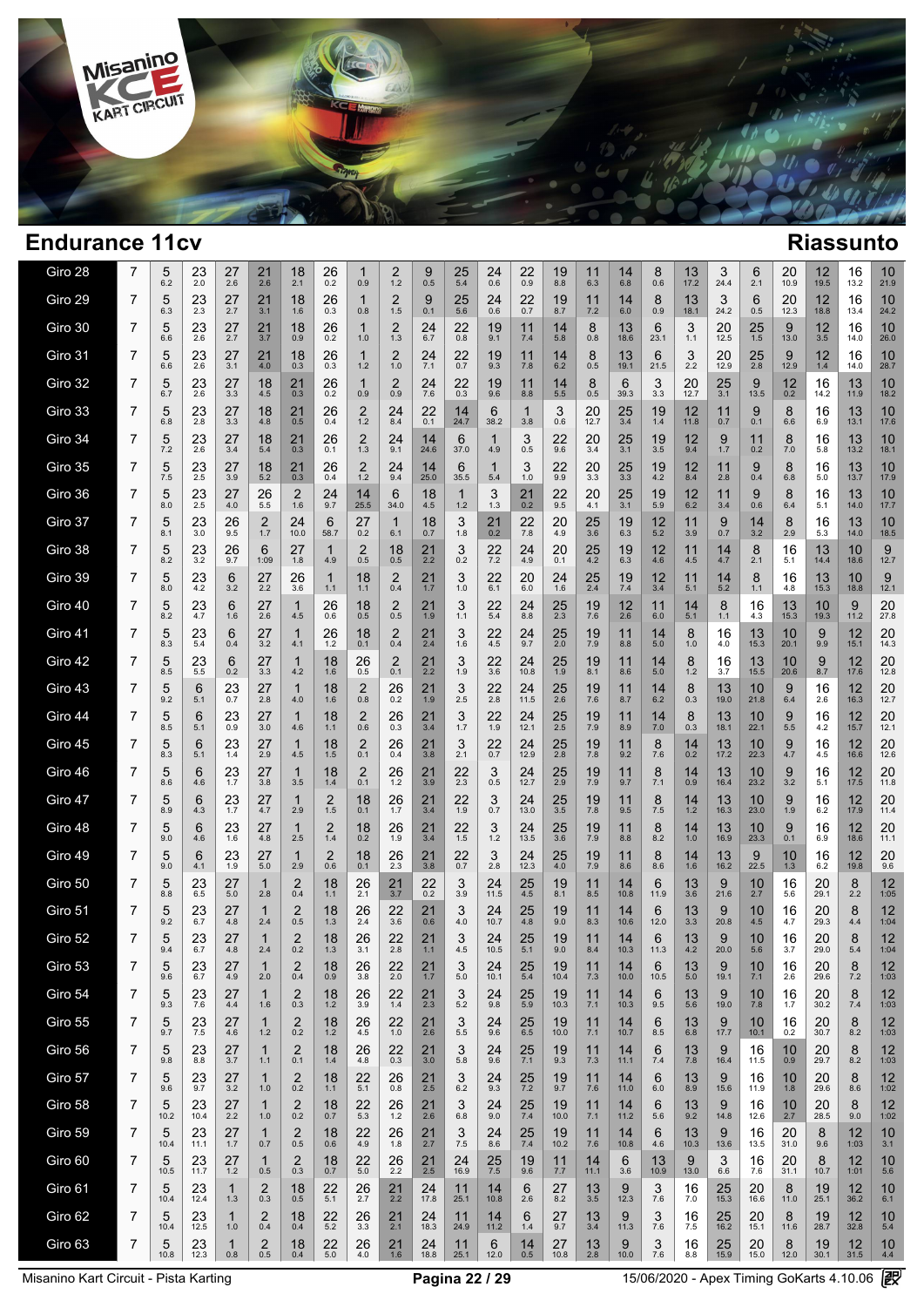

| Giro 65<br>7<br>5<br>2<br>6<br>8<br>20<br>23<br>22<br>26<br>$21$ <sub>1.7</sub><br>24<br>27<br>13<br>9<br>3<br>11<br>19<br>12<br>10<br>18<br>14<br>16<br>25<br>1<br>7.0<br>0.9<br>15.3<br>27.2<br>10.8<br>12.6<br>0.0<br>0.4<br>5.0<br>4.8<br>19.7<br>34.9<br>2.5<br>10.2<br>4.7<br>7.7<br>9.8<br>29.0<br>9.0<br>25.1<br>2.8<br>5.9<br>$\overline{2}$<br>12<br>Giro 66<br>7<br>5<br>23<br>22<br>26<br>21<br>24<br>6<br>13<br>3<br>20<br>18<br>27<br>9<br>16<br>25<br>8<br>11<br>19<br>10<br>1<br>14<br>34.3<br>11.0<br>12.5<br>0.3<br>0.5<br>5.0<br>5.4<br>1.3<br>20.2<br>3.1<br>9.9<br>5.1<br>6.5<br>7.3<br>10.3<br>15.9<br>29.2<br>10.8<br>24.3<br>28.0<br>6.4<br>1:09<br>0.4<br>$\overline{2}$<br>20<br>12<br>Giro 67<br>7<br>5<br>23<br>22<br>26<br>21<br>24<br>3<br>18<br>6<br>9<br>25<br>8<br>1<br>14<br>27<br>16<br>13<br>11<br>19<br>10<br>34.2<br>7.3<br>15.6<br>11.0<br>12.7<br>0.4<br>0.2<br>0.5<br>5.1<br>6.1<br>1.0<br>20.1<br>4.0<br>9.0<br>11.2<br>10.9<br>29.9<br>8.0<br>3.5<br>25.4<br>25.5<br>7.4<br>1:09<br>$\overline{2}$<br>20<br>12<br>Giro 68<br>7<br>5<br>23<br>22<br>26<br>$^{21}_{0.8}$<br>24<br>9<br>$\frac{3}{7.4}$<br>25<br>18<br>6<br>8<br>1<br>14<br>27<br>16<br>13<br>11<br>19<br>10<br>0.1<br>15.4<br>21.3<br>32.6<br>10.7<br>31.2<br>10.3<br>11.3<br>0.7<br>4.9<br>6.3<br>5.1<br>8.4<br>1.4<br>23.6<br>8.9<br>1:08<br>12.4<br>0.6<br>11.4<br>25.5<br>Giro 69<br>7<br>5<br>23<br>2<br>22<br>26<br>24<br>$\frac{3}{7.5}$<br>25<br>$^{20}_{9.3}$<br>12<br>$^{21}_{0.8}$<br>6<br>9<br>8<br>13<br>1<br>18<br>14<br>27<br>16<br>11<br>19<br>10<br>0.2<br>6.7<br>15.3<br>4.9<br>21.3<br>0.6<br>32.0<br>6.3<br>31.7<br>1:08<br>11.8<br>0.4<br>8.4<br>9.9<br>11.6<br>12.9<br>0.2<br>25.4<br>22.0<br>11.4<br>Giro 70<br>23<br>$\overline{2}$<br>26<br>20<br>12<br>7<br>5<br>22<br>24<br>27<br>21<br>3<br>25<br>18<br>6<br>9<br>16<br>8<br>13<br>19<br>1<br>14<br>11<br>10<br>5.2<br>21.9<br>7.4<br>15.2<br>8.7<br>12.0<br>0.4<br>0.1<br>0.4<br>7.1<br>31.7<br>7.6<br>9.6<br>1.8<br>5.4<br>12.1<br>33.4<br>12.5<br>1.7<br>21.5<br>1:07<br>11.4<br>24.3<br>20<br>Giro 71<br>7<br>5<br>24<br>21<br>3<br>25<br>12<br>23<br>2<br>18<br>26<br>6<br>27<br>22<br>13<br>14<br>9<br>16<br>8<br>19<br>10<br>11<br>12.7<br>8.1<br>8.9<br>15.6<br>8.8<br>11.9<br>0.1<br>0.5<br>21.7<br>31.5<br>5.5<br>$0.0\,$<br>4.5<br>3.1<br>33.6<br>2.3<br>1:07<br>12.2<br>1.9<br>12.5<br>14.1<br>23.5<br>19.3<br>Giro 72<br>12<br>7<br>5<br>23<br>26<br>27<br>22<br>21<br>3<br>25<br>20<br>24<br>6<br>$\overline{c}$<br>9<br>16<br>8<br>13<br>14<br>1<br>18<br>11<br>19<br>10<br>12.1<br>21.8<br>1.4<br>3.8<br>$1.5$<br>6.4<br>1.5<br>14.9<br>33.9<br>9.4<br>12.1<br>13.5<br>31.0<br>9.1<br>0.1<br>6.6<br>13.3<br>5.8<br>1:07<br>1.9<br>15.5<br>19.7<br>17.7<br>5<br>Giro 73<br>7<br>23<br>26<br>27<br>22<br>$21 \over 7.7$<br>3<br>25<br>20<br>12<br>24<br>6<br>$\overline{2}$<br>9<br>8<br>13<br>14<br>1<br>18<br>16<br>11<br>19<br>10<br>11.2<br>21.5<br>2.0<br>4.7<br>5.2<br>13.7<br>8.9<br>13.0<br>14.3<br>30.5<br>10.0<br>0.8<br>$1.0$<br>0.3<br>34.9<br>16.8<br>6.2<br>15.5<br>1:07<br>1.1<br>14.3<br>20.1<br>Giro 74<br>22<br>12<br>7<br>5<br>23<br>26<br>2<br>3<br>21<br>20<br>24<br>6<br>18<br>27<br>16<br>25<br>9<br>14<br>8<br>13<br>19<br>10<br>-1<br>11<br>13.9<br>10.6<br>14.6<br>21.9<br>29.8<br>2.7<br>4.8<br>3.6<br>10.4<br>0.6<br>13.5<br>13.3<br>20.3<br>12.4<br>3.0<br>7.0<br>8.8<br>1:06<br>11.3<br>0.6<br>17.8<br>20.1<br>13.6<br>12<br>Giro 75<br>7<br>5<br>23<br>26<br>$\frac{2}{3.4}$<br>22<br>20<br>24<br>6<br>27<br>3<br>21<br>16<br>25<br>9<br>8<br>13<br>-1<br>18<br>14<br>11<br>19<br>10<br>1.3<br>10.8<br>15.1<br>21.5<br>29.4<br>11.8<br>5.1<br>3.7<br>9.4<br>1.4<br>12.9<br>13.8<br>20.8<br>14.0<br>8.3<br>18.7<br>12.7<br>9.3<br>1:06<br>13.8<br>0.3<br>18.1<br>Giro 76<br>12<br>7<br>5<br>23<br>26<br>2<br>27<br>22<br>3<br>20<br>6<br>18<br>21<br>16<br>24<br>25<br>9<br>14<br>8<br>13<br>19<br>10<br>1<br>11<br>14.1<br>50.0<br>4.1<br>5.1<br>4.1<br>2.6<br>1.2<br>12.6<br>21.1<br>14.4<br>0.9<br>8.8<br>9.3<br>1:05<br>11.1<br>15.6<br>12.1<br>0.1<br>8.3<br>12.0<br>19.1<br>18.8<br>11.0<br>Giro 77<br>7<br>5<br>21<br>25<br>9<br>2<br>12<br>23<br>18<br>27<br>22<br>3<br>24<br>14<br>8<br>11<br>13<br>19<br>10<br>20<br>6<br>1<br>26<br>16<br>12.3<br>7.0<br>4.0<br>2.7<br>11.0<br>22.4<br>0.4<br>10.4<br>9.4<br>1:05<br>14.3<br>11.7<br>1:04<br>0.3<br>9.6<br>4.6<br>0.1<br>11.0<br>6.9<br>8.3<br>19.0<br>17.3<br>9.5<br>Giro 78<br>12<br>5<br>7<br>23<br>22<br>$25$ <sub>10.6</sub><br>$\overline{c}$<br>6<br>18<br>27<br>26<br>3<br>$21$ <sub>5.5</sub><br>$^{24}_{2.9}$<br>9<br>14<br>8<br>13<br>19<br>20<br>1<br>16<br>11<br>10<br>22.5<br>1.2<br>9.2<br>0.1<br>1:01<br>15.1<br>11.1<br>0.2<br>10.4<br>4.6<br>1.8<br>4.4<br>10.1<br>7.5<br>19.8<br>10.4<br>18.1<br>6.5<br>10.1<br>1:04<br>Giro 79<br>5<br>$^{21}_{6.9}$<br>$25$ <sub>10.1</sub><br>$\overline{c}$<br>12<br>7<br>6<br>23<br>18<br>27<br>22<br>26<br>3<br>9<br>8<br>11<br>13<br>19<br>10<br>20<br>16<br>24<br>14<br>22.9<br>0.1<br>1:02<br>14.2<br>11.9<br>0.1<br>0.3<br>11.0<br>5.5<br>1.3<br>3.6<br>8.9<br>3.5<br>6.9<br>12.3<br>18.1<br>11.1<br>21.4<br>1.1<br>10.8<br>1:03<br>7<br>Giro 80<br>22<br>$^{21}_{8.5}$<br>9<br>$^{2}_{6.3}$<br>19<br>5<br>6<br>1<br>$^{23}_{0.2}$<br>27<br>26<br>3<br>24<br>$^{25}_{9.4}$<br>8<br>14<br>16<br>13<br>10<br>20<br>12<br>18<br>11<br>23.2<br>5.7<br>0.7<br>12.0<br>10.7<br>21.3<br>13.0<br>0.9<br>11.9<br>0.4<br>11.6<br>3.0<br>14.1<br>0.2<br>17.9<br>1.2<br>11.4<br>1:02<br>3.9<br>$\overline{2}$<br>Giro 81<br>7<br>6<br>23<br>27<br>26<br>22<br>3<br>$^{21}_{9.8}$<br>24<br>9<br>13<br>20<br>12<br>19<br>5<br>18<br>25<br>8<br>14<br>16<br>10<br>1<br>11<br>0.2<br>0.1<br>9.1<br>23.1<br>5.9<br>0.3<br>12.0<br>19.1<br>13.6<br>0.4<br>11.8<br>0.2<br>12.0<br>6.8<br>1.7<br>11.6<br>15.3<br>19.0<br>0.1<br>11.3<br>1:03<br>4.7<br>Giro 82<br>7<br>$^{23}_{0.3}$<br>26<br>22<br>3<br>$25 \over 8.5$<br>2<br>12<br>19<br>6<br>5<br>18<br>1<br>21<br>$24$ <sub>11.3</sub><br>9<br>27<br>8<br>14<br>13<br>20<br>16<br>11<br>10<br>0.2<br>12.2<br>$1.5\,$<br>$1.0$<br>10.0<br>17.6<br>0.3<br>23.2<br>5.8<br>6.9<br>9.1<br>19.2<br>11.7<br>1:02<br>5.9<br>13.3<br>1.3<br>10.9<br>19.0<br>0.8<br>Giro 83<br>7<br>$^{23}_{0.5}$<br>26<br>22<br>3<br>2<br>10<br>6<br>5<br>18<br>1<br>$^{21}_{11.0}$<br>$24$ <sub>11.0</sub><br>$\frac{25}{7.7}$<br>9<br>27<br>$^{14}_{9.4}$<br>16<br>12<br>19<br>11<br>13<br>20<br>8<br>12.4<br>40.9<br>21.5<br>0.2<br>0.1<br>28.4<br>5.8<br>8.3<br>2.0<br>12.9<br>1.9<br>0.4<br>23.3<br>17.8<br>21.1<br>7.3<br>4.7<br>10.2<br>Giro 84<br>7<br>6<br>5<br>23<br>3<br>26<br>22<br>25<br>9<br>2<br>27<br>21<br>20<br>19<br>10<br>18<br>24<br>16<br>8<br>12<br>1<br>14<br>13<br>11<br>7.7<br>0.7<br>0.8<br>26.5<br>2.6<br>21.9<br>21.5<br>23.1<br>9.0<br>10.0<br>17.1<br>22.5<br>15.2<br>23.1<br>5.7<br>11.8<br>9.7<br>0.3<br>0.1<br>5.6<br>11.9<br>4.8<br>9.6<br>Giro 85<br>7<br>6<br>5<br>23<br>$\frac{25}{7.6}$<br>9<br>$\overline{2}$<br>20<br>18<br>3<br>26<br>22<br>24<br>27<br>21<br>16<br>8<br>12<br>19<br>10<br>1<br>14<br>13<br>11<br>0.4<br>1.3<br>20.8<br>3.0<br>22.3<br>0.6<br>20.9<br>23.1<br>10.1<br>9.4<br>13.8<br>18.4<br>24.8<br>25.2<br>14.5<br>12.8<br>0.3<br>5.1<br>3.0<br>4.8<br>11.5<br>9.5<br>Giro 86<br>7<br>6<br>5<br>23<br>3<br>26<br>22<br>25<br>$\overline{2}$<br>20<br>19<br>18<br>1<br>24<br>9<br>27<br>21<br>16<br>13<br>8<br>12<br>10<br>14<br>11<br>0.2<br>2.1<br>7.0<br>22.1<br>1.0<br>20.8<br>23.0<br>11.1<br>9.1<br>14.3<br>21.5<br>22.0<br>27.5<br>13.7<br>18.9<br>13.7<br>3.6<br>0.6<br>5.0<br>2.0<br>7.0<br>11.3<br>8.9<br>Giro 87<br>7<br>23<br>26<br>22<br>25<br>2<br>20<br>10<br>6<br>5<br>18<br>3<br>24<br>9<br>27<br>21<br>16<br>8<br>12<br>19<br>1<br>13<br>14<br>11<br>0.4<br>$2.5\,$<br>6.1<br>1.9<br>20.4<br>23.0<br>12.9<br>8.2<br>14.1<br>24.5<br>19.4<br>28.6<br>16.3<br>14.9<br>8.2<br>4.1<br>0.8<br>21.5<br>4.8<br>14.6<br>11.0<br>8.6<br>1.8<br>5<br>Giro 88<br>7<br>23<br>3<br>26<br>22<br>24<br>6<br>9<br>$\overline{2}$<br>27<br>20<br>19<br>10<br>18<br>25<br>21<br>16<br>13<br>8<br>12<br>1<br>14<br>11<br>8.3<br>20.5<br>2.7<br>21.8<br>8.0<br>13.9<br>15.5<br>1.0<br>2.2<br>5.6<br>7.0<br>14.7<br>14.1<br>1.9<br>27.2<br>17.2<br>28.5<br>14.5<br>15.6<br>15.4<br>9.2<br>1.0<br>4.6<br>$21$<br>12.0<br>24<br>14<br>$\frac{25}{13.8}$<br>13<br>10<br>26<br>22<br>6<br>$16 \atop 1.7$<br>$20$ <sub>15.7</sub><br>Giro 89<br>18<br>$^{23}_{2.0}$<br>9<br>$\underset{4.3}{2}$<br>27<br>8<br>12<br>5<br>3<br>19<br>7<br>11<br>3.1<br>23.9<br>$7.7\,$<br>18.9<br>2.9<br>10.9<br>13.8<br>14.6<br>9.8<br>15.0<br>28.8<br>15.6<br>13.9<br>15.6<br>11.9<br>15.9<br>1.1<br>Giro 90<br>25<br>7<br>5<br>23<br>3<br>26<br>22<br>24<br>9<br>$\overline{2}$<br>27<br>$14 \over 10.4$<br>21<br>20<br>12<br>19<br>18<br>6<br>16<br>13<br>8<br>10<br>11<br>$\mathbf{1}$<br>24.7<br>15.3<br>29.2<br>16.1<br>7.3<br>$1.1$<br>2.6<br>18.4<br>3.8<br>2.8<br>10.0<br>13.5<br>4.1<br>15.6<br>10.9<br>1.4<br>15.3<br>14.1<br>18.6<br>10.6<br>15.7<br>14.3<br>Giro 91<br>7<br>9<br>$\overline{2}$<br>25<br>19<br>5<br>23<br>3<br>26<br>22<br>24<br>6<br>27<br>14<br>21<br>16<br>20<br>8<br>12<br>10<br>18<br>13<br>11<br>$\mathbf{1}$<br>24.8<br>3.9<br>11.3<br>1.5<br>16.5<br>28.5<br>9.4<br>16.2<br>6.9<br>1.1<br>2.9<br>18.4<br>4.1<br>3.0<br>9.8<br>13.0<br>16.0<br>10.1<br>16.1<br>13.2<br>19.0<br>16.7<br>15.6<br>Giro 92<br>7<br>5<br>26<br>9<br>$\overline{\mathbf{c}}$<br>$25$ <sub>17.5</sub><br>20<br>23<br>3<br>22<br>$24_{25.1}$<br>6<br>27<br>$14$ <sub>11.9</sub><br>$^{21}_{9.5}$<br>16<br>8<br>$\frac{12}{8.3}$<br>19<br>10<br>18<br>13<br>$11$<br>$\mathbf{1}$<br>6.3<br>18.3<br>4.0<br>12.1<br>28.7<br>19.5<br>16.2<br>1.1<br>2.9<br>4.4<br>3.3<br>9.6<br>12.4<br>16.4<br>1.5<br>16.3<br>17.4<br>17.1<br>Giro 93<br>7<br>9<br>$25$ <sub>17.7</sub><br>5<br>23<br>3<br>26<br>22<br>6<br>$\frac{2}{3.8}$<br>$14$<br>12.3<br>$^{21}_{8.6}$<br>16<br>20<br>19<br>18<br>24<br>27<br>13<br>8<br>11<br>12<br>10<br>$\mathbf{1}$<br>5.7<br>17.4<br>6.0<br>16.7<br>1.1<br>2.9<br>18.3<br>4.4<br>3.9<br>24.8<br>10.8<br>10.7<br>17.2<br>1.9<br>11.0<br>28.6<br>21.2<br>18.5<br>18.5<br>Giro 94<br>7<br>5<br>3<br>26<br>22<br>9<br>$\frac{2}{3.3}$<br>$25$ <sub>17.4</sub><br>20<br>19<br>18<br>23<br>24<br>6<br>27<br>$14$<br>12.8<br>$^{21}_{7.8}$<br>16<br>13<br>8<br>$\frac{12}{4.3}$<br>10<br>11<br>$\mathbf{1}$<br>5.4<br>18.3<br>24.6<br>2.5<br>28.4<br>21.9<br>16.9<br>1.0<br>3.2<br>4.7<br>4.1<br>10.9<br>10.4<br>18.0<br>18.9<br>10.4<br>19.4<br>19.8<br>Giro 95<br>7<br>5<br>3<br>26<br>9<br>$\overline{2}$<br>25<br>23<br>22<br>24<br>6<br>27<br>14<br>21<br>16<br>20<br>8<br>12<br>19<br>10<br>18<br>13<br>11<br>$\mathbf{1}$<br>2.6<br>13.6<br>16.8<br>3.0<br>17.7<br>4.7<br>1.3<br>2.8<br>18.4<br>4.7<br>5.2<br>23.6<br>11.0<br>10.6<br>18.5<br>6.8<br>3.6<br>20.6<br>8.4<br>28.6<br>22.6<br>20.5<br>20.8<br>Giro 96<br>7<br>5<br>23<br>3<br>$^{26}_{\,5.1}$<br>22<br>9<br>$^{2}_{1.8}$<br>$25$<br>16.8<br>$20$<br>16.6<br>$24_{23.3}$<br>6<br>27<br>$14$ <sub>15.7</sub><br>$^{21}_{4.4}$<br>$\frac{16}{3.8}$<br>13<br>8<br>11<br>$12 \atop 1.2$<br>19<br>10<br>$\frac{18}{1}$<br>$\mathbf{1}$<br>23.8<br>21.4<br>18.1<br>5.7<br>11.0<br>11.0<br>21.9<br>17.4<br>4.4<br>1.4<br>2.8<br>19.1<br>36.0<br>5.8<br>Giro 97<br>7<br>5<br>$26$ <sub>5.7</sub><br>9<br>$25$ <sub>17.3</sub><br>8<br>$20$<br>16.5<br>23<br>3<br>22<br>6<br>$^{2}_{2.2}$<br>14<br>16<br>11<br>10<br>18<br>$\frac{24}{22.6}$<br>27<br>$^{21}_{2.8}$<br>13<br>12<br>19<br>$\mathbf{1}$<br>16.9<br>24.1<br>22.5<br>17.8<br>9.9<br>34.4<br>17.4<br>4.3<br>1.3<br>3.2<br>6.7<br>11.3<br>19.3<br>4.0<br>23.8<br>0.0<br>6.5<br>Giro 98<br>25<br>20<br>7<br>5<br>23<br>22<br>24<br>2<br>3<br>8<br>10<br>26<br>6<br>9<br>27<br>14<br>$21$ <sub>2.1</sub><br>12<br>18<br>16<br>13<br>11<br>19<br>$\mathbf{1}$<br>7.9<br>17.8<br>18.2<br>23.7<br>23.7<br>2.3<br>22.0<br>15.7<br>17.5<br>3.9<br>3.2<br>21.7<br>11.4<br>9.6<br>2.0<br>17.2<br>3.7<br>29.7<br>28.2<br>$1.2$<br>8.6<br>1.4<br>20<br>Giro 99<br>7<br>5<br>24<br>2<br>3<br>25<br>23<br>26<br>6<br>9<br>27<br>21<br>22<br>8<br>12<br>11<br>19<br>10<br>18<br>14<br>16<br>13<br>$\mathbf{1}$<br>6.1<br>3.3<br>29.9<br>$9.3\,$<br>2.2<br>3.3<br>12.0<br>$2.5\,$<br>3.6<br>3.5<br>$1.4$<br>24.1<br>11.3<br>1.8<br>58.4<br>23.1<br>10.6<br>17.4<br>18.9<br>1.0<br>18.3<br>21.1<br>11.5 | Giro 64 | 7 | 5<br>11.0 | 23<br>12.3 | 0.4 | 2<br>1.0 | 18<br>0.4 | 22<br>4.8 | 26<br>4.3 | 21<br>1.9 | 24<br>19.1 | 11<br>25.5 | 6<br>10.4 | $14 \atop 1.5$ | 27<br>10.7 | 13<br>3.9 | 9<br>8.1 | 3<br>7.9 | 16<br>9.1 | 25<br>15.5 | 8<br>28.1 | 19<br>32.3 | 12<br>29.4 | 10<br>3.5 | 20<br>4.4 |
|----------------------------------------------------------------------------------------------------------------------------------------------------------------------------------------------------------------------------------------------------------------------------------------------------------------------------------------------------------------------------------------------------------------------------------------------------------------------------------------------------------------------------------------------------------------------------------------------------------------------------------------------------------------------------------------------------------------------------------------------------------------------------------------------------------------------------------------------------------------------------------------------------------------------------------------------------------------------------------------------------------------------------------------------------------------------------------------------------------------------------------------------------------------------------------------------------------------------------------------------------------------------------------------------------------------------------------------------------------------------------------------------------------------------------------------------------------------------------------------------------------------------------------------------------------------------------------------------------------------------------------------------------------------------------------------------------------------------------------------------------------------------------------------------------------------------------------------------------------------------------------------------------------------------------------------------------------------------------------------------------------------------------------------------------------------------------------------------------------------------------------------------------------------------------------------------------------------------------------------------------------------------------------------------------------------------------------------------------------------------------------------------------------------------------------------------------------------------------------------------------------------------------------------------------------------------------------------------------------------------------------------------------------------------------------------------------------------------------------------------------------------------------------------------------------------------------------------------------------------------------------------------------------------------------------------------------------------------------------------------------------------------------------------------------------------------------------------------------------------------------------------------------------------------------------------------------------------------------------------------------------------------------------------------------------------------------------------------------------------------------------------------------------------------------------------------------------------------------------------------------------------------------------------------------------------------------------------------------------------------------------------------------------------------------------------------------------------------------------------------------------------------------------------------------------------------------------------------------------------------------------------------------------------------------------------------------------------------------------------------------------------------------------------------------------------------------------------------------------------------------------------------------------------------------------------------------------------------------------------------------------------------------------------------------------------------------------------------------------------------------------------------------------------------------------------------------------------------------------------------------------------------------------------------------------------------------------------------------------------------------------------------------------------------------------------------------------------------------------------------------------------------------------------------------------------------------------------------------------------------------------------------------------------------------------------------------------------------------------------------------------------------------------------------------------------------------------------------------------------------------------------------------------------------------------------------------------------------------------------------------------------------------------------------------------------------------------------------------------------------------------------------------------------------------------------------------------------------------------------------------------------------------------------------------------------------------------------------------------------------------------------------------------------------------------------------------------------------------------------------------------------------------------------------------------------------------------------------------------------------------------------------------------------------------------------------------------------------------------------------------------------------------------------------------------------------------------------------------------------------------------------------------------------------------------------------------------------------------------------------------------------------------------------------------------------------------------------------------------------------------------------------------------------------------------------------------------------------------------------------------------------------------------------------------------------------------------------------------------------------------------------------------------------------------------------------------------------------------------------------------------------------------------------------------------------------------------------------------------------------------------------------------------------------------------------------------------------------------------------------------------------------------------------------------------------------------------------------------------------------------------------------------------------------------------------------------------------------------------------------------------------------------------------------------------------------------------------------------------------------------------------------------------------------------------------------------------------------------------------------------------------------------------------------------------------------------------------------------------------------------------------------------------------------------------------------------------------------------------------------------------------------------------------------------------------------------------------------------------------------------------------------------------------------------------------------------------------------------------------------------------------------------------------------------------------------------------------------------------------------------------------------------------------------------------------------------------------------------------------------------------------------------------------------------------------------------------------------------------------------------------------------------------------------------------------------------------------------------------------------------------------------------------------------------------------------------------------------------------------------------------------------------------------------------------------------------------------------------------------------------------------------------------------------------------------------------------------------------------------------------------------------------------------------------------------------------------------------------------------------------------------------------------------------------------------------------------------------------------------------------------------------------------------------------------------------------------------------------------------------------------------------------------------------------------------------------------------------------------------------------------------------------------------------------------------------------------------------------------------------------------------------------------------------------------------------------------------------------------------------------------------------------------------------------------------------------------------------------------------------------------------------------------------------------------------------------------------------------------------------------------------------------------------------------------------------------------------------------------------------------------------------------------------------------------------------------------------------------------------------------------------------------------------------------------------------------------------------------------------------------------------------------------------------------------------------------------------------------------------------------------------------------------------------------------------------------------------------------------------------------------------------------------------------------------------------------------------------------------------------------------------------------------------------------------------------------------------------------------------------------------------------------------------------------------------------------------------------------------------------------------------------------------------------------------------------------------------------------------------------------------------------------------------------------------------------------------------------------------------------------------------------------------------------------------------------------------------------------------------------------------------------------------------------------------------------------------------------------------------------------------------------------------------------------------------------------------------------------------------------------------------------------------------------------------------------------------------------------------------------------------------------------------------------------------------------------------------------------------------------------------------------------------------------------------------------------------------------------------------------------------------------------------------------------------------------------------------------------------------------------------------------------------------------------------------------------------------------------------------------------------------------------------------------------------------------------------------------------------------------------------------------------------------------------------------------------------------------------------------------------------------------------------------------------------------------|---------|---|-----------|------------|-----|----------|-----------|-----------|-----------|-----------|------------|------------|-----------|----------------|------------|-----------|----------|----------|-----------|------------|-----------|------------|------------|-----------|-----------|
|                                                                                                                                                                                                                                                                                                                                                                                                                                                                                                                                                                                                                                                                                                                                                                                                                                                                                                                                                                                                                                                                                                                                                                                                                                                                                                                                                                                                                                                                                                                                                                                                                                                                                                                                                                                                                                                                                                                                                                                                                                                                                                                                                                                                                                                                                                                                                                                                                                                                                                                                                                                                                                                                                                                                                                                                                                                                                                                                                                                                                                                                                                                                                                                                                                                                                                                                                                                                                                                                                                                                                                                                                                                                                                                                                                                                                                                                                                                                                                                                                                                                                                                                                                                                                                                                                                                                                                                                                                                                                                                                                                                                                                                                                                                                                                                                                                                                                                                                                                                                                                                                                                                                                                                                                                                                                                                                                                                                                                                                                                                                                                                                                                                                                                                                                                                                                                                                                                                                                                                                                                                                                                                                                                                                                                                                                                                                                                                                                                                                                                                                                                                                                                                                                                                                                                                                                                                                                                                                                                                                                                                                                                                                                                                                                                                                                                                                                                                                                                                                                                                                                                                                                                                                                                                                                                                                                                                                                                                                                                                                                                                                                                                                                                                                                                                                                                                                                                                                                                                                                                                                                                                                                                                                                                                                                                                                                                                                                                                                                                                                                                                                                                                                                                                                                                                                                                                                                                                                                                                                                                                                                                                                                                                                                                                                                                                                                                                                                                                                                                                                                                                                                                                                                                                                                                                                                                                                                                                                                                                                                                                                                                                                                                                                                                                                                                                                                                                                                                                                                                                                                                                                                                                                                                                                                                                                                                                                                                                                                                                                                                                                                                                                                                                                                                                                                                                                                                                                                                                                                                                                                                                                                                                                                                                                                                                                                                                                                                                                                                              |         |   |           |            |     |          |           |           |           |           |            |            |           |                |            |           |          |          |           |            |           |            |            |           |           |
|                                                                                                                                                                                                                                                                                                                                                                                                                                                                                                                                                                                                                                                                                                                                                                                                                                                                                                                                                                                                                                                                                                                                                                                                                                                                                                                                                                                                                                                                                                                                                                                                                                                                                                                                                                                                                                                                                                                                                                                                                                                                                                                                                                                                                                                                                                                                                                                                                                                                                                                                                                                                                                                                                                                                                                                                                                                                                                                                                                                                                                                                                                                                                                                                                                                                                                                                                                                                                                                                                                                                                                                                                                                                                                                                                                                                                                                                                                                                                                                                                                                                                                                                                                                                                                                                                                                                                                                                                                                                                                                                                                                                                                                                                                                                                                                                                                                                                                                                                                                                                                                                                                                                                                                                                                                                                                                                                                                                                                                                                                                                                                                                                                                                                                                                                                                                                                                                                                                                                                                                                                                                                                                                                                                                                                                                                                                                                                                                                                                                                                                                                                                                                                                                                                                                                                                                                                                                                                                                                                                                                                                                                                                                                                                                                                                                                                                                                                                                                                                                                                                                                                                                                                                                                                                                                                                                                                                                                                                                                                                                                                                                                                                                                                                                                                                                                                                                                                                                                                                                                                                                                                                                                                                                                                                                                                                                                                                                                                                                                                                                                                                                                                                                                                                                                                                                                                                                                                                                                                                                                                                                                                                                                                                                                                                                                                                                                                                                                                                                                                                                                                                                                                                                                                                                                                                                                                                                                                                                                                                                                                                                                                                                                                                                                                                                                                                                                                                                                                                                                                                                                                                                                                                                                                                                                                                                                                                                                                                                                                                                                                                                                                                                                                                                                                                                                                                                                                                                                                                                                                                                                                                                                                                                                                                                                                                                                                                                                                                                                                              |         |   |           |            |     |          |           |           |           |           |            |            |           |                |            |           |          |          |           |            |           |            |            |           |           |
|                                                                                                                                                                                                                                                                                                                                                                                                                                                                                                                                                                                                                                                                                                                                                                                                                                                                                                                                                                                                                                                                                                                                                                                                                                                                                                                                                                                                                                                                                                                                                                                                                                                                                                                                                                                                                                                                                                                                                                                                                                                                                                                                                                                                                                                                                                                                                                                                                                                                                                                                                                                                                                                                                                                                                                                                                                                                                                                                                                                                                                                                                                                                                                                                                                                                                                                                                                                                                                                                                                                                                                                                                                                                                                                                                                                                                                                                                                                                                                                                                                                                                                                                                                                                                                                                                                                                                                                                                                                                                                                                                                                                                                                                                                                                                                                                                                                                                                                                                                                                                                                                                                                                                                                                                                                                                                                                                                                                                                                                                                                                                                                                                                                                                                                                                                                                                                                                                                                                                                                                                                                                                                                                                                                                                                                                                                                                                                                                                                                                                                                                                                                                                                                                                                                                                                                                                                                                                                                                                                                                                                                                                                                                                                                                                                                                                                                                                                                                                                                                                                                                                                                                                                                                                                                                                                                                                                                                                                                                                                                                                                                                                                                                                                                                                                                                                                                                                                                                                                                                                                                                                                                                                                                                                                                                                                                                                                                                                                                                                                                                                                                                                                                                                                                                                                                                                                                                                                                                                                                                                                                                                                                                                                                                                                                                                                                                                                                                                                                                                                                                                                                                                                                                                                                                                                                                                                                                                                                                                                                                                                                                                                                                                                                                                                                                                                                                                                                                                                                                                                                                                                                                                                                                                                                                                                                                                                                                                                                                                                                                                                                                                                                                                                                                                                                                                                                                                                                                                                                                                                                                                                                                                                                                                                                                                                                                                                                                                                                                                                              |         |   |           |            |     |          |           |           |           |           |            |            |           |                |            |           |          |          |           |            |           |            |            |           |           |
|                                                                                                                                                                                                                                                                                                                                                                                                                                                                                                                                                                                                                                                                                                                                                                                                                                                                                                                                                                                                                                                                                                                                                                                                                                                                                                                                                                                                                                                                                                                                                                                                                                                                                                                                                                                                                                                                                                                                                                                                                                                                                                                                                                                                                                                                                                                                                                                                                                                                                                                                                                                                                                                                                                                                                                                                                                                                                                                                                                                                                                                                                                                                                                                                                                                                                                                                                                                                                                                                                                                                                                                                                                                                                                                                                                                                                                                                                                                                                                                                                                                                                                                                                                                                                                                                                                                                                                                                                                                                                                                                                                                                                                                                                                                                                                                                                                                                                                                                                                                                                                                                                                                                                                                                                                                                                                                                                                                                                                                                                                                                                                                                                                                                                                                                                                                                                                                                                                                                                                                                                                                                                                                                                                                                                                                                                                                                                                                                                                                                                                                                                                                                                                                                                                                                                                                                                                                                                                                                                                                                                                                                                                                                                                                                                                                                                                                                                                                                                                                                                                                                                                                                                                                                                                                                                                                                                                                                                                                                                                                                                                                                                                                                                                                                                                                                                                                                                                                                                                                                                                                                                                                                                                                                                                                                                                                                                                                                                                                                                                                                                                                                                                                                                                                                                                                                                                                                                                                                                                                                                                                                                                                                                                                                                                                                                                                                                                                                                                                                                                                                                                                                                                                                                                                                                                                                                                                                                                                                                                                                                                                                                                                                                                                                                                                                                                                                                                                                                                                                                                                                                                                                                                                                                                                                                                                                                                                                                                                                                                                                                                                                                                                                                                                                                                                                                                                                                                                                                                                                                                                                                                                                                                                                                                                                                                                                                                                                                                                                                                              |         |   |           |            |     |          |           |           |           |           |            |            |           |                |            |           |          |          |           |            |           |            |            |           |           |
|                                                                                                                                                                                                                                                                                                                                                                                                                                                                                                                                                                                                                                                                                                                                                                                                                                                                                                                                                                                                                                                                                                                                                                                                                                                                                                                                                                                                                                                                                                                                                                                                                                                                                                                                                                                                                                                                                                                                                                                                                                                                                                                                                                                                                                                                                                                                                                                                                                                                                                                                                                                                                                                                                                                                                                                                                                                                                                                                                                                                                                                                                                                                                                                                                                                                                                                                                                                                                                                                                                                                                                                                                                                                                                                                                                                                                                                                                                                                                                                                                                                                                                                                                                                                                                                                                                                                                                                                                                                                                                                                                                                                                                                                                                                                                                                                                                                                                                                                                                                                                                                                                                                                                                                                                                                                                                                                                                                                                                                                                                                                                                                                                                                                                                                                                                                                                                                                                                                                                                                                                                                                                                                                                                                                                                                                                                                                                                                                                                                                                                                                                                                                                                                                                                                                                                                                                                                                                                                                                                                                                                                                                                                                                                                                                                                                                                                                                                                                                                                                                                                                                                                                                                                                                                                                                                                                                                                                                                                                                                                                                                                                                                                                                                                                                                                                                                                                                                                                                                                                                                                                                                                                                                                                                                                                                                                                                                                                                                                                                                                                                                                                                                                                                                                                                                                                                                                                                                                                                                                                                                                                                                                                                                                                                                                                                                                                                                                                                                                                                                                                                                                                                                                                                                                                                                                                                                                                                                                                                                                                                                                                                                                                                                                                                                                                                                                                                                                                                                                                                                                                                                                                                                                                                                                                                                                                                                                                                                                                                                                                                                                                                                                                                                                                                                                                                                                                                                                                                                                                                                                                                                                                                                                                                                                                                                                                                                                                                                                                                                              |         |   |           |            |     |          |           |           |           |           |            |            |           |                |            |           |          |          |           |            |           |            |            |           |           |
|                                                                                                                                                                                                                                                                                                                                                                                                                                                                                                                                                                                                                                                                                                                                                                                                                                                                                                                                                                                                                                                                                                                                                                                                                                                                                                                                                                                                                                                                                                                                                                                                                                                                                                                                                                                                                                                                                                                                                                                                                                                                                                                                                                                                                                                                                                                                                                                                                                                                                                                                                                                                                                                                                                                                                                                                                                                                                                                                                                                                                                                                                                                                                                                                                                                                                                                                                                                                                                                                                                                                                                                                                                                                                                                                                                                                                                                                                                                                                                                                                                                                                                                                                                                                                                                                                                                                                                                                                                                                                                                                                                                                                                                                                                                                                                                                                                                                                                                                                                                                                                                                                                                                                                                                                                                                                                                                                                                                                                                                                                                                                                                                                                                                                                                                                                                                                                                                                                                                                                                                                                                                                                                                                                                                                                                                                                                                                                                                                                                                                                                                                                                                                                                                                                                                                                                                                                                                                                                                                                                                                                                                                                                                                                                                                                                                                                                                                                                                                                                                                                                                                                                                                                                                                                                                                                                                                                                                                                                                                                                                                                                                                                                                                                                                                                                                                                                                                                                                                                                                                                                                                                                                                                                                                                                                                                                                                                                                                                                                                                                                                                                                                                                                                                                                                                                                                                                                                                                                                                                                                                                                                                                                                                                                                                                                                                                                                                                                                                                                                                                                                                                                                                                                                                                                                                                                                                                                                                                                                                                                                                                                                                                                                                                                                                                                                                                                                                                                                                                                                                                                                                                                                                                                                                                                                                                                                                                                                                                                                                                                                                                                                                                                                                                                                                                                                                                                                                                                                                                                                                                                                                                                                                                                                                                                                                                                                                                                                                                                                                              |         |   |           |            |     |          |           |           |           |           |            |            |           |                |            |           |          |          |           |            |           |            |            |           |           |
|                                                                                                                                                                                                                                                                                                                                                                                                                                                                                                                                                                                                                                                                                                                                                                                                                                                                                                                                                                                                                                                                                                                                                                                                                                                                                                                                                                                                                                                                                                                                                                                                                                                                                                                                                                                                                                                                                                                                                                                                                                                                                                                                                                                                                                                                                                                                                                                                                                                                                                                                                                                                                                                                                                                                                                                                                                                                                                                                                                                                                                                                                                                                                                                                                                                                                                                                                                                                                                                                                                                                                                                                                                                                                                                                                                                                                                                                                                                                                                                                                                                                                                                                                                                                                                                                                                                                                                                                                                                                                                                                                                                                                                                                                                                                                                                                                                                                                                                                                                                                                                                                                                                                                                                                                                                                                                                                                                                                                                                                                                                                                                                                                                                                                                                                                                                                                                                                                                                                                                                                                                                                                                                                                                                                                                                                                                                                                                                                                                                                                                                                                                                                                                                                                                                                                                                                                                                                                                                                                                                                                                                                                                                                                                                                                                                                                                                                                                                                                                                                                                                                                                                                                                                                                                                                                                                                                                                                                                                                                                                                                                                                                                                                                                                                                                                                                                                                                                                                                                                                                                                                                                                                                                                                                                                                                                                                                                                                                                                                                                                                                                                                                                                                                                                                                                                                                                                                                                                                                                                                                                                                                                                                                                                                                                                                                                                                                                                                                                                                                                                                                                                                                                                                                                                                                                                                                                                                                                                                                                                                                                                                                                                                                                                                                                                                                                                                                                                                                                                                                                                                                                                                                                                                                                                                                                                                                                                                                                                                                                                                                                                                                                                                                                                                                                                                                                                                                                                                                                                                                                                                                                                                                                                                                                                                                                                                                                                                                                                                                                              |         |   |           |            |     |          |           |           |           |           |            |            |           |                |            |           |          |          |           |            |           |            |            |           |           |
|                                                                                                                                                                                                                                                                                                                                                                                                                                                                                                                                                                                                                                                                                                                                                                                                                                                                                                                                                                                                                                                                                                                                                                                                                                                                                                                                                                                                                                                                                                                                                                                                                                                                                                                                                                                                                                                                                                                                                                                                                                                                                                                                                                                                                                                                                                                                                                                                                                                                                                                                                                                                                                                                                                                                                                                                                                                                                                                                                                                                                                                                                                                                                                                                                                                                                                                                                                                                                                                                                                                                                                                                                                                                                                                                                                                                                                                                                                                                                                                                                                                                                                                                                                                                                                                                                                                                                                                                                                                                                                                                                                                                                                                                                                                                                                                                                                                                                                                                                                                                                                                                                                                                                                                                                                                                                                                                                                                                                                                                                                                                                                                                                                                                                                                                                                                                                                                                                                                                                                                                                                                                                                                                                                                                                                                                                                                                                                                                                                                                                                                                                                                                                                                                                                                                                                                                                                                                                                                                                                                                                                                                                                                                                                                                                                                                                                                                                                                                                                                                                                                                                                                                                                                                                                                                                                                                                                                                                                                                                                                                                                                                                                                                                                                                                                                                                                                                                                                                                                                                                                                                                                                                                                                                                                                                                                                                                                                                                                                                                                                                                                                                                                                                                                                                                                                                                                                                                                                                                                                                                                                                                                                                                                                                                                                                                                                                                                                                                                                                                                                                                                                                                                                                                                                                                                                                                                                                                                                                                                                                                                                                                                                                                                                                                                                                                                                                                                                                                                                                                                                                                                                                                                                                                                                                                                                                                                                                                                                                                                                                                                                                                                                                                                                                                                                                                                                                                                                                                                                                                                                                                                                                                                                                                                                                                                                                                                                                                                                                                                              |         |   |           |            |     |          |           |           |           |           |            |            |           |                |            |           |          |          |           |            |           |            |            |           |           |
|                                                                                                                                                                                                                                                                                                                                                                                                                                                                                                                                                                                                                                                                                                                                                                                                                                                                                                                                                                                                                                                                                                                                                                                                                                                                                                                                                                                                                                                                                                                                                                                                                                                                                                                                                                                                                                                                                                                                                                                                                                                                                                                                                                                                                                                                                                                                                                                                                                                                                                                                                                                                                                                                                                                                                                                                                                                                                                                                                                                                                                                                                                                                                                                                                                                                                                                                                                                                                                                                                                                                                                                                                                                                                                                                                                                                                                                                                                                                                                                                                                                                                                                                                                                                                                                                                                                                                                                                                                                                                                                                                                                                                                                                                                                                                                                                                                                                                                                                                                                                                                                                                                                                                                                                                                                                                                                                                                                                                                                                                                                                                                                                                                                                                                                                                                                                                                                                                                                                                                                                                                                                                                                                                                                                                                                                                                                                                                                                                                                                                                                                                                                                                                                                                                                                                                                                                                                                                                                                                                                                                                                                                                                                                                                                                                                                                                                                                                                                                                                                                                                                                                                                                                                                                                                                                                                                                                                                                                                                                                                                                                                                                                                                                                                                                                                                                                                                                                                                                                                                                                                                                                                                                                                                                                                                                                                                                                                                                                                                                                                                                                                                                                                                                                                                                                                                                                                                                                                                                                                                                                                                                                                                                                                                                                                                                                                                                                                                                                                                                                                                                                                                                                                                                                                                                                                                                                                                                                                                                                                                                                                                                                                                                                                                                                                                                                                                                                                                                                                                                                                                                                                                                                                                                                                                                                                                                                                                                                                                                                                                                                                                                                                                                                                                                                                                                                                                                                                                                                                                                                                                                                                                                                                                                                                                                                                                                                                                                                                                                                              |         |   |           |            |     |          |           |           |           |           |            |            |           |                |            |           |          |          |           |            |           |            |            |           |           |
|                                                                                                                                                                                                                                                                                                                                                                                                                                                                                                                                                                                                                                                                                                                                                                                                                                                                                                                                                                                                                                                                                                                                                                                                                                                                                                                                                                                                                                                                                                                                                                                                                                                                                                                                                                                                                                                                                                                                                                                                                                                                                                                                                                                                                                                                                                                                                                                                                                                                                                                                                                                                                                                                                                                                                                                                                                                                                                                                                                                                                                                                                                                                                                                                                                                                                                                                                                                                                                                                                                                                                                                                                                                                                                                                                                                                                                                                                                                                                                                                                                                                                                                                                                                                                                                                                                                                                                                                                                                                                                                                                                                                                                                                                                                                                                                                                                                                                                                                                                                                                                                                                                                                                                                                                                                                                                                                                                                                                                                                                                                                                                                                                                                                                                                                                                                                                                                                                                                                                                                                                                                                                                                                                                                                                                                                                                                                                                                                                                                                                                                                                                                                                                                                                                                                                                                                                                                                                                                                                                                                                                                                                                                                                                                                                                                                                                                                                                                                                                                                                                                                                                                                                                                                                                                                                                                                                                                                                                                                                                                                                                                                                                                                                                                                                                                                                                                                                                                                                                                                                                                                                                                                                                                                                                                                                                                                                                                                                                                                                                                                                                                                                                                                                                                                                                                                                                                                                                                                                                                                                                                                                                                                                                                                                                                                                                                                                                                                                                                                                                                                                                                                                                                                                                                                                                                                                                                                                                                                                                                                                                                                                                                                                                                                                                                                                                                                                                                                                                                                                                                                                                                                                                                                                                                                                                                                                                                                                                                                                                                                                                                                                                                                                                                                                                                                                                                                                                                                                                                                                                                                                                                                                                                                                                                                                                                                                                                                                                                                                                              |         |   |           |            |     |          |           |           |           |           |            |            |           |                |            |           |          |          |           |            |           |            |            |           |           |
|                                                                                                                                                                                                                                                                                                                                                                                                                                                                                                                                                                                                                                                                                                                                                                                                                                                                                                                                                                                                                                                                                                                                                                                                                                                                                                                                                                                                                                                                                                                                                                                                                                                                                                                                                                                                                                                                                                                                                                                                                                                                                                                                                                                                                                                                                                                                                                                                                                                                                                                                                                                                                                                                                                                                                                                                                                                                                                                                                                                                                                                                                                                                                                                                                                                                                                                                                                                                                                                                                                                                                                                                                                                                                                                                                                                                                                                                                                                                                                                                                                                                                                                                                                                                                                                                                                                                                                                                                                                                                                                                                                                                                                                                                                                                                                                                                                                                                                                                                                                                                                                                                                                                                                                                                                                                                                                                                                                                                                                                                                                                                                                                                                                                                                                                                                                                                                                                                                                                                                                                                                                                                                                                                                                                                                                                                                                                                                                                                                                                                                                                                                                                                                                                                                                                                                                                                                                                                                                                                                                                                                                                                                                                                                                                                                                                                                                                                                                                                                                                                                                                                                                                                                                                                                                                                                                                                                                                                                                                                                                                                                                                                                                                                                                                                                                                                                                                                                                                                                                                                                                                                                                                                                                                                                                                                                                                                                                                                                                                                                                                                                                                                                                                                                                                                                                                                                                                                                                                                                                                                                                                                                                                                                                                                                                                                                                                                                                                                                                                                                                                                                                                                                                                                                                                                                                                                                                                                                                                                                                                                                                                                                                                                                                                                                                                                                                                                                                                                                                                                                                                                                                                                                                                                                                                                                                                                                                                                                                                                                                                                                                                                                                                                                                                                                                                                                                                                                                                                                                                                                                                                                                                                                                                                                                                                                                                                                                                                                                                                                              |         |   |           |            |     |          |           |           |           |           |            |            |           |                |            |           |          |          |           |            |           |            |            |           |           |
|                                                                                                                                                                                                                                                                                                                                                                                                                                                                                                                                                                                                                                                                                                                                                                                                                                                                                                                                                                                                                                                                                                                                                                                                                                                                                                                                                                                                                                                                                                                                                                                                                                                                                                                                                                                                                                                                                                                                                                                                                                                                                                                                                                                                                                                                                                                                                                                                                                                                                                                                                                                                                                                                                                                                                                                                                                                                                                                                                                                                                                                                                                                                                                                                                                                                                                                                                                                                                                                                                                                                                                                                                                                                                                                                                                                                                                                                                                                                                                                                                                                                                                                                                                                                                                                                                                                                                                                                                                                                                                                                                                                                                                                                                                                                                                                                                                                                                                                                                                                                                                                                                                                                                                                                                                                                                                                                                                                                                                                                                                                                                                                                                                                                                                                                                                                                                                                                                                                                                                                                                                                                                                                                                                                                                                                                                                                                                                                                                                                                                                                                                                                                                                                                                                                                                                                                                                                                                                                                                                                                                                                                                                                                                                                                                                                                                                                                                                                                                                                                                                                                                                                                                                                                                                                                                                                                                                                                                                                                                                                                                                                                                                                                                                                                                                                                                                                                                                                                                                                                                                                                                                                                                                                                                                                                                                                                                                                                                                                                                                                                                                                                                                                                                                                                                                                                                                                                                                                                                                                                                                                                                                                                                                                                                                                                                                                                                                                                                                                                                                                                                                                                                                                                                                                                                                                                                                                                                                                                                                                                                                                                                                                                                                                                                                                                                                                                                                                                                                                                                                                                                                                                                                                                                                                                                                                                                                                                                                                                                                                                                                                                                                                                                                                                                                                                                                                                                                                                                                                                                                                                                                                                                                                                                                                                                                                                                                                                                                                                                                              |         |   |           |            |     |          |           |           |           |           |            |            |           |                |            |           |          |          |           |            |           |            |            |           |           |
|                                                                                                                                                                                                                                                                                                                                                                                                                                                                                                                                                                                                                                                                                                                                                                                                                                                                                                                                                                                                                                                                                                                                                                                                                                                                                                                                                                                                                                                                                                                                                                                                                                                                                                                                                                                                                                                                                                                                                                                                                                                                                                                                                                                                                                                                                                                                                                                                                                                                                                                                                                                                                                                                                                                                                                                                                                                                                                                                                                                                                                                                                                                                                                                                                                                                                                                                                                                                                                                                                                                                                                                                                                                                                                                                                                                                                                                                                                                                                                                                                                                                                                                                                                                                                                                                                                                                                                                                                                                                                                                                                                                                                                                                                                                                                                                                                                                                                                                                                                                                                                                                                                                                                                                                                                                                                                                                                                                                                                                                                                                                                                                                                                                                                                                                                                                                                                                                                                                                                                                                                                                                                                                                                                                                                                                                                                                                                                                                                                                                                                                                                                                                                                                                                                                                                                                                                                                                                                                                                                                                                                                                                                                                                                                                                                                                                                                                                                                                                                                                                                                                                                                                                                                                                                                                                                                                                                                                                                                                                                                                                                                                                                                                                                                                                                                                                                                                                                                                                                                                                                                                                                                                                                                                                                                                                                                                                                                                                                                                                                                                                                                                                                                                                                                                                                                                                                                                                                                                                                                                                                                                                                                                                                                                                                                                                                                                                                                                                                                                                                                                                                                                                                                                                                                                                                                                                                                                                                                                                                                                                                                                                                                                                                                                                                                                                                                                                                                                                                                                                                                                                                                                                                                                                                                                                                                                                                                                                                                                                                                                                                                                                                                                                                                                                                                                                                                                                                                                                                                                                                                                                                                                                                                                                                                                                                                                                                                                                                                                                                              |         |   |           |            |     |          |           |           |           |           |            |            |           |                |            |           |          |          |           |            |           |            |            |           |           |
|                                                                                                                                                                                                                                                                                                                                                                                                                                                                                                                                                                                                                                                                                                                                                                                                                                                                                                                                                                                                                                                                                                                                                                                                                                                                                                                                                                                                                                                                                                                                                                                                                                                                                                                                                                                                                                                                                                                                                                                                                                                                                                                                                                                                                                                                                                                                                                                                                                                                                                                                                                                                                                                                                                                                                                                                                                                                                                                                                                                                                                                                                                                                                                                                                                                                                                                                                                                                                                                                                                                                                                                                                                                                                                                                                                                                                                                                                                                                                                                                                                                                                                                                                                                                                                                                                                                                                                                                                                                                                                                                                                                                                                                                                                                                                                                                                                                                                                                                                                                                                                                                                                                                                                                                                                                                                                                                                                                                                                                                                                                                                                                                                                                                                                                                                                                                                                                                                                                                                                                                                                                                                                                                                                                                                                                                                                                                                                                                                                                                                                                                                                                                                                                                                                                                                                                                                                                                                                                                                                                                                                                                                                                                                                                                                                                                                                                                                                                                                                                                                                                                                                                                                                                                                                                                                                                                                                                                                                                                                                                                                                                                                                                                                                                                                                                                                                                                                                                                                                                                                                                                                                                                                                                                                                                                                                                                                                                                                                                                                                                                                                                                                                                                                                                                                                                                                                                                                                                                                                                                                                                                                                                                                                                                                                                                                                                                                                                                                                                                                                                                                                                                                                                                                                                                                                                                                                                                                                                                                                                                                                                                                                                                                                                                                                                                                                                                                                                                                                                                                                                                                                                                                                                                                                                                                                                                                                                                                                                                                                                                                                                                                                                                                                                                                                                                                                                                                                                                                                                                                                                                                                                                                                                                                                                                                                                                                                                                                                                                                                              |         |   |           |            |     |          |           |           |           |           |            |            |           |                |            |           |          |          |           |            |           |            |            |           |           |
|                                                                                                                                                                                                                                                                                                                                                                                                                                                                                                                                                                                                                                                                                                                                                                                                                                                                                                                                                                                                                                                                                                                                                                                                                                                                                                                                                                                                                                                                                                                                                                                                                                                                                                                                                                                                                                                                                                                                                                                                                                                                                                                                                                                                                                                                                                                                                                                                                                                                                                                                                                                                                                                                                                                                                                                                                                                                                                                                                                                                                                                                                                                                                                                                                                                                                                                                                                                                                                                                                                                                                                                                                                                                                                                                                                                                                                                                                                                                                                                                                                                                                                                                                                                                                                                                                                                                                                                                                                                                                                                                                                                                                                                                                                                                                                                                                                                                                                                                                                                                                                                                                                                                                                                                                                                                                                                                                                                                                                                                                                                                                                                                                                                                                                                                                                                                                                                                                                                                                                                                                                                                                                                                                                                                                                                                                                                                                                                                                                                                                                                                                                                                                                                                                                                                                                                                                                                                                                                                                                                                                                                                                                                                                                                                                                                                                                                                                                                                                                                                                                                                                                                                                                                                                                                                                                                                                                                                                                                                                                                                                                                                                                                                                                                                                                                                                                                                                                                                                                                                                                                                                                                                                                                                                                                                                                                                                                                                                                                                                                                                                                                                                                                                                                                                                                                                                                                                                                                                                                                                                                                                                                                                                                                                                                                                                                                                                                                                                                                                                                                                                                                                                                                                                                                                                                                                                                                                                                                                                                                                                                                                                                                                                                                                                                                                                                                                                                                                                                                                                                                                                                                                                                                                                                                                                                                                                                                                                                                                                                                                                                                                                                                                                                                                                                                                                                                                                                                                                                                                                                                                                                                                                                                                                                                                                                                                                                                                                                                                                                              |         |   |           |            |     |          |           |           |           |           |            |            |           |                |            |           |          |          |           |            |           |            |            |           |           |
|                                                                                                                                                                                                                                                                                                                                                                                                                                                                                                                                                                                                                                                                                                                                                                                                                                                                                                                                                                                                                                                                                                                                                                                                                                                                                                                                                                                                                                                                                                                                                                                                                                                                                                                                                                                                                                                                                                                                                                                                                                                                                                                                                                                                                                                                                                                                                                                                                                                                                                                                                                                                                                                                                                                                                                                                                                                                                                                                                                                                                                                                                                                                                                                                                                                                                                                                                                                                                                                                                                                                                                                                                                                                                                                                                                                                                                                                                                                                                                                                                                                                                                                                                                                                                                                                                                                                                                                                                                                                                                                                                                                                                                                                                                                                                                                                                                                                                                                                                                                                                                                                                                                                                                                                                                                                                                                                                                                                                                                                                                                                                                                                                                                                                                                                                                                                                                                                                                                                                                                                                                                                                                                                                                                                                                                                                                                                                                                                                                                                                                                                                                                                                                                                                                                                                                                                                                                                                                                                                                                                                                                                                                                                                                                                                                                                                                                                                                                                                                                                                                                                                                                                                                                                                                                                                                                                                                                                                                                                                                                                                                                                                                                                                                                                                                                                                                                                                                                                                                                                                                                                                                                                                                                                                                                                                                                                                                                                                                                                                                                                                                                                                                                                                                                                                                                                                                                                                                                                                                                                                                                                                                                                                                                                                                                                                                                                                                                                                                                                                                                                                                                                                                                                                                                                                                                                                                                                                                                                                                                                                                                                                                                                                                                                                                                                                                                                                                                                                                                                                                                                                                                                                                                                                                                                                                                                                                                                                                                                                                                                                                                                                                                                                                                                                                                                                                                                                                                                                                                                                                                                                                                                                                                                                                                                                                                                                                                                                                                                                                              |         |   |           |            |     |          |           |           |           |           |            |            |           |                |            |           |          |          |           |            |           |            |            |           |           |
|                                                                                                                                                                                                                                                                                                                                                                                                                                                                                                                                                                                                                                                                                                                                                                                                                                                                                                                                                                                                                                                                                                                                                                                                                                                                                                                                                                                                                                                                                                                                                                                                                                                                                                                                                                                                                                                                                                                                                                                                                                                                                                                                                                                                                                                                                                                                                                                                                                                                                                                                                                                                                                                                                                                                                                                                                                                                                                                                                                                                                                                                                                                                                                                                                                                                                                                                                                                                                                                                                                                                                                                                                                                                                                                                                                                                                                                                                                                                                                                                                                                                                                                                                                                                                                                                                                                                                                                                                                                                                                                                                                                                                                                                                                                                                                                                                                                                                                                                                                                                                                                                                                                                                                                                                                                                                                                                                                                                                                                                                                                                                                                                                                                                                                                                                                                                                                                                                                                                                                                                                                                                                                                                                                                                                                                                                                                                                                                                                                                                                                                                                                                                                                                                                                                                                                                                                                                                                                                                                                                                                                                                                                                                                                                                                                                                                                                                                                                                                                                                                                                                                                                                                                                                                                                                                                                                                                                                                                                                                                                                                                                                                                                                                                                                                                                                                                                                                                                                                                                                                                                                                                                                                                                                                                                                                                                                                                                                                                                                                                                                                                                                                                                                                                                                                                                                                                                                                                                                                                                                                                                                                                                                                                                                                                                                                                                                                                                                                                                                                                                                                                                                                                                                                                                                                                                                                                                                                                                                                                                                                                                                                                                                                                                                                                                                                                                                                                                                                                                                                                                                                                                                                                                                                                                                                                                                                                                                                                                                                                                                                                                                                                                                                                                                                                                                                                                                                                                                                                                                                                                                                                                                                                                                                                                                                                                                                                                                                                                                                                              |         |   |           |            |     |          |           |           |           |           |            |            |           |                |            |           |          |          |           |            |           |            |            |           |           |
|                                                                                                                                                                                                                                                                                                                                                                                                                                                                                                                                                                                                                                                                                                                                                                                                                                                                                                                                                                                                                                                                                                                                                                                                                                                                                                                                                                                                                                                                                                                                                                                                                                                                                                                                                                                                                                                                                                                                                                                                                                                                                                                                                                                                                                                                                                                                                                                                                                                                                                                                                                                                                                                                                                                                                                                                                                                                                                                                                                                                                                                                                                                                                                                                                                                                                                                                                                                                                                                                                                                                                                                                                                                                                                                                                                                                                                                                                                                                                                                                                                                                                                                                                                                                                                                                                                                                                                                                                                                                                                                                                                                                                                                                                                                                                                                                                                                                                                                                                                                                                                                                                                                                                                                                                                                                                                                                                                                                                                                                                                                                                                                                                                                                                                                                                                                                                                                                                                                                                                                                                                                                                                                                                                                                                                                                                                                                                                                                                                                                                                                                                                                                                                                                                                                                                                                                                                                                                                                                                                                                                                                                                                                                                                                                                                                                                                                                                                                                                                                                                                                                                                                                                                                                                                                                                                                                                                                                                                                                                                                                                                                                                                                                                                                                                                                                                                                                                                                                                                                                                                                                                                                                                                                                                                                                                                                                                                                                                                                                                                                                                                                                                                                                                                                                                                                                                                                                                                                                                                                                                                                                                                                                                                                                                                                                                                                                                                                                                                                                                                                                                                                                                                                                                                                                                                                                                                                                                                                                                                                                                                                                                                                                                                                                                                                                                                                                                                                                                                                                                                                                                                                                                                                                                                                                                                                                                                                                                                                                                                                                                                                                                                                                                                                                                                                                                                                                                                                                                                                                                                                                                                                                                                                                                                                                                                                                                                                                                                                                                                              |         |   |           |            |     |          |           |           |           |           |            |            |           |                |            |           |          |          |           |            |           |            |            |           |           |
|                                                                                                                                                                                                                                                                                                                                                                                                                                                                                                                                                                                                                                                                                                                                                                                                                                                                                                                                                                                                                                                                                                                                                                                                                                                                                                                                                                                                                                                                                                                                                                                                                                                                                                                                                                                                                                                                                                                                                                                                                                                                                                                                                                                                                                                                                                                                                                                                                                                                                                                                                                                                                                                                                                                                                                                                                                                                                                                                                                                                                                                                                                                                                                                                                                                                                                                                                                                                                                                                                                                                                                                                                                                                                                                                                                                                                                                                                                                                                                                                                                                                                                                                                                                                                                                                                                                                                                                                                                                                                                                                                                                                                                                                                                                                                                                                                                                                                                                                                                                                                                                                                                                                                                                                                                                                                                                                                                                                                                                                                                                                                                                                                                                                                                                                                                                                                                                                                                                                                                                                                                                                                                                                                                                                                                                                                                                                                                                                                                                                                                                                                                                                                                                                                                                                                                                                                                                                                                                                                                                                                                                                                                                                                                                                                                                                                                                                                                                                                                                                                                                                                                                                                                                                                                                                                                                                                                                                                                                                                                                                                                                                                                                                                                                                                                                                                                                                                                                                                                                                                                                                                                                                                                                                                                                                                                                                                                                                                                                                                                                                                                                                                                                                                                                                                                                                                                                                                                                                                                                                                                                                                                                                                                                                                                                                                                                                                                                                                                                                                                                                                                                                                                                                                                                                                                                                                                                                                                                                                                                                                                                                                                                                                                                                                                                                                                                                                                                                                                                                                                                                                                                                                                                                                                                                                                                                                                                                                                                                                                                                                                                                                                                                                                                                                                                                                                                                                                                                                                                                                                                                                                                                                                                                                                                                                                                                                                                                                                                                                                              |         |   |           |            |     |          |           |           |           |           |            |            |           |                |            |           |          |          |           |            |           |            |            |           |           |
|                                                                                                                                                                                                                                                                                                                                                                                                                                                                                                                                                                                                                                                                                                                                                                                                                                                                                                                                                                                                                                                                                                                                                                                                                                                                                                                                                                                                                                                                                                                                                                                                                                                                                                                                                                                                                                                                                                                                                                                                                                                                                                                                                                                                                                                                                                                                                                                                                                                                                                                                                                                                                                                                                                                                                                                                                                                                                                                                                                                                                                                                                                                                                                                                                                                                                                                                                                                                                                                                                                                                                                                                                                                                                                                                                                                                                                                                                                                                                                                                                                                                                                                                                                                                                                                                                                                                                                                                                                                                                                                                                                                                                                                                                                                                                                                                                                                                                                                                                                                                                                                                                                                                                                                                                                                                                                                                                                                                                                                                                                                                                                                                                                                                                                                                                                                                                                                                                                                                                                                                                                                                                                                                                                                                                                                                                                                                                                                                                                                                                                                                                                                                                                                                                                                                                                                                                                                                                                                                                                                                                                                                                                                                                                                                                                                                                                                                                                                                                                                                                                                                                                                                                                                                                                                                                                                                                                                                                                                                                                                                                                                                                                                                                                                                                                                                                                                                                                                                                                                                                                                                                                                                                                                                                                                                                                                                                                                                                                                                                                                                                                                                                                                                                                                                                                                                                                                                                                                                                                                                                                                                                                                                                                                                                                                                                                                                                                                                                                                                                                                                                                                                                                                                                                                                                                                                                                                                                                                                                                                                                                                                                                                                                                                                                                                                                                                                                                                                                                                                                                                                                                                                                                                                                                                                                                                                                                                                                                                                                                                                                                                                                                                                                                                                                                                                                                                                                                                                                                                                                                                                                                                                                                                                                                                                                                                                                                                                                                                                                                              |         |   |           |            |     |          |           |           |           |           |            |            |           |                |            |           |          |          |           |            |           |            |            |           |           |
|                                                                                                                                                                                                                                                                                                                                                                                                                                                                                                                                                                                                                                                                                                                                                                                                                                                                                                                                                                                                                                                                                                                                                                                                                                                                                                                                                                                                                                                                                                                                                                                                                                                                                                                                                                                                                                                                                                                                                                                                                                                                                                                                                                                                                                                                                                                                                                                                                                                                                                                                                                                                                                                                                                                                                                                                                                                                                                                                                                                                                                                                                                                                                                                                                                                                                                                                                                                                                                                                                                                                                                                                                                                                                                                                                                                                                                                                                                                                                                                                                                                                                                                                                                                                                                                                                                                                                                                                                                                                                                                                                                                                                                                                                                                                                                                                                                                                                                                                                                                                                                                                                                                                                                                                                                                                                                                                                                                                                                                                                                                                                                                                                                                                                                                                                                                                                                                                                                                                                                                                                                                                                                                                                                                                                                                                                                                                                                                                                                                                                                                                                                                                                                                                                                                                                                                                                                                                                                                                                                                                                                                                                                                                                                                                                                                                                                                                                                                                                                                                                                                                                                                                                                                                                                                                                                                                                                                                                                                                                                                                                                                                                                                                                                                                                                                                                                                                                                                                                                                                                                                                                                                                                                                                                                                                                                                                                                                                                                                                                                                                                                                                                                                                                                                                                                                                                                                                                                                                                                                                                                                                                                                                                                                                                                                                                                                                                                                                                                                                                                                                                                                                                                                                                                                                                                                                                                                                                                                                                                                                                                                                                                                                                                                                                                                                                                                                                                                                                                                                                                                                                                                                                                                                                                                                                                                                                                                                                                                                                                                                                                                                                                                                                                                                                                                                                                                                                                                                                                                                                                                                                                                                                                                                                                                                                                                                                                                                                                                                                                              |         |   |           |            |     |          |           |           |           |           |            |            |           |                |            |           |          |          |           |            |           |            |            |           |           |
|                                                                                                                                                                                                                                                                                                                                                                                                                                                                                                                                                                                                                                                                                                                                                                                                                                                                                                                                                                                                                                                                                                                                                                                                                                                                                                                                                                                                                                                                                                                                                                                                                                                                                                                                                                                                                                                                                                                                                                                                                                                                                                                                                                                                                                                                                                                                                                                                                                                                                                                                                                                                                                                                                                                                                                                                                                                                                                                                                                                                                                                                                                                                                                                                                                                                                                                                                                                                                                                                                                                                                                                                                                                                                                                                                                                                                                                                                                                                                                                                                                                                                                                                                                                                                                                                                                                                                                                                                                                                                                                                                                                                                                                                                                                                                                                                                                                                                                                                                                                                                                                                                                                                                                                                                                                                                                                                                                                                                                                                                                                                                                                                                                                                                                                                                                                                                                                                                                                                                                                                                                                                                                                                                                                                                                                                                                                                                                                                                                                                                                                                                                                                                                                                                                                                                                                                                                                                                                                                                                                                                                                                                                                                                                                                                                                                                                                                                                                                                                                                                                                                                                                                                                                                                                                                                                                                                                                                                                                                                                                                                                                                                                                                                                                                                                                                                                                                                                                                                                                                                                                                                                                                                                                                                                                                                                                                                                                                                                                                                                                                                                                                                                                                                                                                                                                                                                                                                                                                                                                                                                                                                                                                                                                                                                                                                                                                                                                                                                                                                                                                                                                                                                                                                                                                                                                                                                                                                                                                                                                                                                                                                                                                                                                                                                                                                                                                                                                                                                                                                                                                                                                                                                                                                                                                                                                                                                                                                                                                                                                                                                                                                                                                                                                                                                                                                                                                                                                                                                                                                                                                                                                                                                                                                                                                                                                                                                                                                                                                                                              |         |   |           |            |     |          |           |           |           |           |            |            |           |                |            |           |          |          |           |            |           |            |            |           |           |
|                                                                                                                                                                                                                                                                                                                                                                                                                                                                                                                                                                                                                                                                                                                                                                                                                                                                                                                                                                                                                                                                                                                                                                                                                                                                                                                                                                                                                                                                                                                                                                                                                                                                                                                                                                                                                                                                                                                                                                                                                                                                                                                                                                                                                                                                                                                                                                                                                                                                                                                                                                                                                                                                                                                                                                                                                                                                                                                                                                                                                                                                                                                                                                                                                                                                                                                                                                                                                                                                                                                                                                                                                                                                                                                                                                                                                                                                                                                                                                                                                                                                                                                                                                                                                                                                                                                                                                                                                                                                                                                                                                                                                                                                                                                                                                                                                                                                                                                                                                                                                                                                                                                                                                                                                                                                                                                                                                                                                                                                                                                                                                                                                                                                                                                                                                                                                                                                                                                                                                                                                                                                                                                                                                                                                                                                                                                                                                                                                                                                                                                                                                                                                                                                                                                                                                                                                                                                                                                                                                                                                                                                                                                                                                                                                                                                                                                                                                                                                                                                                                                                                                                                                                                                                                                                                                                                                                                                                                                                                                                                                                                                                                                                                                                                                                                                                                                                                                                                                                                                                                                                                                                                                                                                                                                                                                                                                                                                                                                                                                                                                                                                                                                                                                                                                                                                                                                                                                                                                                                                                                                                                                                                                                                                                                                                                                                                                                                                                                                                                                                                                                                                                                                                                                                                                                                                                                                                                                                                                                                                                                                                                                                                                                                                                                                                                                                                                                                                                                                                                                                                                                                                                                                                                                                                                                                                                                                                                                                                                                                                                                                                                                                                                                                                                                                                                                                                                                                                                                                                                                                                                                                                                                                                                                                                                                                                                                                                                                                                                                              |         |   |           |            |     |          |           |           |           |           |            |            |           |                |            |           |          |          |           |            |           |            |            |           |           |
|                                                                                                                                                                                                                                                                                                                                                                                                                                                                                                                                                                                                                                                                                                                                                                                                                                                                                                                                                                                                                                                                                                                                                                                                                                                                                                                                                                                                                                                                                                                                                                                                                                                                                                                                                                                                                                                                                                                                                                                                                                                                                                                                                                                                                                                                                                                                                                                                                                                                                                                                                                                                                                                                                                                                                                                                                                                                                                                                                                                                                                                                                                                                                                                                                                                                                                                                                                                                                                                                                                                                                                                                                                                                                                                                                                                                                                                                                                                                                                                                                                                                                                                                                                                                                                                                                                                                                                                                                                                                                                                                                                                                                                                                                                                                                                                                                                                                                                                                                                                                                                                                                                                                                                                                                                                                                                                                                                                                                                                                                                                                                                                                                                                                                                                                                                                                                                                                                                                                                                                                                                                                                                                                                                                                                                                                                                                                                                                                                                                                                                                                                                                                                                                                                                                                                                                                                                                                                                                                                                                                                                                                                                                                                                                                                                                                                                                                                                                                                                                                                                                                                                                                                                                                                                                                                                                                                                                                                                                                                                                                                                                                                                                                                                                                                                                                                                                                                                                                                                                                                                                                                                                                                                                                                                                                                                                                                                                                                                                                                                                                                                                                                                                                                                                                                                                                                                                                                                                                                                                                                                                                                                                                                                                                                                                                                                                                                                                                                                                                                                                                                                                                                                                                                                                                                                                                                                                                                                                                                                                                                                                                                                                                                                                                                                                                                                                                                                                                                                                                                                                                                                                                                                                                                                                                                                                                                                                                                                                                                                                                                                                                                                                                                                                                                                                                                                                                                                                                                                                                                                                                                                                                                                                                                                                                                                                                                                                                                                                                                                              |         |   |           |            |     |          |           |           |           |           |            |            |           |                |            |           |          |          |           |            |           |            |            |           |           |
|                                                                                                                                                                                                                                                                                                                                                                                                                                                                                                                                                                                                                                                                                                                                                                                                                                                                                                                                                                                                                                                                                                                                                                                                                                                                                                                                                                                                                                                                                                                                                                                                                                                                                                                                                                                                                                                                                                                                                                                                                                                                                                                                                                                                                                                                                                                                                                                                                                                                                                                                                                                                                                                                                                                                                                                                                                                                                                                                                                                                                                                                                                                                                                                                                                                                                                                                                                                                                                                                                                                                                                                                                                                                                                                                                                                                                                                                                                                                                                                                                                                                                                                                                                                                                                                                                                                                                                                                                                                                                                                                                                                                                                                                                                                                                                                                                                                                                                                                                                                                                                                                                                                                                                                                                                                                                                                                                                                                                                                                                                                                                                                                                                                                                                                                                                                                                                                                                                                                                                                                                                                                                                                                                                                                                                                                                                                                                                                                                                                                                                                                                                                                                                                                                                                                                                                                                                                                                                                                                                                                                                                                                                                                                                                                                                                                                                                                                                                                                                                                                                                                                                                                                                                                                                                                                                                                                                                                                                                                                                                                                                                                                                                                                                                                                                                                                                                                                                                                                                                                                                                                                                                                                                                                                                                                                                                                                                                                                                                                                                                                                                                                                                                                                                                                                                                                                                                                                                                                                                                                                                                                                                                                                                                                                                                                                                                                                                                                                                                                                                                                                                                                                                                                                                                                                                                                                                                                                                                                                                                                                                                                                                                                                                                                                                                                                                                                                                                                                                                                                                                                                                                                                                                                                                                                                                                                                                                                                                                                                                                                                                                                                                                                                                                                                                                                                                                                                                                                                                                                                                                                                                                                                                                                                                                                                                                                                                                                                                                                                                              |         |   |           |            |     |          |           |           |           |           |            |            |           |                |            |           |          |          |           |            |           |            |            |           |           |
|                                                                                                                                                                                                                                                                                                                                                                                                                                                                                                                                                                                                                                                                                                                                                                                                                                                                                                                                                                                                                                                                                                                                                                                                                                                                                                                                                                                                                                                                                                                                                                                                                                                                                                                                                                                                                                                                                                                                                                                                                                                                                                                                                                                                                                                                                                                                                                                                                                                                                                                                                                                                                                                                                                                                                                                                                                                                                                                                                                                                                                                                                                                                                                                                                                                                                                                                                                                                                                                                                                                                                                                                                                                                                                                                                                                                                                                                                                                                                                                                                                                                                                                                                                                                                                                                                                                                                                                                                                                                                                                                                                                                                                                                                                                                                                                                                                                                                                                                                                                                                                                                                                                                                                                                                                                                                                                                                                                                                                                                                                                                                                                                                                                                                                                                                                                                                                                                                                                                                                                                                                                                                                                                                                                                                                                                                                                                                                                                                                                                                                                                                                                                                                                                                                                                                                                                                                                                                                                                                                                                                                                                                                                                                                                                                                                                                                                                                                                                                                                                                                                                                                                                                                                                                                                                                                                                                                                                                                                                                                                                                                                                                                                                                                                                                                                                                                                                                                                                                                                                                                                                                                                                                                                                                                                                                                                                                                                                                                                                                                                                                                                                                                                                                                                                                                                                                                                                                                                                                                                                                                                                                                                                                                                                                                                                                                                                                                                                                                                                                                                                                                                                                                                                                                                                                                                                                                                                                                                                                                                                                                                                                                                                                                                                                                                                                                                                                                                                                                                                                                                                                                                                                                                                                                                                                                                                                                                                                                                                                                                                                                                                                                                                                                                                                                                                                                                                                                                                                                                                                                                                                                                                                                                                                                                                                                                                                                                                                                                                                                              |         |   |           |            |     |          |           |           |           |           |            |            |           |                |            |           |          |          |           |            |           |            |            |           |           |
|                                                                                                                                                                                                                                                                                                                                                                                                                                                                                                                                                                                                                                                                                                                                                                                                                                                                                                                                                                                                                                                                                                                                                                                                                                                                                                                                                                                                                                                                                                                                                                                                                                                                                                                                                                                                                                                                                                                                                                                                                                                                                                                                                                                                                                                                                                                                                                                                                                                                                                                                                                                                                                                                                                                                                                                                                                                                                                                                                                                                                                                                                                                                                                                                                                                                                                                                                                                                                                                                                                                                                                                                                                                                                                                                                                                                                                                                                                                                                                                                                                                                                                                                                                                                                                                                                                                                                                                                                                                                                                                                                                                                                                                                                                                                                                                                                                                                                                                                                                                                                                                                                                                                                                                                                                                                                                                                                                                                                                                                                                                                                                                                                                                                                                                                                                                                                                                                                                                                                                                                                                                                                                                                                                                                                                                                                                                                                                                                                                                                                                                                                                                                                                                                                                                                                                                                                                                                                                                                                                                                                                                                                                                                                                                                                                                                                                                                                                                                                                                                                                                                                                                                                                                                                                                                                                                                                                                                                                                                                                                                                                                                                                                                                                                                                                                                                                                                                                                                                                                                                                                                                                                                                                                                                                                                                                                                                                                                                                                                                                                                                                                                                                                                                                                                                                                                                                                                                                                                                                                                                                                                                                                                                                                                                                                                                                                                                                                                                                                                                                                                                                                                                                                                                                                                                                                                                                                                                                                                                                                                                                                                                                                                                                                                                                                                                                                                                                                                                                                                                                                                                                                                                                                                                                                                                                                                                                                                                                                                                                                                                                                                                                                                                                                                                                                                                                                                                                                                                                                                                                                                                                                                                                                                                                                                                                                                                                                                                                                                                                              |         |   |           |            |     |          |           |           |           |           |            |            |           |                |            |           |          |          |           |            |           |            |            |           |           |
|                                                                                                                                                                                                                                                                                                                                                                                                                                                                                                                                                                                                                                                                                                                                                                                                                                                                                                                                                                                                                                                                                                                                                                                                                                                                                                                                                                                                                                                                                                                                                                                                                                                                                                                                                                                                                                                                                                                                                                                                                                                                                                                                                                                                                                                                                                                                                                                                                                                                                                                                                                                                                                                                                                                                                                                                                                                                                                                                                                                                                                                                                                                                                                                                                                                                                                                                                                                                                                                                                                                                                                                                                                                                                                                                                                                                                                                                                                                                                                                                                                                                                                                                                                                                                                                                                                                                                                                                                                                                                                                                                                                                                                                                                                                                                                                                                                                                                                                                                                                                                                                                                                                                                                                                                                                                                                                                                                                                                                                                                                                                                                                                                                                                                                                                                                                                                                                                                                                                                                                                                                                                                                                                                                                                                                                                                                                                                                                                                                                                                                                                                                                                                                                                                                                                                                                                                                                                                                                                                                                                                                                                                                                                                                                                                                                                                                                                                                                                                                                                                                                                                                                                                                                                                                                                                                                                                                                                                                                                                                                                                                                                                                                                                                                                                                                                                                                                                                                                                                                                                                                                                                                                                                                                                                                                                                                                                                                                                                                                                                                                                                                                                                                                                                                                                                                                                                                                                                                                                                                                                                                                                                                                                                                                                                                                                                                                                                                                                                                                                                                                                                                                                                                                                                                                                                                                                                                                                                                                                                                                                                                                                                                                                                                                                                                                                                                                                                                                                                                                                                                                                                                                                                                                                                                                                                                                                                                                                                                                                                                                                                                                                                                                                                                                                                                                                                                                                                                                                                                                                                                                                                                                                                                                                                                                                                                                                                                                                                                                                                              |         |   |           |            |     |          |           |           |           |           |            |            |           |                |            |           |          |          |           |            |           |            |            |           |           |
|                                                                                                                                                                                                                                                                                                                                                                                                                                                                                                                                                                                                                                                                                                                                                                                                                                                                                                                                                                                                                                                                                                                                                                                                                                                                                                                                                                                                                                                                                                                                                                                                                                                                                                                                                                                                                                                                                                                                                                                                                                                                                                                                                                                                                                                                                                                                                                                                                                                                                                                                                                                                                                                                                                                                                                                                                                                                                                                                                                                                                                                                                                                                                                                                                                                                                                                                                                                                                                                                                                                                                                                                                                                                                                                                                                                                                                                                                                                                                                                                                                                                                                                                                                                                                                                                                                                                                                                                                                                                                                                                                                                                                                                                                                                                                                                                                                                                                                                                                                                                                                                                                                                                                                                                                                                                                                                                                                                                                                                                                                                                                                                                                                                                                                                                                                                                                                                                                                                                                                                                                                                                                                                                                                                                                                                                                                                                                                                                                                                                                                                                                                                                                                                                                                                                                                                                                                                                                                                                                                                                                                                                                                                                                                                                                                                                                                                                                                                                                                                                                                                                                                                                                                                                                                                                                                                                                                                                                                                                                                                                                                                                                                                                                                                                                                                                                                                                                                                                                                                                                                                                                                                                                                                                                                                                                                                                                                                                                                                                                                                                                                                                                                                                                                                                                                                                                                                                                                                                                                                                                                                                                                                                                                                                                                                                                                                                                                                                                                                                                                                                                                                                                                                                                                                                                                                                                                                                                                                                                                                                                                                                                                                                                                                                                                                                                                                                                                                                                                                                                                                                                                                                                                                                                                                                                                                                                                                                                                                                                                                                                                                                                                                                                                                                                                                                                                                                                                                                                                                                                                                                                                                                                                                                                                                                                                                                                                                                                                                                                                              |         |   |           |            |     |          |           |           |           |           |            |            |           |                |            |           |          |          |           |            |           |            |            |           |           |
|                                                                                                                                                                                                                                                                                                                                                                                                                                                                                                                                                                                                                                                                                                                                                                                                                                                                                                                                                                                                                                                                                                                                                                                                                                                                                                                                                                                                                                                                                                                                                                                                                                                                                                                                                                                                                                                                                                                                                                                                                                                                                                                                                                                                                                                                                                                                                                                                                                                                                                                                                                                                                                                                                                                                                                                                                                                                                                                                                                                                                                                                                                                                                                                                                                                                                                                                                                                                                                                                                                                                                                                                                                                                                                                                                                                                                                                                                                                                                                                                                                                                                                                                                                                                                                                                                                                                                                                                                                                                                                                                                                                                                                                                                                                                                                                                                                                                                                                                                                                                                                                                                                                                                                                                                                                                                                                                                                                                                                                                                                                                                                                                                                                                                                                                                                                                                                                                                                                                                                                                                                                                                                                                                                                                                                                                                                                                                                                                                                                                                                                                                                                                                                                                                                                                                                                                                                                                                                                                                                                                                                                                                                                                                                                                                                                                                                                                                                                                                                                                                                                                                                                                                                                                                                                                                                                                                                                                                                                                                                                                                                                                                                                                                                                                                                                                                                                                                                                                                                                                                                                                                                                                                                                                                                                                                                                                                                                                                                                                                                                                                                                                                                                                                                                                                                                                                                                                                                                                                                                                                                                                                                                                                                                                                                                                                                                                                                                                                                                                                                                                                                                                                                                                                                                                                                                                                                                                                                                                                                                                                                                                                                                                                                                                                                                                                                                                                                                                                                                                                                                                                                                                                                                                                                                                                                                                                                                                                                                                                                                                                                                                                                                                                                                                                                                                                                                                                                                                                                                                                                                                                                                                                                                                                                                                                                                                                                                                                                                                                                              |         |   |           |            |     |          |           |           |           |           |            |            |           |                |            |           |          |          |           |            |           |            |            |           |           |
|                                                                                                                                                                                                                                                                                                                                                                                                                                                                                                                                                                                                                                                                                                                                                                                                                                                                                                                                                                                                                                                                                                                                                                                                                                                                                                                                                                                                                                                                                                                                                                                                                                                                                                                                                                                                                                                                                                                                                                                                                                                                                                                                                                                                                                                                                                                                                                                                                                                                                                                                                                                                                                                                                                                                                                                                                                                                                                                                                                                                                                                                                                                                                                                                                                                                                                                                                                                                                                                                                                                                                                                                                                                                                                                                                                                                                                                                                                                                                                                                                                                                                                                                                                                                                                                                                                                                                                                                                                                                                                                                                                                                                                                                                                                                                                                                                                                                                                                                                                                                                                                                                                                                                                                                                                                                                                                                                                                                                                                                                                                                                                                                                                                                                                                                                                                                                                                                                                                                                                                                                                                                                                                                                                                                                                                                                                                                                                                                                                                                                                                                                                                                                                                                                                                                                                                                                                                                                                                                                                                                                                                                                                                                                                                                                                                                                                                                                                                                                                                                                                                                                                                                                                                                                                                                                                                                                                                                                                                                                                                                                                                                                                                                                                                                                                                                                                                                                                                                                                                                                                                                                                                                                                                                                                                                                                                                                                                                                                                                                                                                                                                                                                                                                                                                                                                                                                                                                                                                                                                                                                                                                                                                                                                                                                                                                                                                                                                                                                                                                                                                                                                                                                                                                                                                                                                                                                                                                                                                                                                                                                                                                                                                                                                                                                                                                                                                                                                                                                                                                                                                                                                                                                                                                                                                                                                                                                                                                                                                                                                                                                                                                                                                                                                                                                                                                                                                                                                                                                                                                                                                                                                                                                                                                                                                                                                                                                                                                                                                                                              |         |   |           |            |     |          |           |           |           |           |            |            |           |                |            |           |          |          |           |            |           |            |            |           |           |
|                                                                                                                                                                                                                                                                                                                                                                                                                                                                                                                                                                                                                                                                                                                                                                                                                                                                                                                                                                                                                                                                                                                                                                                                                                                                                                                                                                                                                                                                                                                                                                                                                                                                                                                                                                                                                                                                                                                                                                                                                                                                                                                                                                                                                                                                                                                                                                                                                                                                                                                                                                                                                                                                                                                                                                                                                                                                                                                                                                                                                                                                                                                                                                                                                                                                                                                                                                                                                                                                                                                                                                                                                                                                                                                                                                                                                                                                                                                                                                                                                                                                                                                                                                                                                                                                                                                                                                                                                                                                                                                                                                                                                                                                                                                                                                                                                                                                                                                                                                                                                                                                                                                                                                                                                                                                                                                                                                                                                                                                                                                                                                                                                                                                                                                                                                                                                                                                                                                                                                                                                                                                                                                                                                                                                                                                                                                                                                                                                                                                                                                                                                                                                                                                                                                                                                                                                                                                                                                                                                                                                                                                                                                                                                                                                                                                                                                                                                                                                                                                                                                                                                                                                                                                                                                                                                                                                                                                                                                                                                                                                                                                                                                                                                                                                                                                                                                                                                                                                                                                                                                                                                                                                                                                                                                                                                                                                                                                                                                                                                                                                                                                                                                                                                                                                                                                                                                                                                                                                                                                                                                                                                                                                                                                                                                                                                                                                                                                                                                                                                                                                                                                                                                                                                                                                                                                                                                                                                                                                                                                                                                                                                                                                                                                                                                                                                                                                                                                                                                                                                                                                                                                                                                                                                                                                                                                                                                                                                                                                                                                                                                                                                                                                                                                                                                                                                                                                                                                                                                                                                                                                                                                                                                                                                                                                                                                                                                                                                                                                                              |         |   |           |            |     |          |           |           |           |           |            |            |           |                |            |           |          |          |           |            |           |            |            |           |           |
|                                                                                                                                                                                                                                                                                                                                                                                                                                                                                                                                                                                                                                                                                                                                                                                                                                                                                                                                                                                                                                                                                                                                                                                                                                                                                                                                                                                                                                                                                                                                                                                                                                                                                                                                                                                                                                                                                                                                                                                                                                                                                                                                                                                                                                                                                                                                                                                                                                                                                                                                                                                                                                                                                                                                                                                                                                                                                                                                                                                                                                                                                                                                                                                                                                                                                                                                                                                                                                                                                                                                                                                                                                                                                                                                                                                                                                                                                                                                                                                                                                                                                                                                                                                                                                                                                                                                                                                                                                                                                                                                                                                                                                                                                                                                                                                                                                                                                                                                                                                                                                                                                                                                                                                                                                                                                                                                                                                                                                                                                                                                                                                                                                                                                                                                                                                                                                                                                                                                                                                                                                                                                                                                                                                                                                                                                                                                                                                                                                                                                                                                                                                                                                                                                                                                                                                                                                                                                                                                                                                                                                                                                                                                                                                                                                                                                                                                                                                                                                                                                                                                                                                                                                                                                                                                                                                                                                                                                                                                                                                                                                                                                                                                                                                                                                                                                                                                                                                                                                                                                                                                                                                                                                                                                                                                                                                                                                                                                                                                                                                                                                                                                                                                                                                                                                                                                                                                                                                                                                                                                                                                                                                                                                                                                                                                                                                                                                                                                                                                                                                                                                                                                                                                                                                                                                                                                                                                                                                                                                                                                                                                                                                                                                                                                                                                                                                                                                                                                                                                                                                                                                                                                                                                                                                                                                                                                                                                                                                                                                                                                                                                                                                                                                                                                                                                                                                                                                                                                                                                                                                                                                                                                                                                                                                                                                                                                                                                                                                                                                              |         |   |           |            |     |          |           |           |           |           |            |            |           |                |            |           |          |          |           |            |           |            |            |           |           |
|                                                                                                                                                                                                                                                                                                                                                                                                                                                                                                                                                                                                                                                                                                                                                                                                                                                                                                                                                                                                                                                                                                                                                                                                                                                                                                                                                                                                                                                                                                                                                                                                                                                                                                                                                                                                                                                                                                                                                                                                                                                                                                                                                                                                                                                                                                                                                                                                                                                                                                                                                                                                                                                                                                                                                                                                                                                                                                                                                                                                                                                                                                                                                                                                                                                                                                                                                                                                                                                                                                                                                                                                                                                                                                                                                                                                                                                                                                                                                                                                                                                                                                                                                                                                                                                                                                                                                                                                                                                                                                                                                                                                                                                                                                                                                                                                                                                                                                                                                                                                                                                                                                                                                                                                                                                                                                                                                                                                                                                                                                                                                                                                                                                                                                                                                                                                                                                                                                                                                                                                                                                                                                                                                                                                                                                                                                                                                                                                                                                                                                                                                                                                                                                                                                                                                                                                                                                                                                                                                                                                                                                                                                                                                                                                                                                                                                                                                                                                                                                                                                                                                                                                                                                                                                                                                                                                                                                                                                                                                                                                                                                                                                                                                                                                                                                                                                                                                                                                                                                                                                                                                                                                                                                                                                                                                                                                                                                                                                                                                                                                                                                                                                                                                                                                                                                                                                                                                                                                                                                                                                                                                                                                                                                                                                                                                                                                                                                                                                                                                                                                                                                                                                                                                                                                                                                                                                                                                                                                                                                                                                                                                                                                                                                                                                                                                                                                                                                                                                                                                                                                                                                                                                                                                                                                                                                                                                                                                                                                                                                                                                                                                                                                                                                                                                                                                                                                                                                                                                                                                                                                                                                                                                                                                                                                                                                                                                                                                                                                                                              |         |   |           |            |     |          |           |           |           |           |            |            |           |                |            |           |          |          |           |            |           |            |            |           |           |
|                                                                                                                                                                                                                                                                                                                                                                                                                                                                                                                                                                                                                                                                                                                                                                                                                                                                                                                                                                                                                                                                                                                                                                                                                                                                                                                                                                                                                                                                                                                                                                                                                                                                                                                                                                                                                                                                                                                                                                                                                                                                                                                                                                                                                                                                                                                                                                                                                                                                                                                                                                                                                                                                                                                                                                                                                                                                                                                                                                                                                                                                                                                                                                                                                                                                                                                                                                                                                                                                                                                                                                                                                                                                                                                                                                                                                                                                                                                                                                                                                                                                                                                                                                                                                                                                                                                                                                                                                                                                                                                                                                                                                                                                                                                                                                                                                                                                                                                                                                                                                                                                                                                                                                                                                                                                                                                                                                                                                                                                                                                                                                                                                                                                                                                                                                                                                                                                                                                                                                                                                                                                                                                                                                                                                                                                                                                                                                                                                                                                                                                                                                                                                                                                                                                                                                                                                                                                                                                                                                                                                                                                                                                                                                                                                                                                                                                                                                                                                                                                                                                                                                                                                                                                                                                                                                                                                                                                                                                                                                                                                                                                                                                                                                                                                                                                                                                                                                                                                                                                                                                                                                                                                                                                                                                                                                                                                                                                                                                                                                                                                                                                                                                                                                                                                                                                                                                                                                                                                                                                                                                                                                                                                                                                                                                                                                                                                                                                                                                                                                                                                                                                                                                                                                                                                                                                                                                                                                                                                                                                                                                                                                                                                                                                                                                                                                                                                                                                                                                                                                                                                                                                                                                                                                                                                                                                                                                                                                                                                                                                                                                                                                                                                                                                                                                                                                                                                                                                                                                                                                                                                                                                                                                                                                                                                                                                                                                                                                                                                                              |         |   |           |            |     |          |           |           |           |           |            |            |           |                |            |           |          |          |           |            |           |            |            |           |           |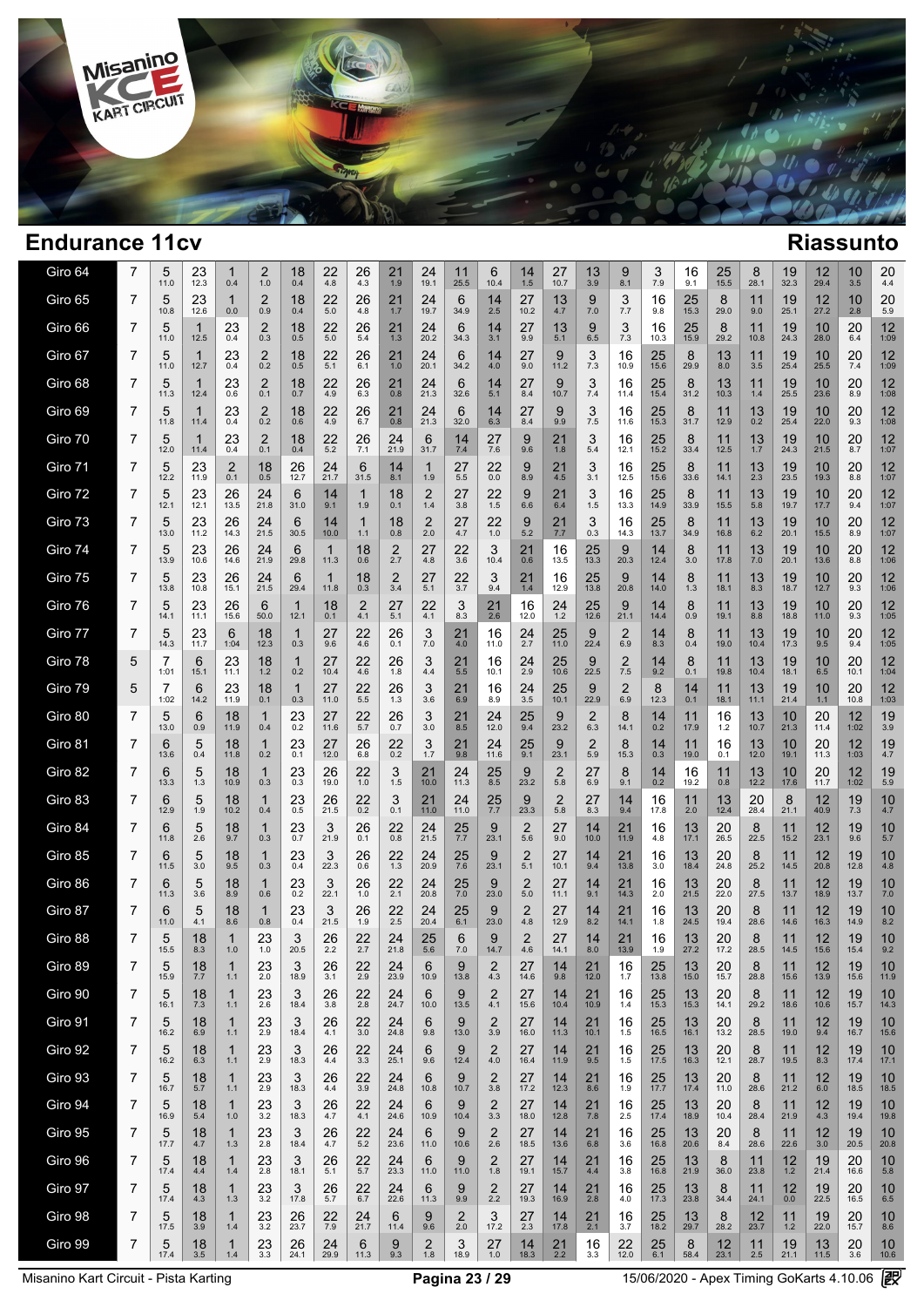

| Giro 100        | 7  | 5<br>17.7            | 18<br>2.9            | 1<br>1.4             | 23<br>3.5  | 26<br>23.9  | 24<br>30.1          | 6<br>11.3              | 9<br>9.4                  | 2<br>1.4         | 3<br>19.9    | 14<br>19.3    | 21<br>1.4             | 16<br>3.2                      | 22<br>12.0 | 25<br>6.1     | 27<br>33.7           | 8<br>25.3      | 12<br>22.2 | 11<br>4.0     | 19<br>20.7  | 13<br>12.9   | 20<br>1.6  | 10<br>12.9 |
|-----------------|----|----------------------|----------------------|----------------------|------------|-------------|---------------------|------------------------|---------------------------|------------------|--------------|---------------|-----------------------|--------------------------------|------------|---------------|----------------------|----------------|------------|---------------|-------------|--------------|------------|------------|
| <b>Giro 101</b> | 7  | 5<br>18.1            | 18<br>2.1            | $\mathbf{1}$<br>1.7  | 23<br>3.9  | 26<br>23.7  | 24<br>30.8          | 9<br>20.1              | 2<br>1.5                  | 3<br>20.5        | 14<br>19.9   | 21<br>0.4     | 16<br>3.0             | 22<br>11.6                     | 25<br>6.8  | 6<br>2.3      | 27<br>31.9           | 8<br>25.4      | 12<br>21.0 | 11<br>6.2     | 19<br>19.6  | 13<br>13.2   | 20<br>0.4  | 10<br>15.4 |
| <b>Giro 102</b> | 7  | 5<br>18.7            | 18<br>1.6            | 1<br>1.6             | 23<br>3.9  | 26<br>24.0  | 24<br>31.0          | 9<br>19.5              | $\overline{2}$<br>$1.2$   | 3<br>21.6        | 21<br>19.9   | 14<br>0.0     | 16<br>3.4             | 22<br>11.1                     | 25<br>7.3  | 6<br>2.0      | 27<br>31.5           | 8<br>26.0      | 12<br>20.1 | 11<br>8.3     | 19<br>18.4  | 20<br>13.2   | 13<br>0.9  | 10<br>16.4 |
| <b>Giro 103</b> | 7  | 5<br>19.1            | 18<br>0.9            | 1<br>1.7             | 23<br>4.0  | 26<br>24.8  | 24<br>30.7          | 9<br>19.3              | $\overline{2}$<br>0.7     | 3<br>22.9        | 21<br>19.3   | 14<br>0.6     | 16<br>2.7             | 22<br>10.9                     | 25<br>8.1  | 6<br>1.9      | 27<br>31.0           | 8<br>26.8      | 11<br>29.3 | 19<br>17.2    | 20<br>12.7  | 13<br>$1.5$  | 10<br>18.2 | 12<br>35.3 |
| <b>Giro 104</b> | 7  | 5<br>19.3            | 18<br>0.4            | -1<br>1.6            | 23<br>4.0  | 26<br>25.0  | 24<br>31.3          | 9<br>18.7              | $\overline{2}$<br>0.7     | 3<br>23.9        | 21<br>18.6   | 14<br>1.0     | 16<br>2.2             | 22<br>10.4                     | 25<br>9.1  | 6<br>1.7      | 27<br>31.0           | 8<br>26.6      | 11<br>30.4 | 19<br>16.5    | 20<br>12.0  | 13<br>2.4    | 10<br>19.9 | 12<br>34.4 |
| <b>Giro 105</b> | 7  | 5<br>19.9            | 18<br>0.8            | 1<br>0.5             | 23<br>4.1  | 26<br>25.0  | 24<br>31.6          | 9<br>18.7              | $\overline{2}$<br>0.6     | 3<br>24.6        | 21<br>18.1   | 14<br>1.7     | 16<br>2.4             | 22<br>9.3                      | 25<br>9.4  | 6<br>1.4      | 27<br>31.1           | 8<br>27.6      | 11<br>30.8 | 19<br>16.0    | 20<br>11.6  | 13<br>3.0    | 10<br>21.5 | 12<br>33.0 |
| <b>Giro 106</b> | 7  | 5<br>20.3            | 18<br>0.5            | 1<br>0.3             | 23<br>4.3  | 26<br>25.5  | 24<br>31.8          | 9<br>18.1              | $\overline{2}$<br>$0.5\,$ | 3<br>25.5        | 21<br>17.6   | 14<br>2.0     | 16<br>2.1             | 22<br>8.6                      | 25<br>10.3 | 6<br>0.7      | 27<br>31.3           | 8<br>28.7      | 11<br>31.2 | 19<br>15.5    | 20<br>10.4  | 13<br>4.2    | 10<br>23.1 | 12<br>30.9 |
| <b>Giro 107</b> | 7  | 18<br>20.4           | 1<br>0.3             | 5<br>0.3             | 23<br>4.3  | 26<br>25.6  | 24<br>31.7          | 9<br>17.9              | $\overline{2}$<br>0.1     | 3<br>26.6        | 21<br>17.1   | 14<br>3.9     | 16<br>0.4             | 22<br>7.7                      | 6<br>11.7  | 25<br>0.4     | 27<br>30.5           | 8<br>30.2      | 11<br>31.3 | 19<br>15.2    | 20<br>9.0   | 13<br>5.9    | 10<br>24.6 | 12<br>28.4 |
| <b>Giro 108</b> | 7  | 18<br>20.3           | 1<br>0.2             | 5<br>0.8             | 23<br>4.5  | 26<br>25.2  | 24<br>31.8          | 9<br>17.9              | $^{2}_{0.2}$              | 3<br>26.7        | 21<br>16.8   | 16<br>4.3     | 14<br>0.6             | 22<br>6.6                      | 6<br>11.8  | 25<br>$1.0$   | 27<br>29.9           | 8<br>31.9      | 11<br>31.8 | 19<br>13.8    | 20<br>8.5   | 13<br>7.0    | 12<br>52.6 | 10<br>1:00 |
| <b>Giro 109</b> | 7  | 18<br>19.9           | 5<br>1.7             | 23<br>4.2            | 26<br>25.1 | 24<br>32.1  | 14.3                | $\overline{2}$<br>3.4  | 9<br>0.3                  | 3<br>27.2        | 21<br>16.6   | 16<br>4.0     | 14<br>1.8             | 22<br>5.0                      | 6<br>12.0  | 25<br>1.3     | 27<br>30.2           | 8<br>31.8      | 11<br>32.7 | 19<br>13.3    | 20<br>7.7   | 13<br>7.5    | 12<br>52.8 | 10<br>1:01 |
| <b>Giro 110</b> | 7  | 5<br>22.0            | 23<br>3.8            | 26<br>25.6           | 24<br>32.0 | 18<br>12.8  | 2.0                 | 2<br>2.1               | 9<br>0.4                  | 3<br>28.8        | 21<br>15.4   | 16<br>4.1     | 14<br>2.5             | 22<br>3.7                      | 6<br>12.1  | 25<br>2.6     | 27<br>28.8           | 8<br>32.6      | 11<br>34.3 | 19<br>12.2    | 20<br>6.4   | 13<br>8.7    | 12<br>52.7 | 10<br>1:01 |
| <b>Giro 111</b> | 7  | 23<br>25.7           | 26<br>25.7           | 24<br>32.3           | 18<br>14.0 | 1<br>0.7    | 9<br>2.3            | 5<br>6.8               | 3<br>22.9                 | 21<br>14.7       | 22<br>10.0   | 6<br>12.3     | 25<br>3.0             | $\overline{\mathbf{c}}$<br>5.5 | 27<br>22.8 | 14<br>30.2    | 16<br>3.1            | 8<br>0.3       | 11<br>35.1 | 19<br>11.7    | 20<br>5.3   | 13<br>9.8    | 12<br>52.1 | 10<br>1:01 |
| <b>Giro 112</b> | 7  | 23<br>25.4           | 26<br>26.1           | 24<br>32.8           | 18<br>14.2 | 1<br>0.1    | 5<br>9.5            | 3<br>22.9              | 21<br>14.1                | 22<br>10.2       | 9<br>2.7     | 6<br>9.3      | 25<br>3.4             | $\overline{\mathbf{c}}$<br>6.6 | 27<br>21.0 | 14<br>33.0    | 8<br>2.2             | 16<br>0.1      | 11<br>35.1 | 19<br>10.9    | 20<br>5.0   | 13<br>10.9   | 12<br>51.3 | 10<br>1:01 |
| <b>Giro 113</b> | 7  | 23<br>24.9           | 26<br>26.5           | 24<br>33.0           | 1<br>14.1  | 18<br>0.6   | 5<br>8.2            | 3<br>23.6              | 21<br>13.5                | 22<br>10.0       | 9<br>4.9     | 6<br>7.3      | 25<br>4.1             | $\overline{2}$<br>6.2          | 27<br>20.6 | 14<br>35.0    | 16<br>1.0            | 8<br>0.6       | 19<br>46.1 | 20<br>4.0     | 13<br>12.8  | 11<br>49.0   | 12<br>0.7  | 10<br>1:01 |
| Giro 114        | 7  | 23<br>24.6           | 26<br>26.7           | $\mathbf 1$<br>47.1  | 18<br>0.6  | 5<br>8.1    | 3<br>24.6           | $21$<br>12.8           | 22<br>9.4                 | 9<br>6.7         | 6<br>5.9     | 25<br>4.6     | $\overline{2}$<br>6.0 | 27<br>19.9                     | 24<br>0.0  | 16<br>36.7    | 14<br>0.2            | 8<br>0.7       | 19<br>46.5 | 20<br>3.0     | 13<br>13.9  | 12<br>48.9   | 11<br>4.3  | 10<br>57.2 |
| <b>Giro 115</b> | 7  | 23<br>24.6           | 1<br>1:14            | 18<br>0.7            | 5<br>7.6   | 26<br>21.1  | 3<br>5.1            | $21$<br>11.7           | 22<br>8.8                 | 9<br>7.8         | 6<br>4.9     | 25<br>5.6     | 2<br>5.8              | 27<br>19.1                     | 24<br>5.1  | 16<br>31.9    | 14<br>1.4            | 8<br>0.5       | 19<br>46.5 | $^{20}_{2.2}$ | $13 \n14.6$ | $12$<br>48.7 | 11<br>4.3  | 10<br>57.3 |
| <b>Giro 116</b> | 23 | 7<br>50.6            | $\mathbf{1}$<br>23.4 | 18<br>0.7            | 5<br>7.3   | 26<br>23.1  | 3<br>4.2            | $21$<br>10.8           | 22<br>8.4                 | 9<br>9.0         | 6<br>4.2     | 25<br>6.1     | 2<br>5.4              | 27<br>18.6                     | 24<br>6.2  | 16<br>31.3    | 14<br>2.1            | 8<br>1.2       | 19<br>45.3 | 20<br>2.0     | 13<br>16.3  | $12$<br>47.3 | 11<br>4.7  | 10<br>56.6 |
| <b>Giro 117</b> | 7  | $\mathbf{1}$<br>23.1 | 18<br>0.6            | 23<br>0.4            | 5<br>6.7   | 26<br>24.1  | 3<br>3.7            | 21<br>10.2             | 22<br>7.9                 | 9<br>10.4        | 6<br>3.0     | 25<br>7.1     | 2<br>4.7              | 27<br>18.2                     | 24<br>7.1  | 16<br>30.8    | 8<br>4.0             | 14<br>0.6      | 20<br>46.0 | 13<br>17.6    | 12<br>48.0  | 11<br>3.8    | 19<br>9.9  | 10<br>46.1 |
| <b>Giro 118</b> | 7  | 1<br>23.4            | 18<br>0.4            | 23<br>1.9            | 5<br>4.9   | 26<br>25.1  | 3<br>3.8            | 22<br>17.0             | 6<br>13.7                 | $\frac{25}{7.5}$ | 2<br>4.4     | 27<br>17.9    | $^{24}_{7.7}$         | 21<br>19.4                     | 16<br>11.6 | 8<br>3.9      | 9<br>0.4             | 14<br>0.6      | 20<br>45.0 | 13<br>19.8    | 12<br>46.9  | 11<br>3.6    | 19<br>12.0 | 10<br>43.6 |
| <b>Giro 119</b> | 7  | 1<br>23.8            | 18<br>0.6            | 23<br>2.6            | 5<br>3.7   | 26<br>26.0  | 3<br>3.8            | 22<br>15.8             | 6<br>13.9                 | 2<br>12.4        | 27<br>17.8   | $^{24}_{8.3}$ | 21<br>20.2            | 16<br>10.4                     | 8<br>4.8   | 9<br>0.7      | 14<br>0.5            | 25<br>23.8     | 20<br>19.7 | 13<br>22.1    | 12<br>45.7  | 11<br>3.5    | 19<br>13.1 | 10<br>42.1 |
| <b>Giro 120</b> | 7  | 1<br>24.2            | 18<br>0.8            | 23<br>3.0            | 5<br>2.6   | 26<br>27.3  | 3<br>3.3            | 22<br>15.0             | 6<br>14.2                 | 2<br>12.5        | 27<br>17.3   | 24<br>8.9     | 21<br>20.2            | 16<br>10.1                     | 9<br>5.9   | 14<br>$1.2$   | 25<br>24.3           | 20<br>18.0     | 13<br>24.4 | 8<br>4.6      | 12<br>39.6  | 11<br>3.7    | 19<br>13.2 | 10<br>42.4 |
| <b>Giro 121</b> | 7  | 1<br>24.3            | 18<br>1.8            | 23<br>3.3            | 5<br>1.2   | 26<br>28.2  | 3<br>3.8            | 22<br>13.8             | 6<br>14.5                 | 2<br>12.4        | 27<br>17.4   | 24<br>9.2     | 21<br>20.0            | 16<br>10.1                     | 9<br>6.3   | 14<br>2.3     | 25<br>23.4           | 20<br>17.6     | 13<br>24.8 | 8<br>6.9      | 12<br>37.4  | 11<br>3.7    | 19<br>13.4 | 10<br>42.2 |
| <b>Giro 122</b> | 7  | 1<br>24.6            | 18<br>2.0            | 23<br>4.2            | 5<br>0.0   | 26<br>29.0  | 3<br>3.8            | 22<br>13.0             | 6<br>14.3                 | 2<br>12.6        | 27<br>17.1   | 24<br>9.9     | 21<br>19.9            | 16<br>9.9                      | 9<br>6.3   | 14<br>3.9     | 25<br>22.1           | 20<br>17.1     | 13<br>25.5 | 8<br>8.3      | 12<br>36.0  | 11<br>4.0    | 19<br>13.9 | 10<br>41.5 |
| <b>Giro 123</b> | 7  | 1<br>23.5            | 18<br>2.1            | 5<br>3.9             | 26<br>29.6 | 3<br>4.2    | 22<br>12.0          | 6<br>14.4              | 2<br>13.0                 | 23<br>2.7        | 27<br>13.8   | 24<br>10.0    | 21<br>20.1            | 16<br>9.9                      | 9<br>7.1   | 14<br>4.6     | 25<br>20.7           | 20<br>16.9     | 13<br>26.7 | 8<br>8.8      | 12<br>35.4  | 11<br>3.7    | 19<br>14.6 | 10<br>40.4 |
| <b>Giro 124</b> | 7  | 1<br>23.8            | 18<br>2.2            | 5<br>3.6             | 26<br>29.9 | 3<br>5.5    | 22<br>10.0          | 6<br>14.5              | $\overline{2}$<br>13.8    | 23<br>3.7        | 27<br>12.2   | 24<br>10.3    | 21<br>20.2            | 16<br>9.7                      | 9<br>7.2   | 14<br>5.6     | 25<br>19.6           | 20<br>16.9     | 13<br>27.4 | 8<br>9.7      | 12<br>34.4  | 11<br>4.1    | 19<br>15.1 | 10<br>39.5 |
| <b>Giro 125</b> | 7  | 24.2                 | 18<br>2.8            | 5<br>2.3             | 26<br>31.0 | 3<br>6.3    | 22<br>8.6           | 6<br>14.6              | 2<br>13.9                 | 23<br>4.1        | 27<br>11.6   | 24<br>11.0    | 21<br>19.8            | 16<br>9.7                      | 9<br>7.8   | 14<br>$6.2\,$ | 25<br>18.8           | $20\,$<br>16.6 | 13<br>28.4 | 8<br>10.2     | 12<br>33.5  | 11<br>4.2    | 19<br>17.8 | 10<br>37.0 |
| <b>Giro 126</b> | 7  | 1<br>24.6            | 18<br>2.8            | 5<br>2.1             | 26<br>31.7 | 3<br>6.5    | 22<br>$7.4$         | 6<br>14.8              | $\overline{2}$<br>14.1    | 23<br>4.3        | 27<br>11.4   | 24<br>11.8    | 21<br>19.4            | 16<br>9.3                      | 9<br>8.6   | 14<br>6.7     | 25<br>17.8           | 20<br>16.5     | 13<br>29.6 | 8<br>9.9      | 12<br>33.3  | 11<br>4.6    | 19<br>18.3 | 10<br>35.6 |
| Giro 127        | 7  | 1<br>25.2            | 18<br>2.3            | 5<br>1.8             | 3<br>39.4  | 22<br>6.2   | 6<br>15.0           | 2<br>14.2              | 23<br>4.6                 | 27<br>11.1       | 24<br>11.9   | 26<br>5.8     | 21<br>13.5            | 16<br>9.6                      | 9<br>8.9   | 14<br>7.0     | 25<br>17.5           | 20<br>16.1     | 13<br>31.3 | 8<br>9.5      | 12<br>32.8  | 11<br>4.4    | 19<br>19.5 | 10<br>35.4 |
| <b>Giro 128</b> | 7  | 1<br>25.7            | 18<br>2.3            | 5<br>1.3             | 3<br>40.7  | 22<br>5.0   | 6<br>15.1           | $\overline{2}$<br>14.4 | 23<br>4.8                 | 27<br>11.4       | 24<br>11.4   | 26<br>7.9     | 21<br>11.7            | 16<br>9.4                      | 9.3        | 14<br>7.3     | 25<br>17.6           | 20<br>15.3     | 13<br>32.1 | 8<br>11.2     | 12<br>31.0  | 11<br>4.7    | 19<br>20.3 | 10<br>34.2 |
| Giro 129        | 7  | 1<br>26.3            | 18<br>2.1            | 5<br>1.0             | 3<br>41.5  | 22<br>4.3   | 6<br>15.1           | $\overline{2}$<br>14.4 | 23<br>5.1                 | 27<br>11.3       | 24<br>11.5   | 26<br>8.5     | 21<br>11.2            | 16<br>9.1                      | 9<br>9.9   | 14<br>7.6     | 25<br>17.5           | 20<br>14.3     | 13<br>32.8 | 8<br>12.0     | 12<br>30.3  | 11<br>4.7    | 19<br>20.5 | 10<br>34.1 |
| <b>Giro 130</b> | 7  | 1<br>26.8            | 18<br>2.1            | 5<br>0.7             | 3<br>42.2  | 22<br>3.6   | 6<br>15.1           | $\overline{2}$<br>14.6 | 23<br>5.2                 | 27<br>11.4       | 24<br>12.3   | 26<br>8.4     | 21<br>10.4            | 16<br>9.3                      | 9<br>10.2  | 14<br>8.5     | 25<br>16.5           | 13<br>47.9     | 8<br>13.9  | 12<br>28.1    | 20<br>0.9   | 11<br>3.9    | 19<br>21.6 | 10<br>32.4 |
| <b>Giro 131</b> | 7  | 1<br>27.0            | 18<br>2.4            | 5<br>0.7             | 3<br>42.3  | 22<br>2.9   | 6<br>15.3           | 2<br>14.7              | 23<br>5.3                 | 27<br>11.2       | 24<br>12.4   | 26<br>8.8     | 21<br>10.3            | 16<br>9.2                      | 9<br>10.7  | 14<br>9.3     | 25<br>15.4           | 13<br>48.2     | 8<br>15.3  | 12<br>26.5    | 20<br>2.1   | 11<br>2.8    | 19<br>22.5 | 10<br>31.6 |
| <b>Giro 132</b> | 7  | 1<br>27.1            | 18<br>2.2            | 5<br>0.4             | 3<br>43.3  | $22$<br>1.7 | 6<br>15.7           | $\overline{2}$<br>14.7 | $23$ <sub>5.7</sub>       | 27<br>11.0       | $24$<br>12.6 | $^{26}_{9.3}$ | 21<br>9.8             | 16<br>8.9                      | 9<br>11.3  | 14<br>9.8     | $25$ <sub>14.8</sub> | 13<br>48.6     | 8<br>15.4  | 12<br>26.5    | 20<br>2.2   | 11<br>3.0    | 19<br>22.9 | 10<br>31.0 |
| <b>Giro 133</b> | 7  | 5<br>29.6            | 18<br>0.3            | $\mathbf{3}$<br>44.3 | 22<br>1.9  | 6<br>14.5   | -1<br>12.7          | 2<br>2.1               | $^{23}_{\,5.8}$           | 27<br>11.4       | 24<br>12.4   | 26<br>9.6     | 21<br>9.4             | 16<br>9.0                      | 9<br>11.7  | 14<br>10.1    | 25<br>14.4           | 13<br>49.4     | 8<br>15.9  | 20<br>28.3    | 11<br>3.0   | 19<br>23.7   | 10<br>29.6 | 12<br>17.6 |
| <b>Giro 134</b> | 7  | 5<br>29.8            | 18<br>0.8            | 3<br>44.6            | 22<br>0.8  | 6<br>14.6   | $\mathbf 1$<br>13.8 | $\overline{2}$<br>0.9  | 23<br>6.0                 | 27<br>11.2       | 24<br>12.9   | 26<br>9.8     | 21<br>8.8             | 16<br>9.0                      | 9<br>12.3  | 14<br>10.7    | 25<br>13.4           | 8<br>1:06      | 20<br>27.9 | 11<br>2.6     | 19<br>24.4  | 13<br>7.2    | 10<br>22.8 | 12<br>17.5 |
| <b>Giro 135</b> | 7  | 5<br>30.2            | 18<br>0.8            | 22<br>45.1           | 6<br>14.5  | 1<br>14.3   | 2<br>0.1            | 23<br>6.3              | 27<br>11.1                | 24<br>13.9       | 26<br>9.5    | 3<br>$7.5\,$  | 21<br>0.7             | 16<br>9.0                      | 14<br>24.4 | 25<br>12.9    | 9<br>51.3            | 8<br>15.1      | 20<br>27.7 | 11<br>1.7     | 19<br>25.3  | 13<br>18.4   | 10<br>10.9 | 12<br>17.8 |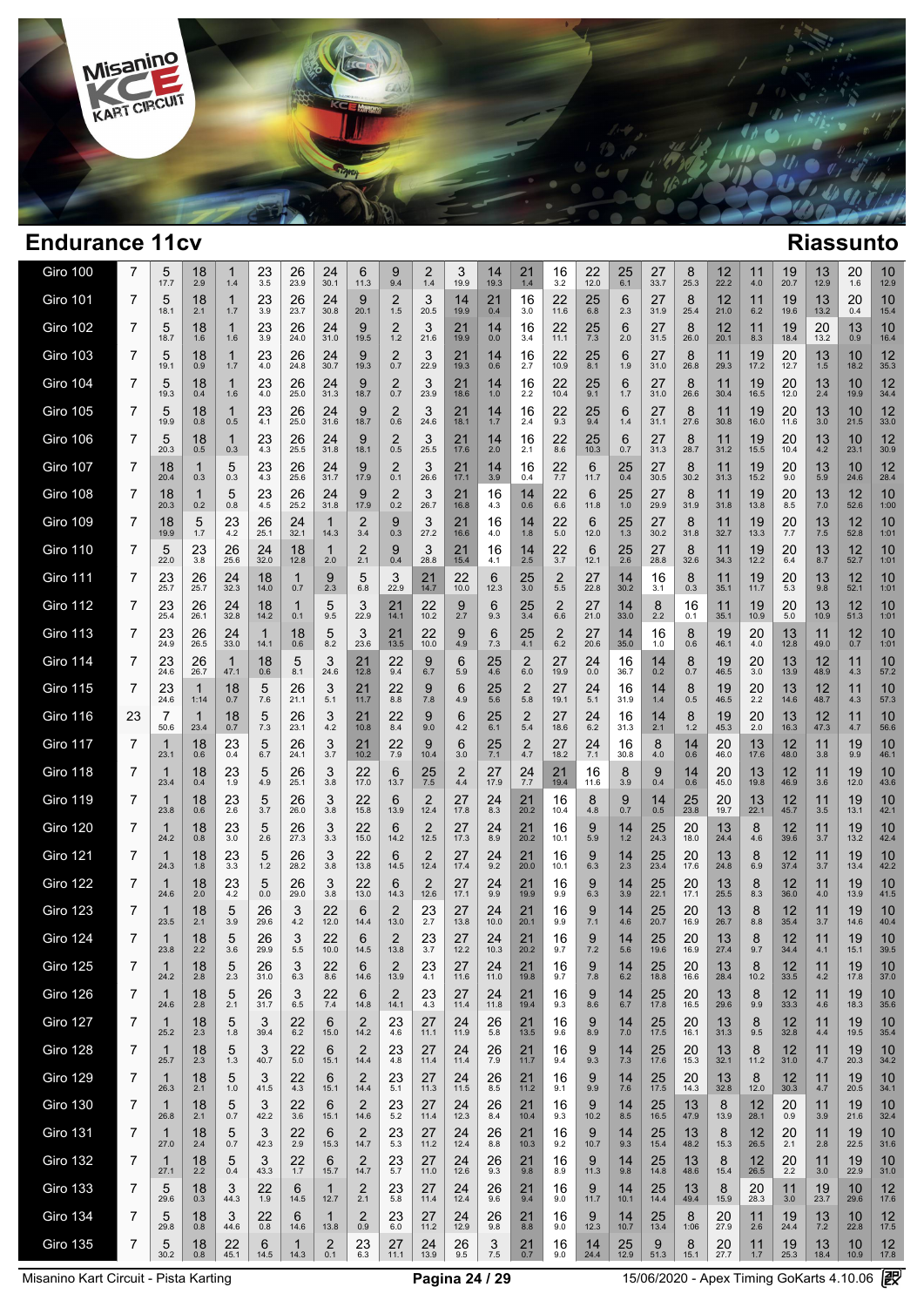

| <b>Giro 136</b> | 7 | 5<br>30.3 | 18<br>1.6              | 6<br>59.0     | $\overline{c}$<br>14.7 | 0.3                 | 23<br>6.2             | 27<br>10.4          | 24<br>14.5            | 26<br>9.7  | 22<br>5.2                      | 21<br>3.1     | 3<br>0.5             | 16<br>8.0             | 14<br>25.4       | 25<br>12.5           | 9<br>51.7        | 8<br>14.9       | 20<br>27.7       | 11<br>1.2   | 19<br>26.1  | 13<br>25.6                | 10<br>3.2  | 12<br>17.7 |  |
|-----------------|---|-----------|------------------------|---------------|------------------------|---------------------|-----------------------|---------------------|-----------------------|------------|--------------------------------|---------------|----------------------|-----------------------|------------------|----------------------|------------------|-----------------|------------------|-------------|-------------|---------------------------|------------|------------|--|
| <b>Giro 137</b> | 7 | 5<br>31.0 | 18<br>1.1              | 6<br>58.9     | $\overline{2}$<br>14.8 | 23<br>7.4           | 27<br>9.7             | 24<br>14.8          | 26<br>9.7             | 22<br>7.4  | $21$ <sub>1.1</sub>            | 3<br>0.6      | 16<br>7.5            | $\mathbf{1}$<br>18.7  | 14<br>7.3        | 25<br>12.3           | 9<br>51.6        | 8<br>15.4       | 20<br>27.4       | 11<br>2.7   | 19<br>26.0  | 10<br>27.8                | 13<br>2.8  | 12<br>14.2 |  |
| <b>Giro 138</b> | 7 | 5<br>30.6 | 18<br>1.6              | 6<br>58.6     | $\overline{2}$<br>14.8 | 23<br>7.4           | 24<br>25.5            | 26<br>9.4           | 21<br>8.4             | 3<br>0.5   | 22<br>0.3                      | 16<br>6.9     | $\mathbf{1}$<br>19.7 | 14<br>7.4             | 27<br>6.6        | 25<br>4.9            | 9<br>52.0        | 8<br>15.7       | 20<br>27.2       | 11<br>2.6   | 19<br>27.1  | 10<br>27.0                | 13<br>7.6  | 12<br>8.5  |  |
| <b>Giro 139</b> | 7 | 5<br>30.8 | 18<br>1.5              | 6<br>58.3     | $\overline{2}$<br>14.9 | 23<br>7.6           | 24<br>25.5            | 26<br>10.4          | 21<br>7.8             | 3<br>0.5   | 22<br>1.4                      | 16<br>5.3     | -1<br>19.5           | 14<br>8.4             | 27<br>7.4        | 25<br>3.5            | 9<br>52.0        | 8<br>16.7       | 20<br>27.8       | 11<br>1.1   | 19<br>28.0  | 10<br>26.3                | 13<br>12.1 | 12<br>3.3  |  |
| <b>Giro 140</b> | 7 | 5<br>31.0 | 18<br>1.8              | 2<br>1:13     | 23<br>7.8              | 24<br>25.1          | 26<br>10.9            | $^{21}_{7.8}$       | 3<br>0.3              | 22<br>4.6  | 16<br>2.4                      | 6<br>1.8      | 1<br>17.1            | 14<br>9.6             | $27 \atop 7.1$   | 25<br>3.9            | 9<br>51.4        | 8<br>17.8       | 20<br>27.1       | 11<br>0.7   | 19<br>29.3  | 10<br>25.7                | 12<br>15.3 | 13<br>0.2  |  |
| <b>Giro 141</b> | 7 | 5<br>31.6 | 18<br>1.6              | 2<br>1:13     | 23<br>9.3              | 24<br>23.8          | 26<br>11.0            | $^{21}_{7.8}$       | 3<br>1.1              | 22<br>4.7  | 16<br>1.1                      | 6<br>3.2      | -1<br>15.4           | 14<br>10.6            | $\frac{27}{7.6}$ | 25<br>3.1            | 9<br>50.9        | 8<br>20.7       | 20<br>24.8       | 11<br>1.3   | 19<br>29.9  | 10<br>24.5                | 12<br>14.7 | 13<br>4.1  |  |
| <b>Giro 142</b> | 7 | 5<br>31.7 | 2<br>1:15              | 18<br>3.3     | 23<br>6.1              | 24<br>23.9          | 26<br>11.2            | 21<br>7.6           | 3<br>1.3              | 22<br>5.5  | 16<br>0.0                      | 6<br>3.7      | -1<br>14.8           | 14<br>11.7            | 27<br>$7.2\,$    | 25<br>2.6            | 9<br>50.7        | 8<br>22.0       | 20<br>24.6       | 11<br>1.4   | 19<br>29.9  | 10<br>24.0                | 12<br>13.9 | 13<br>8.0  |  |
| <b>Giro 143</b> | 7 | 5<br>31.3 | $\overline{2}$<br>1:15 | 18<br>4.5     | 23<br>5.8              | 24<br>23.2          | 26<br>11.5            | $^{21}_{7.6}$       | 3<br>1.3              | 16<br>5.4  | 22<br>1.4                      | 6<br>2.5      | -1<br>14.5           | 14<br>12.4            | 27<br>6.8        | 25<br>2.6            | 9<br>50.4        | 8<br>22.9       | 20<br>25.4       | 11<br>0.6   | 19<br>30.0  | 10<br>23.2                | 12<br>13.9 | 13<br>12.6 |  |
| <b>Giro 144</b> | 7 | 5<br>31.3 | 2<br>1:14              | 18<br>4.5     | 23<br>5.8              | 24<br>23.6          | 26<br>11.5            | $^{21}_{7.4}$       | 3<br>1.1              | 16<br>5.9  | 22<br>2.2                      | 6<br>1.7      | 1<br>14.0            | 14<br>13.4            | 27<br>6.4        | 25<br>2.2            | 9<br>50.4        | 8<br>24.0       | 20<br>25.6       | 11<br>0.8   | 19<br>30.0  | 12<br>35.8                | 13<br>16.2 | 10<br>55.3 |  |
| <b>Giro 145</b> | 7 | 5<br>31.4 | 2<br>1:15              | 18<br>4.5     | 23<br>5.8              | 24<br>24.0          | 26<br>11.5            | $^{21}_{7.0}$       | 3<br>1.2              | 16<br>6.1  | 22<br>3.0                      | 6<br>1.2      | 1<br>13.6            | 14<br>15.1            | 27<br>5.2        | 25<br>1.6            | 9<br>50.5        | 8<br>25.6       | 20<br>25.1       | 11<br>0.1   | 19<br>31.2  | 12<br>34.1                | 13<br>20.6 | 10<br>53.1 |  |
| <b>Giro 146</b> | 7 | 5<br>30.9 | 2<br>1:15              | 18<br>4.1     | 23<br>5.9              | 24<br>24.2          | 26<br>12.4            | 21<br>5.9           | 3<br>1.3              | 22<br>10.0 | 6<br>0.6                       | 1<br>13.2     | 27<br>21.5           | 25<br>0.5             | 16<br>36.7       | 9<br>13.9            | 14<br>20.3       | 8<br>6.3        | 11<br>25.5       | 20<br>0.4   | 19<br>30.6  | 12<br>33.3                | 13<br>24.2 | 10<br>51.5 |  |
| <b>Giro 147</b> | 7 | 5<br>30.6 | 2<br>1:15              | 18<br>3.8     | 23<br>5.9              | 26<br>37.0          | 21<br>5.9             | 3<br>1.3            | 6<br>10.5             | 22<br>0.6  | 1<br>12.3                      | 27<br>22.0    | 25<br>0.1            | 24<br>11.0            | 16<br>27.0       | 9<br>12.7            | 14<br>22.3       | 8<br>5.2        | 11<br>26.0       | 20<br>0.5   | 19<br>30.1  | 12<br>32.6                | 13<br>27.2 | 10<br>49.1 |  |
| Giro 148        | 7 | 5<br>30.6 | 18<br>1:19             | 23<br>5.7     | 26<br>38.4             | 21<br>5.2           | 3<br>0.9              | 6<br>10.8           | 22<br>1.9             | 2<br>8.3   | 1<br>2.0                       | 25<br>22.5    | 27<br>0.7            | 24<br>11.0            | 16<br>26.9       | 9<br>12.2            | 14<br>23.6       | 8<br>4.7        | 11<br>25.1       | 12<br>1:03  | 20<br>15.1  | 13<br>15.8                | 19<br>14.2 | 10<br>31.5 |  |
| <b>Giro 149</b> | 7 | 5<br>30.5 | 18<br>1:19             | 23<br>5.2     | 26<br>39.2             | 21<br>5.2           | 3<br>0.4              | 6<br>11.2           | 22<br>2.8             | 2<br>8.5   | 1<br>0.3                       | 27<br>23.8    | 24<br>10.8           | 16<br>27.1            | 9<br>12.4        | 14<br>24.8           | 25<br>3.3        | 8<br>0.7        | 11<br>25.1       | 12<br>1:02  | 20<br>15.9  | 13<br>17.4                | 19<br>13.4 | 10<br>30.4 |  |
| <b>Giro 150</b> | 7 | 5<br>1:45 | 18<br>4.4              | 23<br>5.0     | 26<br>40.1             | 21<br>4.9           | 3<br>0.6              | 6<br>10.9           | 22<br>4.0             | 7.2        | $\overline{\mathbf{c}}$<br>0.2 | 27<br>24.0    | 24<br>10.7           | 16<br>26.7            | 9<br>12.6        | 14<br>25.9           | 25<br>4.2        | 8<br>0.5        | 12<br>1:25       | 20<br>16.0  | 11<br>0.7   | 13<br>19.8                | 19<br>10.2 | 10<br>30.6 |  |
| <b>Giro 151</b> | 7 | 5<br>1:46 | 18<br>3.0              | 23<br>5.6     | 26<br>40.6             | 3<br>4.7            | 6<br>11.0             | 22<br>5.1           | 1<br>5.9              | 2<br>0.6   | 27<br>24.3                     | 24<br>11.1    | 21<br>18.4           | 16<br>7.5             | 9<br>12.4        | 14<br>28.0           | $\frac{25}{2.5}$ | 8<br>1:18       | $\frac{12}{7.6}$ | 20<br>16.5  | $11$<br>2.6 | 13<br>20.6                | 19<br>7.8  | 10<br>30.2 |  |
| <b>Giro 152</b> | 7 | 5<br>1:46 | 18<br>3.0              | 23<br>5.3     | 26<br>41.1             | 3<br>4.7            | 6<br>10.8             | 22<br>6.3           | 1<br>4.5              | 2<br>1.0   | 27<br>24.3                     | 24<br>11.4    | 21<br>19.3           | 16<br>6.1             | 9<br>12.3        | 14<br>28.9           | 25<br>1.7        | 8<br>1:19       | 12<br>5.9        | 20<br>16.7  | 11<br>2.9   | 13<br>24.0                | 19<br>4.4  | 10<br>29.8 |  |
| <b>Giro 153</b> | 7 | 5<br>32.0 | 18<br>2.8              | 23<br>5.7     | 26<br>41.3             | 3<br>4.8            | 6<br>11.2             | 22<br>6.9           | 1<br>3.1              | 2<br>$1.2$ | 27<br>24.4                     | 24<br>11.0    | 21<br>19.6           | 16<br>5.9             | 9<br>12.4        | 14<br>29.7           | 25<br>0.9        | 8<br>1:21       | 12<br>4.3        | 20<br>16.5  | 11<br>3.2   | 13<br>25.9                | 19<br>2.8  | 10<br>29.6 |  |
| <b>Giro 154</b> | 7 | 5<br>31.1 | 18<br>2.6              | 23<br>6.0     | 26<br>41.7             | 3<br>4.3            | 6<br>11.5             | 22<br>8.1           | 1<br>1.6              | 2<br>1.4   | 27<br>24.6                     | 24<br>10.9    | 21<br>19.9           | 16<br>5.7             | 9<br>12.2        | 14<br>30.4           | 25<br>0.3        | 8<br>1:22       | 12<br>3.7        | 20<br>16.5  | 11<br>3.6   | 13<br>27.4                | 19<br>1.4  | 10<br>29.9 |  |
| <b>Giro 155</b> | 7 | 5<br>30.9 | 18<br>2.3              | $^{23}_{6.3}$ | 26<br>41.9             | 3<br>4.2            | 6<br>11.7             | 22<br>9.1           | 1<br>0.1              | 2<br>1.7   | 27<br>24.9                     | 24<br>10.5    | 21<br>20.4           | 16<br>5.5             | 9<br>11.9        | 25<br>30.8           | 14<br>$1.1$      | 8<br>1:21       | 12<br>3.4        | 20<br>16.3  | 11<br>4.3   | 13<br>28.5                | 19<br>0.1  | 10<br>30.1 |  |
| <b>Giro 156</b> | 7 | 5<br>30.6 | 18<br>2.3              | 23<br>6.6     | 26<br>42.2             | 3<br>4.1            | 6<br>11.8             | $\mathbf 1$<br>9.1  | 22<br>1.8             | 2<br>0.2   | 27<br>24.9                     | 24<br>10.6    | 21<br>20.0           | 16<br>6.7             | 9<br>10.6        | 25<br>31.3           | 14<br>2.1        | 8<br>1:20       | 12<br>3.0        | 20<br>16.0  | 11<br>4.7   | 19<br>30.0                | 13<br>1.0  | 10<br>28.0 |  |
| <b>Giro 157</b> | 7 | 5<br>30.4 | 18<br>2.2              | 23<br>6.8     | 26<br>42.8             | 3<br>3.5            | 6<br>13.0             | 1<br>7.9            | 2<br>2.8              | 22<br>2.5  | 27<br>22.0                     | 24<br>10.8    | 21<br>20.0           | 16<br>6.5             | 9<br>10.4        | 25<br>31.6           | 14<br>2.7        | 8<br>1:19       | 12<br>2.7        | 20<br>16.2  | 11<br>5.2   | 19<br>30.0                | 13<br>3.0  | 10<br>25.9 |  |
| <b>Giro 158</b> | 7 | 5<br>30.1 | 18<br>2.3              | 23<br>6.8     | 26<br>43.2             | 3<br>3.2            | 6<br>13.3             | 1<br>7.4            | $\overline{2}$<br>2.8 | 22<br>3.9  | 27<br>21.4                     | 24<br>10.1    | 21<br>19.9           | 16<br>6.7             | 9<br>10.1        | 25<br>32.1           | 14<br>3.5        | 8<br>1:19       | 12<br>2.2        | 20<br>16.3  | 11<br>5.2   | 19<br>30.2                | 13<br>5.0  | 10<br>24.6 |  |
| <b>Giro 159</b> | 7 | 5<br>30.4 | 18<br>2.6              | 23<br>6.1     | 26<br>44.0             | 3<br>2.7            | 6<br>13.4             | 1<br>6.9            | $\overline{2}$<br>3.3 | 22<br>4.8  | 27<br>21.6                     | 24<br>9.0     | 21<br>19.9           | 16<br>6.8             | 9<br>10.0        | 25<br>31.9           | 14<br>4.5        | 8<br>1:18       | 12<br>2.2        | 20<br>16.3  | 11<br>6.2   | 19<br>29.2                | 13<br>7.0  | 10<br>23.2 |  |
| Giro 160        | 7 | 5<br>30.2 | 18<br>2.4              | 23<br>6.2     | 26<br>44.8             | 3<br>2.1            | 6<br>13.6             | 1<br>6.7            | $\overline{2}$<br>3.4 | 22<br>6.3  | 27<br>20.4                     | 24<br>8.9     | 21<br>20.5           | 16<br>6.2             | 9<br>9.8         | 25<br>31.9           | 14<br>5.1        | 8<br>1:17       | 12<br>1.9        | 20<br>16.3  | 11<br>6.3   | 19<br>29.7                | 13<br>8.1  | 10<br>21.8 |  |
| Giro 161        | 7 | 5<br>30.0 | 18<br>2.6              | 23<br>6.0     | 26<br>45.2             | 3<br>$1.8$          | 6<br>13.9             | 6.2                 | 2<br>3.9              | 22<br>7.9  | 27<br>19.3                     | 24<br>8.6     | $\angle$<br>20.2     | 16<br>6.7             | 9<br>9.7         | 25<br>31.4           | 14<br>$5.7\,$    | 8<br>1:18       | 12<br>$1.2$      | 20<br>16.8  | 11<br>6.1   | 19<br>29.7                | 13<br>11.0 | 10<br>18.8 |  |
| <b>Giro 162</b> | 7 | 5<br>30.1 | 18<br>3.0              | 26<br>51.3    | 3<br>1.6               | 6<br>14.1           | $\mathbf 1$<br>$5.5$  | $\mathbf{2}$<br>4.4 | 23<br>4.4             | 22<br>4.7  | 27<br>18.3                     | 24<br>8.4     | 21<br>20.2           | 16<br>6.7             | 9.5              | $25$ <sub>31.1</sub> | 14<br>6.9        | 8<br>1:17       | 12<br>0.9        | 20<br>17.5  | 11<br>$5.5$ | 19<br>29.9                | 10<br>29.7 | 13<br>58.8 |  |
| <b>Giro 163</b> | 7 | 5<br>29.9 | 18<br>3.1              | 26<br>52.5    | 3<br>0.7               | 6<br>14.2           | -1<br>5.1             | 2<br>4.7            | 23<br>6.0             | 27<br>22.2 | 24<br>7.6                      | 21<br>20.3    | 16<br>7.0            | 9<br>8.9              | 22<br>23.6       | 25<br>7.3            | 14<br>8.6        | $12 \,$<br>1:16 | 8<br>0.3         | 20<br>17.6  | 11<br>5.1   | 19<br>30.5                | 10<br>29.2 | 13<br>1:01 |  |
| <b>Giro 164</b> | 7 | 5<br>30.4 | 18<br>2.3              | 3<br>53.6     | 6<br>14.5              | $\mathbf{1}$<br>4.5 | $\overline{2}$<br>5.1 | 23<br>6.3           | 27<br>21.9            | 24<br>7.6  | 26<br>15.7                     | $^{21}_{4.5}$ | 16<br>7.4            | 9<br>8.5              | 22<br>23.9       | 25<br>6.6            | 14<br>11.0       | 12<br>1:14      | 8<br>0.9         | 20<br>17.1  | 11<br>5.1   | 19<br>30.6                | 10<br>29.4 | 13<br>1:04 |  |
| <b>Giro 165</b> | 7 | 5<br>30.3 | 18<br>2.3              | 3<br>54.0     | 6<br>14.6              | $\mathbf{1}$<br>4.3 | 23<br>11.9            | 27<br>21.6          | 24<br>8.1             | 26<br>17.3 | 21<br>2.1                      | 16<br>7.7     | 9<br>8.5             | $\overline{2}$<br>3.7 | 22<br>20.3       | 25<br>6.1            | 14<br>12.7       | 12<br>1:13      | 8<br>1.4         | 20<br>16.8  | 11<br>5.3   | 19<br>30.6                | 10<br>29.6 | 13<br>1:05 |  |
| Giro 166        | 7 | 5<br>29.8 | 18<br>2.2              | 3<br>54.1     | 6<br>15.0              | 1<br>4.0            | 23<br>12.6            | 27<br>21.3          | 24<br>8.4             | 26<br>17.5 | 21<br>1.7                      | 16<br>7.7     | 9<br>8.2             | $\overline{2}$<br>4.5 | 22<br>19.5       | 25<br>6.4            | 14<br>12.8       | $12 \,$<br>1:12 | 8<br>2.1         | 20<br>16.5  | 11<br>5.3   | 19<br>30.9                | 10<br>29.3 | 13<br>1:06 |  |
| <b>Giro 167</b> | 7 | 5<br>29.6 | 18<br>2.2              | 3<br>54.9     | 6<br>15.1              | 1<br>3.0            | 23<br>13.3            | 27<br>21.1          | 24<br>8.9             | 26<br>18.0 | 21<br>0.6                      | 16<br>8.1     | 9<br>7.5             | $\overline{2}$<br>4.5 | 22<br>19.6       | 25<br>7.2            | 14<br>12.6       | 12<br>1:11      | 8<br>2.6         | 20<br>16.5  | 11<br>5.3   | 19<br>30.8                | 10<br>29.8 | 13<br>1:06 |  |
| Giro 168        | 7 | 5<br>29.2 | 18<br>2.4              | 3<br>55.9     | 6<br>15.0              | 1<br>2.0            | $23$<br>14.3          | 27<br>20.6          | $^{24}_{8.9}$         | 21<br>19.4 | 26<br>0.2                      | 16<br>7.2     | 9<br>7.0             | $\overline{2}$<br>4.6 | 22<br>19.5       | $\frac{25}{7.6}$     | 14<br>12.7       | 8<br>1:14       | 20<br>16.3       | 11<br>5.2   | 19<br>30.6  | 12<br>23.5                | 10<br>6.7  | 13<br>1:07 |  |
| <b>Giro 169</b> | 7 | 5<br>29.1 | 18<br>2.4              | 3<br>56.3     | 6<br>15.3              | 1<br>1.6            | 23<br>14.8            | 27<br>20.7          | $^{24}_{8.7}$         | 26<br>20.5 | $^{21}_{0.0}$                  | 16<br>6.1     | 9<br>6.7             | $\overline{2}$<br>4.5 | 22<br>19.8       | 25<br>8.6            | 14<br>12.6       | 8<br>1:14       | 20<br>15.9       | 11<br>5.2   | 19<br>30.4  | 12<br>24.4                | 10<br>5.9  | 13<br>1:08 |  |
| <b>Giro 170</b> | 7 | 5<br>29.1 | 18<br>2.4              | 3<br>56.3     | 6<br>15.6              | 1<br>1.1            | 23<br>15.2            | 27<br>20.8          | 24<br>8.9             | 21<br>20.4 | 26<br>1.1                      | 16<br>5.1     | 9<br>6.3             | $\overline{2}$<br>4.4 | 22<br>19.8       | 25<br>8.8            | 14<br>13.6       | 8<br>1:13       | 20<br>16.0       | 11<br>5.4   | 19<br>30.6  | 12<br>24.4                | 10<br>6.2  | 13<br>1:08 |  |
| <b>Giro 171</b> | 7 | 5<br>29.1 | 18<br>2.3              | 6<br>1:12     | 1<br>0.2               | 23<br>15.8          | 27<br>20.8            | 24<br>8.7           | 3<br>14.4             | 21<br>6.0  | 26<br>2.2                      | 16<br>4.1     | 9<br>6.2             | $\overline{2}$<br>4.3 | 22<br>19.6       | 25<br>8.8            | 14<br>13.9       | 8<br>1:14       | 20<br>15.6       | $11$<br>5.8 | 19<br>30.8  | $12 \overline{ }$<br>23.6 | 10<br>6.5  | 13<br>1:09 |  |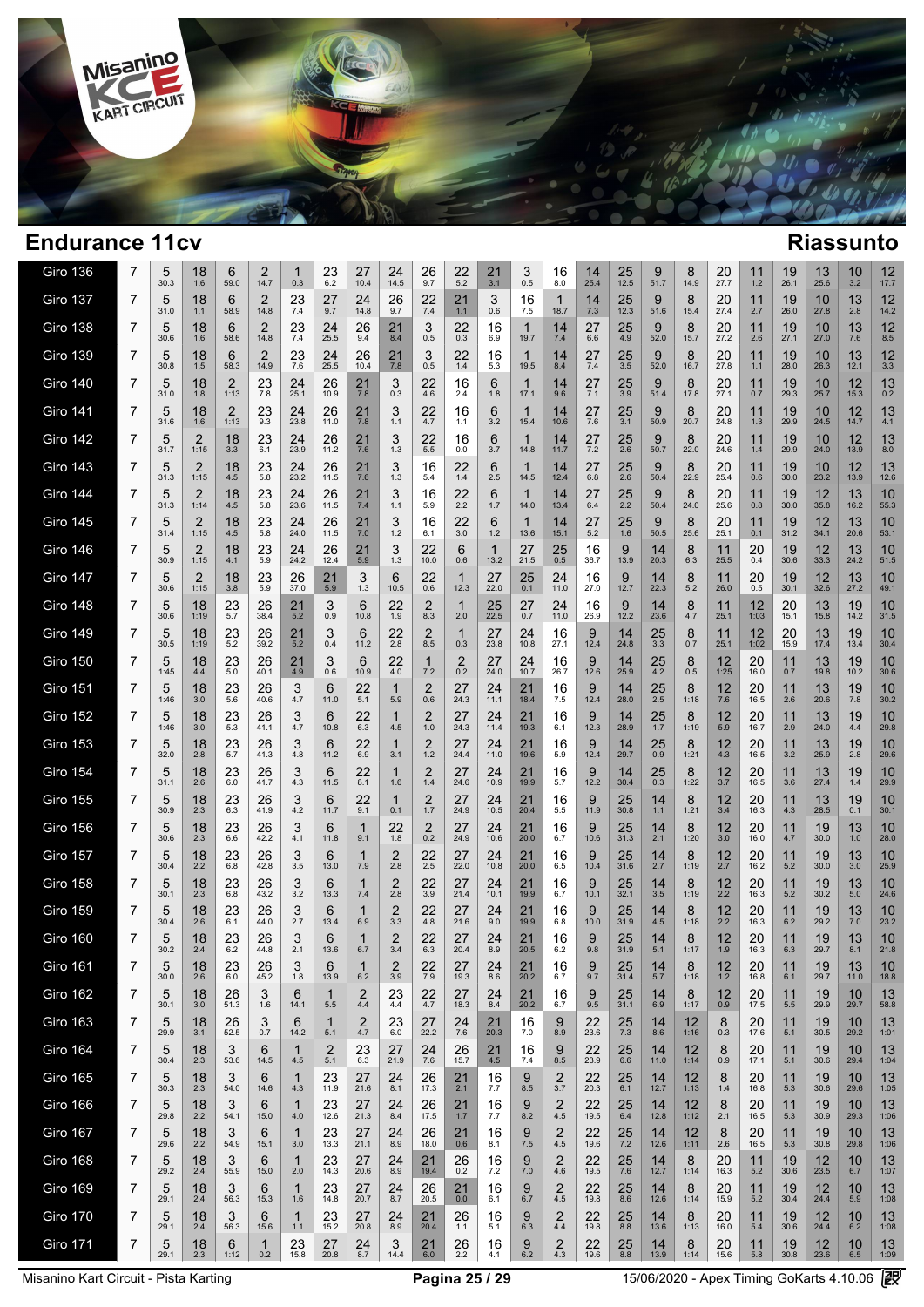

| 5<br><b>Giro 173</b><br>7<br>6<br>24<br>22<br>10<br>18<br>23<br>27<br>3<br>21<br>26<br>16<br>2<br>25<br>9<br>8<br>20<br>11<br>19<br>12<br>14<br>-1<br>9.8<br>27.3<br>23.8<br>29.1<br>3.3<br>1:12<br>0.5<br>16.7<br>20.7<br>8.3<br>18.7<br>1.0<br>4.0<br>2.9<br>10.2<br>19.5<br>14.4<br>47.1<br>14.7<br>5.4<br>31.3<br>6.7<br><b>Giro 174</b><br>7<br>5<br>6<br>23<br>24<br>21<br>3<br>2<br>22<br>25<br>27<br>18<br>26<br>16<br>14<br>9<br>8<br>20<br>11<br>19<br>12<br>13<br>-1<br>0.2<br>29.4<br>3.0<br>0.8<br>16.6<br>28.6<br>20.7<br>3.7<br>2.2<br>10.2<br>19.3<br>10.0<br>0.4<br>15.1<br>26.4<br>48.0<br>13.2<br>5.6<br>31.6<br>23.3<br>1:20<br>1:12<br><b>Giro 175</b><br>7<br>5<br>6<br>24<br>2<br>22<br>25<br>27<br>18<br>23<br>21<br>3<br>26<br>16<br>9<br>8<br>20<br>11<br>19<br>12<br>13<br>14<br>-1<br>20.8<br>2.0<br>10.7<br>29.0<br>2.6<br>1:12<br>0.8<br>17.1<br>28.3<br>2.6<br>2.0<br>9.2<br>19.4<br>0.6<br>15.7<br>24.9<br>48.6<br>13.3<br>5.2<br>31.8<br>23.3<br>1:21<br><b>Giro 176</b><br>3<br>25<br>7<br>5<br>23<br>2<br>22<br>27<br>18<br>24<br>21<br>26<br>16<br>$\mathbf{1}$<br>9<br>8<br>20<br>19<br>12<br>13<br>6<br>14<br>11<br>10.7<br>28.2<br>6.6<br>23.1<br>3.1<br>1:13<br>17.3<br>20.9<br>3.5<br>1.9<br>2.2<br>19.4<br>0.8<br>16.9<br>49.3<br>12.9<br>32.0<br>23.6<br>28.8<br>1.4<br>5.3<br>1:23<br>5<br>3<br>$\overline{2}$<br><b>Giro 177</b><br>7<br>23<br>18<br>24<br>21<br>26<br>22<br>25<br>27<br>9<br>8<br>20<br>12<br>13<br>6<br>14<br>16<br>11<br>19<br>-1<br>17.3<br>28.4<br>10.9<br>20.4<br>19.4<br>1.1<br>3.1<br>1:13<br>5.3<br>1.1<br>5.3<br>17.9<br>16.4<br>5.1<br>49.9<br>12.4<br>32.7<br>25.2<br>1:24<br>29.0<br>3.9<br>5.9<br>26<br>$\overline{2}$<br><b>Giro 178</b><br>7<br>5<br>23<br>24<br>21<br>3<br>22<br>16<br>8<br>20<br>12<br>18<br>6<br>27<br>9<br>25<br>11<br>19<br>13<br>14<br>28.5<br>3.9<br>19.5<br>19.4<br>35.2<br>38.4<br>12.2<br>1:19<br>3.3<br>5.0<br>12.1<br>7.7<br>34.9<br>25.1<br>1:36<br>29.0<br>15.6<br>7.0<br>0.1<br>0.3<br>4.9<br>5.6<br>$\overline{2}$<br><b>Giro 179</b><br>7<br>5<br>23<br>3<br>22<br>20<br>18<br>24<br>21<br>26<br>6<br>27<br>16<br>9<br>25<br>8<br>12<br>13<br>1<br>14<br>11<br>19<br>28.3<br>19.3<br>3.2<br>1:21<br>8.8<br>0.3<br>4.8<br>19.3<br>12.4<br>35.7<br>42.9<br>9.7<br>6.5<br>24.3<br>29.0<br>14.3<br>1.8<br>0.1<br>5.5<br>5.4<br>37.7<br>1:41<br>$\overline{2}$<br><b>Giro 180</b><br>7<br>5<br>23<br>24<br>21<br>26<br>3<br>22<br>9<br>8<br>20<br>18<br>6<br>27<br>16<br>25<br>19<br>12<br>13<br>1<br>14<br>11<br>28.1<br>19.3<br>2.6<br>1:21<br>14.1<br>9.8<br>0.6<br>5.1<br>19.8<br>12.2<br>36.8<br>45.4<br>9.8<br>5.9<br>43.3<br>21.5<br>1:42<br>29.2<br>0.2<br>0.1<br>5.6<br>4.2<br>$\overline{2}$<br><b>Giro 181</b><br>7<br>5<br>23<br>21<br>26<br>22<br>20<br>18<br>24<br>6<br>3<br>27<br>16<br>9<br>25<br>8<br>19<br>12<br>13<br>1<br>14<br>11<br>27.7<br>19.2<br>1.5<br>1:22<br>14.1<br>10.7<br>0.1<br>2.1<br>2.9<br>21.0<br>12.0<br>51.0<br>9.1<br>6.0<br>16.2<br>29.1<br>0.2<br>38.1<br>5.8<br>2.7<br>48.7<br>1:41<br>2<br><b>Giro 182</b><br>7<br>5<br>23<br>24<br>21<br>26<br>3<br>22<br>27<br>9<br>25<br>8<br>20<br>19<br>12<br>13<br>18<br>6<br>1<br>16<br>14<br>11<br>1:23<br>13.6<br>29.0<br>18.8<br>0.2<br>2.1<br>1.9<br>21.9<br>13.8<br>39.4<br>0.4<br>52.5<br>9.1<br>7.8<br>4.3<br>12.7<br>29.1<br>11.9<br>0.3<br>2.7<br>48.8<br>1:40<br><b>Giro 183</b><br>5<br>23<br>26<br>22<br>25<br>20<br>7<br>18<br>24<br>6<br>3<br>2<br>27<br>21<br>9<br>16<br>8<br>14<br>11<br>19<br>12<br>13<br>1<br>1:25<br>30.2<br>31.1<br>1.8<br>26.2<br>18.6<br>50.6<br>10.8<br>9.1<br>12.2<br>1:41<br>29.1<br>13.6<br>0.3<br>0.4<br>0.6<br>15.3<br>18.4<br>0.4<br>2.1<br>3.3<br>46.1<br><b>Giro 184</b><br>7<br>5<br>18<br>23<br>24<br>26<br>2<br>3<br>22<br>27<br>21<br>9<br>25<br>8<br>20<br>12<br>19<br>6<br>16<br>14<br>11<br>13<br>1:27<br>14.2<br>30.3<br>33.2<br>0.5<br>1.9<br>26.7<br>17.6<br>18.4<br>13.2<br>0.7<br>51.2<br>8.8<br>1:00<br>47.8<br>34.0<br>29.4<br>0.8<br>0.4<br>9.8<br>0.4<br>19.5<br><b>Giro 185</b><br>7<br>5<br>23<br>2<br>3<br>22<br>24<br>25<br>20<br>12<br>18<br>$\mathbf{1}$<br>6<br>26<br>27<br>21<br>9<br>16<br>8<br>14<br>11<br>19<br>13<br>1:30<br>2.1<br>24.2<br>14.4<br>11.2<br>33.9<br>30.2<br>16.0<br>1:04<br>0.5<br>0.4<br>0.6<br>5.4<br>15.0<br>2.1<br>49.0<br>8.9<br>9.5<br>$1.2$<br>59.6<br>22.2<br>48.1<br>Giro 186<br>7<br>23<br>6<br>3<br>20<br>5<br>18<br>$\mathbf{1}$<br>26<br>2<br>22<br>24<br>$\frac{27}{3.2}$<br>21<br>9<br>16<br>25<br>8<br>14<br>12<br>11<br>19<br>13<br>22.1<br>2.5<br>30.3<br>1:34<br>15.6<br>1:02<br>0.6<br>0.6<br>0.2<br>1.9<br>16.6<br>14.1<br>10.4<br>49.1<br>8.9<br>9.4<br>1.6<br>58.9<br>24.8<br>45.7<br>35.1<br><b>Giro 187</b><br>7<br>5<br>23<br>6<br>3<br>24<br>18<br>$\mathbf{1}$<br>26<br>2<br>22<br>$\frac{27}{2.9}$<br>21<br>9<br>16<br>25<br>8<br>14<br>20<br>12<br>19<br>10<br>11<br>1:32<br>3.2<br>19.9<br>17.5<br>9.0<br>48.7<br>9.9<br>58.4<br>33.6<br>17.8<br>57.6<br>1.0<br>0.3<br>0.2<br>15.0<br>2.9<br>9.7<br>0.7<br>26.0<br>45.1<br>43.4<br>Giro 188<br>7<br>18<br>23<br>26<br>2<br>3<br>24<br>$27 \over 2.3$<br>9<br>14<br>5<br>$\mathbf{1}$<br>6<br>22<br>21<br>16<br>25<br>20<br>12<br>8<br>11<br>19<br>10<br>1:29<br>0.2<br>33.5<br>18.3<br>54.7<br>1.8<br>0.1<br>4.4<br>17.9<br>18.2<br>15.7<br>8.2<br>3.5<br>48.4<br>19.5<br>0.4<br>58.8<br>8.2<br>18.2<br>45.7<br>43.8<br><b>Giro 189</b><br>7<br>5<br>23<br>2<br>26<br>22<br>24<br>9<br>18<br>$\mathbf{1}$<br>6<br>3<br>27<br>21<br>16<br>25<br>14<br>20<br>12<br>8<br>11<br>19<br>10<br>58.7<br>1:45<br>11.2<br>18.7<br>53.8<br>1.7<br>0.7<br>0.5<br>5.1<br>16.2<br>19.0<br>1.8<br>16.1<br>7.5<br>3.7<br>48.7<br>19.5<br>0.4<br>10.5<br>16.7<br>45.1<br>44.5<br><b>Giro 190</b><br>23<br>7<br>18<br>2<br>26<br>3<br>22<br>24<br>9<br>8<br>5<br>$\mathbf{1}$<br>6<br>27<br>21<br>16<br>25<br>14<br>12<br>20<br>11<br>19<br>10<br>1.2<br>5.7<br>14.3<br>19.8<br>10.7<br>53.5<br>16.5<br>48.0<br>19.5<br>58.7<br>7.3<br>44.7<br>45.3<br>28.5<br>18.6<br>1.5<br>1.8<br>6.6<br>5.2<br>8.9<br>0.8<br>11.6<br><b>Giro 191</b><br>7<br>5<br>23<br>26<br>22<br>27<br>3<br>8<br>20<br>18<br>1<br>6<br>2<br>24<br>21<br>9<br>16<br>25<br>14<br>12<br>11<br>19<br>10<br>35.3<br>7.7<br>2.7<br>19.2<br>20.5<br>17.3<br>7.5<br>10.9<br>52.8<br>0.7<br>19.6<br>58.1<br>44.4<br>46.5<br>28.2<br>18.7<br>1.4<br>5.7<br>5.6<br>13.1<br>0.9<br>12.8<br><b>Giro 192</b><br>7<br>23<br>26<br>22<br>5<br>18<br>2<br>27<br>21<br>9<br>16<br>3<br>25<br>8<br>20<br>1<br>6<br>24<br>14<br>12<br>11<br>19<br>10<br>3.6<br>18.4<br>34.2<br>19.7<br>28.7<br>10.9<br>51.6<br>20.9<br>0.3<br>17.5<br>14.3<br>57.7<br>7.3<br>9.4<br>43.2<br>48.5<br>19.4<br>1.1<br>1.0<br>5.3<br>5.9<br>13.3<br><b>Giro 193</b><br>7<br>5<br>23<br>2<br>26<br>22<br>27<br>9<br>20<br>18<br>6<br>24<br>21<br>16<br>3<br>25<br>8<br>19<br>10<br>1<br>14<br>12<br>11<br>34.3<br>28.6<br>50.9<br>4.4<br>17.9<br>21.2<br>0.5<br>17.2<br>14.0<br>19.8<br>57.9<br>6.9<br>10.2<br>43.5<br>48.1<br>11.6<br>0.9<br>5.0<br>6.5<br>13.6<br>19.6<br>1.0<br><b>Giro 194</b><br>7<br>5<br>18<br>23<br>2<br>26<br>22<br>27<br>9<br>3<br>8<br>20<br>6<br>24<br>21<br>16<br>25<br>14<br>12<br>19<br>10<br>1<br>11<br>5.3<br>17.1<br>27.9<br>12.2<br>50.2<br>17.0<br>21.8<br>0.4<br>34.6<br>20.1<br>57.5<br>6.1<br>10.5<br>43.3<br>48.8<br>19.9<br>0.6<br>1.0<br>6.8<br>13.9<br>14.7<br>4.6<br>22<br><b>Giro 195</b><br>7<br>5<br>18<br>6<br>2<br>26<br>23<br>27<br>3<br>20<br>24<br>21<br>9<br>16<br>25<br>14<br>12<br>8<br>19<br>10<br>11<br>1<br>12.7<br>0.8<br>15.8<br>1.1<br>0.7<br>17.0<br>35.1<br>20.5<br>5.5<br>11.1<br>47.7<br>27.8<br>0.7<br>21.1<br>4.2<br>7.3<br>13.1<br>56.8<br>15.6<br>44.1<br>1:09<br>6.3<br>$\overline{7}$<br>22<br><b>Giro 196</b><br>5<br>18<br>6<br>2<br>26<br>23<br>24<br>27<br>21<br>9<br>3<br>25<br>12<br>8<br>20<br>10<br>16<br>14<br>11<br>19<br>1<br>27.7<br>13.3<br>0.5<br>0.9<br>7.6<br>15.2<br>3.0<br>19.1<br>1.1<br>16.4<br>7.6<br>12.9<br>35.3<br>20.8<br>4.8<br>11.9<br>44.0<br>47.6<br>1:09<br>3.8<br>56.6<br>16.3<br>Giro 197<br>22<br>27<br>21<br>26<br>23<br>24<br>25<br>18<br>16<br>3<br>14<br>12<br>8<br>20<br>11<br>7<br>6<br>2<br>9<br>19<br>10<br>$\circ$<br>35.8<br>27.5<br>14.7<br>$1.0$<br>8.3<br>14.9<br>4.1<br>17.6<br>1.3<br>16.3<br>$3.5\,$<br>12.5<br>21.3<br>12.7<br>43.8<br>48.1<br>1:08<br>0.3<br>7.8<br>56.0<br>16.6<br>4.5<br>Giro 198<br>7<br>5<br>2<br>26<br>22<br>23<br>27<br>21<br>9<br>3<br>25<br>8<br>20<br>19<br>10<br>18<br>6<br>24<br>16<br>14<br>12<br>11<br>1<br>$3.2\,$<br>11.6<br>36.4<br>21.5<br>27.5<br>15.8<br>0.8<br>9.5<br>14.2<br>6.7<br>16.5<br>0.2<br>15.9<br>8.7<br>55.5<br>18.5<br>2.7<br>13.4<br>43.5<br>49.0<br>1:07<br>0.2<br><b>Giro 199</b><br>7<br>2<br>26<br>22<br>8<br>5<br>18<br>24<br>27<br>21<br>9<br>16<br>3<br>23<br>25<br>14<br>12<br>20<br>11<br>19<br>10<br>1<br>6<br>23.8<br>0.2<br>15.8<br>21.8<br>27.2<br>1:24<br>0.1<br>0.1<br>7.9<br>1.8<br>13.3<br>2.8<br>9.5<br>10.8<br>19.6<br>16.8<br>55.1<br>19.4<br>1.8<br>14.4<br>42.6<br>50.1<br><b>Giro 200</b><br>7<br>5<br>$\overline{2}$<br>26<br>22<br>8<br>6<br>18<br>24<br>27<br>$21$<br>15.5<br>$\frac{9}{2.4}$<br>16<br>3<br>23<br>25<br>$14$<br>$22.0$<br>20<br>11<br>19<br>10<br>1<br>12<br>27.4<br>1:25<br>8.1<br>24.5<br>0.3<br>10.2<br>16.0<br>0.1<br>0.2<br>1.8<br>12.4<br>10.3<br>20.7<br>54.8<br>20.2<br>1.5<br>15.0<br>41.6<br>50.9<br><b>Giro 201</b><br>7<br>24<br>5<br>$\overline{2}$<br>6<br>27<br>9<br>26<br>22<br>$^{23}_{8.9}$<br>$25$ <sub>15.8</sub><br>14<br>8<br>20<br>19<br>10<br>1<br>18<br>21<br>16<br>3<br>12<br>11<br>15.0<br>2.1<br>22.4<br>27.4<br>1:25<br>0.1<br>1.1<br>7.4<br>39.1<br>0.5<br>11.1<br>9.5<br>0.1<br>12.1<br>54.5<br>20.8<br>0.8<br>16.0<br>41.1<br>51.8<br><b>Giro 202</b><br>7<br>5<br>24<br>9<br>$3\atop{9.2}$<br>22<br>8<br>20<br>2<br>6<br>$^{18}_{7.7}$<br>27<br>$21$ <sub>15.3</sub><br>16<br>26<br>23<br>25<br>14<br>12<br>11<br>19<br>10<br>-1<br>22.5<br>1:25<br>39.2<br>16.0<br>21.5<br>39.6<br>27.5<br>0.2<br>0.5<br>0.4<br>1.7<br>11.5<br>1.7<br>12.9<br>6.4<br>54.4<br>0.1<br>17.4<br>54.1<br><b>Giro 203</b><br>7<br>5<br>27<br>$\overline{2}$<br>3<br>22<br>6<br>18<br>24<br>21<br>9<br>16<br>26<br>23<br>25<br>14<br>20<br>8<br>19<br>10<br>12<br>11<br>1<br>0.2<br>1.1<br>5.8<br>23.3<br>27.7<br>1:26<br>8.3<br>39.4<br>0.5<br>15.4<br>10.5<br>1.4<br>8.8<br>2.8<br>12.7<br>16.0<br>53.4<br>22.4<br>0.4<br>16.8<br>39.8<br>56.0<br>3 | 13<br>1:11 |
|------------------------------------------------------------------------------------------------------------------------------------------------------------------------------------------------------------------------------------------------------------------------------------------------------------------------------------------------------------------------------------------------------------------------------------------------------------------------------------------------------------------------------------------------------------------------------------------------------------------------------------------------------------------------------------------------------------------------------------------------------------------------------------------------------------------------------------------------------------------------------------------------------------------------------------------------------------------------------------------------------------------------------------------------------------------------------------------------------------------------------------------------------------------------------------------------------------------------------------------------------------------------------------------------------------------------------------------------------------------------------------------------------------------------------------------------------------------------------------------------------------------------------------------------------------------------------------------------------------------------------------------------------------------------------------------------------------------------------------------------------------------------------------------------------------------------------------------------------------------------------------------------------------------------------------------------------------------------------------------------------------------------------------------------------------------------------------------------------------------------------------------------------------------------------------------------------------------------------------------------------------------------------------------------------------------------------------------------------------------------------------------------------------------------------------------------------------------------------------------------------------------------------------------------------------------------------------------------------------------------------------------------------------------------------------------------------------------------------------------------------------------------------------------------------------------------------------------------------------------------------------------------------------------------------------------------------------------------------------------------------------------------------------------------------------------------------------------------------------------------------------------------------------------------------------------------------------------------------------------------------------------------------------------------------------------------------------------------------------------------------------------------------------------------------------------------------------------------------------------------------------------------------------------------------------------------------------------------------------------------------------------------------------------------------------------------------------------------------------------------------------------------------------------------------------------------------------------------------------------------------------------------------------------------------------------------------------------------------------------------------------------------------------------------------------------------------------------------------------------------------------------------------------------------------------------------------------------------------------------------------------------------------------------------------------------------------------------------------------------------------------------------------------------------------------------------------------------------------------------------------------------------------------------------------------------------------------------------------------------------------------------------------------------------------------------------------------------------------------------------------------------------------------------------------------------------------------------------------------------------------------------------------------------------------------------------------------------------------------------------------------------------------------------------------------------------------------------------------------------------------------------------------------------------------------------------------------------------------------------------------------------------------------------------------------------------------------------------------------------------------------------------------------------------------------------------------------------------------------------------------------------------------------------------------------------------------------------------------------------------------------------------------------------------------------------------------------------------------------------------------------------------------------------------------------------------------------------------------------------------------------------------------------------------------------------------------------------------------------------------------------------------------------------------------------------------------------------------------------------------------------------------------------------------------------------------------------------------------------------------------------------------------------------------------------------------------------------------------------------------------------------------------------------------------------------------------------------------------------------------------------------------------------------------------------------------------------------------------------------------------------------------------------------------------------------------------------------------------------------------------------------------------------------------------------------------------------------------------------------------------------------------------------------------------------------------------------------------------------------------------------------------------------------------------------------------------------------------------------------------------------------------------------------------------------------------------------------------------------------------------------------------------------------------------------------------------------------------------------------------------------------------------------------------------------------------------------------------------------------------------------------------------------------------------------------------------------------------------------------------------------------------------------------------------------------------------------------------------------------------------------------------------------------------------------------------------------------------------------------------------------------------------------------------------------------------------------------------------------------------------------------------------------------------------------------------------------------------------------------------------------------------------------------------------------------------------------------------------------------------------------------------------------------------------------------------------------------------------------------------------------------------------------------------------------------------------------------------------------------------------------------------------------------------------------------------------------------------------------------------------------------------------------------------------------------------------------------------------------------------------------------------------------------------------------------------------------------------------------------------------------------------------------------------------------------------------------------------------------------------------------------------------------------------------------------------------------------------------------------------------------------------------------------------------------------------------------------------------------------------------------------------------------------------------------------------------------------------------------------------------------------------------------------------------------------------------------------------------------------------------------------------------------------------------------------------------------------------------------------------------------------------------------------------------------------------------------------------------------------------------------------------------------------------------------------------------------------------------------------------------------------------------------------------------------------------------------------------------------------------------------------------------------------------------------------------------------------------------------------------------------------------------------------------------------------------------------------------------------------------------------------------------------------------------------------------------------------------------------------------------------------------------------------------------------------------------------------------|------------|
|                                                                                                                                                                                                                                                                                                                                                                                                                                                                                                                                                                                                                                                                                                                                                                                                                                                                                                                                                                                                                                                                                                                                                                                                                                                                                                                                                                                                                                                                                                                                                                                                                                                                                                                                                                                                                                                                                                                                                                                                                                                                                                                                                                                                                                                                                                                                                                                                                                                                                                                                                                                                                                                                                                                                                                                                                                                                                                                                                                                                                                                                                                                                                                                                                                                                                                                                                                                                                                                                                                                                                                                                                                                                                                                                                                                                                                                                                                                                                                                                                                                                                                                                                                                                                                                                                                                                                                                                                                                                                                                                                                                                                                                                                                                                                                                                                                                                                                                                                                                                                                                                                                                                                                                                                                                                                                                                                                                                                                                                                                                                                                                                                                                                                                                                                                                                                                                                                                                                                                                                                                                                                                                                                                                                                                                                                                                                                                                                                                                                                                                                                                                                                                                                                                                                                                                                                                                                                                                                                                                                                                                                                                                                                                                                                                                                                                                                                                                                                                                                                                                                                                                                                                                                                                                                                                                                                                                                                                                                                                                                                                                                                                                                                                                                                                                                                                                                                                                                                                                                                                                                                                                                                                                                                                                                                                                                                                                                                                                                                                                                                                                                                                                                                                                                                                                                                                                                                                                                                                                                                                                                                                                                                                                                                                                                                                                                                                                                                                                                                                                                                                                                                                                                                                                                                                                                                                                                                                                                                                                                        | 13<br>1:12 |
|                                                                                                                                                                                                                                                                                                                                                                                                                                                                                                                                                                                                                                                                                                                                                                                                                                                                                                                                                                                                                                                                                                                                                                                                                                                                                                                                                                                                                                                                                                                                                                                                                                                                                                                                                                                                                                                                                                                                                                                                                                                                                                                                                                                                                                                                                                                                                                                                                                                                                                                                                                                                                                                                                                                                                                                                                                                                                                                                                                                                                                                                                                                                                                                                                                                                                                                                                                                                                                                                                                                                                                                                                                                                                                                                                                                                                                                                                                                                                                                                                                                                                                                                                                                                                                                                                                                                                                                                                                                                                                                                                                                                                                                                                                                                                                                                                                                                                                                                                                                                                                                                                                                                                                                                                                                                                                                                                                                                                                                                                                                                                                                                                                                                                                                                                                                                                                                                                                                                                                                                                                                                                                                                                                                                                                                                                                                                                                                                                                                                                                                                                                                                                                                                                                                                                                                                                                                                                                                                                                                                                                                                                                                                                                                                                                                                                                                                                                                                                                                                                                                                                                                                                                                                                                                                                                                                                                                                                                                                                                                                                                                                                                                                                                                                                                                                                                                                                                                                                                                                                                                                                                                                                                                                                                                                                                                                                                                                                                                                                                                                                                                                                                                                                                                                                                                                                                                                                                                                                                                                                                                                                                                                                                                                                                                                                                                                                                                                                                                                                                                                                                                                                                                                                                                                                                                                                                                                                                                                                                                                        | 10<br>11.2 |
|                                                                                                                                                                                                                                                                                                                                                                                                                                                                                                                                                                                                                                                                                                                                                                                                                                                                                                                                                                                                                                                                                                                                                                                                                                                                                                                                                                                                                                                                                                                                                                                                                                                                                                                                                                                                                                                                                                                                                                                                                                                                                                                                                                                                                                                                                                                                                                                                                                                                                                                                                                                                                                                                                                                                                                                                                                                                                                                                                                                                                                                                                                                                                                                                                                                                                                                                                                                                                                                                                                                                                                                                                                                                                                                                                                                                                                                                                                                                                                                                                                                                                                                                                                                                                                                                                                                                                                                                                                                                                                                                                                                                                                                                                                                                                                                                                                                                                                                                                                                                                                                                                                                                                                                                                                                                                                                                                                                                                                                                                                                                                                                                                                                                                                                                                                                                                                                                                                                                                                                                                                                                                                                                                                                                                                                                                                                                                                                                                                                                                                                                                                                                                                                                                                                                                                                                                                                                                                                                                                                                                                                                                                                                                                                                                                                                                                                                                                                                                                                                                                                                                                                                                                                                                                                                                                                                                                                                                                                                                                                                                                                                                                                                                                                                                                                                                                                                                                                                                                                                                                                                                                                                                                                                                                                                                                                                                                                                                                                                                                                                                                                                                                                                                                                                                                                                                                                                                                                                                                                                                                                                                                                                                                                                                                                                                                                                                                                                                                                                                                                                                                                                                                                                                                                                                                                                                                                                                                                                                                                                        | 10<br>13.8 |
|                                                                                                                                                                                                                                                                                                                                                                                                                                                                                                                                                                                                                                                                                                                                                                                                                                                                                                                                                                                                                                                                                                                                                                                                                                                                                                                                                                                                                                                                                                                                                                                                                                                                                                                                                                                                                                                                                                                                                                                                                                                                                                                                                                                                                                                                                                                                                                                                                                                                                                                                                                                                                                                                                                                                                                                                                                                                                                                                                                                                                                                                                                                                                                                                                                                                                                                                                                                                                                                                                                                                                                                                                                                                                                                                                                                                                                                                                                                                                                                                                                                                                                                                                                                                                                                                                                                                                                                                                                                                                                                                                                                                                                                                                                                                                                                                                                                                                                                                                                                                                                                                                                                                                                                                                                                                                                                                                                                                                                                                                                                                                                                                                                                                                                                                                                                                                                                                                                                                                                                                                                                                                                                                                                                                                                                                                                                                                                                                                                                                                                                                                                                                                                                                                                                                                                                                                                                                                                                                                                                                                                                                                                                                                                                                                                                                                                                                                                                                                                                                                                                                                                                                                                                                                                                                                                                                                                                                                                                                                                                                                                                                                                                                                                                                                                                                                                                                                                                                                                                                                                                                                                                                                                                                                                                                                                                                                                                                                                                                                                                                                                                                                                                                                                                                                                                                                                                                                                                                                                                                                                                                                                                                                                                                                                                                                                                                                                                                                                                                                                                                                                                                                                                                                                                                                                                                                                                                                                                                                                                                        | 10<br>14.8 |
|                                                                                                                                                                                                                                                                                                                                                                                                                                                                                                                                                                                                                                                                                                                                                                                                                                                                                                                                                                                                                                                                                                                                                                                                                                                                                                                                                                                                                                                                                                                                                                                                                                                                                                                                                                                                                                                                                                                                                                                                                                                                                                                                                                                                                                                                                                                                                                                                                                                                                                                                                                                                                                                                                                                                                                                                                                                                                                                                                                                                                                                                                                                                                                                                                                                                                                                                                                                                                                                                                                                                                                                                                                                                                                                                                                                                                                                                                                                                                                                                                                                                                                                                                                                                                                                                                                                                                                                                                                                                                                                                                                                                                                                                                                                                                                                                                                                                                                                                                                                                                                                                                                                                                                                                                                                                                                                                                                                                                                                                                                                                                                                                                                                                                                                                                                                                                                                                                                                                                                                                                                                                                                                                                                                                                                                                                                                                                                                                                                                                                                                                                                                                                                                                                                                                                                                                                                                                                                                                                                                                                                                                                                                                                                                                                                                                                                                                                                                                                                                                                                                                                                                                                                                                                                                                                                                                                                                                                                                                                                                                                                                                                                                                                                                                                                                                                                                                                                                                                                                                                                                                                                                                                                                                                                                                                                                                                                                                                                                                                                                                                                                                                                                                                                                                                                                                                                                                                                                                                                                                                                                                                                                                                                                                                                                                                                                                                                                                                                                                                                                                                                                                                                                                                                                                                                                                                                                                                                                                                                                                        | 10<br>16.8 |
|                                                                                                                                                                                                                                                                                                                                                                                                                                                                                                                                                                                                                                                                                                                                                                                                                                                                                                                                                                                                                                                                                                                                                                                                                                                                                                                                                                                                                                                                                                                                                                                                                                                                                                                                                                                                                                                                                                                                                                                                                                                                                                                                                                                                                                                                                                                                                                                                                                                                                                                                                                                                                                                                                                                                                                                                                                                                                                                                                                                                                                                                                                                                                                                                                                                                                                                                                                                                                                                                                                                                                                                                                                                                                                                                                                                                                                                                                                                                                                                                                                                                                                                                                                                                                                                                                                                                                                                                                                                                                                                                                                                                                                                                                                                                                                                                                                                                                                                                                                                                                                                                                                                                                                                                                                                                                                                                                                                                                                                                                                                                                                                                                                                                                                                                                                                                                                                                                                                                                                                                                                                                                                                                                                                                                                                                                                                                                                                                                                                                                                                                                                                                                                                                                                                                                                                                                                                                                                                                                                                                                                                                                                                                                                                                                                                                                                                                                                                                                                                                                                                                                                                                                                                                                                                                                                                                                                                                                                                                                                                                                                                                                                                                                                                                                                                                                                                                                                                                                                                                                                                                                                                                                                                                                                                                                                                                                                                                                                                                                                                                                                                                                                                                                                                                                                                                                                                                                                                                                                                                                                                                                                                                                                                                                                                                                                                                                                                                                                                                                                                                                                                                                                                                                                                                                                                                                                                                                                                                                                                                        | 10<br>10.9 |
|                                                                                                                                                                                                                                                                                                                                                                                                                                                                                                                                                                                                                                                                                                                                                                                                                                                                                                                                                                                                                                                                                                                                                                                                                                                                                                                                                                                                                                                                                                                                                                                                                                                                                                                                                                                                                                                                                                                                                                                                                                                                                                                                                                                                                                                                                                                                                                                                                                                                                                                                                                                                                                                                                                                                                                                                                                                                                                                                                                                                                                                                                                                                                                                                                                                                                                                                                                                                                                                                                                                                                                                                                                                                                                                                                                                                                                                                                                                                                                                                                                                                                                                                                                                                                                                                                                                                                                                                                                                                                                                                                                                                                                                                                                                                                                                                                                                                                                                                                                                                                                                                                                                                                                                                                                                                                                                                                                                                                                                                                                                                                                                                                                                                                                                                                                                                                                                                                                                                                                                                                                                                                                                                                                                                                                                                                                                                                                                                                                                                                                                                                                                                                                                                                                                                                                                                                                                                                                                                                                                                                                                                                                                                                                                                                                                                                                                                                                                                                                                                                                                                                                                                                                                                                                                                                                                                                                                                                                                                                                                                                                                                                                                                                                                                                                                                                                                                                                                                                                                                                                                                                                                                                                                                                                                                                                                                                                                                                                                                                                                                                                                                                                                                                                                                                                                                                                                                                                                                                                                                                                                                                                                                                                                                                                                                                                                                                                                                                                                                                                                                                                                                                                                                                                                                                                                                                                                                                                                                                                                                        | 10<br>10.6 |
|                                                                                                                                                                                                                                                                                                                                                                                                                                                                                                                                                                                                                                                                                                                                                                                                                                                                                                                                                                                                                                                                                                                                                                                                                                                                                                                                                                                                                                                                                                                                                                                                                                                                                                                                                                                                                                                                                                                                                                                                                                                                                                                                                                                                                                                                                                                                                                                                                                                                                                                                                                                                                                                                                                                                                                                                                                                                                                                                                                                                                                                                                                                                                                                                                                                                                                                                                                                                                                                                                                                                                                                                                                                                                                                                                                                                                                                                                                                                                                                                                                                                                                                                                                                                                                                                                                                                                                                                                                                                                                                                                                                                                                                                                                                                                                                                                                                                                                                                                                                                                                                                                                                                                                                                                                                                                                                                                                                                                                                                                                                                                                                                                                                                                                                                                                                                                                                                                                                                                                                                                                                                                                                                                                                                                                                                                                                                                                                                                                                                                                                                                                                                                                                                                                                                                                                                                                                                                                                                                                                                                                                                                                                                                                                                                                                                                                                                                                                                                                                                                                                                                                                                                                                                                                                                                                                                                                                                                                                                                                                                                                                                                                                                                                                                                                                                                                                                                                                                                                                                                                                                                                                                                                                                                                                                                                                                                                                                                                                                                                                                                                                                                                                                                                                                                                                                                                                                                                                                                                                                                                                                                                                                                                                                                                                                                                                                                                                                                                                                                                                                                                                                                                                                                                                                                                                                                                                                                                                                                                                                        | 10<br>11.2 |
|                                                                                                                                                                                                                                                                                                                                                                                                                                                                                                                                                                                                                                                                                                                                                                                                                                                                                                                                                                                                                                                                                                                                                                                                                                                                                                                                                                                                                                                                                                                                                                                                                                                                                                                                                                                                                                                                                                                                                                                                                                                                                                                                                                                                                                                                                                                                                                                                                                                                                                                                                                                                                                                                                                                                                                                                                                                                                                                                                                                                                                                                                                                                                                                                                                                                                                                                                                                                                                                                                                                                                                                                                                                                                                                                                                                                                                                                                                                                                                                                                                                                                                                                                                                                                                                                                                                                                                                                                                                                                                                                                                                                                                                                                                                                                                                                                                                                                                                                                                                                                                                                                                                                                                                                                                                                                                                                                                                                                                                                                                                                                                                                                                                                                                                                                                                                                                                                                                                                                                                                                                                                                                                                                                                                                                                                                                                                                                                                                                                                                                                                                                                                                                                                                                                                                                                                                                                                                                                                                                                                                                                                                                                                                                                                                                                                                                                                                                                                                                                                                                                                                                                                                                                                                                                                                                                                                                                                                                                                                                                                                                                                                                                                                                                                                                                                                                                                                                                                                                                                                                                                                                                                                                                                                                                                                                                                                                                                                                                                                                                                                                                                                                                                                                                                                                                                                                                                                                                                                                                                                                                                                                                                                                                                                                                                                                                                                                                                                                                                                                                                                                                                                                                                                                                                                                                                                                                                                                                                                                                                        | 10<br>9.6  |
|                                                                                                                                                                                                                                                                                                                                                                                                                                                                                                                                                                                                                                                                                                                                                                                                                                                                                                                                                                                                                                                                                                                                                                                                                                                                                                                                                                                                                                                                                                                                                                                                                                                                                                                                                                                                                                                                                                                                                                                                                                                                                                                                                                                                                                                                                                                                                                                                                                                                                                                                                                                                                                                                                                                                                                                                                                                                                                                                                                                                                                                                                                                                                                                                                                                                                                                                                                                                                                                                                                                                                                                                                                                                                                                                                                                                                                                                                                                                                                                                                                                                                                                                                                                                                                                                                                                                                                                                                                                                                                                                                                                                                                                                                                                                                                                                                                                                                                                                                                                                                                                                                                                                                                                                                                                                                                                                                                                                                                                                                                                                                                                                                                                                                                                                                                                                                                                                                                                                                                                                                                                                                                                                                                                                                                                                                                                                                                                                                                                                                                                                                                                                                                                                                                                                                                                                                                                                                                                                                                                                                                                                                                                                                                                                                                                                                                                                                                                                                                                                                                                                                                                                                                                                                                                                                                                                                                                                                                                                                                                                                                                                                                                                                                                                                                                                                                                                                                                                                                                                                                                                                                                                                                                                                                                                                                                                                                                                                                                                                                                                                                                                                                                                                                                                                                                                                                                                                                                                                                                                                                                                                                                                                                                                                                                                                                                                                                                                                                                                                                                                                                                                                                                                                                                                                                                                                                                                                                                                                                                                        | 10<br>8.8  |
|                                                                                                                                                                                                                                                                                                                                                                                                                                                                                                                                                                                                                                                                                                                                                                                                                                                                                                                                                                                                                                                                                                                                                                                                                                                                                                                                                                                                                                                                                                                                                                                                                                                                                                                                                                                                                                                                                                                                                                                                                                                                                                                                                                                                                                                                                                                                                                                                                                                                                                                                                                                                                                                                                                                                                                                                                                                                                                                                                                                                                                                                                                                                                                                                                                                                                                                                                                                                                                                                                                                                                                                                                                                                                                                                                                                                                                                                                                                                                                                                                                                                                                                                                                                                                                                                                                                                                                                                                                                                                                                                                                                                                                                                                                                                                                                                                                                                                                                                                                                                                                                                                                                                                                                                                                                                                                                                                                                                                                                                                                                                                                                                                                                                                                                                                                                                                                                                                                                                                                                                                                                                                                                                                                                                                                                                                                                                                                                                                                                                                                                                                                                                                                                                                                                                                                                                                                                                                                                                                                                                                                                                                                                                                                                                                                                                                                                                                                                                                                                                                                                                                                                                                                                                                                                                                                                                                                                                                                                                                                                                                                                                                                                                                                                                                                                                                                                                                                                                                                                                                                                                                                                                                                                                                                                                                                                                                                                                                                                                                                                                                                                                                                                                                                                                                                                                                                                                                                                                                                                                                                                                                                                                                                                                                                                                                                                                                                                                                                                                                                                                                                                                                                                                                                                                                                                                                                                                                                                                                                                                        | 10<br>7.8  |
|                                                                                                                                                                                                                                                                                                                                                                                                                                                                                                                                                                                                                                                                                                                                                                                                                                                                                                                                                                                                                                                                                                                                                                                                                                                                                                                                                                                                                                                                                                                                                                                                                                                                                                                                                                                                                                                                                                                                                                                                                                                                                                                                                                                                                                                                                                                                                                                                                                                                                                                                                                                                                                                                                                                                                                                                                                                                                                                                                                                                                                                                                                                                                                                                                                                                                                                                                                                                                                                                                                                                                                                                                                                                                                                                                                                                                                                                                                                                                                                                                                                                                                                                                                                                                                                                                                                                                                                                                                                                                                                                                                                                                                                                                                                                                                                                                                                                                                                                                                                                                                                                                                                                                                                                                                                                                                                                                                                                                                                                                                                                                                                                                                                                                                                                                                                                                                                                                                                                                                                                                                                                                                                                                                                                                                                                                                                                                                                                                                                                                                                                                                                                                                                                                                                                                                                                                                                                                                                                                                                                                                                                                                                                                                                                                                                                                                                                                                                                                                                                                                                                                                                                                                                                                                                                                                                                                                                                                                                                                                                                                                                                                                                                                                                                                                                                                                                                                                                                                                                                                                                                                                                                                                                                                                                                                                                                                                                                                                                                                                                                                                                                                                                                                                                                                                                                                                                                                                                                                                                                                                                                                                                                                                                                                                                                                                                                                                                                                                                                                                                                                                                                                                                                                                                                                                                                                                                                                                                                                                                                        | 10<br>8.8  |
|                                                                                                                                                                                                                                                                                                                                                                                                                                                                                                                                                                                                                                                                                                                                                                                                                                                                                                                                                                                                                                                                                                                                                                                                                                                                                                                                                                                                                                                                                                                                                                                                                                                                                                                                                                                                                                                                                                                                                                                                                                                                                                                                                                                                                                                                                                                                                                                                                                                                                                                                                                                                                                                                                                                                                                                                                                                                                                                                                                                                                                                                                                                                                                                                                                                                                                                                                                                                                                                                                                                                                                                                                                                                                                                                                                                                                                                                                                                                                                                                                                                                                                                                                                                                                                                                                                                                                                                                                                                                                                                                                                                                                                                                                                                                                                                                                                                                                                                                                                                                                                                                                                                                                                                                                                                                                                                                                                                                                                                                                                                                                                                                                                                                                                                                                                                                                                                                                                                                                                                                                                                                                                                                                                                                                                                                                                                                                                                                                                                                                                                                                                                                                                                                                                                                                                                                                                                                                                                                                                                                                                                                                                                                                                                                                                                                                                                                                                                                                                                                                                                                                                                                                                                                                                                                                                                                                                                                                                                                                                                                                                                                                                                                                                                                                                                                                                                                                                                                                                                                                                                                                                                                                                                                                                                                                                                                                                                                                                                                                                                                                                                                                                                                                                                                                                                                                                                                                                                                                                                                                                                                                                                                                                                                                                                                                                                                                                                                                                                                                                                                                                                                                                                                                                                                                                                                                                                                                                                                                                                                        | 10<br>7.3  |
|                                                                                                                                                                                                                                                                                                                                                                                                                                                                                                                                                                                                                                                                                                                                                                                                                                                                                                                                                                                                                                                                                                                                                                                                                                                                                                                                                                                                                                                                                                                                                                                                                                                                                                                                                                                                                                                                                                                                                                                                                                                                                                                                                                                                                                                                                                                                                                                                                                                                                                                                                                                                                                                                                                                                                                                                                                                                                                                                                                                                                                                                                                                                                                                                                                                                                                                                                                                                                                                                                                                                                                                                                                                                                                                                                                                                                                                                                                                                                                                                                                                                                                                                                                                                                                                                                                                                                                                                                                                                                                                                                                                                                                                                                                                                                                                                                                                                                                                                                                                                                                                                                                                                                                                                                                                                                                                                                                                                                                                                                                                                                                                                                                                                                                                                                                                                                                                                                                                                                                                                                                                                                                                                                                                                                                                                                                                                                                                                                                                                                                                                                                                                                                                                                                                                                                                                                                                                                                                                                                                                                                                                                                                                                                                                                                                                                                                                                                                                                                                                                                                                                                                                                                                                                                                                                                                                                                                                                                                                                                                                                                                                                                                                                                                                                                                                                                                                                                                                                                                                                                                                                                                                                                                                                                                                                                                                                                                                                                                                                                                                                                                                                                                                                                                                                                                                                                                                                                                                                                                                                                                                                                                                                                                                                                                                                                                                                                                                                                                                                                                                                                                                                                                                                                                                                                                                                                                                                                                                                                                                        | 10<br>7.8  |
|                                                                                                                                                                                                                                                                                                                                                                                                                                                                                                                                                                                                                                                                                                                                                                                                                                                                                                                                                                                                                                                                                                                                                                                                                                                                                                                                                                                                                                                                                                                                                                                                                                                                                                                                                                                                                                                                                                                                                                                                                                                                                                                                                                                                                                                                                                                                                                                                                                                                                                                                                                                                                                                                                                                                                                                                                                                                                                                                                                                                                                                                                                                                                                                                                                                                                                                                                                                                                                                                                                                                                                                                                                                                                                                                                                                                                                                                                                                                                                                                                                                                                                                                                                                                                                                                                                                                                                                                                                                                                                                                                                                                                                                                                                                                                                                                                                                                                                                                                                                                                                                                                                                                                                                                                                                                                                                                                                                                                                                                                                                                                                                                                                                                                                                                                                                                                                                                                                                                                                                                                                                                                                                                                                                                                                                                                                                                                                                                                                                                                                                                                                                                                                                                                                                                                                                                                                                                                                                                                                                                                                                                                                                                                                                                                                                                                                                                                                                                                                                                                                                                                                                                                                                                                                                                                                                                                                                                                                                                                                                                                                                                                                                                                                                                                                                                                                                                                                                                                                                                                                                                                                                                                                                                                                                                                                                                                                                                                                                                                                                                                                                                                                                                                                                                                                                                                                                                                                                                                                                                                                                                                                                                                                                                                                                                                                                                                                                                                                                                                                                                                                                                                                                                                                                                                                                                                                                                                                                                                                                                        | 13<br>1:11 |
|                                                                                                                                                                                                                                                                                                                                                                                                                                                                                                                                                                                                                                                                                                                                                                                                                                                                                                                                                                                                                                                                                                                                                                                                                                                                                                                                                                                                                                                                                                                                                                                                                                                                                                                                                                                                                                                                                                                                                                                                                                                                                                                                                                                                                                                                                                                                                                                                                                                                                                                                                                                                                                                                                                                                                                                                                                                                                                                                                                                                                                                                                                                                                                                                                                                                                                                                                                                                                                                                                                                                                                                                                                                                                                                                                                                                                                                                                                                                                                                                                                                                                                                                                                                                                                                                                                                                                                                                                                                                                                                                                                                                                                                                                                                                                                                                                                                                                                                                                                                                                                                                                                                                                                                                                                                                                                                                                                                                                                                                                                                                                                                                                                                                                                                                                                                                                                                                                                                                                                                                                                                                                                                                                                                                                                                                                                                                                                                                                                                                                                                                                                                                                                                                                                                                                                                                                                                                                                                                                                                                                                                                                                                                                                                                                                                                                                                                                                                                                                                                                                                                                                                                                                                                                                                                                                                                                                                                                                                                                                                                                                                                                                                                                                                                                                                                                                                                                                                                                                                                                                                                                                                                                                                                                                                                                                                                                                                                                                                                                                                                                                                                                                                                                                                                                                                                                                                                                                                                                                                                                                                                                                                                                                                                                                                                                                                                                                                                                                                                                                                                                                                                                                                                                                                                                                                                                                                                                                                                                                                                        | 13<br>1:14 |
|                                                                                                                                                                                                                                                                                                                                                                                                                                                                                                                                                                                                                                                                                                                                                                                                                                                                                                                                                                                                                                                                                                                                                                                                                                                                                                                                                                                                                                                                                                                                                                                                                                                                                                                                                                                                                                                                                                                                                                                                                                                                                                                                                                                                                                                                                                                                                                                                                                                                                                                                                                                                                                                                                                                                                                                                                                                                                                                                                                                                                                                                                                                                                                                                                                                                                                                                                                                                                                                                                                                                                                                                                                                                                                                                                                                                                                                                                                                                                                                                                                                                                                                                                                                                                                                                                                                                                                                                                                                                                                                                                                                                                                                                                                                                                                                                                                                                                                                                                                                                                                                                                                                                                                                                                                                                                                                                                                                                                                                                                                                                                                                                                                                                                                                                                                                                                                                                                                                                                                                                                                                                                                                                                                                                                                                                                                                                                                                                                                                                                                                                                                                                                                                                                                                                                                                                                                                                                                                                                                                                                                                                                                                                                                                                                                                                                                                                                                                                                                                                                                                                                                                                                                                                                                                                                                                                                                                                                                                                                                                                                                                                                                                                                                                                                                                                                                                                                                                                                                                                                                                                                                                                                                                                                                                                                                                                                                                                                                                                                                                                                                                                                                                                                                                                                                                                                                                                                                                                                                                                                                                                                                                                                                                                                                                                                                                                                                                                                                                                                                                                                                                                                                                                                                                                                                                                                                                                                                                                                                                                        | 13<br>1:15 |
|                                                                                                                                                                                                                                                                                                                                                                                                                                                                                                                                                                                                                                                                                                                                                                                                                                                                                                                                                                                                                                                                                                                                                                                                                                                                                                                                                                                                                                                                                                                                                                                                                                                                                                                                                                                                                                                                                                                                                                                                                                                                                                                                                                                                                                                                                                                                                                                                                                                                                                                                                                                                                                                                                                                                                                                                                                                                                                                                                                                                                                                                                                                                                                                                                                                                                                                                                                                                                                                                                                                                                                                                                                                                                                                                                                                                                                                                                                                                                                                                                                                                                                                                                                                                                                                                                                                                                                                                                                                                                                                                                                                                                                                                                                                                                                                                                                                                                                                                                                                                                                                                                                                                                                                                                                                                                                                                                                                                                                                                                                                                                                                                                                                                                                                                                                                                                                                                                                                                                                                                                                                                                                                                                                                                                                                                                                                                                                                                                                                                                                                                                                                                                                                                                                                                                                                                                                                                                                                                                                                                                                                                                                                                                                                                                                                                                                                                                                                                                                                                                                                                                                                                                                                                                                                                                                                                                                                                                                                                                                                                                                                                                                                                                                                                                                                                                                                                                                                                                                                                                                                                                                                                                                                                                                                                                                                                                                                                                                                                                                                                                                                                                                                                                                                                                                                                                                                                                                                                                                                                                                                                                                                                                                                                                                                                                                                                                                                                                                                                                                                                                                                                                                                                                                                                                                                                                                                                                                                                                                                                        | 13<br>1:16 |
|                                                                                                                                                                                                                                                                                                                                                                                                                                                                                                                                                                                                                                                                                                                                                                                                                                                                                                                                                                                                                                                                                                                                                                                                                                                                                                                                                                                                                                                                                                                                                                                                                                                                                                                                                                                                                                                                                                                                                                                                                                                                                                                                                                                                                                                                                                                                                                                                                                                                                                                                                                                                                                                                                                                                                                                                                                                                                                                                                                                                                                                                                                                                                                                                                                                                                                                                                                                                                                                                                                                                                                                                                                                                                                                                                                                                                                                                                                                                                                                                                                                                                                                                                                                                                                                                                                                                                                                                                                                                                                                                                                                                                                                                                                                                                                                                                                                                                                                                                                                                                                                                                                                                                                                                                                                                                                                                                                                                                                                                                                                                                                                                                                                                                                                                                                                                                                                                                                                                                                                                                                                                                                                                                                                                                                                                                                                                                                                                                                                                                                                                                                                                                                                                                                                                                                                                                                                                                                                                                                                                                                                                                                                                                                                                                                                                                                                                                                                                                                                                                                                                                                                                                                                                                                                                                                                                                                                                                                                                                                                                                                                                                                                                                                                                                                                                                                                                                                                                                                                                                                                                                                                                                                                                                                                                                                                                                                                                                                                                                                                                                                                                                                                                                                                                                                                                                                                                                                                                                                                                                                                                                                                                                                                                                                                                                                                                                                                                                                                                                                                                                                                                                                                                                                                                                                                                                                                                                                                                                                                                        | 13<br>1:16 |
|                                                                                                                                                                                                                                                                                                                                                                                                                                                                                                                                                                                                                                                                                                                                                                                                                                                                                                                                                                                                                                                                                                                                                                                                                                                                                                                                                                                                                                                                                                                                                                                                                                                                                                                                                                                                                                                                                                                                                                                                                                                                                                                                                                                                                                                                                                                                                                                                                                                                                                                                                                                                                                                                                                                                                                                                                                                                                                                                                                                                                                                                                                                                                                                                                                                                                                                                                                                                                                                                                                                                                                                                                                                                                                                                                                                                                                                                                                                                                                                                                                                                                                                                                                                                                                                                                                                                                                                                                                                                                                                                                                                                                                                                                                                                                                                                                                                                                                                                                                                                                                                                                                                                                                                                                                                                                                                                                                                                                                                                                                                                                                                                                                                                                                                                                                                                                                                                                                                                                                                                                                                                                                                                                                                                                                                                                                                                                                                                                                                                                                                                                                                                                                                                                                                                                                                                                                                                                                                                                                                                                                                                                                                                                                                                                                                                                                                                                                                                                                                                                                                                                                                                                                                                                                                                                                                                                                                                                                                                                                                                                                                                                                                                                                                                                                                                                                                                                                                                                                                                                                                                                                                                                                                                                                                                                                                                                                                                                                                                                                                                                                                                                                                                                                                                                                                                                                                                                                                                                                                                                                                                                                                                                                                                                                                                                                                                                                                                                                                                                                                                                                                                                                                                                                                                                                                                                                                                                                                                                                                                        | 13<br>1:16 |
|                                                                                                                                                                                                                                                                                                                                                                                                                                                                                                                                                                                                                                                                                                                                                                                                                                                                                                                                                                                                                                                                                                                                                                                                                                                                                                                                                                                                                                                                                                                                                                                                                                                                                                                                                                                                                                                                                                                                                                                                                                                                                                                                                                                                                                                                                                                                                                                                                                                                                                                                                                                                                                                                                                                                                                                                                                                                                                                                                                                                                                                                                                                                                                                                                                                                                                                                                                                                                                                                                                                                                                                                                                                                                                                                                                                                                                                                                                                                                                                                                                                                                                                                                                                                                                                                                                                                                                                                                                                                                                                                                                                                                                                                                                                                                                                                                                                                                                                                                                                                                                                                                                                                                                                                                                                                                                                                                                                                                                                                                                                                                                                                                                                                                                                                                                                                                                                                                                                                                                                                                                                                                                                                                                                                                                                                                                                                                                                                                                                                                                                                                                                                                                                                                                                                                                                                                                                                                                                                                                                                                                                                                                                                                                                                                                                                                                                                                                                                                                                                                                                                                                                                                                                                                                                                                                                                                                                                                                                                                                                                                                                                                                                                                                                                                                                                                                                                                                                                                                                                                                                                                                                                                                                                                                                                                                                                                                                                                                                                                                                                                                                                                                                                                                                                                                                                                                                                                                                                                                                                                                                                                                                                                                                                                                                                                                                                                                                                                                                                                                                                                                                                                                                                                                                                                                                                                                                                                                                                                                                                        | 13<br>1:16 |
|                                                                                                                                                                                                                                                                                                                                                                                                                                                                                                                                                                                                                                                                                                                                                                                                                                                                                                                                                                                                                                                                                                                                                                                                                                                                                                                                                                                                                                                                                                                                                                                                                                                                                                                                                                                                                                                                                                                                                                                                                                                                                                                                                                                                                                                                                                                                                                                                                                                                                                                                                                                                                                                                                                                                                                                                                                                                                                                                                                                                                                                                                                                                                                                                                                                                                                                                                                                                                                                                                                                                                                                                                                                                                                                                                                                                                                                                                                                                                                                                                                                                                                                                                                                                                                                                                                                                                                                                                                                                                                                                                                                                                                                                                                                                                                                                                                                                                                                                                                                                                                                                                                                                                                                                                                                                                                                                                                                                                                                                                                                                                                                                                                                                                                                                                                                                                                                                                                                                                                                                                                                                                                                                                                                                                                                                                                                                                                                                                                                                                                                                                                                                                                                                                                                                                                                                                                                                                                                                                                                                                                                                                                                                                                                                                                                                                                                                                                                                                                                                                                                                                                                                                                                                                                                                                                                                                                                                                                                                                                                                                                                                                                                                                                                                                                                                                                                                                                                                                                                                                                                                                                                                                                                                                                                                                                                                                                                                                                                                                                                                                                                                                                                                                                                                                                                                                                                                                                                                                                                                                                                                                                                                                                                                                                                                                                                                                                                                                                                                                                                                                                                                                                                                                                                                                                                                                                                                                                                                                                                                        | 13<br>1:18 |
|                                                                                                                                                                                                                                                                                                                                                                                                                                                                                                                                                                                                                                                                                                                                                                                                                                                                                                                                                                                                                                                                                                                                                                                                                                                                                                                                                                                                                                                                                                                                                                                                                                                                                                                                                                                                                                                                                                                                                                                                                                                                                                                                                                                                                                                                                                                                                                                                                                                                                                                                                                                                                                                                                                                                                                                                                                                                                                                                                                                                                                                                                                                                                                                                                                                                                                                                                                                                                                                                                                                                                                                                                                                                                                                                                                                                                                                                                                                                                                                                                                                                                                                                                                                                                                                                                                                                                                                                                                                                                                                                                                                                                                                                                                                                                                                                                                                                                                                                                                                                                                                                                                                                                                                                                                                                                                                                                                                                                                                                                                                                                                                                                                                                                                                                                                                                                                                                                                                                                                                                                                                                                                                                                                                                                                                                                                                                                                                                                                                                                                                                                                                                                                                                                                                                                                                                                                                                                                                                                                                                                                                                                                                                                                                                                                                                                                                                                                                                                                                                                                                                                                                                                                                                                                                                                                                                                                                                                                                                                                                                                                                                                                                                                                                                                                                                                                                                                                                                                                                                                                                                                                                                                                                                                                                                                                                                                                                                                                                                                                                                                                                                                                                                                                                                                                                                                                                                                                                                                                                                                                                                                                                                                                                                                                                                                                                                                                                                                                                                                                                                                                                                                                                                                                                                                                                                                                                                                                                                                                                                        | 13<br>1:19 |
|                                                                                                                                                                                                                                                                                                                                                                                                                                                                                                                                                                                                                                                                                                                                                                                                                                                                                                                                                                                                                                                                                                                                                                                                                                                                                                                                                                                                                                                                                                                                                                                                                                                                                                                                                                                                                                                                                                                                                                                                                                                                                                                                                                                                                                                                                                                                                                                                                                                                                                                                                                                                                                                                                                                                                                                                                                                                                                                                                                                                                                                                                                                                                                                                                                                                                                                                                                                                                                                                                                                                                                                                                                                                                                                                                                                                                                                                                                                                                                                                                                                                                                                                                                                                                                                                                                                                                                                                                                                                                                                                                                                                                                                                                                                                                                                                                                                                                                                                                                                                                                                                                                                                                                                                                                                                                                                                                                                                                                                                                                                                                                                                                                                                                                                                                                                                                                                                                                                                                                                                                                                                                                                                                                                                                                                                                                                                                                                                                                                                                                                                                                                                                                                                                                                                                                                                                                                                                                                                                                                                                                                                                                                                                                                                                                                                                                                                                                                                                                                                                                                                                                                                                                                                                                                                                                                                                                                                                                                                                                                                                                                                                                                                                                                                                                                                                                                                                                                                                                                                                                                                                                                                                                                                                                                                                                                                                                                                                                                                                                                                                                                                                                                                                                                                                                                                                                                                                                                                                                                                                                                                                                                                                                                                                                                                                                                                                                                                                                                                                                                                                                                                                                                                                                                                                                                                                                                                                                                                                                                                        | 13<br>1:21 |
|                                                                                                                                                                                                                                                                                                                                                                                                                                                                                                                                                                                                                                                                                                                                                                                                                                                                                                                                                                                                                                                                                                                                                                                                                                                                                                                                                                                                                                                                                                                                                                                                                                                                                                                                                                                                                                                                                                                                                                                                                                                                                                                                                                                                                                                                                                                                                                                                                                                                                                                                                                                                                                                                                                                                                                                                                                                                                                                                                                                                                                                                                                                                                                                                                                                                                                                                                                                                                                                                                                                                                                                                                                                                                                                                                                                                                                                                                                                                                                                                                                                                                                                                                                                                                                                                                                                                                                                                                                                                                                                                                                                                                                                                                                                                                                                                                                                                                                                                                                                                                                                                                                                                                                                                                                                                                                                                                                                                                                                                                                                                                                                                                                                                                                                                                                                                                                                                                                                                                                                                                                                                                                                                                                                                                                                                                                                                                                                                                                                                                                                                                                                                                                                                                                                                                                                                                                                                                                                                                                                                                                                                                                                                                                                                                                                                                                                                                                                                                                                                                                                                                                                                                                                                                                                                                                                                                                                                                                                                                                                                                                                                                                                                                                                                                                                                                                                                                                                                                                                                                                                                                                                                                                                                                                                                                                                                                                                                                                                                                                                                                                                                                                                                                                                                                                                                                                                                                                                                                                                                                                                                                                                                                                                                                                                                                                                                                                                                                                                                                                                                                                                                                                                                                                                                                                                                                                                                                                                                                                                                        | 13<br>1:22 |
|                                                                                                                                                                                                                                                                                                                                                                                                                                                                                                                                                                                                                                                                                                                                                                                                                                                                                                                                                                                                                                                                                                                                                                                                                                                                                                                                                                                                                                                                                                                                                                                                                                                                                                                                                                                                                                                                                                                                                                                                                                                                                                                                                                                                                                                                                                                                                                                                                                                                                                                                                                                                                                                                                                                                                                                                                                                                                                                                                                                                                                                                                                                                                                                                                                                                                                                                                                                                                                                                                                                                                                                                                                                                                                                                                                                                                                                                                                                                                                                                                                                                                                                                                                                                                                                                                                                                                                                                                                                                                                                                                                                                                                                                                                                                                                                                                                                                                                                                                                                                                                                                                                                                                                                                                                                                                                                                                                                                                                                                                                                                                                                                                                                                                                                                                                                                                                                                                                                                                                                                                                                                                                                                                                                                                                                                                                                                                                                                                                                                                                                                                                                                                                                                                                                                                                                                                                                                                                                                                                                                                                                                                                                                                                                                                                                                                                                                                                                                                                                                                                                                                                                                                                                                                                                                                                                                                                                                                                                                                                                                                                                                                                                                                                                                                                                                                                                                                                                                                                                                                                                                                                                                                                                                                                                                                                                                                                                                                                                                                                                                                                                                                                                                                                                                                                                                                                                                                                                                                                                                                                                                                                                                                                                                                                                                                                                                                                                                                                                                                                                                                                                                                                                                                                                                                                                                                                                                                                                                                                                                        | 13<br>1:23 |
|                                                                                                                                                                                                                                                                                                                                                                                                                                                                                                                                                                                                                                                                                                                                                                                                                                                                                                                                                                                                                                                                                                                                                                                                                                                                                                                                                                                                                                                                                                                                                                                                                                                                                                                                                                                                                                                                                                                                                                                                                                                                                                                                                                                                                                                                                                                                                                                                                                                                                                                                                                                                                                                                                                                                                                                                                                                                                                                                                                                                                                                                                                                                                                                                                                                                                                                                                                                                                                                                                                                                                                                                                                                                                                                                                                                                                                                                                                                                                                                                                                                                                                                                                                                                                                                                                                                                                                                                                                                                                                                                                                                                                                                                                                                                                                                                                                                                                                                                                                                                                                                                                                                                                                                                                                                                                                                                                                                                                                                                                                                                                                                                                                                                                                                                                                                                                                                                                                                                                                                                                                                                                                                                                                                                                                                                                                                                                                                                                                                                                                                                                                                                                                                                                                                                                                                                                                                                                                                                                                                                                                                                                                                                                                                                                                                                                                                                                                                                                                                                                                                                                                                                                                                                                                                                                                                                                                                                                                                                                                                                                                                                                                                                                                                                                                                                                                                                                                                                                                                                                                                                                                                                                                                                                                                                                                                                                                                                                                                                                                                                                                                                                                                                                                                                                                                                                                                                                                                                                                                                                                                                                                                                                                                                                                                                                                                                                                                                                                                                                                                                                                                                                                                                                                                                                                                                                                                                                                                                                                                                        | 13<br>1:25 |
|                                                                                                                                                                                                                                                                                                                                                                                                                                                                                                                                                                                                                                                                                                                                                                                                                                                                                                                                                                                                                                                                                                                                                                                                                                                                                                                                                                                                                                                                                                                                                                                                                                                                                                                                                                                                                                                                                                                                                                                                                                                                                                                                                                                                                                                                                                                                                                                                                                                                                                                                                                                                                                                                                                                                                                                                                                                                                                                                                                                                                                                                                                                                                                                                                                                                                                                                                                                                                                                                                                                                                                                                                                                                                                                                                                                                                                                                                                                                                                                                                                                                                                                                                                                                                                                                                                                                                                                                                                                                                                                                                                                                                                                                                                                                                                                                                                                                                                                                                                                                                                                                                                                                                                                                                                                                                                                                                                                                                                                                                                                                                                                                                                                                                                                                                                                                                                                                                                                                                                                                                                                                                                                                                                                                                                                                                                                                                                                                                                                                                                                                                                                                                                                                                                                                                                                                                                                                                                                                                                                                                                                                                                                                                                                                                                                                                                                                                                                                                                                                                                                                                                                                                                                                                                                                                                                                                                                                                                                                                                                                                                                                                                                                                                                                                                                                                                                                                                                                                                                                                                                                                                                                                                                                                                                                                                                                                                                                                                                                                                                                                                                                                                                                                                                                                                                                                                                                                                                                                                                                                                                                                                                                                                                                                                                                                                                                                                                                                                                                                                                                                                                                                                                                                                                                                                                                                                                                                                                                                                                                        | 13<br>1:26 |
|                                                                                                                                                                                                                                                                                                                                                                                                                                                                                                                                                                                                                                                                                                                                                                                                                                                                                                                                                                                                                                                                                                                                                                                                                                                                                                                                                                                                                                                                                                                                                                                                                                                                                                                                                                                                                                                                                                                                                                                                                                                                                                                                                                                                                                                                                                                                                                                                                                                                                                                                                                                                                                                                                                                                                                                                                                                                                                                                                                                                                                                                                                                                                                                                                                                                                                                                                                                                                                                                                                                                                                                                                                                                                                                                                                                                                                                                                                                                                                                                                                                                                                                                                                                                                                                                                                                                                                                                                                                                                                                                                                                                                                                                                                                                                                                                                                                                                                                                                                                                                                                                                                                                                                                                                                                                                                                                                                                                                                                                                                                                                                                                                                                                                                                                                                                                                                                                                                                                                                                                                                                                                                                                                                                                                                                                                                                                                                                                                                                                                                                                                                                                                                                                                                                                                                                                                                                                                                                                                                                                                                                                                                                                                                                                                                                                                                                                                                                                                                                                                                                                                                                                                                                                                                                                                                                                                                                                                                                                                                                                                                                                                                                                                                                                                                                                                                                                                                                                                                                                                                                                                                                                                                                                                                                                                                                                                                                                                                                                                                                                                                                                                                                                                                                                                                                                                                                                                                                                                                                                                                                                                                                                                                                                                                                                                                                                                                                                                                                                                                                                                                                                                                                                                                                                                                                                                                                                                                                                                                                                        | 13<br>1:26 |
|                                                                                                                                                                                                                                                                                                                                                                                                                                                                                                                                                                                                                                                                                                                                                                                                                                                                                                                                                                                                                                                                                                                                                                                                                                                                                                                                                                                                                                                                                                                                                                                                                                                                                                                                                                                                                                                                                                                                                                                                                                                                                                                                                                                                                                                                                                                                                                                                                                                                                                                                                                                                                                                                                                                                                                                                                                                                                                                                                                                                                                                                                                                                                                                                                                                                                                                                                                                                                                                                                                                                                                                                                                                                                                                                                                                                                                                                                                                                                                                                                                                                                                                                                                                                                                                                                                                                                                                                                                                                                                                                                                                                                                                                                                                                                                                                                                                                                                                                                                                                                                                                                                                                                                                                                                                                                                                                                                                                                                                                                                                                                                                                                                                                                                                                                                                                                                                                                                                                                                                                                                                                                                                                                                                                                                                                                                                                                                                                                                                                                                                                                                                                                                                                                                                                                                                                                                                                                                                                                                                                                                                                                                                                                                                                                                                                                                                                                                                                                                                                                                                                                                                                                                                                                                                                                                                                                                                                                                                                                                                                                                                                                                                                                                                                                                                                                                                                                                                                                                                                                                                                                                                                                                                                                                                                                                                                                                                                                                                                                                                                                                                                                                                                                                                                                                                                                                                                                                                                                                                                                                                                                                                                                                                                                                                                                                                                                                                                                                                                                                                                                                                                                                                                                                                                                                                                                                                                                                                                                                                                        | 13<br>1:26 |
|                                                                                                                                                                                                                                                                                                                                                                                                                                                                                                                                                                                                                                                                                                                                                                                                                                                                                                                                                                                                                                                                                                                                                                                                                                                                                                                                                                                                                                                                                                                                                                                                                                                                                                                                                                                                                                                                                                                                                                                                                                                                                                                                                                                                                                                                                                                                                                                                                                                                                                                                                                                                                                                                                                                                                                                                                                                                                                                                                                                                                                                                                                                                                                                                                                                                                                                                                                                                                                                                                                                                                                                                                                                                                                                                                                                                                                                                                                                                                                                                                                                                                                                                                                                                                                                                                                                                                                                                                                                                                                                                                                                                                                                                                                                                                                                                                                                                                                                                                                                                                                                                                                                                                                                                                                                                                                                                                                                                                                                                                                                                                                                                                                                                                                                                                                                                                                                                                                                                                                                                                                                                                                                                                                                                                                                                                                                                                                                                                                                                                                                                                                                                                                                                                                                                                                                                                                                                                                                                                                                                                                                                                                                                                                                                                                                                                                                                                                                                                                                                                                                                                                                                                                                                                                                                                                                                                                                                                                                                                                                                                                                                                                                                                                                                                                                                                                                                                                                                                                                                                                                                                                                                                                                                                                                                                                                                                                                                                                                                                                                                                                                                                                                                                                                                                                                                                                                                                                                                                                                                                                                                                                                                                                                                                                                                                                                                                                                                                                                                                                                                                                                                                                                                                                                                                                                                                                                                                                                                                                                                        | 13<br>1:25 |
| <b>Giro 204</b><br>7<br>5<br>6<br>$^{27}_{0.5}$<br>$\overline{2}$<br>$22$<br>12.3<br>$^{23}_{\,5.1}$<br>8<br>18<br>24<br>$21$<br>15.8<br>9<br>$\frac{26}{3.8}$<br>25<br>14<br>16<br>20<br>$11$<br>12<br>19<br>10<br>1<br>39.3<br>0.3<br>11.8<br>17.3<br>$2.\overline{5}$<br>16.0<br>1:26<br>0.1<br>9.5<br>27.7<br>8.5<br>23.9<br>1:09<br>1.4<br>36.5<br>55.5<br>6.1                                                                                                                                                                                                                                                                                                                                                                                                                                                                                                                                                                                                                                                                                                                                                                                                                                                                                                                                                                                                                                                                                                                                                                                                                                                                                                                                                                                                                                                                                                                                                                                                                                                                                                                                                                                                                                                                                                                                                                                                                                                                                                                                                                                                                                                                                                                                                                                                                                                                                                                                                                                                                                                                                                                                                                                                                                                                                                                                                                                                                                                                                                                                                                                                                                                                                                                                                                                                                                                                                                                                                                                                                                                                                                                                                                                                                                                                                                                                                                                                                                                                                                                                                                                                                                                                                                                                                                                                                                                                                                                                                                                                                                                                                                                                                                                                                                                                                                                                                                                                                                                                                                                                                                                                                                                                                                                                                                                                                                                                                                                                                                                                                                                                                                                                                                                                                                                                                                                                                                                                                                                                                                                                                                                                                                                                                                                                                                                                                                                                                                                                                                                                                                                                                                                                                                                                                                                                                                                                                                                                                                                                                                                                                                                                                                                                                                                                                                                                                                                                                                                                                                                                                                                                                                                                                                                                                                                                                                                                                                                                                                                                                                                                                                                                                                                                                                                                                                                                                                                                                                                                                                                                                                                                                                                                                                                                                                                                                                                                                                                                                                                                                                                                                                                                                                                                                                                                                                                                                                                                                                                                                                                                                                                                                                                                                                                                                                                                                                                                                                                                                                                                                                    | 13<br>1:27 |
| <b>Giro 205</b><br>7<br>27<br>$\overline{2}$<br>3<br>5<br>6<br>18<br>24<br>9<br>26<br>22<br>$^{23}_{4.4}$<br>25<br>16<br>8<br>11<br>10<br>21<br>14<br>20<br>12<br>19<br>1<br>16.0<br>0.5<br>0.1<br>39.5<br>12.2<br>12.3<br>17.7<br>28.0<br>1:26<br>0.5<br>15.9<br>9.2<br>4.8<br>18.6<br>5.5<br>7.0<br>1:08<br>1.7<br>38.0<br>56.5<br>8.6                                                                                                                                                                                                                                                                                                                                                                                                                                                                                                                                                                                                                                                                                                                                                                                                                                                                                                                                                                                                                                                                                                                                                                                                                                                                                                                                                                                                                                                                                                                                                                                                                                                                                                                                                                                                                                                                                                                                                                                                                                                                                                                                                                                                                                                                                                                                                                                                                                                                                                                                                                                                                                                                                                                                                                                                                                                                                                                                                                                                                                                                                                                                                                                                                                                                                                                                                                                                                                                                                                                                                                                                                                                                                                                                                                                                                                                                                                                                                                                                                                                                                                                                                                                                                                                                                                                                                                                                                                                                                                                                                                                                                                                                                                                                                                                                                                                                                                                                                                                                                                                                                                                                                                                                                                                                                                                                                                                                                                                                                                                                                                                                                                                                                                                                                                                                                                                                                                                                                                                                                                                                                                                                                                                                                                                                                                                                                                                                                                                                                                                                                                                                                                                                                                                                                                                                                                                                                                                                                                                                                                                                                                                                                                                                                                                                                                                                                                                                                                                                                                                                                                                                                                                                                                                                                                                                                                                                                                                                                                                                                                                                                                                                                                                                                                                                                                                                                                                                                                                                                                                                                                                                                                                                                                                                                                                                                                                                                                                                                                                                                                                                                                                                                                                                                                                                                                                                                                                                                                                                                                                                                                                                                                                                                                                                                                                                                                                                                                                                                                                                                                                                                                                               | 13<br>1:27 |
| <b>Giro 206</b><br>25<br>7<br>5<br>6<br>18<br>27<br>9<br>$\overline{2}$<br>3<br>26<br>22<br>23<br>20<br>24<br>21<br>16<br>8<br>$11$<br>12<br>10<br>14<br>19<br>1<br>12.3<br>6.5<br>11.3<br>4.0<br>16.1<br>18.2<br>27.7<br>1:26<br>0.1<br>38.8<br>0.8<br>15.6<br>8.9<br>19.9<br>11.1<br>1:08<br>1.8<br>0.3<br>0.4<br>55.4<br>9.2<br>38.1                                                                                                                                                                                                                                                                                                                                                                                                                                                                                                                                                                                                                                                                                                                                                                                                                                                                                                                                                                                                                                                                                                                                                                                                                                                                                                                                                                                                                                                                                                                                                                                                                                                                                                                                                                                                                                                                                                                                                                                                                                                                                                                                                                                                                                                                                                                                                                                                                                                                                                                                                                                                                                                                                                                                                                                                                                                                                                                                                                                                                                                                                                                                                                                                                                                                                                                                                                                                                                                                                                                                                                                                                                                                                                                                                                                                                                                                                                                                                                                                                                                                                                                                                                                                                                                                                                                                                                                                                                                                                                                                                                                                                                                                                                                                                                                                                                                                                                                                                                                                                                                                                                                                                                                                                                                                                                                                                                                                                                                                                                                                                                                                                                                                                                                                                                                                                                                                                                                                                                                                                                                                                                                                                                                                                                                                                                                                                                                                                                                                                                                                                                                                                                                                                                                                                                                                                                                                                                                                                                                                                                                                                                                                                                                                                                                                                                                                                                                                                                                                                                                                                                                                                                                                                                                                                                                                                                                                                                                                                                                                                                                                                                                                                                                                                                                                                                                                                                                                                                                                                                                                                                                                                                                                                                                                                                                                                                                                                                                                                                                                                                                                                                                                                                                                                                                                                                                                                                                                                                                                                                                                                                                                                                                                                                                                                                                                                                                                                                                                                                                                                                                                                                                                | 13<br>1:29 |
| <b>Giro 207</b><br>7<br>6<br>27<br>9<br>$\overline{2}$<br>3<br>22<br>23<br>21<br>5<br>18<br>24<br>26<br>25<br>20<br>8<br>10<br>16<br>14<br>11<br>19<br>12<br>1<br>0.2<br>12.4<br>7.8<br>2.9<br>36.8<br>2.7<br>16.1<br>39.0<br>$1.0$<br>14.8<br>8.9<br>11.3<br>48.7<br>2:16<br>27.8<br>1:27<br>9.5<br>10.3<br>19.4<br>2.7<br>37.5<br>0.7                                                                                                                                                                                                                                                                                                                                                                                                                                                                                                                                                                                                                                                                                                                                                                                                                                                                                                                                                                                                                                                                                                                                                                                                                                                                                                                                                                                                                                                                                                                                                                                                                                                                                                                                                                                                                                                                                                                                                                                                                                                                                                                                                                                                                                                                                                                                                                                                                                                                                                                                                                                                                                                                                                                                                                                                                                                                                                                                                                                                                                                                                                                                                                                                                                                                                                                                                                                                                                                                                                                                                                                                                                                                                                                                                                                                                                                                                                                                                                                                                                                                                                                                                                                                                                                                                                                                                                                                                                                                                                                                                                                                                                                                                                                                                                                                                                                                                                                                                                                                                                                                                                                                                                                                                                                                                                                                                                                                                                                                                                                                                                                                                                                                                                                                                                                                                                                                                                                                                                                                                                                                                                                                                                                                                                                                                                                                                                                                                                                                                                                                                                                                                                                                                                                                                                                                                                                                                                                                                                                                                                                                                                                                                                                                                                                                                                                                                                                                                                                                                                                                                                                                                                                                                                                                                                                                                                                                                                                                                                                                                                                                                                                                                                                                                                                                                                                                                                                                                                                                                                                                                                                                                                                                                                                                                                                                                                                                                                                                                                                                                                                                                                                                                                                                                                                                                                                                                                                                                                                                                                                                                                                                                                                                                                                                                                                                                                                                                                                                                                                                                                                                                                                                | 13<br>10.2 |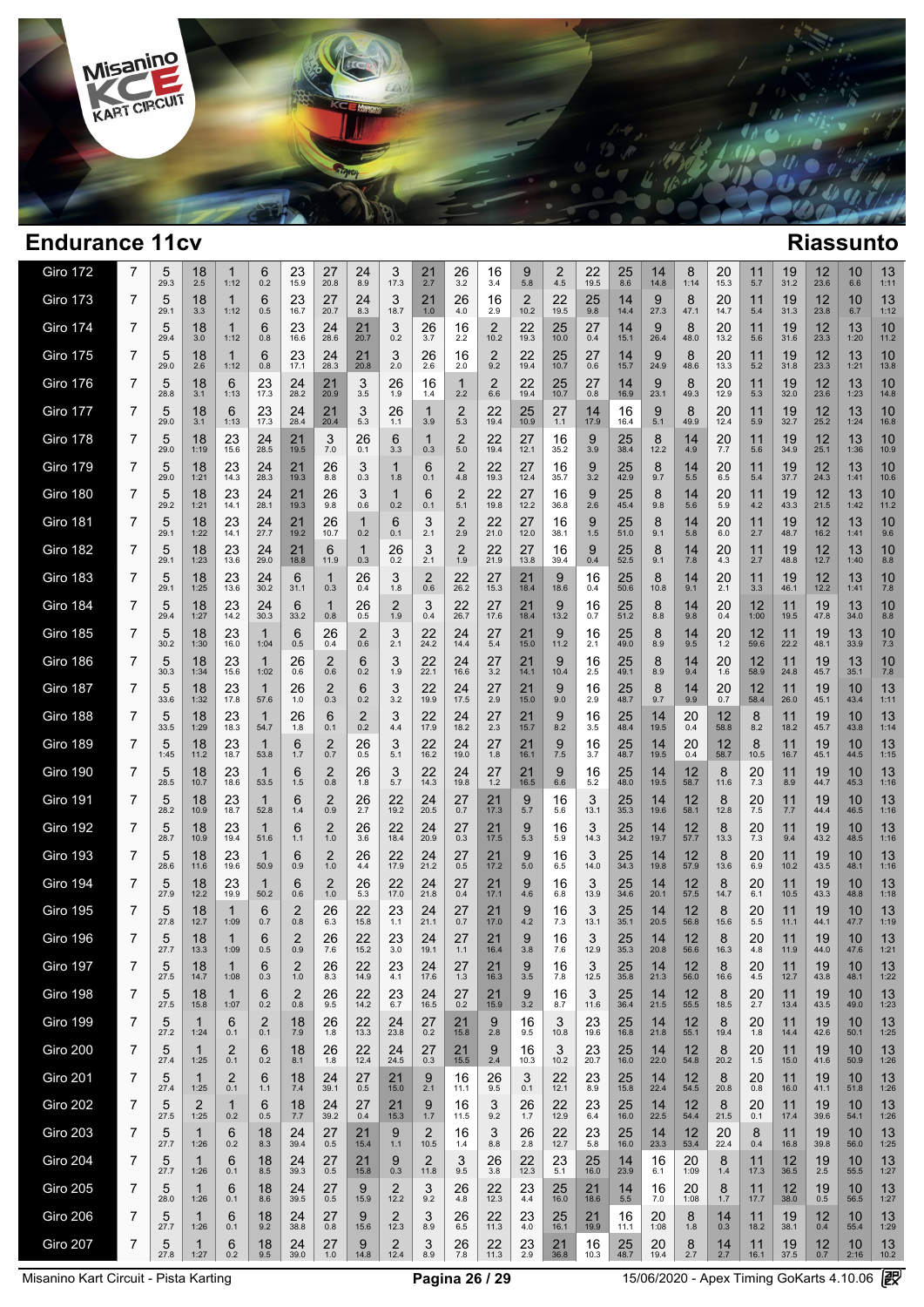

| Giro 208        | 7              | 5<br>27.9            | 1:27       | 6<br>0.1            | 18<br>8.9             | 24<br>39.7 | 27<br>0.7             | 9<br>14.0              | 2<br>13.0     | 3<br>8.5      | 26<br>8.8    | 22<br>11.1    | 23<br>2.1     | $\frac{21}{37.8}$    | 16<br>9.9              | 25<br>49.1           | 20<br>18.8           | 8<br>3.3              | 14<br>3.4    | 11<br>15.7   | 19<br>36.5 | 12<br>1.3        | 10<br>2:17 | 13<br>9.6  |
|-----------------|----------------|----------------------|------------|---------------------|-----------------------|------------|-----------------------|------------------------|---------------|---------------|--------------|---------------|---------------|----------------------|------------------------|----------------------|----------------------|-----------------------|--------------|--------------|------------|------------------|------------|------------|
| <b>Giro 209</b> | $\overline{7}$ | 5<br>27.7            | 1<br>1:28  | 6<br>0.1            | 18<br>9.1             | 24<br>39.9 | 27<br>0.4             | 9<br>13.7              | 2<br>13.4     | 3<br>8.1      | 26<br>10.2   | 22<br>10.7    | 23<br>1.2     | $21$ <sub>39.1</sub> | 16<br>8.9              | 25<br>49.1           | 20<br>18.7           | 8<br>3.9              | 14<br>4.0    | 11<br>15.4   | 19<br>36.3 | 12<br>1.1        | 10<br>2:19 | 13<br>9.7  |
| <b>Giro 210</b> | $\overline{7}$ | 5<br>27.7            | 6<br>1:28  | 1<br>0.3            | 18<br>9.0             | 24<br>40.2 | 27<br>0.2             | 9<br>13.6              | 2<br>13.6     | 3<br>7.8      | 26<br>11.5   | 22<br>10.0    | 23<br>1.1     | 21<br>39.2           | 16<br>8.6              | 25<br>49.3           | 20<br>18.7           | 8<br>4.9              | 14<br>3.9    | 11<br>15.2   | 19<br>36.5 | 12<br>0.8        | 10<br>2:20 | 13<br>9.8  |
| <b>Giro 211</b> | 7              | 5<br>28.2            | 6<br>1:28  | -1<br>0.3           | 18<br>9.0             | 24<br>40.3 | 2<br>27.5             | 3<br>7.8               | 26<br>12.4    | 22<br>9.5     | 23<br>1.0    | 27<br>17.5    | 9<br>14.7     | 21<br>7.1            | 16<br>9.6              | 25<br>47.9           | 20<br>18.6           | 8<br>5.8              | 14<br>4.6    | 11<br>14.4   | 19<br>35.7 | 12<br>1.0        | 10<br>2:21 | 13<br>10.0 |
| <b>Giro 212</b> | $\overline{7}$ | 5<br>28.4            | 6<br>1:28  | 1<br>0.4            | 18<br>9.5             | 24<br>40.1 | 2<br>27.4             | 3<br>$7.5$             | 22<br>22.8    | 23<br>0.4     | 27<br>18.9   | 9<br>14.2     | 21<br>6.4     | 16<br>9.2            | 26<br>17.4             | 25<br>30.7           | 20<br>18.8           | 8<br>6.6              | 14<br>4.7    | 11<br>14.4   | 19<br>35.6 | 12<br>1.0        | 10<br>2:22 | 13<br>1:26 |
| <b>Giro 213</b> | 7              | 5<br>28.6            | 6<br>1:27  | 1<br>0.7            | 18<br>9.6             | 24<br>40.2 | 2<br>27.3             | 3<br>7.3               | 23<br>23.6    | 22<br>0.7     | 27<br>18.4   | 9<br>13.8     | 21<br>6.9     | 16<br>8.3            | 26<br>19.4             | 25<br>29.2           | 20<br>18.9           | 8<br>6.9              | 14<br>5.0    | 19<br>49.4   | 12<br>1.5  | 11<br>41.1       | 10<br>1:42 | 13<br>1:27 |
| Giro 214        | $\overline{7}$ | 5<br>28.7            | 6<br>1:27  | 18<br>10.7          | 24<br>40.4            | 1<br>25.6  | 2<br>1.4              | 3<br>7.2               | 23<br>24.5    | 22<br>0.3     | 27<br>18.4   | 9<br>13.5     | 21<br>7.5     | 16<br>8.0            | 26<br>20.2             | 25<br>28.2           | 20<br>19.5           | 8<br>6.8              | 14<br>5.6    | 19<br>48.6   | 12<br>1.8  | 11<br>42.5       | 10<br>1:42 | 13<br>1:26 |
| <b>Giro 215</b> | 7              | 5<br>28.6            | 6<br>1:28  | 18<br>11.3          | 24<br>40.1            | 1<br>26.2  | $\overline{2}$<br>0.9 | 3<br>7.4               | 23<br>24.8    | 22<br>$1.5\,$ | 27<br>17.0   | 9<br>13.1     | 21<br>8.2     | 16<br>7.9            | 26<br>20.5             | 25<br>28.2           | 20<br>19.3           | 8<br>6.9              | 14<br>6.1    | 19<br>47.9   | 12<br>1.8  | 11<br>43.1       | 10<br>1:42 | 13<br>1:25 |
| <b>Giro 216</b> | 7              | 5<br>28.4            | 24<br>2:19 | 6<br>24.8           | 1<br>1.4              | 2<br>0.8   | 3<br>7.5              | 18<br>1.5              | 23<br>23.5    | 22<br>2.2     | 27<br>16.2   | 9<br>12.7     | 21<br>10.0    | 16<br>6.1            | 26<br>21.1             | 25<br>27.7           | 20<br>19.5           | 14<br>14.0            | 12<br>49.0   | 8<br>21.7    | 11<br>22.2 | 19<br>31.5       | 10<br>1:11 | 13<br>1:24 |
| <b>Giro 217</b> | 7              | 5<br>27.5            | 24<br>2:20 | 6<br>25.5           | 1<br>0.8              | 2<br>0.8   | 3<br>7.3              | 18<br>3.1              | 23<br>22.2    | 22<br>1.9     | 27<br>16.9   | 9<br>12.3     | 21<br>10.4    | 16<br>5.5            | 26<br>22.2             | 25<br>26.8           | 20<br>19.6           | 14<br>14.8            | 12<br>48.5   | 8<br>21.8    | 11<br>22.7 | 19<br>31.5       | 10<br>1:11 | 13<br>1:23 |
| <b>Giro 218</b> | 7              | 5<br>27.4            | 24<br>2:20 | 6<br>25.6           | 1<br>0.6              | 2<br>0.9   | 3<br>7.4              | 18<br>3.0              | 23<br>22.8    | 22<br>1.3     | 27<br>17.2   | 9<br>11.6     | 21<br>11.0    | 16<br>5.1            | 26<br>22.9             | 25<br>26.4           | 20<br>19.8           | 14<br>15.3            | 12<br>48.5   | 8<br>21.0    | 11<br>23.7 | 19<br>31.6       | 10<br>1:12 | 13<br>1:23 |
| <b>Giro 219</b> | 7              | 5<br>28.0            | 24<br>2:20 | 6<br>25.6           | 1<br>0.3              | 2<br>1.1   | 3<br>7.1              | 18<br>3.6              | 23<br>22.6    | 22<br>1.8     | 27<br>17.1   | 9<br>11.1     | 21<br>12.0    | 16<br>4.1            | 26<br>23.2             | 25<br>26.3           | 20<br>20.1           | 14<br>16.9            | 12<br>47.1   | 8<br>20.5    | 11<br>24.6 | 19<br>31.3       | 10<br>1:13 | 13<br>1:22 |
| <b>Giro 220</b> | 7              | 5<br>28.0            | 24<br>2:20 | 6<br>25.4           | 1<br>0.2              | 2<br>1.2   | 3<br>7.0              | 18<br>3.6              | 23<br>22.8    | 22<br>2.1     | 27<br>17.4   | 9<br>10.1     | 21<br>13.5    | 16<br>3.7            | 26<br>22.8             | 25<br>25.8           | 20<br>20.6           | 14<br>17.4            | 12<br>46.6   | 8<br>20.1    | 11<br>25.2 | 19<br>31.8       | 10<br>1:13 | 13<br>1:20 |
| <b>Giro 221</b> | 7              | 5<br>28.1            | 24<br>2:20 | 6<br>25.6           | 1<br>0.1              | 2<br>1.1   | 3<br>7.2              | 18<br>3.4              | 23<br>23.4    | 22<br>1.9     | 27<br>17.2   | 9<br>9.7      | 21<br>14.6    | 16<br>4.0            | 26<br>22.2             | 25<br>25.8           | 20<br>20.5           | 14<br>17.9            | 12<br>47.0   | 8<br>19.2    | 11<br>25.5 | 19<br>32.3       | 10<br>1:14 | 13<br>1:20 |
| Giro 222        | 7              | 5<br>27.9            | 1<br>2:46  | 6<br>0.3            | 2<br>0.7              | 3<br>7.2   | 18<br>3.4             | 23<br>23.6             | 22<br>2.6     | 24<br>12.0    | 27<br>4.5    | 9<br>9.5      | 21<br>15.8    | 16<br>2.9            | 26<br>22.6             | $25$ <sub>25.4</sub> | 20<br>21.0           | 14<br>17.9            | 12<br>46.7   | 8<br>19.0    | 11<br>26.0 | 19<br>32.3       | 10<br>1:15 | 13<br>1:19 |
| <b>Giro 223</b> | 7              | 5<br>28.0            | 2:46       | 6<br>0.3            | $\overline{2}$<br>1.0 | 3<br>6.9   | 18<br>3.4             | $^{23}_{23.6}$         | $22$<br>$3.2$ | 24<br>12.8    | 27<br>3.5    | 9<br>9.0      | 16<br>18.8    | 26<br>23.3           | 25<br>25.1             | 20<br>21.3           | $21$ <sub>11.6</sub> | 14<br>6.9             | $12$<br>46.2 | 8<br>18.8    | 11<br>26.4 | 19<br>32.3       | 10<br>1:16 | 13<br>1:18 |
| <b>Giro 224</b> | 7              | 5<br>28.1            | 1<br>2:46  | 6<br>0.2            | $\overline{2}$<br>1.1 | 3<br>6.8   | 18<br>3.2             | 23<br>24.0             | 22<br>3.6     | 24<br>13.3    | 27<br>3.0    | 9<br>8.4      | 16<br>19.0    | 26<br>23.6           | 25<br>25.0             | 20<br>21.4           | $21$<br>11.9         | $14 \atop 7.5$        | 12<br>45.5   | 8<br>18.4    | 11<br>27.5 | 19<br>31.7       | 10<br>1:17 | 13<br>1:17 |
| <b>Giro 225</b> | 7              | 5<br>27.9            | 1<br>2:46  | 6<br>0.2            | $\overline{2}$<br>1.1 | 18<br>9.7  | 23<br>24.5            | 22<br>4.1              | 24<br>13.4    | 27<br>2.6     | 9<br>8.2     | 16<br>18.8    | 3<br>1.1      | 26<br>23.3           | 25<br>25.0             | 20<br>21.5           | 21<br>11.2           | 14<br>8.6             | 12<br>45.1   | 8<br>17.3    | 11<br>29.3 | 19<br>30.6       | 10<br>1:19 | 13<br>1:18 |
| <b>Giro 226</b> | 7              | 5<br>27.9            | 1<br>2:47  | 6<br>0.3            | 2<br>0.8              | 18<br>9.4  | 23<br>24.7            | 24<br>17.9             | 27<br>2.6     | 9<br>8.0      | 16<br>19.0   | 3<br>2.0      | 26<br>23.4    | 22<br>17.3           | 25<br>$6.\overline{3}$ | 20<br>21.7           | 21<br>11.1           | 14<br>9.3             | 12<br>45.7   | 8<br>15.9    | 11<br>30.2 | 19<br>30.4       | 10<br>1:19 | 13<br>1:18 |
| <b>Giro 227</b> | 7              | 5<br>1:43            | 6<br>1:32  | 1<br>0.3            | 2<br>0.4              | 18<br>9.2  | $23$ <sub>25.1</sub>  | 27<br>21.0             | 9<br>7.3      | 16<br>19.4    | 3<br>2.6     | 26<br>23.1    | 22<br>18.0    | 24<br>3.3            | $\frac{25}{2.5}$       | 21<br>32.0           | 14<br>10.4           | 12<br>46.4            | 20<br>8.6    | 8<br>5.6     | 11<br>30.6 | 19<br>30.5       | 10<br>1:20 | 13<br>1:17 |
| <b>Giro 228</b> | 7              | 5<br>1:44            | 6<br>1:31  | 1<br>0.1            | $\overline{2}$<br>0.5 | 18<br>9.3  | 23<br>25.4            | 27<br>20.8             | 9<br>7.0      | 16<br>19.7    | 3<br>3.9     | 26<br>22.7    | 22<br>17.6    | 24<br>3.5            | 25<br>2.4              | 21<br>31.2           | 12<br>57.1           | 20<br>8.9             | 8<br>5.0     | 14<br>16.8   | 11<br>15.4 | 19<br>29.3       | 10<br>1:21 | 13<br>1:17 |
| <b>Giro 229</b> | 7              | 5<br>28.9            | 6<br>1:31  | 1<br>0.1            | 2<br>0.4              | 18<br>8.9  | 23<br>26.0            | 27<br>20.7             | 9<br>7.4      | 16<br>19.6    | 3<br>4.8     | 26<br>21.9    | 22<br>17.9    | 24<br>2.9            | 25<br>2.2              | 21<br>31.0           | 12<br>58.6           | 20<br>7.4             | 8<br>5.1     | 14<br>18.7   | 11<br>16.0 | 19<br>27.6       | 10<br>1:22 | 13<br>1:17 |
| <b>Giro 230</b> | 7              | 5<br>27.7            | 6<br>1:31  | 1<br>0.1            | 2<br>0.4              | 18<br>8.6  | 23<br>27.3            | 27<br>20.1             | 9<br>6.9      | 16<br>20.1    | 3<br>4.9     | 26<br>21.9    | 22<br>18.2    | 24<br>2.2            | 25<br>2.3              | 21<br>30.9           | 12<br>59.7           | 20<br>6.2             | 8<br>5.4     | 14<br>20.0   | 11<br>16.0 | 19<br>26.7       | 10<br>1:22 | 13<br>1:18 |
| <b>Giro 231</b> | 7              | 5<br>28.1            | 6<br>1:30  | 1<br>0.3            | 2<br>0.3              | 18<br>8.5  | 23<br>28.4            | 27<br>19.7             | 9<br>6.7      | 16<br>20.4    | 3<br>4.7     | 26<br>21.8    | 22<br>19.1    | 24<br>1.3            | 25<br>2.1              | 21<br>30.8           | 20<br>1:06           | 8<br>6.4              | 14<br>20.2   | 11<br>16.8   | 19<br>25.5 | 12<br>0.6        | 10<br>1:23 | 13<br>1:18 |
| <b>Giro 232</b> | $\overline{7}$ | 5<br>28.3            | 6<br>1:30  | 1<br>0.2            | $\overline{2}$<br>0.5 | 18<br>8.4  | 23<br>29.1            | 27<br>19.7             | 9<br>6.1      | 16<br>21.2    | 3<br>4.6     | 26<br>22.0    | 22<br>18.7    | 24<br>1.4            | 25<br>1.8              | 21<br>30.9           | 20<br>1:05           | 8<br>6.7              | 14<br>20.6   | 11<br>17.7   | 19<br>24.7 | 12<br>1.3        | 10<br>1:23 | 13<br>1:16 |
| <b>Giro 233</b> | 7              | $\mathbf{b}$<br>27.6 | 6<br>1:30  | 0.1                 | 2<br>0.6              | 18<br>8.5  | 23<br>29.8            | 27<br>19.5             | 9<br>$5.4$    | 16<br>22.1    | 3<br>$4.3$   | 26<br>22.1    | 22<br>18.6    | 24<br>$1.2$          | $25$ <sub>2.8</sub>    | 21<br>29.9           | 20<br>1:05           | $8\!\!\phantom{0}6.7$ | 14<br>21.5   | 11<br>17.1   | 19<br>24.7 | 12<br>2.1        | 10<br>1:24 | 13<br>1:15 |
| <b>Giro 234</b> | 7              | 5<br>27.5            | 6<br>1:30  | 1<br>0.3            | 2<br>0.7              | 18<br>8.4  | 23<br>30.3            | 27<br>19.4             | 9<br>4.8      | 16<br>22.2    | 3<br>5.7     | 26<br>21.4    | 22<br>18.2    | 24<br>0.9            | 25<br>3.6              | 21<br>29.1           | 20<br>1:05           | 86.7                  | 14<br>22.5   | 11<br>17.8   | 19<br>23.6 | $12 \n2.3$       | 10<br>1:24 | 13<br>1:15 |
| <b>Giro 235</b> | 7              | 5<br>27.3            | 6<br>1:30  | -1<br>0.1           | $\overline{2}$<br>0.6 | 18<br>8.2  | 23<br>30.6            | 27<br>20.1             | 9<br>3.8      | 16<br>22.6    | 3<br>6.4     | 26<br>21.4    | 22<br>18.0    | 24<br>0.3            | 25<br>5.3              | 21<br>27.6           | 20<br>1:06           | 8<br>6.2              | 14<br>23.4   | 11<br>17.6   | 19<br>23.6 | 12<br>2.6        | 10<br>1:25 | 13<br>1:15 |
| <b>Giro 236</b> | 7              | 5<br>27.4            | 6<br>1:30  | -1<br>0.2           | $\overline{2}$<br>0.8 | 18<br>8.3  | 27<br>51.0            | 9<br>3.3               | 16<br>23.2    | 3<br>7.3      | 26<br>20.5   | 23<br>0.5     | 22<br>17.3    | 24<br>0.3            | $25$ <sub>6.1</sub>    | 21<br>26.7           | 20<br>1:06           | $8_{6.0}$             | 14<br>24.1   | $11$<br>17.6 | 19<br>24.3 | $^{12}_{1.8}$    | 10<br>1:26 | 13<br>1:14 |
| <b>Giro 237</b> | 7              | 5<br>27.5            | 6<br>1:31  | 1<br>0.7            | $\overline{2}$<br>0.2 | 18<br>7.8  | 27<br>51.4            | 9<br>2.9               | 16<br>23.8    | 3<br>8.2      | 26<br>20.0   | 23<br>0.6     | 22<br>17.1    | 24<br>0.2            | 25<br>6.4              | 21<br>25.9           | 20<br>1:06           | 8,5.7                 | 14<br>25.0   | 11<br>16.8   | 19<br>24.2 | 12<br>2.1        | 10<br>1:27 | 13<br>2:48 |
| <b>Giro 238</b> | 7              | 5<br>27.5            | 6<br>1:32  | -1<br>0.4           | $\overline{2}$<br>0.3 | 18<br>6.8  | 27<br>51.9            | 9<br>2.4               | 16<br>23.9    | 3<br>8.9      | 26<br>20.1   | 23<br>0.1     | 22<br>17.1    | 24<br>0.1            | $21$ <sub>32.6</sub>   | 25<br>54.4           | 20<br>11.3           | 86.5                  | 14<br>25.3   | $11$<br>16.3 | 19<br>24.7 | $\frac{12}{2.3}$ | 10<br>1:28 | 13<br>2:48 |
| <b>Giro 239</b> | 7              | 5<br>28.1            | 6<br>1:32  | $\mathbf 1$<br>0.5  | $\overline{2}$<br>0.4 | 18<br>6.3  | 27<br>52.5            | 9<br>1.9               | 16<br>23.9    | 3<br>9.9      | 23<br>19.4   | 26<br>0.3     | 22<br>16.8    | 24<br>0.8            | 21<br>31.7             | 25<br>56.7           | 20<br>9.0            | 8<br>6.5              | 14<br>26.5   | 11<br>15.7   | 19<br>24.8 | 12<br>2.2        | 10<br>1:28 | 13<br>2:48 |
| <b>Giro 240</b> | 7              | 5<br>29.0            | 6<br>1:31  | 1<br>1.0            | $\overline{2}$<br>0.3 | 18<br>5.6  | 27<br>53.5            | 9<br>1.0               | 16<br>24.1    | 3<br>10.5     | $23$<br>19.3 | $^{26}_{0.4}$ | $22$<br>16.8  | $^{24}_{0.3}$        | $21$ <sub>31.7</sub>   | 25<br>58.0           | $^{20}_{7.7}$        | $^{8}_{7.0}$          | 14<br>27.0   | $11$<br>15.7 | 19<br>24.6 | $12 \n2.1$       | 10<br>1:31 | 13<br>2:46 |
| <b>Giro 241</b> | 7              | 5<br>29.5            | 6<br>1:30  | $\mathbf 1$<br>0.7  | 18<br>5.8             | 27<br>54.4 | 9<br>0.2              | $\overline{2}$<br>15.0 | 16<br>9.3     | 3<br>10.8     | 23<br>19.5   | 26<br>0.1     | 22<br>16.8    | 24<br>0.5            | 21<br>31.2             | 25<br>59.1           | 20<br>6.8            | 8<br>6.9              | 14<br>27.5   | 11<br>16.6   | 19<br>24.0 | $^{12}_{1.5}$    | 10<br>1:33 | 13<br>2:44 |
| <b>Giro 242</b> | 7              | 5<br>29.5            | 6<br>1:31  | $\mathbf{1}$<br>0.5 | 18<br>5.7             | 9<br>55.1  | 27<br>0.7             | 2<br>15.4              | 3<br>19.8     | 23<br>19.1    | 26<br>0.6    | 22<br>16.6    | 24<br>0.5     | 16<br>25.2           | 21<br>5.6              | 25<br>1:00           | 20<br>5.7            | 8<br>7.2              | 14<br>28.2   | 12<br>41.6   | 11<br>51.9 | 19<br>23.9       | 10<br>19.3 | 13<br>2:43 |
| <b>Giro 243</b> | 7              | 5<br>29.6            | 6<br>1:30  | 1<br>0.3            | 18<br>6.1             | 9<br>54.8  | 27<br>$1.4$           | 2<br>15.1              | 3<br>20.4     | 23<br>18.2    | 26<br>$1.2$  | 22<br>16.5    | 24<br>$0.2\,$ | 16<br>26.7           | 21<br>4.1              | 25<br>1:01           | 20<br>4.8            | 8<br>$7.5\,$          | 14<br>28.7   | 12<br>41.4   | 11<br>53.7 | 19<br>23.4       | 10<br>1:37 | 13<br>1:24 |
|                 |                |                      |            |                     |                       |            |                       |                        |               |               |              |               |               |                      |                        |                      |                      |                       |              |              |            |                  |            |            |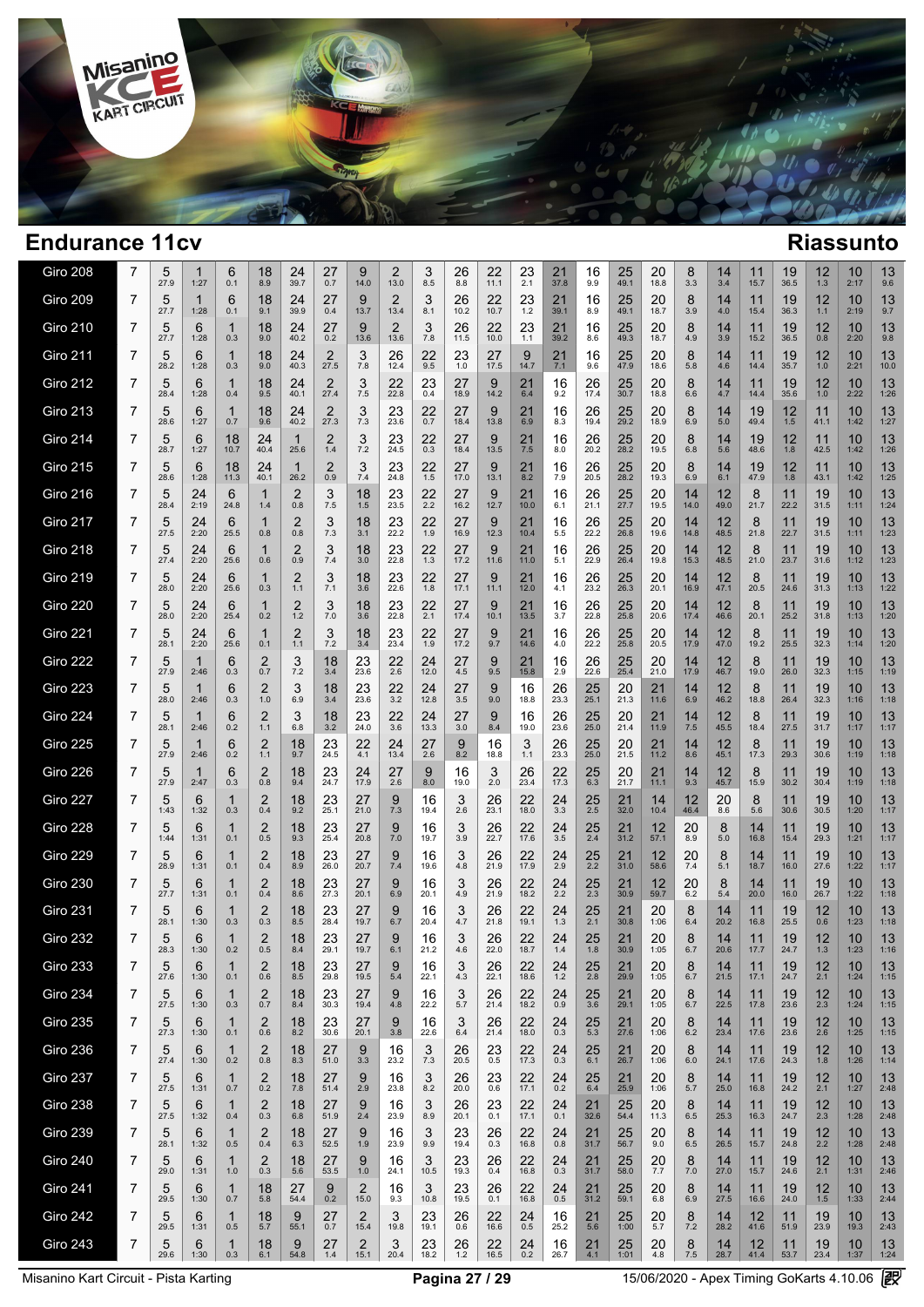

| <b>Giro 244</b> | 7              | 5<br>29.8 | 6<br>1:31  | 1<br>0.2   | 18<br>7.1             | 9<br>53.8              | 27<br>1.8              | 2<br>14.9             | 3<br>20.6        | 23<br>17.7        | 26<br>1.7            | 22<br>16.6        | 24<br>0.2         | 16<br>26.9 | 21<br>2.9            | 25<br>1:04     | 20<br>2.3              | 8<br>7.2   | 14<br>29.9           | 12<br>40.7   | 11<br>53.9    | 19<br>23.3           | 10<br>1:39        | 13<br>1:21 |
|-----------------|----------------|-----------|------------|------------|-----------------------|------------------------|------------------------|-----------------------|------------------|-------------------|----------------------|-------------------|-------------------|------------|----------------------|----------------|------------------------|------------|----------------------|--------------|---------------|----------------------|-------------------|------------|
| <b>Giro 245</b> | 7              | 5<br>29.9 | 1<br>1:31  | 6<br>0.3   | 18<br>7.1             | 9<br>53.1              | 27<br>2.5              | 2<br>14.9             | 3<br>21.6        | 23<br>16.6        | 26<br>2.0            | 22<br>16.7        | 24<br>0.1         | 16<br>27.3 | 21<br>1.7            | 25<br>1:05     | 20<br>1.4              | 8<br>7.8   | 14<br>30.0           | 12<br>40.4   | 11<br>54.2    | 19<br>23.0           | 10<br>1:40        | 13<br>1:21 |
| <b>Giro 246</b> | 7              | 5<br>30.0 | 1<br>1:31  | 6<br>0.4   | 18<br>7.1             | 9<br>53.1              | 27<br>3.2              | 2<br>14.6             | 3<br>22.4        | 23<br>15.8        | 26<br>2.1            | 22<br>18.0        | 24<br>0.6         | 16<br>26.2 | 21<br>1.3            | 25<br>1:05     | 20<br>1.1              | 8<br>7.9   | 14<br>30.7           | 12<br>39.9   | 11<br>54.1    | 19<br>23.2           | 10<br>1:40        | 13<br>1:21 |
| <b>Giro 247</b> | 7              | 5<br>30.1 | 1<br>1:31  | 6<br>0.7   | 18<br>7.1             | 9<br>53.1              | $\overline{2}$<br>18.1 | 3<br>22.5             | 23<br>15.3       | 26<br>3.2         | 22<br>17.5           | 24<br>0.5         | 27<br>2.2         | 16<br>24.1 | 21<br>0.5            | 25<br>1:05     | 20<br>0.7              | 8<br>8.3   | 14<br>31.2           | 12<br>39.1   | 11<br>54.2    | 19<br>23.3           | 10<br>1:39        | 13<br>1:22 |
| <b>Giro 248</b> | 7              | 5<br>30.1 | 1<br>1:31  | 6<br>1.0   | 18<br>7.1             | 9<br>52.8              | $\overline{2}$<br>18.6 | 3<br>22.8             | 23<br>14.8       | 26<br>3.9         | 22<br>17.2           | 24<br>0.7         | 27<br>2.7         | 21<br>23.9 | 16<br>0.4            | 25<br>1:05     | 20<br>0.1              | 8<br>8.4   | 14<br>31.9           | 12<br>38.6   | 11<br>54.2    | 19<br>23.3           | 10<br>1:39        | 13<br>1:22 |
| <b>Giro 249</b> | 7              | 5<br>30.1 | 1<br>1:32  | 6<br>1.0   | 18<br>6.4             | $\overline{2}$<br>1:11 | 3<br>22.9              | 23<br>14.1            | 26<br>4.4        | 9<br>14.7         | 22<br>2.8            | 24<br>0.2         | 27<br>2.6         | 21<br>23.7 | 16<br>1.2            | 25<br>1:05     | 20<br>0.2              | 8<br>8.5   | 14<br>32.0           | 12<br>38.5   | 11<br>54.0    | 19<br>23.4           | 10<br>1:39        | 13<br>1:22 |
| <b>Giro 250</b> | 7              | 5<br>30.1 | 1<br>1:32  | 6<br>1.3   | 18<br>5.8             | 2<br>1:12              | 3<br>23.9              | 23<br>12.8            | 9<br>20.2        | 22<br>2.4         | 24<br>0.2            | 27<br>2.2         | 21<br>23.3        | 16<br>2.5  | 26<br>31.0           | 20<br>33.6     | 25<br>0.4              | 8<br>8.7   | 12<br>1:10           | 14<br>38.4   | 11<br>15.3    | 19<br>23.3           | 10<br>1:39        | 13<br>1:22 |
| <b>Giro 251</b> | 7              | 5<br>31.9 | 1<br>1:30  | 18<br>7.1  | 6<br>1:10             | 2<br>2.5               | 3<br>24.2              | 23<br>12.2            | 9<br>20.7        | 22<br>2.4         | 24<br>0.2            | 27<br>1.7         | 21<br>23.0        | 16<br>3.7  | 26<br>31.1           | 20<br>32.9     | 25<br>0.5              | 8<br>8.1   | 12<br>1:11           | 14<br>41.4   | 11<br>12.6    | 19<br>22.5           | 10<br>1:38        | 13<br>1:23 |
| <b>Giro 252</b> | $\overline{7}$ | 5<br>32.3 | 1<br>1:30  | 18<br>6.9  | 6<br>1:11             | 2<br>1.3               | 23<br>36.2             | 9<br>21.2             | 22<br>2.3        | 24<br>0.1         | 27<br>1.5            | 21<br>22.8        | 16<br>5.5         | 3<br>11.9  | 26<br>17.7           | 20<br>32.8     | 25<br>0.8              | 8<br>8.5   | 12<br>1:11           | 14<br>43.7   | 11<br>9.6     | 19<br>22.6           | 10<br>1:38        | 13<br>1:23 |
| <b>Giro 253</b> | 7              | 5<br>32.3 | 18<br>1:37 | 1<br>1:09  | 6<br>2.6              | 2<br>0.9               | 23<br>36.1             | 9<br>21.2             | 24<br>3.1        | 27<br>1.1         | $21$ <sub>22.5</sub> | 16<br>6.3         | 3<br>12.3         | 26<br>16.8 | 22<br>9.0            | 20<br>24.0     | 25<br>0.4              | 8<br>8.3   | 12<br>1:12           | 14<br>46.0   | 11<br>6.7     | 19<br>22.8           | 10<br>1:38        | 13<br>1:23 |
| <b>Giro 254</b> | $\overline{7}$ | 5<br>32.3 | 1<br>2:48  | 6<br>1.3   | $\overline{2}$<br>0.5 | 18<br>1.7              | 23<br>34.1             | 9<br>21.5             | 24<br>3.3        | 27<br>1.1         | 21<br>22.0           | 16<br>8.2         | 3<br>10.6         | 26<br>16.8 | 22<br>10.5           | 20<br>22.7     | 25<br>0.9              | 8<br>7.5   | 12<br>1:12           | 14<br>47.4   | 11<br>4.9     | 19<br>23.1           | 10<br>1:37        | 13<br>1:24 |
| <b>Giro 255</b> | 7              | 5<br>32.2 | 2:49       | 6<br>1.4   | $\overline{2}$<br>0.2 | 18<br>3.1              | 23<br>32.5             | 9<br>22.0             | $^{24}_{3.4}$    | 27<br>$1.0$       | 21<br>21.6           | 16<br>9.2         | 3<br>10.5         | 26<br>16.4 | 22<br>10.9           | 20<br>22.0     | 25<br>$2.\overline{3}$ | 12<br>1:19 | 8<br>4.5             | 14<br>44.1   | 11<br>3.6     | 19<br>23.5           | 10<br>1:37        | 13<br>1:24 |
| <b>Giro 256</b> | $\overline{7}$ | 5<br>32.5 | 1<br>2:49  | 6<br>1.5   | $\overline{2}$<br>0.6 | 18<br>3.8              | 23<br>31.0             | 9<br>22.2             | $\frac{24}{3.7}$ | 27<br>1.4         | 21<br>20.9           | 16<br>10.4        | 3<br>10.1         | 26<br>15.7 | 22<br>11.3           | 20<br>21.8     | 25<br>2.8              | 8<br>1:26  | 14<br>42.7           | 11<br>1.9    | 19<br>23.7    | 12<br>1.7            | 10<br>1:35        | 13<br>1:24 |
| <b>Giro 257</b> | 7              | 5<br>32.5 | 1<br>2:49  | 6<br>1.4   | $\overline{2}$<br>0.5 | 18<br>4.2              | 23<br>30.5             | 9<br>22.4             | 24<br>$4.6\,$    | 27<br>1.1         | 21<br>20.0           | 16<br>11.1        | 3<br>9.6          | 26<br>15.7 | 22<br>11.6           | 20<br>21.4     | 25<br>3.5              | 8<br>1:26  | 14<br>43.3           | 11<br>0.7    | 19<br>24.2    | 12<br>1.5            | 10<br>1:36        | 13<br>1:23 |
| <b>Giro 258</b> | $\overline{7}$ | 5<br>32.5 | 2:50       | 6<br>1.7   | $\overline{2}$<br>0.2 | 18<br>4.3              | 23<br>30.6             | 9<br>22.2             | 24<br>4.7        | 27<br>1.1         | 21<br>19.7           | 16<br>12.0        | 3<br>8.9          | 26<br>15.9 | 22<br>11.7           | 20<br>21.1     | 25<br>4.6              | 8<br>1:26  | 11<br>44.3           | 14<br>1.7    | 19<br>21.5    | 12<br>1.1            | 10<br>1:36        | 13<br>1:24 |
| <b>Giro 259</b> | 7              | 5<br>32.7 | 2:50       | 2<br>1.8   | 6<br>0.2              | 18<br>4.7              | 23<br>30.1             | 9<br>22.3             | 27<br>5.8        | 21<br>19.5        | 16<br>13.4           | 3<br>8.2          | 26<br>15.5        | 22<br>11.9 | $^{24}_{7.4}$        | 20<br>13.2     | 25<br>5.6              | 8<br>1:26  | 11<br>43.8           | 14<br>4.3    | 19<br>18.7    | 12<br>0.6            | 10<br>1:39        | 13<br>1:22 |
| <b>Giro 260</b> | $\overline{7}$ | 5<br>32.8 | 2:50       | 2<br>1.6   | 6<br>0.3              | 18<br>4.8              | 23<br>30.5             | 9<br>22.2             | 27<br>5.5        | 21<br>19.2        | 3<br>22.1            | 26<br>15.2        | 22<br>12.5        | 24<br>8.8  | 20<br>11.1           | 25<br>6.7      | 16<br>12.5             | 8<br>1:14  | 11<br>42.7           | 14<br>5.7    | 19<br>17.0    | 12<br>0.0            | 10<br>1:40        | 13<br>2:37 |
| <b>Giro 261</b> | 7              | 5<br>32.8 | 1<br>2:50  | 2<br>1.5   | 6<br>0.4              | 18<br>4.9              | 23<br>30.2             | 9<br>22.5             | 27<br>5.3        | 21<br>18.7        | 3<br>22.9            | 26<br>15.1        | 22<br>12.8        | 24<br>9.0  | 20<br>10.7           | 25<br>7.4      | 16<br>12.7             | 8<br>1:14  | 11<br>41.7           | 14<br>8.0    | 12<br>14.4    | 19<br>0.8            | 10<br>1:40        | 13<br>2:39 |
| <b>Giro 262</b> | 7              | 5<br>32.9 | 2:50       | 2<br>1.6   | 6<br>0.4              | 18<br>5.1              | 23<br>30.0             | 9<br>22.8             | 27<br>5.2        | 21<br>19.1        | 3<br>23.0            | 26<br>15.1        | 22<br>12.6        | 24<br>8.9  | 20<br>10.7           | 25<br>8.2      | 16<br>11.9             | 8<br>1:14  | 11<br>41.2           | 14<br>9.8    | 12<br>12.2    | 19<br>2.2            | 10<br>1:40        | 13<br>2:39 |
| <b>Giro 263</b> | 7              | 5<br>33.0 | 2:50       | 2<br>1.4   | 6<br>0.6              | 18<br>5.1              | 23<br>29.9             | 9<br>23.1             | 27<br>4.8        | 3<br>42.8         | 26<br>14.8           | 22<br>13.5        | 24<br>8.1         | 20<br>10.6 | 21<br>12.5           | 16<br>7.5      | 25<br>1:08             | 8<br>7.2   | 11<br>40.1           | 12<br>21.6   | 19<br>2.6     | 14<br>1:03           | 10<br>36.1        | 13<br>2:42 |
| <b>Giro 264</b> | $\overline{7}$ | 5<br>33.3 | 1<br>2:50  | 2<br>1.7   | 6<br>0.5              | 18<br>5.2              | 23<br>29.8             | 9<br>23.4             | 27<br>4.7        | 3<br>42.8         | 26<br>14.5           | 22<br>13.8        | 24<br>8.0         | 20<br>10.9 | 21<br>13.2           | 16<br>6.5      | 25<br>1:09             | 8<br>7.3   | 11<br>39.2           | 12<br>21.2   | 19<br>3.4     | 14<br>1:05           | 10<br>34.1        | 13<br>2:50 |
| <b>Giro 265</b> | 7              | 5<br>33.5 | 6<br>2:52  | 18<br>5.4  | 23<br>29.5            | $\frac{9}{23.6}$       | 27<br>4.5              | 1<br>10.5             | $2_{1.8}$        | 3<br>30.6         | 26<br>15.2           | 22<br>15.1        | 24<br>5.7         | 20<br>10.8 | $21$ <sub>13.7</sub> | 16<br>6.6      | 25<br>1:09             | 8<br>8.0   | 11<br>38.6           | 12<br>20.6   | 19<br>4.3     | 14<br>1:07           | 10<br>31.8        | 13<br>2:52 |
| <b>Giro 266</b> | $\overline{7}$ | 5<br>1:48 | 6<br>1:38  | 18<br>5.5  | 23<br>29.2            | 9<br>24.0              | 27<br>4.5              | 1<br>11.0             | $^{2}_{1.6}$     | 3<br>30.5         | 26<br>14.8           | 22<br>15.6        | 24<br>5.5         | 20<br>11.0 | 21<br>14.4           | 16<br>5.9      | 25<br>1:08             | 8<br>9.0   | 11<br>37.7           | 12<br>20.1   | 19<br>5.8     | 14<br>1:07           | 10<br>31.2        | 13<br>2:53 |
| <b>Giro 267</b> | 7              | 5<br>1:49 | 6<br>1:38  | 23<br>34.6 | 9<br>24.4             | 27<br>4.2              | 10.8                   | 2<br>1.7              | 18<br>6.2        | 26<br>40.1        | 22<br>15.1           | 24<br>4.9         | 21<br>25.9        | 16<br>6.1  | 3<br>9.0             | 20<br>49.1     | 25<br>9.7              | 8<br>10.0  | 11<br>37.1           | 12<br>19.5   | 19<br>7.0     | 14<br>1:07           | 10<br>30.9        | 13<br>2:55 |
| <b>Giro 268</b> | 7              | 5<br>33.2 | 6<br>1:38  | 23<br>34.2 | 9<br>24.7             | 27<br>3.9              | 1<br>10.7              | $\overline{2}$<br>2.3 | 18<br>6.6        | 26<br>39.2        | 22<br>17.2           | 24<br>2.8         | 21<br>26.0        | 16<br>6.0  | 3<br>11.1            | 20<br>49.1     | 25<br>7.9              | 8<br>10.4  | 11<br>36.6           | 12<br>19.1   | 19<br>7.8     | 14<br>1:07           | 10<br>30.3        | 13<br>2:56 |
| Giro 269        | 7              | 5<br>32.4 | 6<br>1:39  | 23<br>33.9 | 9<br>25.5             | $27_{3.1}$             | 10.5                   | 2<br>2.4              | 18<br>6.9        | $\frac{26}{39.1}$ | $^{22}_{17.6}$       | $^{24}_{2.5}$     | $\frac{21}{25.9}$ | 16<br>5.9  | 3<br>12.2            | $^{20}_{48.8}$ | $25$ <sub>6.8</sub>    | 8<br>11.5  | $\frac{11}{35.6}$    | 12<br>19.0   | $^{19}_{8.3}$ | $14$ <sub>1:08</sub> | $\frac{10}{31.1}$ | 13<br>2:56 |
| <b>Giro 270</b> | 7              | 5<br>32.4 | 6<br>1:39  | 23<br>33.8 | $9$ 25.2 $\,$         | $27_{3.4}$             | 9.9                    | 2<br>3.0              | 18<br>6.8        | $\frac{26}{39.0}$ | $22$ <sub>18.3</sub> | $^{24}_{1.9}$     | $\frac{21}{26.0}$ | 16<br>6.2  | 3<br>12.3            | $^{20}_{48.5}$ | $25$ <sub>6.5</sub>    | 8<br>12.4  | $11$ <sub>35.0</sub> | $12$<br>18.8 | $^{19}_{9.4}$ | $14$ <sub>1:08</sub> | 10<br>30.0        | 13<br>2:57 |
| <b>Giro 271</b> | 7              | 5<br>32.6 | 6<br>1:40  | 23<br>33.2 | 9<br>25.3             | 27<br>3.5              | -1<br>9.6              | 2<br>3.1              | 18<br>7.5        | 26<br>38.5        | 22<br>18.8           | 24<br>1.3         | 21<br>26.1        | 16<br>6.9  | 3<br>12.9            | 20<br>48.0     | 25<br>5.8              | 8<br>14.7  | 11<br>32.7           | 12<br>18.6   | 19<br>10.2    | 14<br>1:08           | 10<br>1:47        | 13<br>1:40 |
| <b>Giro 272</b> | 7              | 5<br>32.3 | 6<br>1:40  | 23<br>32.8 | 9<br>25.7             | 27<br>3.6              | 9.2                    | 2<br>3.2              | 18<br>7.5        | 26<br>38.6        | 22<br>19.0           | $^{24}_{0.9}$     | $^{21}_{26.2}$    | 16<br>7.2  | 3<br>13.2            | 20<br>48.1     | 25<br>5.1              | 8<br>15.9  | 11<br>32.0           | 12<br>17.8   | 19<br>11.0    | 14<br>1:09           | 10<br>1:48        | 13<br>1:38 |
| <b>Giro 273</b> | 7              | 5<br>32.5 | 6<br>1:40  | 23<br>32.5 | 9<br>25.7             | 27<br>3.5              | 1<br>8.9               | 2<br>3.6              | 18<br>7.5        | 26<br>38.6        | 24<br>19.8           | 21<br>26.5        | 16<br>7.2         | 3<br>13.4  | 22<br>39.8           | 20<br>8.2      | 25<br>4.4              | 8<br>18.8  | 12<br>46.9           | 19<br>11.9   | 11<br>47.5    | 14<br>22.1           | 10<br>1:49        | 13<br>1:39 |
| <b>Giro 274</b> | 7              | 5<br>32.0 | 6<br>1:41  | 23<br>32.3 | 9<br>25.8             | 27<br>3.6              | 1<br>8.6               | 2<br>3.8              | 18<br>7.6        | 26<br>38.6        | 24<br>19.5           | $\frac{21}{27.2}$ | 16<br>7.0         | 3<br>13.7  | 22<br>40.2           | $^{20}_{7.5}$  | 25<br>4.0              | 8<br>20.2  | 12<br>45.3           | 11<br>1:02   | 14<br>20.4    | 19<br>$7.8$          | 10<br>1:41        | 13<br>1:40 |
| <b>Giro 275</b> | 7              | 5<br>32.3 | 6<br>1:41  | 9<br>57.8  | 27<br>3.8             | 1<br>9.0               | 2<br>3.3               | 18<br>7.6             | 23<br>26.8       | 26<br>11.7        | 24<br>19.5           | 21<br>27.7        | 16<br>6.8         | 3<br>14.3  | 22<br>39.9           | 20<br>7.5      | 25<br>3.9              | 12<br>1:04 | 8<br>33.5            | 11<br>30.3   | 14<br>20.3    | 19<br>8.6            | 10<br>1:40        | 13<br>1:40 |
| <b>Giro 276</b> | 7              | 5<br>31.9 | 6<br>1:42  | 9<br>57.8  | 27<br>3.7             | 8.9                    | $\overline{2}$<br>3.4  | 18<br>7.6             | 23<br>28.5       | 26<br>10.6        | 24<br>18.7           | 21<br>28.1        | 16<br>8.3         | 3<br>13.3  | 22<br>39.3           | 20<br>7.9      | 25<br>3.3              | 12<br>1:04 | 8<br>35.2            | 11<br>29.6   | 14<br>20.9    | 19<br>7.7            | 10<br>1:41        | 13<br>1:40 |
| <b>Giro 277</b> | 7              | 5<br>31.6 | 9<br>2:40  | 27<br>3.6  | 1<br>8.6              | 2<br>3.7               | 6<br>2.5               | 18<br>5.9             | 23<br>27.4       | 26<br>10.6        | 24<br>18.6           | 21<br>28.2        | 16<br>9.3         | 3<br>12.8  | 22<br>39.0           | 20<br>8.1      | 25<br>2.7              | 12<br>1:04 | 8<br>36.0            | 11<br>29.9   | 14<br>20.8    | 19<br>7.3            | 10<br>1:42        | 13<br>1:40 |
| <b>Giro 278</b> | 7              | 5<br>31.4 | 9<br>2:41  | 27<br>3.8  | 1<br>7.9              | 2<br>3.9               | 6<br>4.0               | 18<br>4.9             | 23<br>26.9       | 26<br>10.8        | 24<br>18.1           | 21<br>28.7        | 16<br>9.3         | 3<br>13.5  | 22<br>38.3           | 20<br>8.4      | 25<br>2.2              | 12<br>1:04 | 8<br>37.0            | 11<br>29.6   | 14<br>21.3    | 19<br>7.0            | 10<br>1:42        | 13<br>1:40 |
| <b>Giro 279</b> | 7              | 5<br>31.4 | 9<br>2:42  | 27<br>3.7  | 1<br>7.3              | 2<br>4.2               | 6<br>5.1               | 18<br>3.9             | 23<br>26.6       | 26<br>11.2        | 24<br>18.2           | 21<br>28.5        | 16<br>9.4         | 3<br>14.2  | 22<br>37.7           | 20<br>9.0      | 25<br>$1.2$            | 12<br>1:03 | 8<br>38.5            | 11<br>29.4   | 14<br>21.7    | 19<br>6.1            | 10<br>1:42        | 13<br>1:42 |